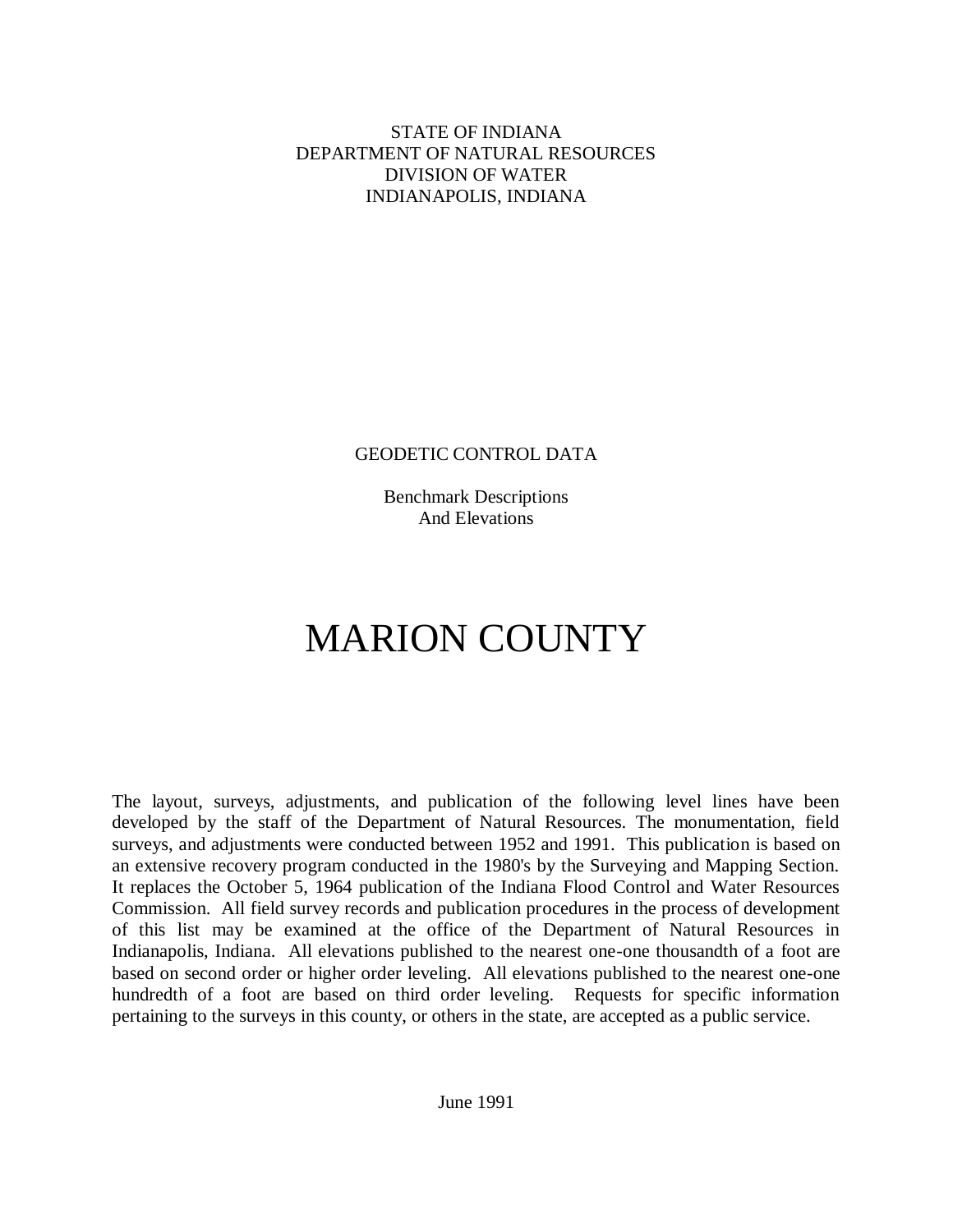## IFC&WRC BM MAR 115, 1959

In Marion County, Acton Quad., in the SE 1/4 of Sec. 15, T.14 N, R.5 E., 2<sup>nd</sup> P.M.; about 0.55 mile northeast of Acton; at the McGregor Road bridge over Buck Creek, at the northeast corner of the bridge; set in the top of and at the east end of the north side of the north concrete sidewalk, 17 feet north of the centerline of the road, 14.5 feet west of the east end of the north sidewalk, 2.7 feet below the northeast end of the north aluminum handrail, 0.3 foot east of the west face of the east abutment; a Indiana Flood Control and Water Resources Commission bronze benchmark tablet, stamped "MAR 115 1959".

781.432 feet N.G.V.D. 1929

# USC&GS BM M 238, 1947

In Marion County, Acton Quad., in the SE 1/4 of Sec. 10, T. 14 N, R. 5 E., 2<sup>nd</sup> P.M.; about 1.3 miles northeast of Acton; at the intersection of the Shelby/Marion County Line Road and U.S. Highway 421, in the southwest quarter of the intersection; set in the top of a concrete post projecting 0.5 foot above the ground, 34 feet southwest of the centerline of U.S. 421, 14.5 feet west of the centerline of the County Line Road, 10 feet south of a fence corner, 1.5 feet east of a fence line, 1.0 foot below the highway level; a U.S. Coast and Geodetic Survey bench mark tablet, stamped "M 238 1947". 796.481 feet N.G.V.D. 1929

# ISHC BM MAR G 46

In Marion County, Acton Quad., in the North  $1/2$  of Sec. 10, T. 14 N, R. 5 E.,  $2^{nd}$  P.M.; about 1.5 miles north of Acton; at the U.S. 421 bridges over Buck Creek, at the center bridge; set in the top of and at the northwest end of the northeast guardrail base, 19.5 feet northeast of the center line of the road, 0.7 foot above the road, 0.2 foot southeast of the northwest end of the northeast guardrail base; a Indiana State Highway Commission benchmark tablet, stamped "MAR G 46". 783.431 feet N.G.V.D. 1929

# IFC&WRC BM MAR 117, 1959

In Marion County, Acton Quad., in the SW  $\frac{1}{4}$  of Sec. 34, T. 15 N, R. 5 E., 2<sup>nd</sup> P.M.; about 2.95 miles north of Acton; at the Thompson Road bridge over Buck Creek; set in the top of the north end of the east bridge seat, 17 feet north of the centerline of the road, 3 feet below the road, 1.5 feet east of the west face of the east bridge seat, 0.3 foot south of the north edge of the bridge seat; a Indiana Flood Control and Water Resources Commission bronze benchmark tablet, stamped "MAR 117 1959". 786.035 feet NGVD 1929 239.584 feet NGVD 1929 785.671 feet NAVD 1988 239.473 feet NAVD 1988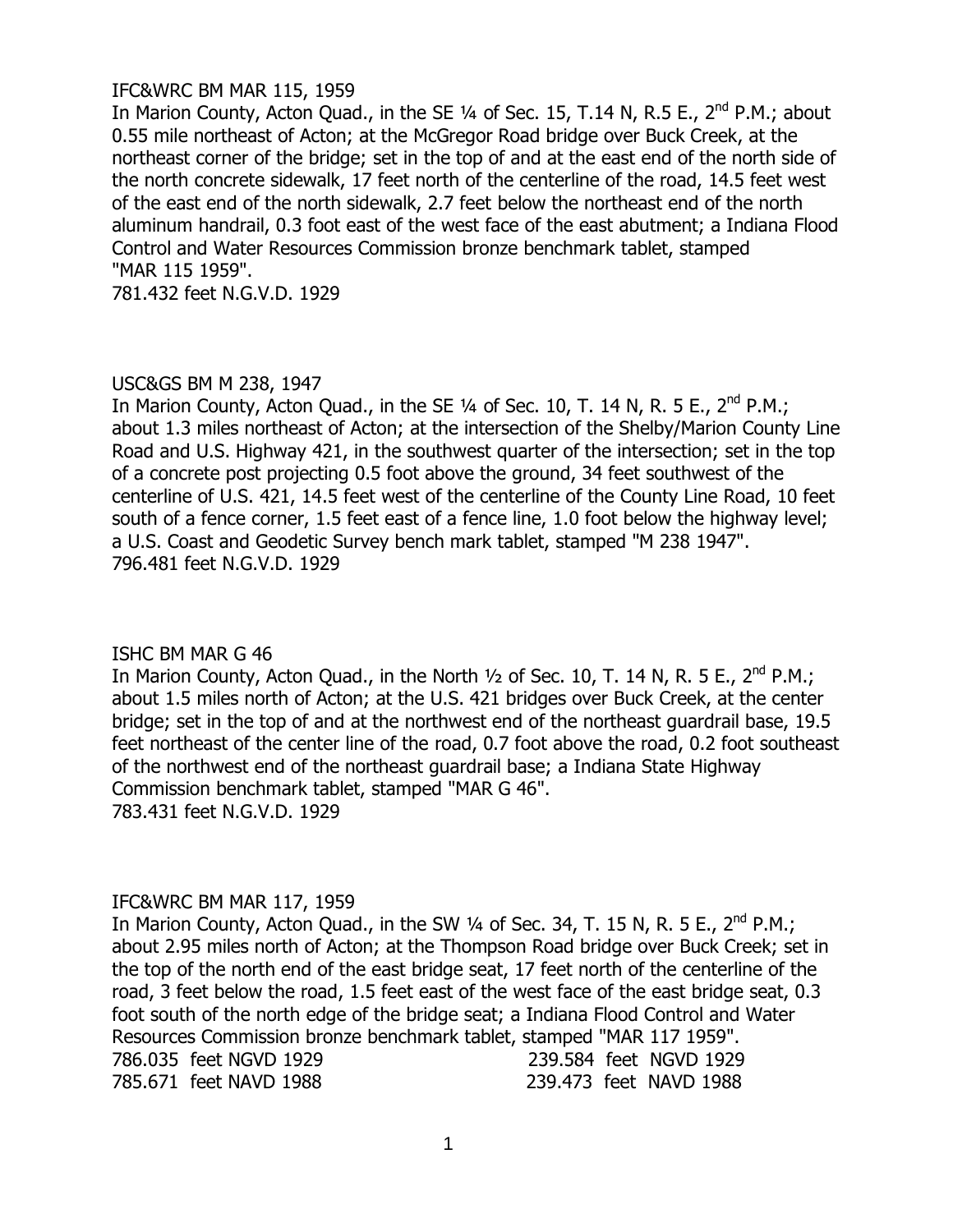# USC&GS BM K 238, 1947

In Marion County, Acton Quad., in the NE  $\frac{1}{4}$  of Sec. 3, T. 14 N, R. 5 E.; 2<sup>nd</sup> P.M.; about 3.05 miles northeast of Acton; at the intersection of Thompson Road and the Marion/Shelby County Line Road, in the southwest quarter of the offset intersection; set in the top of a concrete post projecting 0.5 foot above the ground, 54 feet north of a power pole, 37 feet south of the centerline of Thompson Road, 21 feet west of the centerline of the Marion/Shelby County Line Road, 20 feet south of a fence corner, 1.0 foot east of a fence line, 1.0 foot above the ground; a U.S. Coast and Geodetic Survey bench mark tablet, stamped "K 238 1947".

812.193 feet N.G.V.D. 1929

# IFC&WRC BM MAR 118, 1959

In Marion County, Acton Quad., in the West  $\frac{1}{2}$  of Sec. 34, T. 15 N, R. 5 E., 2<sup>nd</sup> P.M.; about 3.0 miles north of Acton; at the Marlin Road bridge over Buck Creek; set in the top of and at the east end of the south walkway of the bridge, 17 feet south of the centerline of the road, 0.9 foot above the road, 0.6 foot northwest of the southeast end of the south walkway; a Indiana Flood Control and Water Resources Commission bronze benchmark tablet, stamped "MAR 118 1959". 796.005 feet N.G.V.D. 1929

# IFC&WRC BM UNSTAMPED

In Marion County, Acton Quad., in the West  $\frac{1}{2}$  of Sec. 34, T. 15 N, R. 5 E., 2<sup>nd</sup> P.M.; about 3.0 miles north of Acton; at the Marlin Road bridge over Buck Creek; set in the top of the north end of the east bridge seat, 17 feet north of the centerline of the road, 3 feet below the road, 0.4 foot east of the west face of the east abutment; a Indiana Flood Control and Water Resources Commission bronze benchmark tablet, not stamped. 792.299 feet N.G.V.D. 1929

# IFC&WRC TBM BC 30, 1959

In Marion County, Acton Quad., in the East  $\frac{1}{2}$  of Sec. 28, T. 15 N, R. 5 E., 2<sup>nd</sup> P.M.; about 4.1 miles south of Cumberland; at the intersection of Vandergriff Road and Senour Road, in the southwest quarter of the intersection; set in the east side of telephone pole Number 3512, 14 feet west of the centerline of Senour Road, 13 feet south of the extended centerline of Vandergriff Road, 0.5 foot above the ground, about level with the road; a railroad spike driven through an aluminum tag, stamped "TBM BC 30 1959".

830.396 feet N.G.V.D. 1929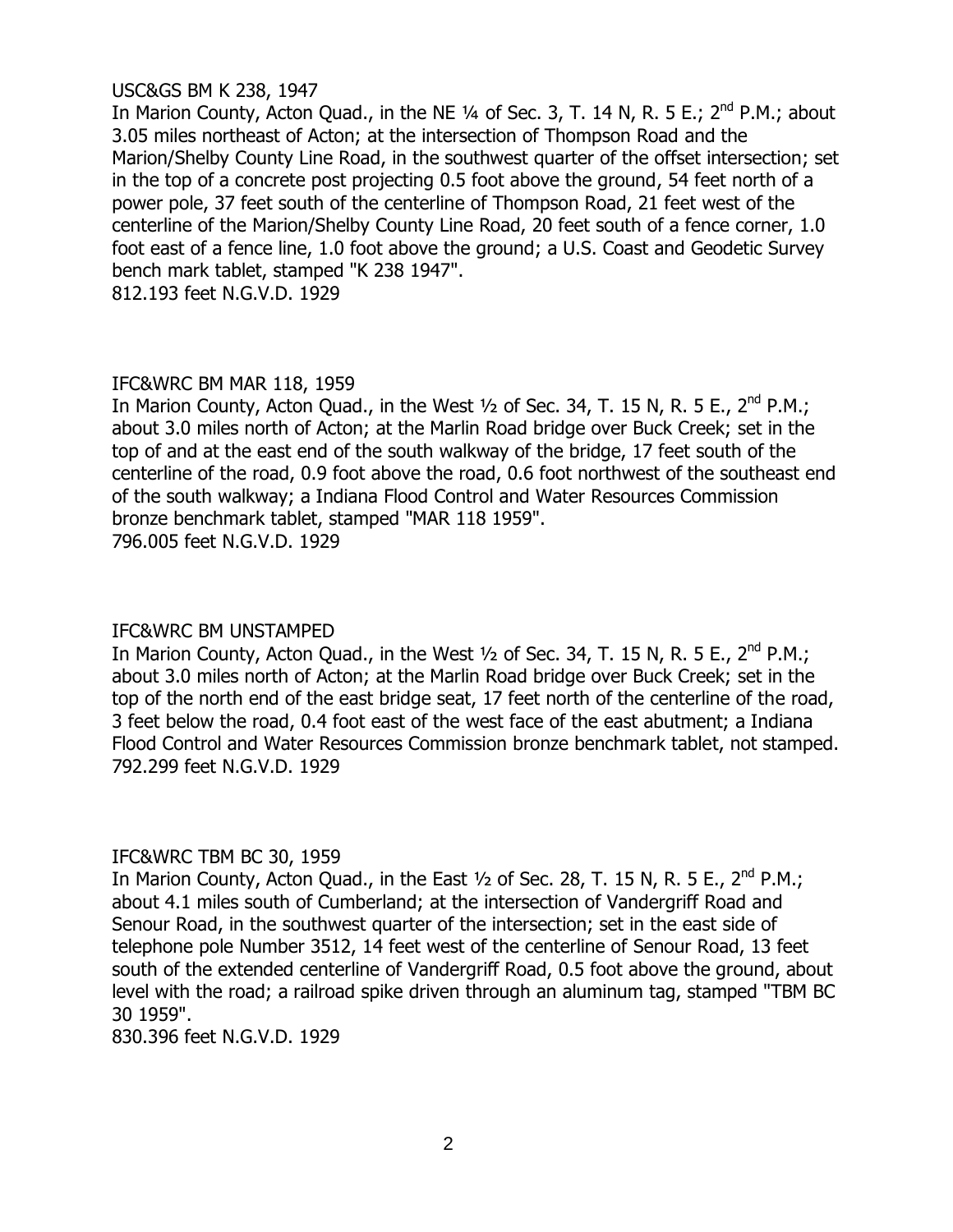# IFC&WRC TBM BC 31, 1959

In Marion County, Acton Quad., in the SE  $\frac{1}{4}$  of Sec. 21, T. 15 N, R. 5 E., 2<sup>nd</sup> P.M.; about 3.5 miles south of Cumberland; at the Troy Avenue bridge over Buck Creek; set in the top of the northwest wingwall of the bridge, 14 feet north of the centerline of the road, 3 feet below the top of the north guardrail, 0.8 foot north of the north face of the north guardrail, 0.7 foot east of the west face of the wingwall; a chiseled triangle. 801.841 feet N.G.V.D. 1929

# IFC&WRC TBM BC 32, 1959

In Marion County, Acton Quad., in the East  $1/2$  of Sec. 21, T. 15 N, R. 5 E.,  $2^{nd}$  P.M.; about 3.1 miles southwest of Cumberland; 2.94 miles south along the Hancock - Marion County Line Road from its junction with U.S. 40 at the east edge of Cumberland to a crossroad (U.S. 52), thence 1.43 miles northwest along U.S. 52 to a T-road south (Senour Road), thence 0.45 mile south along Senour Road to a house on the west side of the road; set in the northwest side of a 22 inch Maple tree, 55 feet northwest of a telephone pole Number 6, 13 feet east of the centerline of the road, 8 feet north of the centerline of the north entrance drive to the house, 0.2 feet above the road; a railroad spike driven through an aluminum tag, stamped "TBM BC 32 1959". 843.343 feet N.G.V.D. 1929

# IFC&WRC TBM BC 27, 1959

In Hancock County, Acton Quad, in the NW  $\frac{1}{4}$  of Sec. 35, T. 15 N, R. 5 E., 2<sup>nd</sup> P.M.; about 3.0 miles southwest of New Palestine; at the intersection of Marlin Road and Marion/Hancock County Line Road, in the northeast 1/4 of the intersection; set in the west side of power pole # 50-0-HAN 6, 15 feet east of the centerline of County Line Road, 11 feet north of the centerline of Marlin Road, 0.5 feet above the ground, about level with the road; a railroad spike driven through an aluminum tag, stamped "TBM BC 27 1959".

813.664 feet N.G.V.D. 1929

# USC&GS BM J 238, 1947

In Hancock County, Acton Quad, near the SW corner of Sec. 26, T. 15 N, R. 5 E., 2<sup>nd</sup> P.M.; about 3.0 miles north of Pleasant View; about 1.5 miles south along the Marion/Hancock County Line Road from its intersection with U.S. 52; set in the top of a concrete post, about 180 feet north of the south section line, about 180 feet north of a field entrance east, about 115 feet north of power pole #69-0-HAN. 6, 72 feet south of power pole #71-0-HAN 6, 19 feet east of the centerline of the County Line Road, 15 feet south of a dead 28- inch tree stump (about 10 feet high), 1.0 foot west of a fence line, projecting 5 inches above the ground; a U.S. Coast and Geodetic Survey bench mark tablet, stamped "J 238 1947". 811.599 feet N.G.V.D. 1929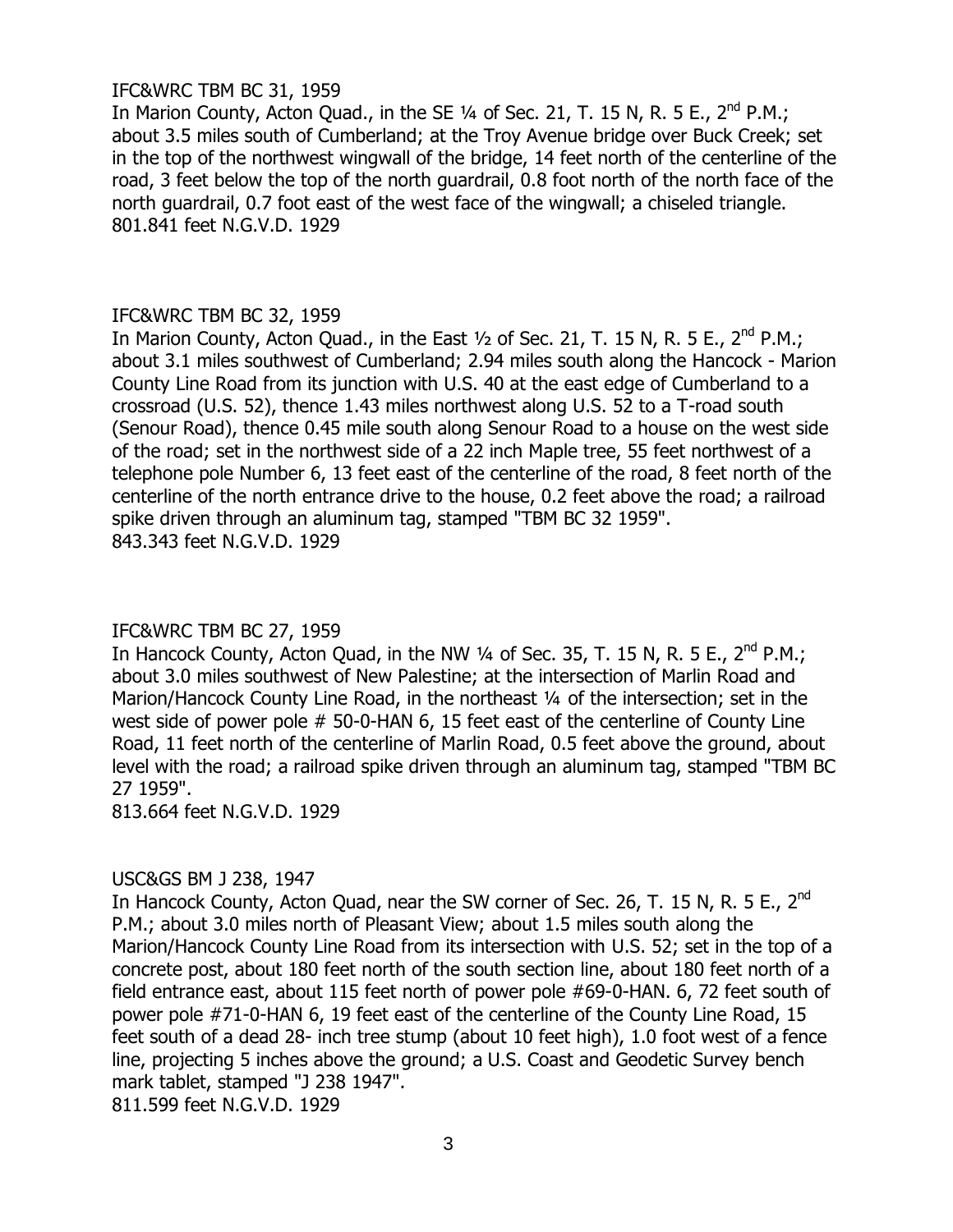# IFC&WRC TBM LBC 11, 1956

In Marion County, Beech Grove Quad., in the SW 1/4 of Sec. 8, T. 14 N, R. 4 E., 2<sup>nd</sup> P.M.; about 0.7 mile northeast of Southport; 0.75 mile east along Southport Road (Union Street) from its intersection with the State Road 431 in Southport to a T road north, thence 0.1 mile north along the narrow gravel road to a wooden bridge over Little Buck Creek; set in the northwest side of a 36 inch willow tree at the southeast corner of the bridge, 27 feet northeast of power pole # 77E-760, 6 feet east of the centerline of the road, 4 feet south of the south end of the bridge, 0.7 foot above the ground; a railroad spike driven vertically through a brass plate, stamped "TBM LBC 11 1956".

760.358 feet N.G.V.D. 1929

# IFC&WRC TBM LBC 10, 1956

In Marion County, Beech Grove Quad., in the South  $1/2$  of Sec. 8, T. 14 N, R. 4 E., 2<sup>nd</sup> P.M.; about 0.9 mile east of Southport; at the McFarland Road concrete bridge over Little Buck Creek; set in the top of the south end of the east concrete guardrail, 13 feet east of the centerline of the road, 2.8 feet above the road, 1.1 feet north of the south end of the east concrete guardrail; a chiseled square. 767.916 feet N.G.V.D. 1929

# IFC&WRC BM MAR 106, 1959

In Marion County, Beech Grove Quad., in the South  $1/2$  of Sec. 8, T. 14 N, R. 4 E., 2<sup>nd</sup> P.M.; about 0.9 mile east of Southport; at the McFarland Road concrete bridge over Little Buck Creek; set in the top of the north end of the east concrete guardrail, 13 feet east of the centerline of the road, 9.3 feet south of the north end of the east concrete guardrail, 2.8 feet above the road; a Indiana Flood Control and Water Resources Commission bronze benchmark tablet, stamped "MAR 106 1956". 767.976 feet N.G.V.D. 1929

# IFC&WRC BM MAR 143, 1960

In Marion County, Beech Grove Quad., in the NE  $1/4$  of Sec. 18, T. 15 N, R. 4 E., 2<sup>nd</sup> P.M.; at Indianapolis; at the Churchman Avenue bridge over Pleasant Run Creek; set in the west guardrail abutment of the bridge, 21.5 feet west of the centerline of the road, 17.9 feet south of the north end of the west guardrail, 0.3 foot above the road; a Indiana Flood Control and Water Resources Commission bronze benchmark tablet, stamped "MAR 143 1960".

733.986 feet N.G.V.D. 1929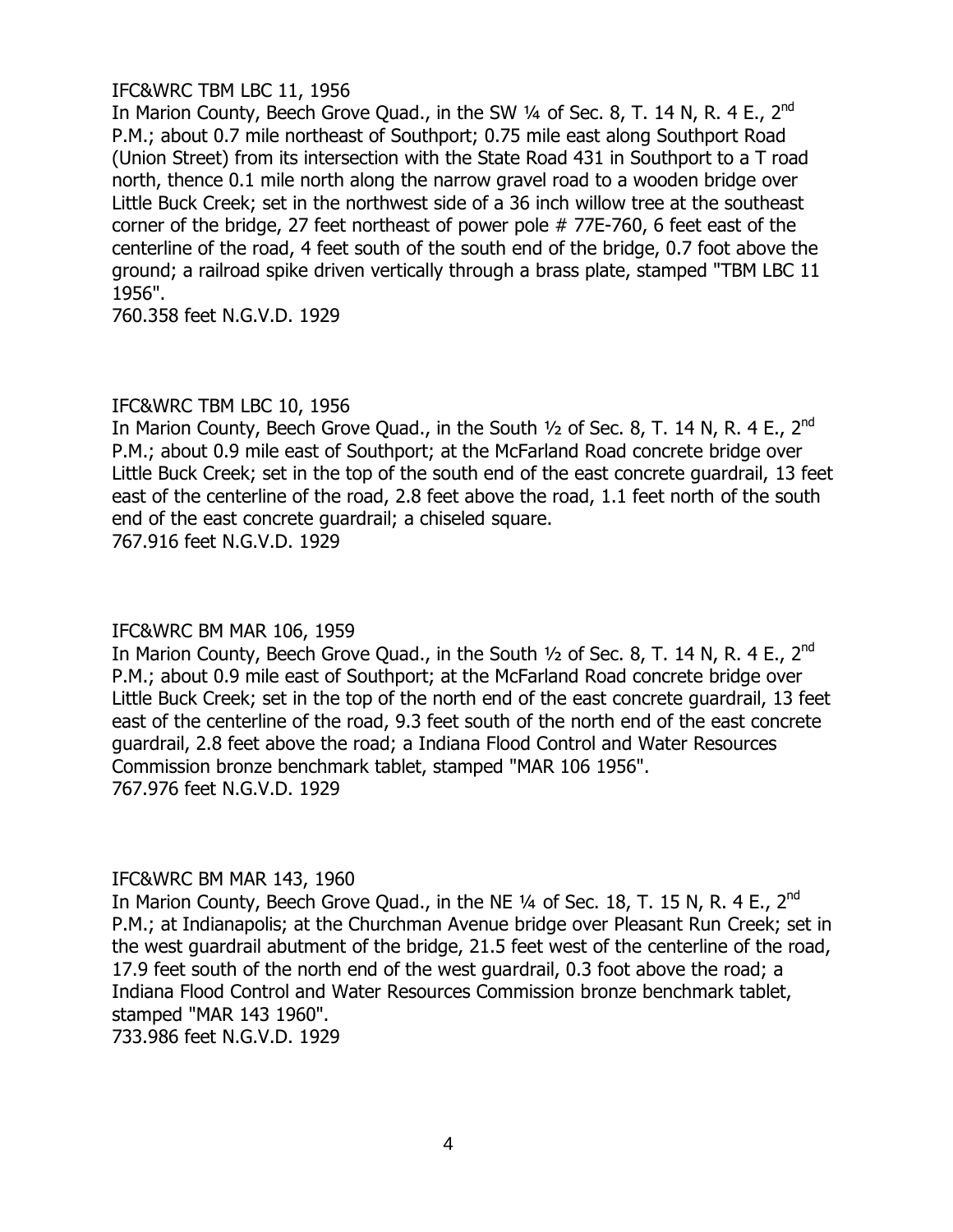# USGS BM 112 M 1945

In Marion County, Beech Grove Quad., in the SW 1/4 of Sec. 36, T. 15 N, R. 4 E., 2<sup>nd</sup> P.M.; about 5 miles northeast of Southport; about 2.3 miles east along Thompson Road from its intersection with Emerson Avenue to a farm drive leading north to two white houses, in the northwest corner of the intersection; set in the top of a concrete post projecting 0.2 foot above the ground, 29.5 feet northwest of a mail box; 24 feet north of the centerline of Thompson Road, 6 feet west of the centerline of the farm drive; a U.S. Geological Survey benchmark tablet, stamped "112 M 1945". 858.505 feet N.G.V.D. 1929

# IFC&WRC TBM LBC 17

In Marion County, Beech Grove Quad., in the NE  $1/4$  of Sec. 1, T. 14 N, R. 4 E., 2<sup>nd</sup> P.M.: about 5.7 miles northeast of Southport; at the intersection of Thompson Road and the New York Central Railroad, in the southeast corner of the crossing; set in the top of the northeast end of the southeast abutment, 209 feet south of the centerline of Thompson Road, 11 feet northeast of the northeast rail; a 0.1-foot round bolt head. 851.457 feet N.G.V.D. 1929

# DNR STA LI TT A 16

In Marion County, Beech Grove Quad., in the SE 1/4 of Sec. 16, T. 15 N., R. 4 E., 2<sup>nd</sup> P.M.; at Indianapolis; about 0.2 mile south along Emerson Avenue from its intersection with Southeastern Avenue to the mark located on west side of the street, and just south of a asphalt drive leading to apartments; set in the top of a concrete post, 46.8 feet east of 10-inch Sweet-Gum tree, 23.0 feet south of the centerline of the asphalt road leading to apartments, and 14.2 feet west of centerline of Emerson Avenue; a bronze disk.

791.771 feet N.G.V.D. 1929

# DNR STA LBI 11 B

In Marion County, Beech Grove Quad., in the SW 1/4 of Sec. 10, T. 14 N., R. 4E., 2<sup>nd</sup> P.M.; about 2.4 miles east of Southport; about 0.15 mile north along Emerson Avenue from its intersection with Southport Road; set in the top of a 1-foot X 1-foot concrete monument, on the east side of Emerson Avenue, about 350 feet south of the Emerson Avenue three span concrete bridge over Little Buck Creek, 2.5 feet east of a power pole, flush with the ground; a Indiana Department of Natural Resources bronze tablet, stamped "LBI 11 B".

792.804 feet N.G.V.D. 1929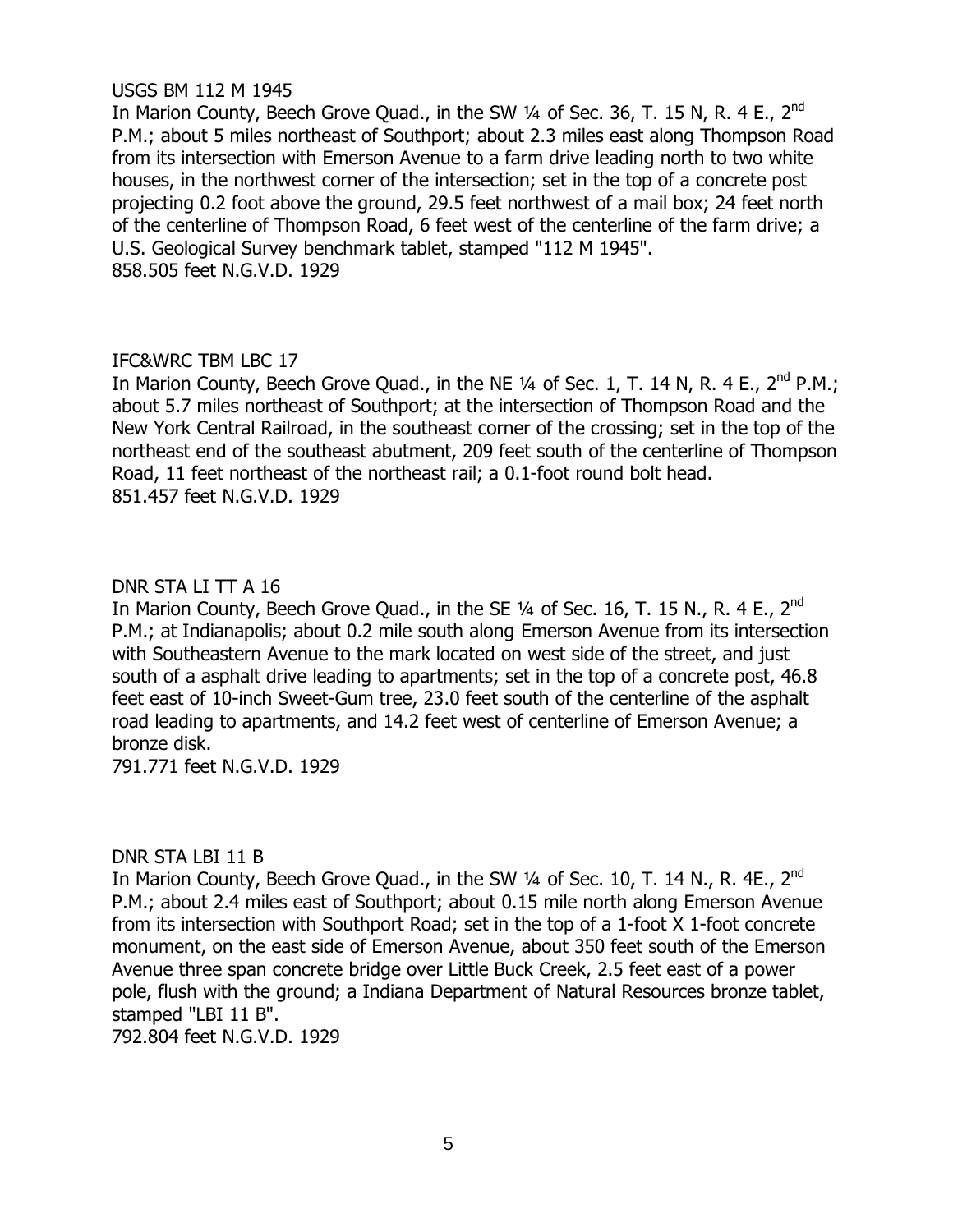# DNR STA LBI 18 B

In Marion County, Beech Grove Quad., in the SW  $\frac{1}{4}$  of Sec. 8, T. 14 N., R. 4 E.,  $2^{nd}$ P.M.; about 0.7 mile east of Southport; 0.7 mile east along Southport Road from its intersection with State Road 431 (Madison Avenue); set in a 1-foot X 1-foot concrete monument flush with the ground, at the northeast corner of the intersection of Pine Street and Southport Road, 23 feet north of Southport Road, 8.4 feet south of the southwest coroner of a chain link fence for a church parking, near the southeast corner of a cemetery; a Indiana Department of Natural Resources bronze tablet, stamped "LBI 18 B".

777.869 feet N.G.V.D. 1929

# DNR STA PRG A 3

In Marion County, Beech Grove Quad., in the SW  $\frac{1}{4}$  of Sec. 21, T 14 N, R 4 E., 2<sup>nd</sup> P.M; at Indianapolis; about 1.1 miles east along County Line Road from its intersection with Madison Avenue; set in a 6-inch X 6-inch concrete monument on the north side of the road, about 0.15 miles east of Sherman Drive, about 50 feet east of a single story gray house (#4084) of C. G. Wheatcraft, 9.5 feet north of the north edge of the county road, 16 feet east of the centerline of a driveway to the north; a Indiana Department of Natural Resources bronze tablet. 818.174 feet N.G.V.D. 1929

USC&GS BM T 245 RESET In Marion County, Beech Grove Quad., in the NE 1/4 of Sec. 1, T. 14 N., R. 4 E., 2<sup>nd</sup> P.M.; about 5.7 miles northeast of Southport; at the intersection of Emerson Avenue and the Conrail Railroad tracks, in the southeast corner of the crossing; set in the top of the northwest end of the northeast headwall of a 10-foot box culvert, 198 feet south of the centerline of Thompson Road, 10.6 feet northeast of the northeast rail; a U.S. Coast and Geodetic Survey bench mark tablet stamped "T 245 1947". 853.329 feet N.G.V.D. 1929

# USC&GS BM S 245 1947

In Marion County, Beech Grove Quad., in the West  $1/2$  of Sec. 6, T. 14 N., R. 5 E., 2<sup>nd</sup> P.M.; about 6.1 Miles northeast of Southport; at the intersection of Franklin Road and the Conrail Tracks, in the northwest angle of the intersection; set in the top of a concrete post, 26 feet west of the centerline of the road, 23.5 feet northeast of the northeast rail, 10 feet south of a power pole, about 0.2 foot above the ground; a U.S. Coast and Geodetic Survey bench mark tablet, stamped "S 245 1947". 851.809 feet N.G.V.D. 1929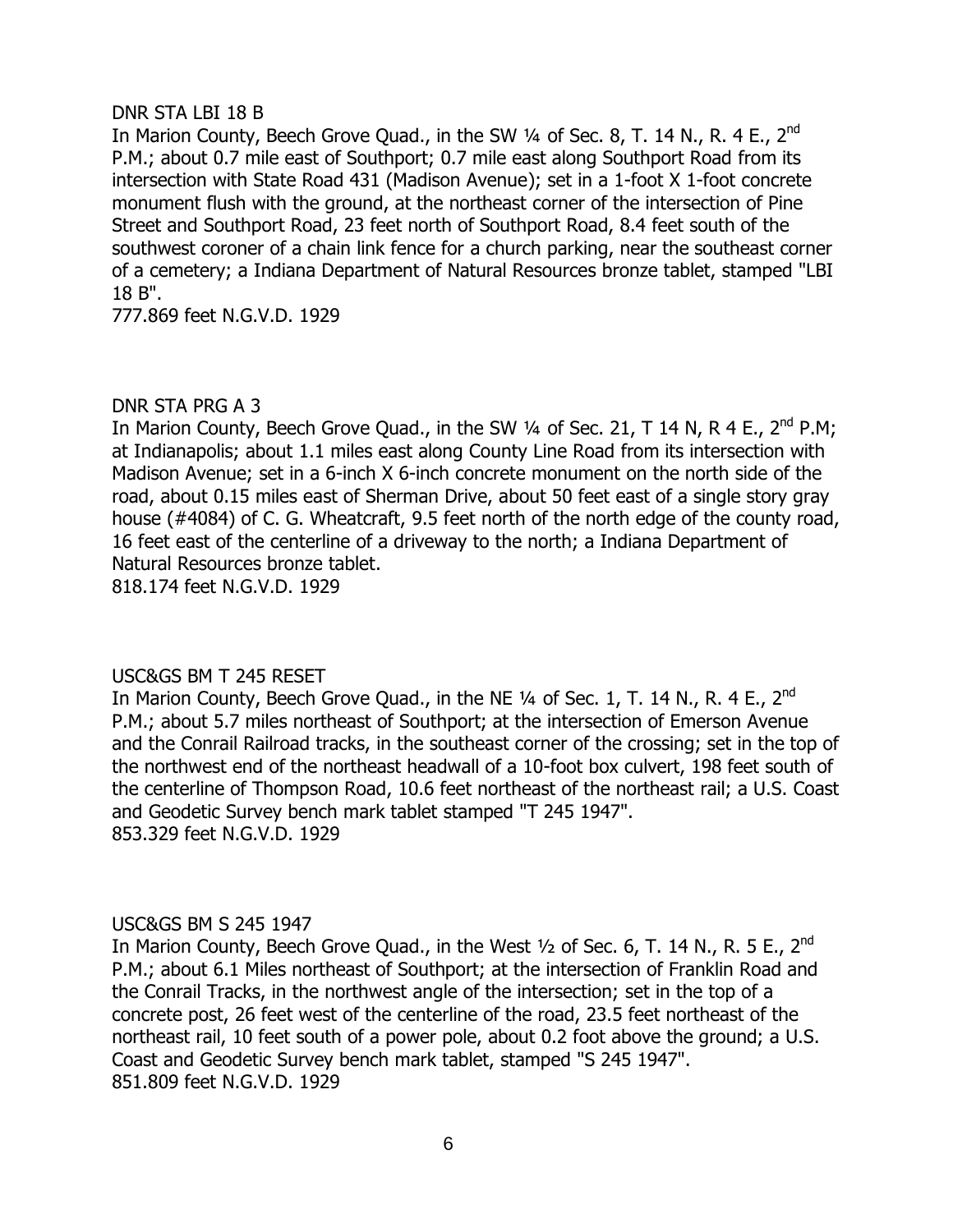# DNR STA LI TT A 12

In Marion County, Beech Grove Quad., in the NW 1/4 of Sec. 33, T. 15 N., R. 4 E., 2<sup>nd</sup> P.M.; about 5.7 Miles northeast of Southport; about 0.75 mile west on I-465 from its intersection with Emerson Avenue to the mark on the north side of the highway; set in the top of a concrete post, 3.9 feet south of right-of-way fence, 35.2 feet southwest of and across the fence from the southwest corner of a brick and concrete block garage, about flush with the ground; a Indiana Department of Natural Resources control station tablet, stamped "LI TT A 12".

802.597 feet N.G.V.D. 1929

# DNR STA PRG A 5

In Marion County, Beech Grove Quad., in the West  $1/2$  of Sec. 22, T. 14 N., R. 4 E., 2<sup>nd</sup> P.M.; about 0.5 mile north along Emerson Avenue from its intersection with Marion/Johnson County Line Road to it's intersection with Todd Road and the mark; set in the top of a 6-inch x 6-inch concrete monument, about 15 feet south of the centerline of Todd Road, about 7 feet east of the east edge of the pavement of Emerson Avenue; a Indiana Department of Natural Resources bronze tablet. 815.165 feet N.G.V.D. 1929

# DNR BM PRC 100, 2002

In Marion County, Beech Grove Quad., in the NW  $\frac{1}{4}$  of Sec. 22, T. 14 N., R. 4 E., 2<sup>nd</sup> P. M.; 2.0 miles northeast of north edge of Greenwood; in the southwest 1/4 of the Stop 11 Road overpass over I-65; set in the top of a concrete post, in the west right-of way of the south bound lanes of I-65, about 215 feet south of the Stop 11 overpass, 215 feet northeast of the northeast corner of black chain link fence, 62 feet west of the west edge of south bound lane of I-65, 51.5 feet west of concrete outlet pipe by interstate, 3 feet east of the right-of-way fence, about level with the ground; a Indiana Department of Natural Resources bench mark tablet, stamped "PRC 100 2002".

2<sup>nd</sup> Order Elevation

828.320 feet N.G.V.D. 1929

# IDOT BM 1, 2002

In Marion County, Beech Grove Quad., in the South ½ of Section 20, T. 14 N., R. 4 E., 2<sup>nd</sup> P. M. at Greenwood; in the northeast 1/4 of the intersection of County Line Road and the Conrail Railroad; set on the top of a concrete retaining wall for a drainage pipe, at the "V" point of the retaining wall, 48 feet east of the centerline of the railroad tracks, 18.8 feet north of the north curb of County Line Road, 6 feet northeast of a railroad crossing post with lights attached, about 2 feet below the road; a Indiana Department of Transportation bench mark tablet, stamped "1".

2<sup>nd</sup> Order Elevation

793.298 feet N.G.V.D. 1929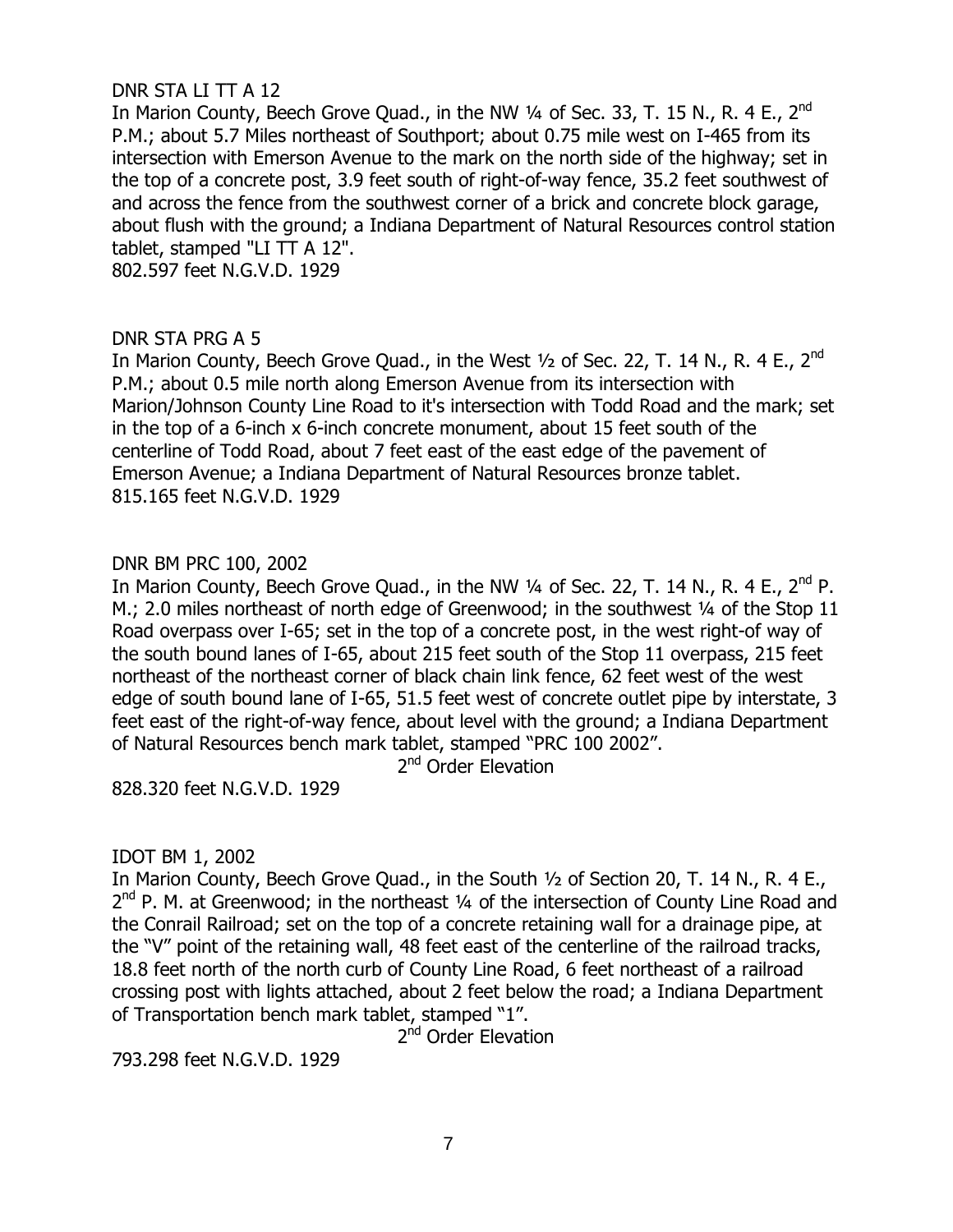# IDOT BM 2, 2002

In Johnson County, Beech Grove Quad., in the NW 1/4 of Section 29, T. 14 N., R. 4 E., 2<sup>nd</sup> P. M.; at Greenwood; at the Johnson/Marion County Line Road bridge over Pleasant Run Creek; set in the top of the southeast concrete abutment of the bridge, 20.0 feet south of the center line of the east bound lanes of the Johnson/Marion County Line Road, 7.0 feet south of the north face of the concrete curb, 2.8 feet below the top of the east end of the south concrete guardrail of the bridge, 3.5 feet northeast of the south face of the abutment, 1.9 feet south of the south face of the concrete sidewalk, 0.7 foot south of the south face of the south concrete guardrail of the bridge, 0.6 foot east of the west face of the wingwall, 0.5 foot west of the east face of the concrete abutment, about 1.8 feet above the road, level with the top of the sidewalk; a Indiana Department of Transportation bench mark tablet, stamped "2".

2<sup>nd</sup> Order Elevation

781.156 feet N.G.V.D. 1929

# DNR TBM TRIANGLE 1989

In Marion County, Beech Grove Quad., in the SE  $\frac{1}{4}$  of Section 21, T. 14 N., R. 4 E., 2<sup>nd</sup> P. M.; at Indianapolis; at the Sherman Road bridge over Pleasant Run Creek; set on the top of the north end of the east concrete guardrail of the bridge; a chiseled triangle.

2<sup>nd</sup> Order Elevation

795.285 feet N.G.V.D. 1929

# MARION COUNTY SURVEYORS BM 3020

In Marion County, Beech Grove Quad., in the SW  $\frac{1}{4}$  of Section 15, T. 14 N., R 4 E. 2<sup>nd</sup> P. M.; at Indianapolis; at the Stop 11 Road bridge over Interstate 65; set on the top of the northwest concrete abutment of the bridge, 20 feet north of the centerline of Stop 11 Road, 12 feet west of the east end of the abutment, 9.5 feet east of the west end of the concrete guardrail of the bridge, 2.3 feet east of the west end of the abutment, 1.5 feet southeast of a metal wire fence end post, 0.6 foot south of the north face of the abutment, 0.6 foot north of the south face of abutment, about 0.5 foot above the road; a Marion County Surveyors bench mark tablet, stamped "3020".

3<sup>rd</sup> Order Elevation

855.078 feet N.G.V.D. 1929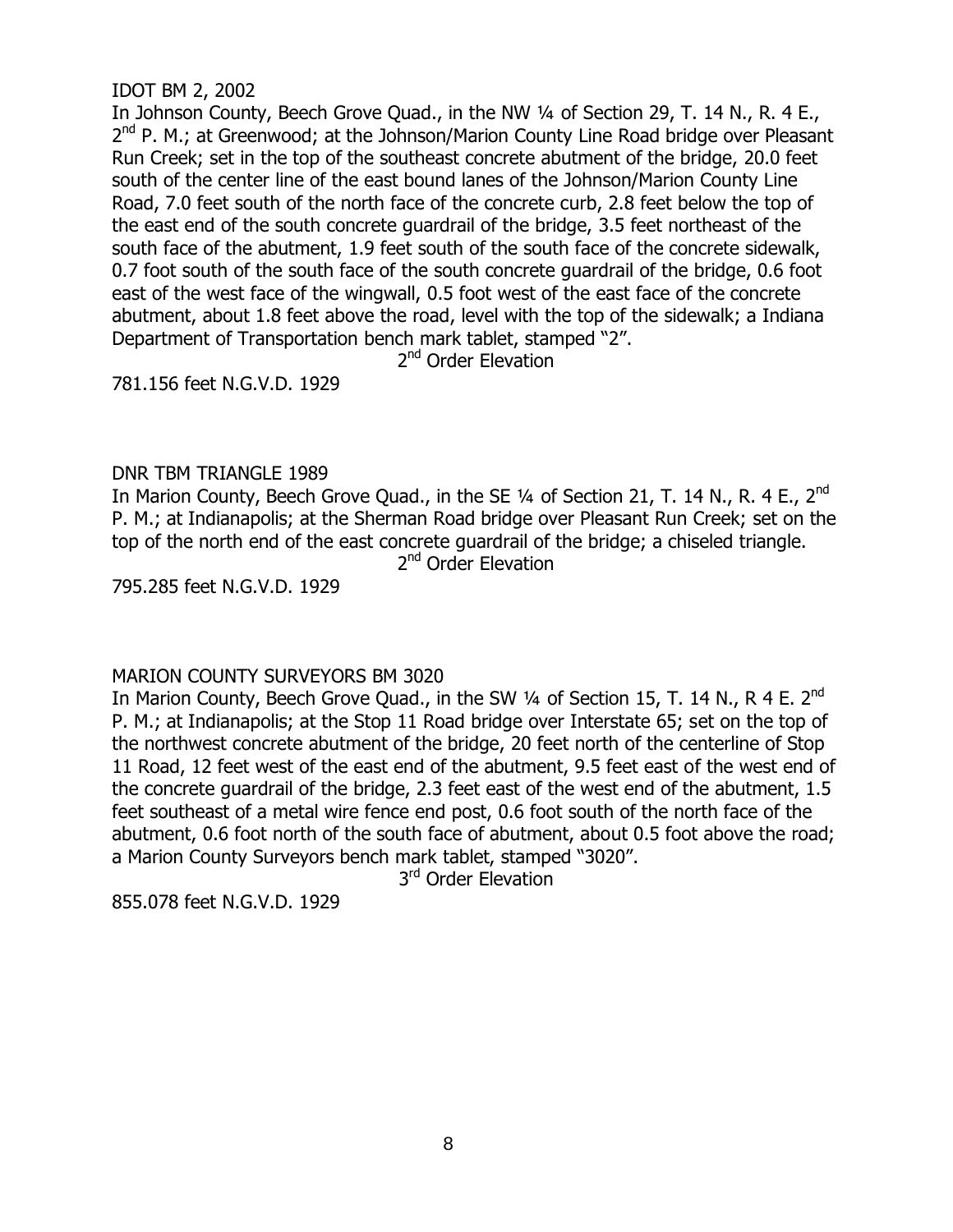#### DNR TBM GC 1

In Marion County, Bridgeport Quad., in the NW  $\frac{1}{4}$  of Sec. 14, T. 14 N., R. 2 E., 2<sup>nd</sup> P.M.; about 1.55 miles east of Camby; at the Camby Road 45 foot concrete bridge over Goose Creek; set in the top of the east end of the south concrete guardrail of the bridge, 13 feet south of the centerline of the road, 4.3 feet west of the east end of the south guardrail, 3.4 feet above the road; a chiseled triangle. 728.000 feet N.G.V.D. 1929

# DNR TBM WR 200

In Marion County, Bridgeport Quad., in the West  $1/2$  of Sec. 12, T. 14 N., R. 2 E., 2<sup>nd</sup> P.M.; about 2.65 miles northeast of Camby; 2 miles east along Camby Road from its intersection with State Road 67 in Camby, to a northeast-southwest T-road (Mooresville Road), thence 0.55 mile northeast along Mooresville Road to a gravel crossroad (Mills Road), thence 0.5 mile east along Mills Road to a 10-foot box culvert under the road; set in the top of the east end of the south concrete guardrail of the culvert, 9 feet south of the centerline of the road, 3.8 feet west of the east end of the guardrail, 2.5 feet above the road; a chiseled triangle.

717.898 feet N.G.V.D. 1929

# IFC&WRC BM MAR 173, 1964

In Marion County, Bridgeport Quad., in the South  $1/2$  of Sec. 16, T. 15 N., R. 2 E., 2<sup>nd</sup> P.M.; about 0.3 mile north of Bridgeport; at the Bridgeport Road three-span concrete bridge over East Fork White Lick Creek; set in the top of the north end of the west sidewalk of the bridge, 15.0 feet west of the centerline of the road, 1.9 feet south of the north end of the bridge, 0.6 foot above the bridge floor, 0.8 foot east of the east face of the guardrail; a Indiana Flood Control and Water Resources Commission bronze benchmark tablet, stamped "MAR 173 1964". 754.612 feet N.G.V.D. 1929

DNR TBM EFWL 12

In Marion County, Bridgeport Quad., in the North  $1/2$  of Sec. 16, T. 15 N., R. 2 E., 2<sup>nd</sup> P.M.; about 0.8 mile north of Bridgeport; at the Bridgeport Road 55-foot bridge over Salem Creek; set in the top of the south end of the east sidewalk of the bridge, 16.0 feet east of the centerline of the road, 0.8 foot above the level of the road, 0.4 foot west of the west face of the guardrail, 0.2 foot north of the south end of the sidewalk; a chiseled square.

754.126 feet N.G.V.D. 1929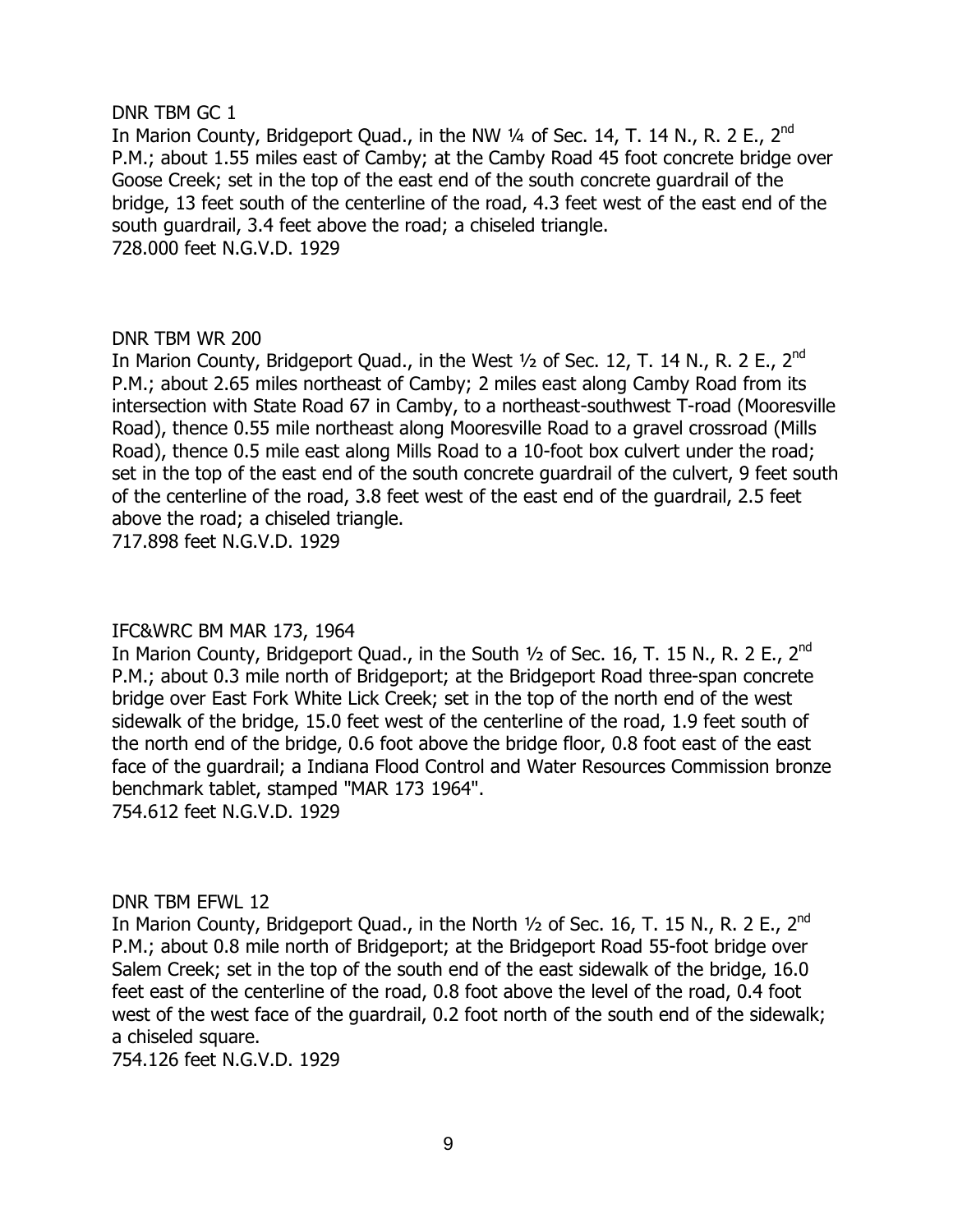# USGS TBM 83/LI

In Marion County, Bridgeport Quad., in the East  $1/2$  of Sec. 24, T. 14 N., R. 2 E., 2<sup>nd</sup> P.M.; about 1.7 miles northeast of Landersdale; at the Mann Road 40-foot concrete bridge over Swamp Creek; set in the top of the northwest concrete headwall, 160 feet northeast of the junction of Ralston Road and Mann Road, 23.5 feet southwest of the northeast end of the northwest headwall, 16.0 feet northwest of the centerline of Mann Road, 2.5 feet above the road, 0.5 foot southeast of the northwest edge of the headwall; a chiseled square.

676.038 feet N.G.V.D. 1929

# ISHC BM MAR G 3

In Marion County, Bridgeport Quad., in the in the NW ¼ of Sec. 21, T. 15 N., R. 2 E., 2<sup>nd</sup> P.M.; at Bridgeport; at the U.S. Highway 40 bridge over East Fork White Lick Creek; set in the top of the northwest concrete wingwall of bridge, 32.5 feet north of the centerline of U.S. 40, 0.7 foot east of the west face of the wingwall, 0.9 foot north of the north face of the guardrail, about level with the road; a Indiana State Highway Commission bronze benchmark tablet, stamped "MAR G 3". 750.829 feet N.G.V.D. 1929

# IFC&WRC BM MAR 80

In Marion County, Carmel Quad., in the SE  $\frac{1}{4}$  of Sec. 25 T. 17 N., R. 3 E., 2<sup>nd</sup> P.M.; at Ravenswood; at the intersection of Fitch Avenue and Stamm Avenue, in the northeast ¼ of the intersection; set in the top of a concrete post, 21.0 feet east of the centerline of Fitch Avenue, 16.0 feet north of the centerline of Stamm Avenue, level with the ground; a Indiana Flood Control and Water Resources Commission benchmark tablet, stamped "MAR 80". 720.028 feet N.G.V.D. 1929

# DNR TBM W 51

In Marion County, Carmel Quad., in the North  $\frac{1}{2}$  of Sec. 25, T. 17 N., R. 3 E., 2<sup>nd</sup> P.M.; at Ravenswood; at the intersection of East 75<sup>th</sup> Street and Rosslyn Street; set in the north side of a 20-inch tree, 62.0 feet north of the centerline of East  $75<sup>th</sup>$  Street, 58.0 feet east of the centerline of Rosslyn Street, about 0.9 foot above ground; a railroad spike.

722.630 feet N.G.V.D. 1929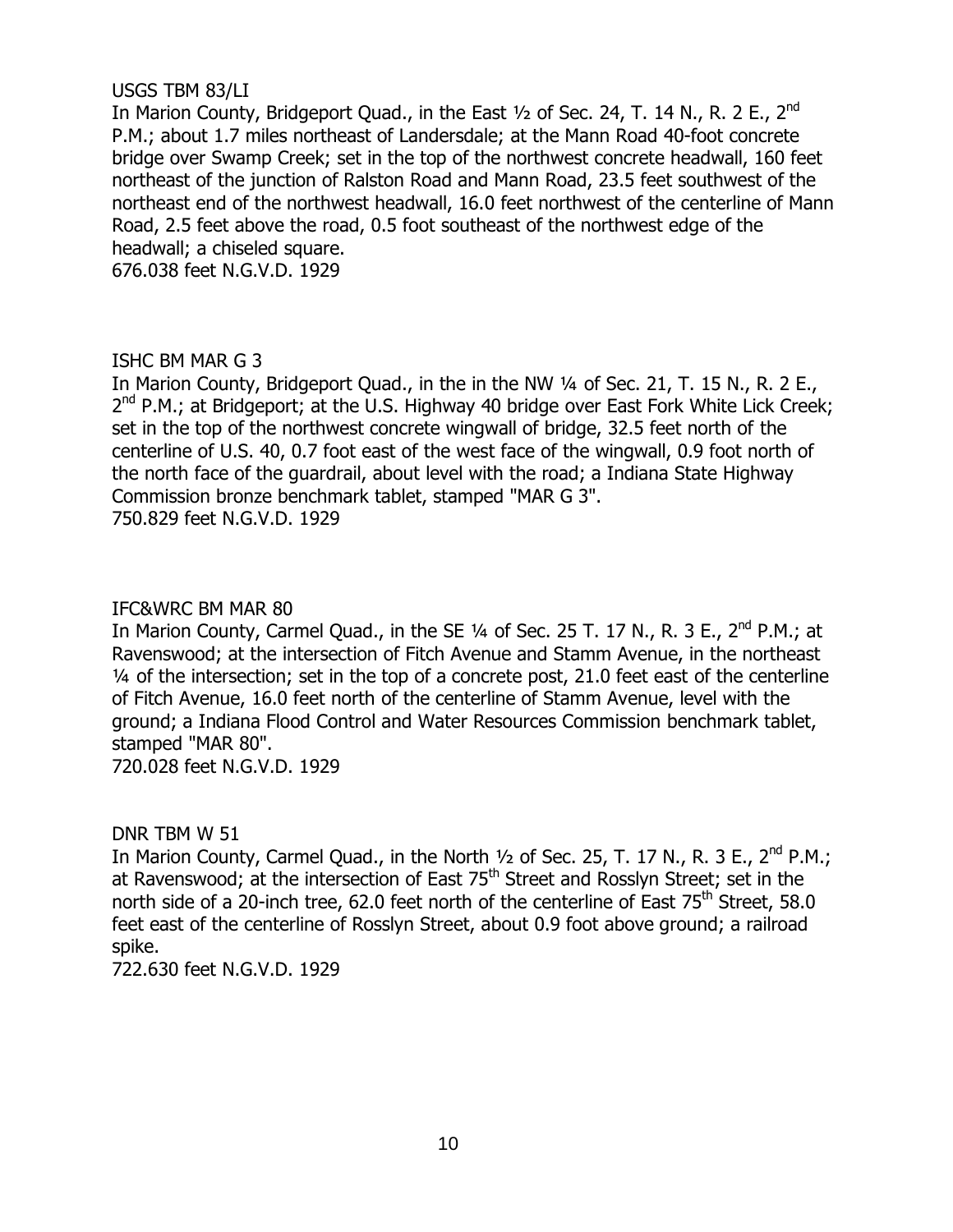# IFC&WRC BM MAR 82

In Marion County, Carmel Quad., in the NW  $\frac{1}{4}$  of Sec. 30, T. 17 N, R. 4 E., 2<sup>nd</sup> P.M.; at Ravenswood; 0.2 mile west along East 75<sup>th</sup> Street from its intersection with Keystone Avenue, at the residence at  $# 2217$  East 75<sup>th</sup> Street; set in the top of a concrete post, 29.5 feet northeast of the northwest corner of a stucco building, 22.5 feet south of the centerline of East 75<sup>th</sup> Street, level with the ground; a Indiana Flood Control and Water Resources Commission benchmark tablet, stamped "MAR 82". 729.765 feet N.G.V.D. 1929

# DNR TBM W 52

In Marion County, Carmel Quad., in the NW 1/4 of Sec. 30, T. 17 N., R. 4 E., 2<sup>nd</sup> P.M.; at Ravenswood; 0.2 mile west along East 75<sup>th</sup> Street from its intersection with Keystone Avenue, to the residence at  $# 2230$  East 75<sup>th</sup> Street; set in the top of the concrete curbing, 20.0 feet north of the centerline of East  $75<sup>th</sup>$  Street, 2.0 feet north of the south end of the west concrete curbing, along the driveway, 0.3 foot above the ground; a chiseled triangle.

731.283 feet N.G.V.D. 1929

#### USED TBM 42

In Marion County, Carmel Quad., in the NW  $\frac{1}{4}$  of Sec. 36, T. 17 N., R. 3 E., 2<sup>nd</sup> P.M.; at Indianapolis; at the Louisville and Nashville Railroad Bridge over White River; set in the top of the southwest concrete wingwall of the bridge, 9.7 feet south of the north face of the south headwall, 7.0 feet west of the west rail of the tracks, 1.0 foot below the top of the rails, 0.4 foot north of the south face of the southwest wingwall; a chiseled square.

724.009 feet N.G.V.D. 1929

# DNR STA TT A 6

In Marion County, Carmel Quad., on the Sec. Line between Sec. 31 and 36, T. 17 N., R. 4 E., 2<sup>nd</sup> P.M.; at Indianapolis; at the Evanston Avenue small bridge over Bailey Creek; set in the road in concrete, 11.0 feet west of the centerline of Evanston Avenue, 2.0 feet east of east face of the northeast corner of the west concrete headwall of the bridge, 0.3 foot below the top of the asphalt; a 1 inch steel rod. 723.053 feet N.G.V.D. 1929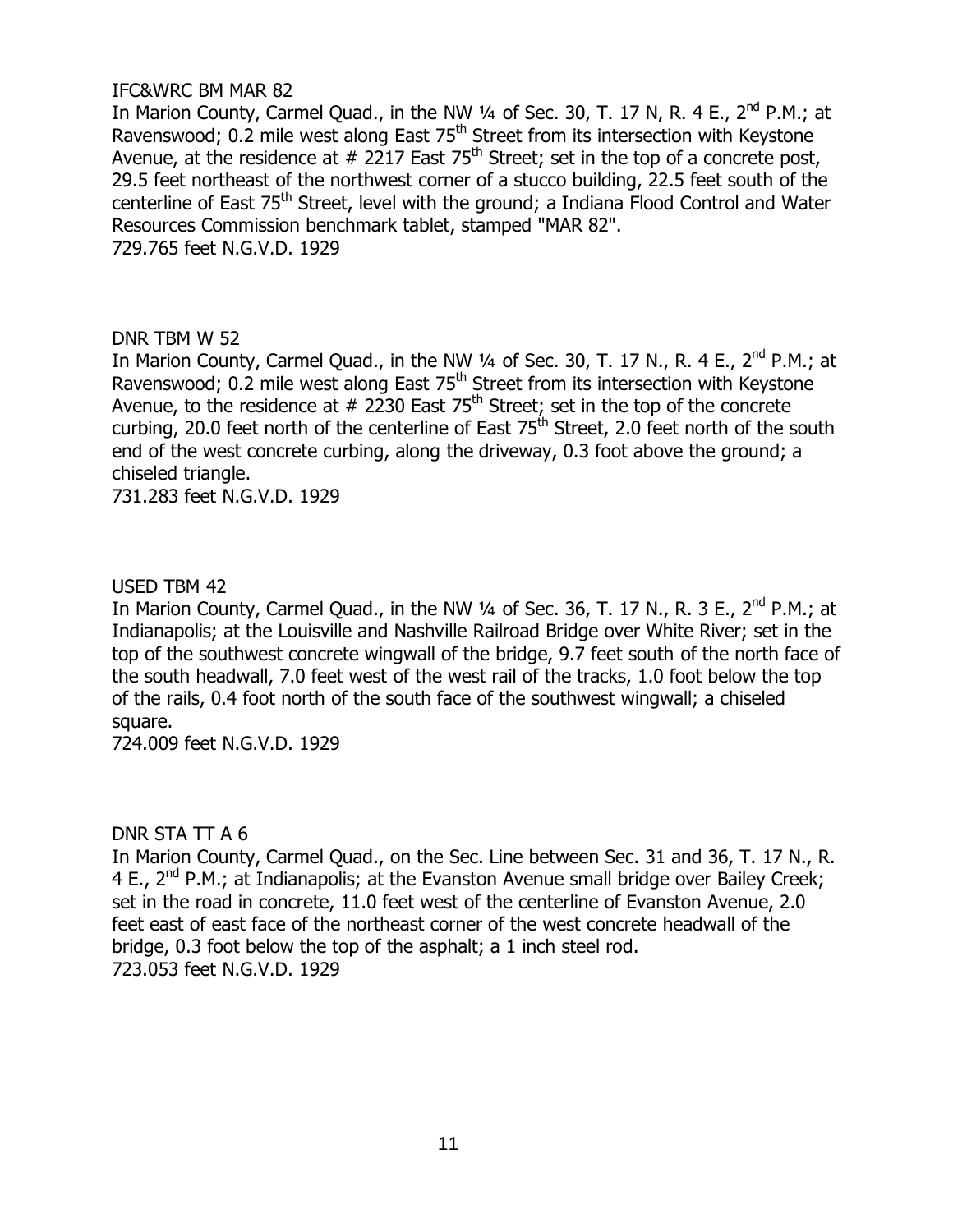# DNR STA LEA B 9

In Marion County, Carmel Quad., in the NE  $1/4$  of Sec. 25, T. 17 N., R. 2 E.,  $2^{nd}$  P.M.; at Indianapolis; at the intersection of Georgetown Road (Coffman Road) and the Conrail Railroad crossing, in the southwest 1/4 of the intersection; set in the top of a concrete post, 107.98 feet west of a cut "X" in the base bolt of the railroad signal, 35.56 feet south of a cut "X" in the base bolt of the railroad signal, 31.67 feet east of a 4-inch Cherry tree; a Indiana Department of Natural Resources control station disk. 851.53 feet N.G.V.D. 1929

# DNR STA TT A 12

In Marion County, Carmel Quad., in the North  $\frac{1}{2}$  of Sec. 25, T. 17 N., R. 3 E., 2<sup>nd</sup> P.M.; at Indianapolis; northeast of the intersection of Westfield Road and Barlum Drive; set in concrete, 75.5 feet northeast of the intersection of Westfield Road and Barlum Drive, 3.0 feet west of the south end of a wooden fence and on line with a hedgerow to the east, 0.2 foot below the ground; a 1 inch steel rod.

763.431 feet N.G.V.D. 1929

# DNR STA TT A 13

In Marion County, Carmel Quad., in the NE 1/4 of Sec. 24, T. 17 N., R. 3 E., 2<sup>nd</sup> P.M.; at Indianapolis; 0.7 mile west along 86<sup>th</sup> Street (old State Road 100) from its intersection with U.S. 431, to the station on the left; set in the northeast corner of the exit drive on the east side of North Central High School, 24.1 south of the centerline of 86<sup>th</sup> Street (old State Road 100), 15.6 feet west of the east end of the curb, 2.7 feet north of the back of the curb; a chiseled cross 765.453 feet N.G.V.D. 1929

# DNR STA CCA A 1

In Marion County, Carmel Quad., in the NE  $\frac{1}{4}$  of Sec. 18, T. 17 N., R. 3 E., 2<sup>nd</sup> P.M.; at Indianapolis; at the east end of the west bound I-465 bridge over Michigan Road (U.S. 421); set in concrete, about 900 feet southeast of the intersection of Michigan Road and West  $96<sup>th</sup>$  Street, 9.55 feet northwest of a cut "X" on top of the 3<sup>rd</sup> guard rail post from the end of the bridge, 2.32 feet northeast of a cut "X" on the north concrete wingwall on the east side; a Indiana Department of Natural Resources control station disk.

896.457 feet N.G.V.D. 1929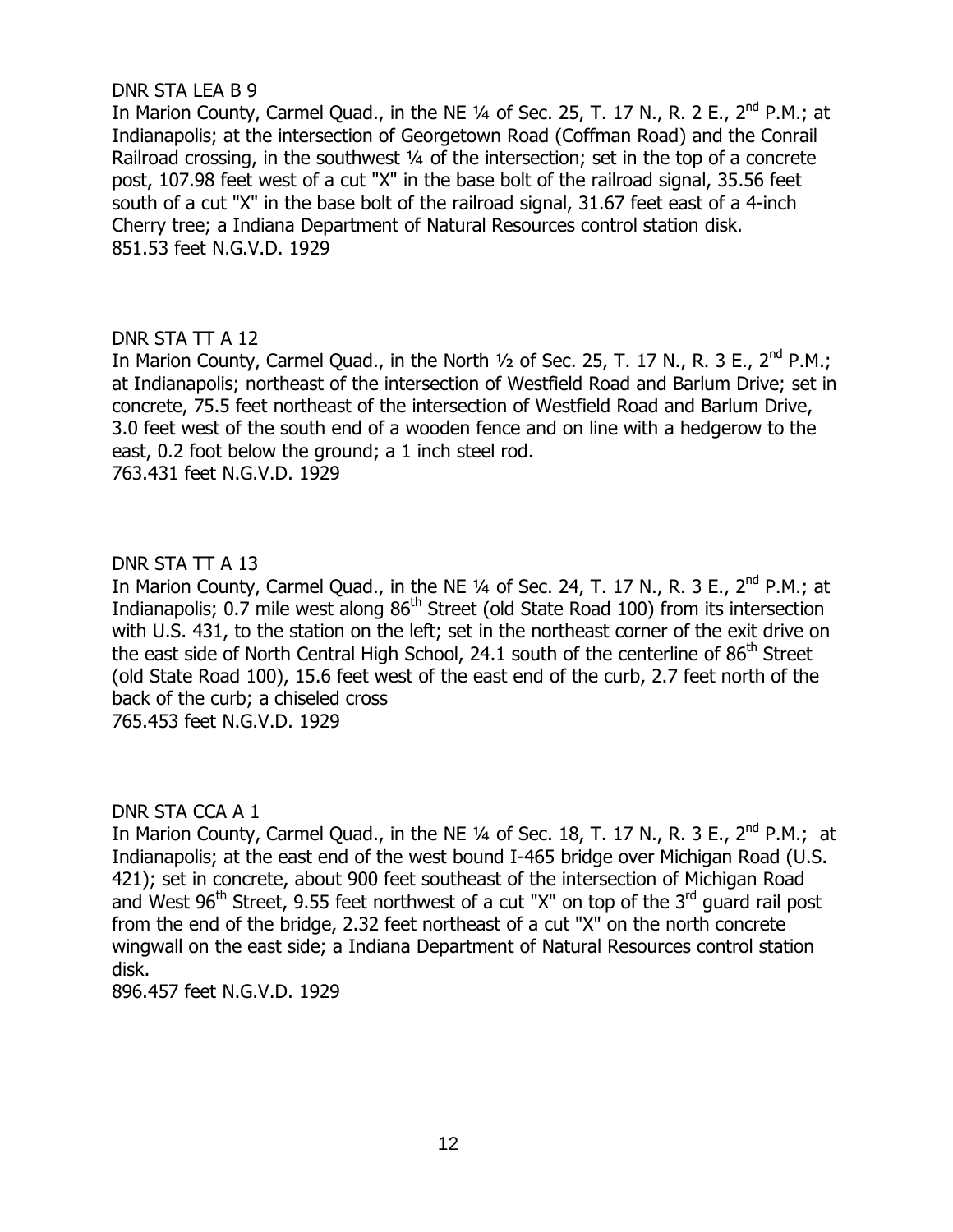# DNR STA LEA B 8

In Marion County, Carmel Quad., in the SW  $\frac{1}{4}$  of Sec. 30, T. 17 N., R. 3 E.,  $2^{nd}$  P.M.; at New Augusta; at the northeast corner of the intersection of West 71st Street and the Conrail Railroad; set in concrete, about 4000 feet west of Rodebaugh Road, 43.88 feet southwest of a nail and a bottle cap in a telephone pole, 9.3 feet north of the north edge of West  $71<sup>st</sup>$  Street, 20 feet east of the east edge of the rail of the Conrail tracks; a Indiana Department of Natural Resources control station disk. 830.40 feet N.G.V.D. 1929

# DNR STA CCA A 4

In Marion County, Carmel Quad., in the South  $1/2$  of Sec. 28, T. 17 N., R. 3 E., 2<sup>nd</sup> P.M.; at Indianapolis; about 4900 feet east along Westlane Road (West 73<sup>rd</sup> Street) from its intersection with Michigan Road, on the south side of Westlane; set in the top of a concrete post, about 150 feet east of Harcourt Road entering from the north, 87.45 feet southeast of four 6-inch Willow trees, 62.78 feet northwest of a nail and bottle cap in power pole # 3-262-A, 58.31 feet northeast of a nail and bottle cap in a 8-inch twin trunked Elm tree; a Indiana Department of Natural Resources control station disk 791.586 feet N.G.V.D. 1929

# DNR STA CCA A 3

In Marion County, Carmel Quad., in the SE 1/4 of Sec. 29, T. 17 N., R. 3 E., 2<sup>nd</sup> P.M.; at Indianapolis; at the intersection of Michigan Road and Westlane Road, in the northeast corner of the intersection; set in a concrete monument, 44.66 feet south of a cut "X" on the base bolt of a "SHELL" sign, 9.60 feet northeast of a nail and bottle cap in light pole # 220-260-A, 8.48 feet west of a nail and bottle cap in a telephone pole; a Indiana Department of Natural Resources control station disk 812.724 feet N.G.V.D. 1929

# DNR STA CCA A 2

In Marion County, Carmel Quad., in the West  $1/2$  of Sec. 20, T. 17 N., R. 3 E., 2<sup>nd</sup> P.M.: at Indianapolis; about 2400 feet southeast along Michigan Road from its intersection with West  $86<sup>th</sup>$  Street, on the east side of Michigan Road; set in the top of a concrete, 150.15 feet east of a nail and bottle cap in power pole # 46 /99-B, 91.95 feet northeast of a nail and bottle cap in a 6-inch Elm tree, 20.64 feet south of a nail and bottle cap in a telephone pole; a Indiana Department of Natural Resources control station disk 849.419 feet N.G.V.D. 1929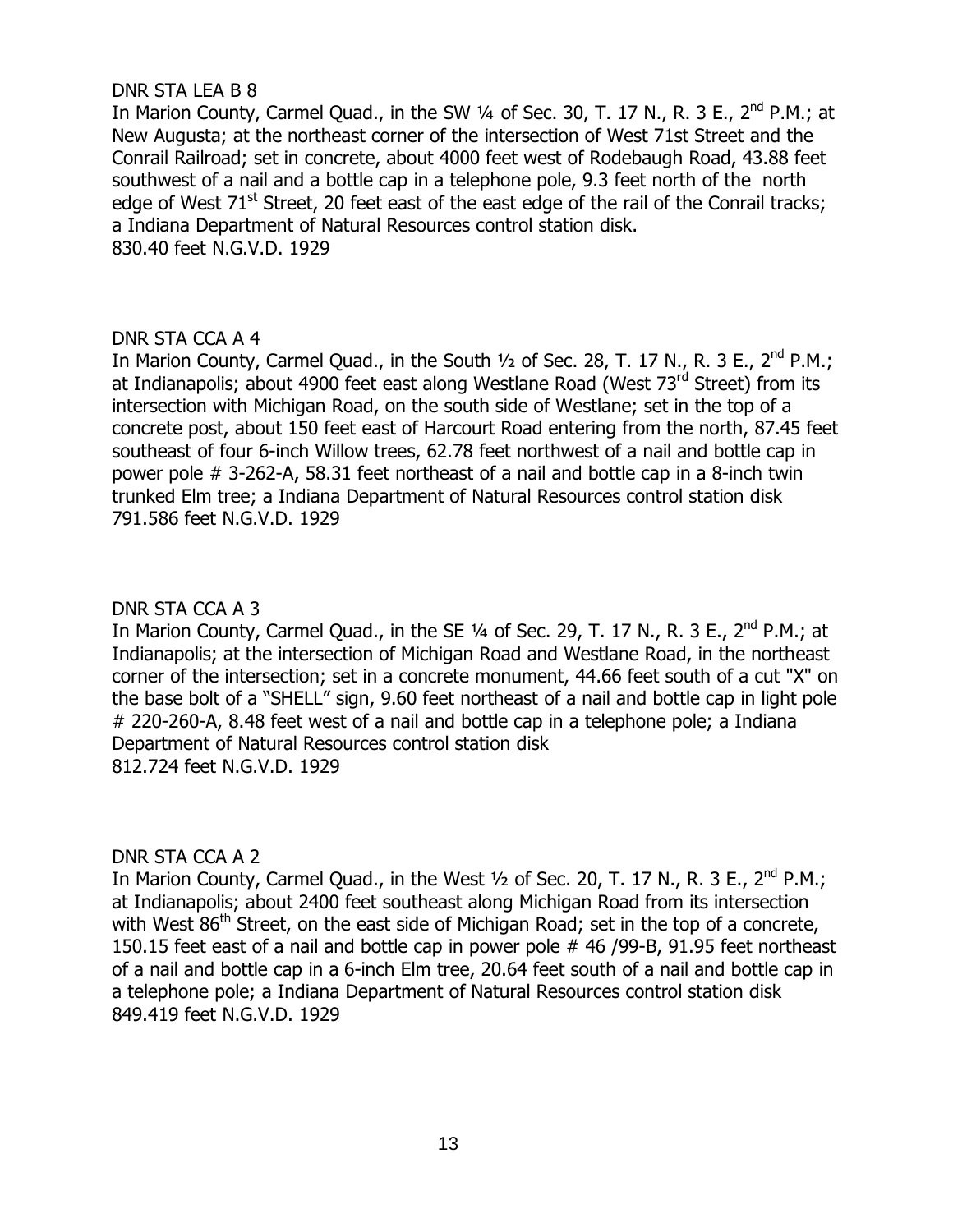## DNR TBM WC 8, 1989

In Marion County, Carmel Quadrangle, in the Southwest 1/4 of Section 25, T. 17 N., R. 3 E.,  $2^{nd}$  P.M.; at the bend in the road where East 71<sup>st</sup> Street and North Williams Creek Drive intersect; set in the north side of a utility pole, 32.5 feet northeast of a "STREET" sign post, 16 feet east of the centerline of North Williams Creek Drive, 1.3 feet above the ground; a railroad spike.

715.786 feet N.G.V.D. 1929

# DNR BM MAR 250, 1989

In Marion County, Carmel Quadrangle, near the center of Section 15, T. 17 N., R. 3 E.,  $2^{nd}$  P.M.; at the West 91<sup>st</sup> Street bridge over Williams Creek; set in the top of the southwest concrete wingwall of the bridge, 18.5 feet south of the centerline of West  $91<sup>st</sup>$  Street, 3.9 feet north of the south end of the wingwall, level with the road; a Department of Natural Resources control station tablet, stamped "MAR 250 1989". 792.096 feet N.G.V.D. 1929

# DNR BM MAR 251, 1989

In Marion County, Carmel Quadrangle, in the Southeast ¼ of Section 15, T. 17 N., R. 3 E.,  $2^{nd}$  P.M.; about 0.3 mile Southwest along Pine Drive from its intersection with West 91<sup>st</sup> Street; set in the top of a 8.0 foot concrete culvert at the residence at 650 Pine Drive, 63.0 feet southwest of the residence mailbox, 11.4 feet northwest of the centerline of Pine Drive, level with the road; a Department of Natural Resources control station tablet, stamped "MAR 251 1989". 809.760 feet N.G.V.D. 1929

DNR TBM WC 5, 1989

In Marion County, Carmel Quadrangle, in Section 15, T. 17 N., R. 3 E., 2<sup>nd</sup> P.M.; near the West  $86<sup>th</sup>$  Street bridge over Williams Creek; set in the west side of utility pole # 295-204-B, 200 feet east of the bridge, 49.3 feet south of the centerline of West  $86<sup>th</sup>$ Street, 1.0 foot above the ground; a railroad spike. 798.862 feet N.G.V.D. 1929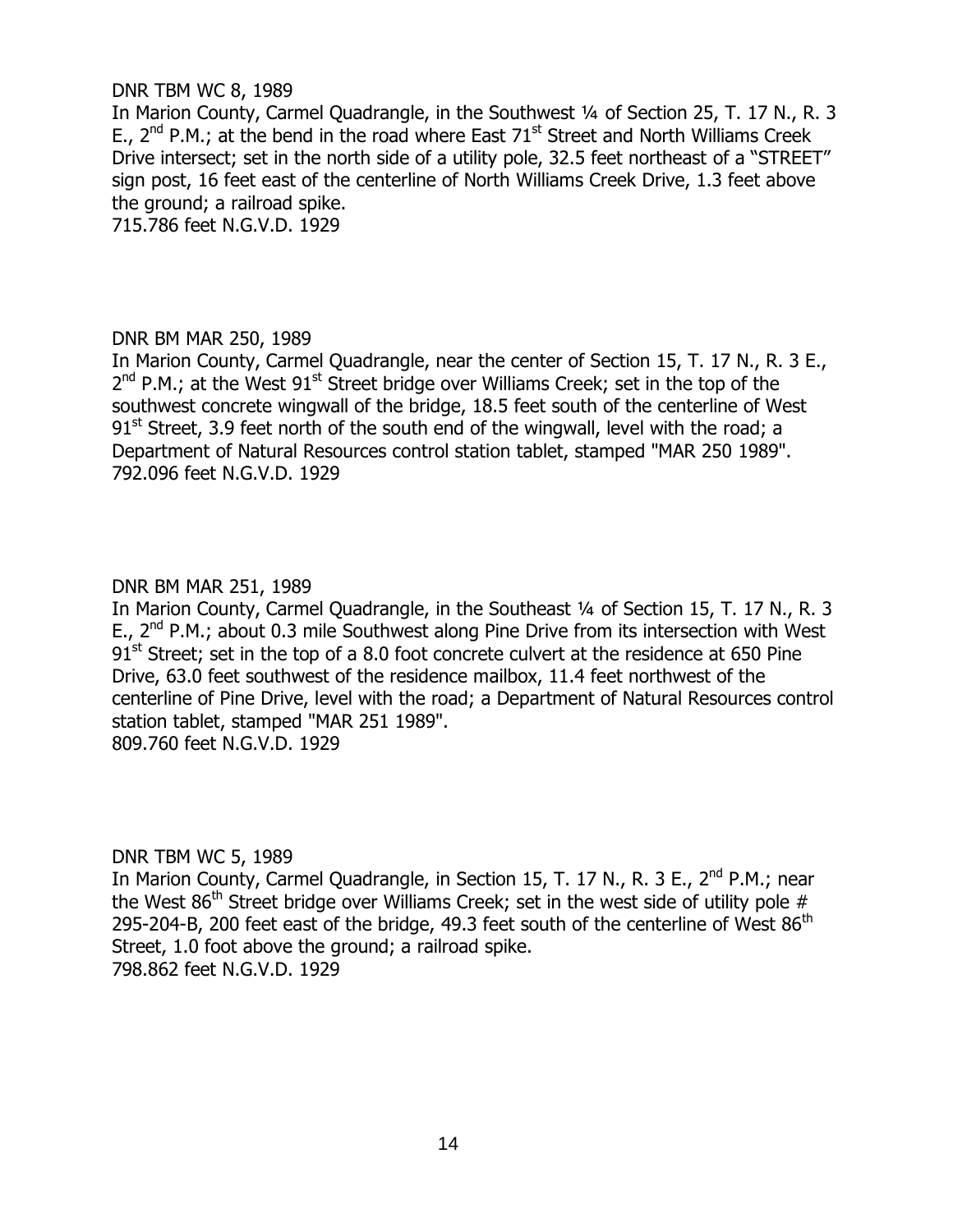## DNR TBM WC 6, 1989

In Marion County, Carmel Quadrangle, in the Southwest 1/4 of Section 23, T.17 N., R. 3 E.,  $2^{nd}$  P.M.; at the intersection of Spring Mill Road and Williams Drive; set in the east side of utility pole  $#$  358-235, in the southeast  $\frac{1}{4}$  of the intersection, 26.5 feet south of the centerline of Williams Drive, 25.5 feet east of the centerline of Spring Mill Road, 1.1 feet above the ground; a railroad spike.

761.594 feet N.G.V.D. 1929

# ISHC BM MAR G 132

In Marion County, Carmel Ouadrangle, in the Northwest 1/4 of Section 26, T. 17 N., R. 3 E.,  $2^{nd}$  P.M.; at the U.S. 31 bridge over Williams Creek; set in the top of the southwest concrete wingwall of the bridge, 37.0 feet west of the centerline of U.S. 31, 1.0 foot west of the west concrete guardrail, 1.5 foot above the road; a Indiana State Highway Commission control station tablet, stamped "MAR G 132". 754.790 feet N.G.V.D. 1929

# ISHC BM HAM C 44

In Hamilton County, Carmel Quadrangle, in the Southeast 1/4 of Section 10, T.17 N., R. 3 E.,  $2^{nd}$  P.M.; at the Interstate 465 bridge over Williams Creek; set in the top of the northwest concrete headwall of the westbound lane bridge, 13.8 feet north of the north edge of the road, 1.6 feet west of the east end of the headwall, 0.7 foot above the road; a Indiana State Highway Commission control station tablet, stamped "HAM C 44". 809.083 feet N.G.V.D. 1929

# DNR TBM WC 7, 1989

In Marion County, Carmel Ouadrangle, in the Northwest 1/4 of Section 25, T. 17 N., R. 3 E.,  $2^{nd}$  P.M.; near the College Avenue bridge over Williams Creek; set in the south side of utility pole # 32-237, 140 feet south of the south end of the bridge, 23.0 feet east of the centerline of College Avenue, 1.4 feet above the ground; a railroad spike. 737.695 feet N.G.V.D. 1929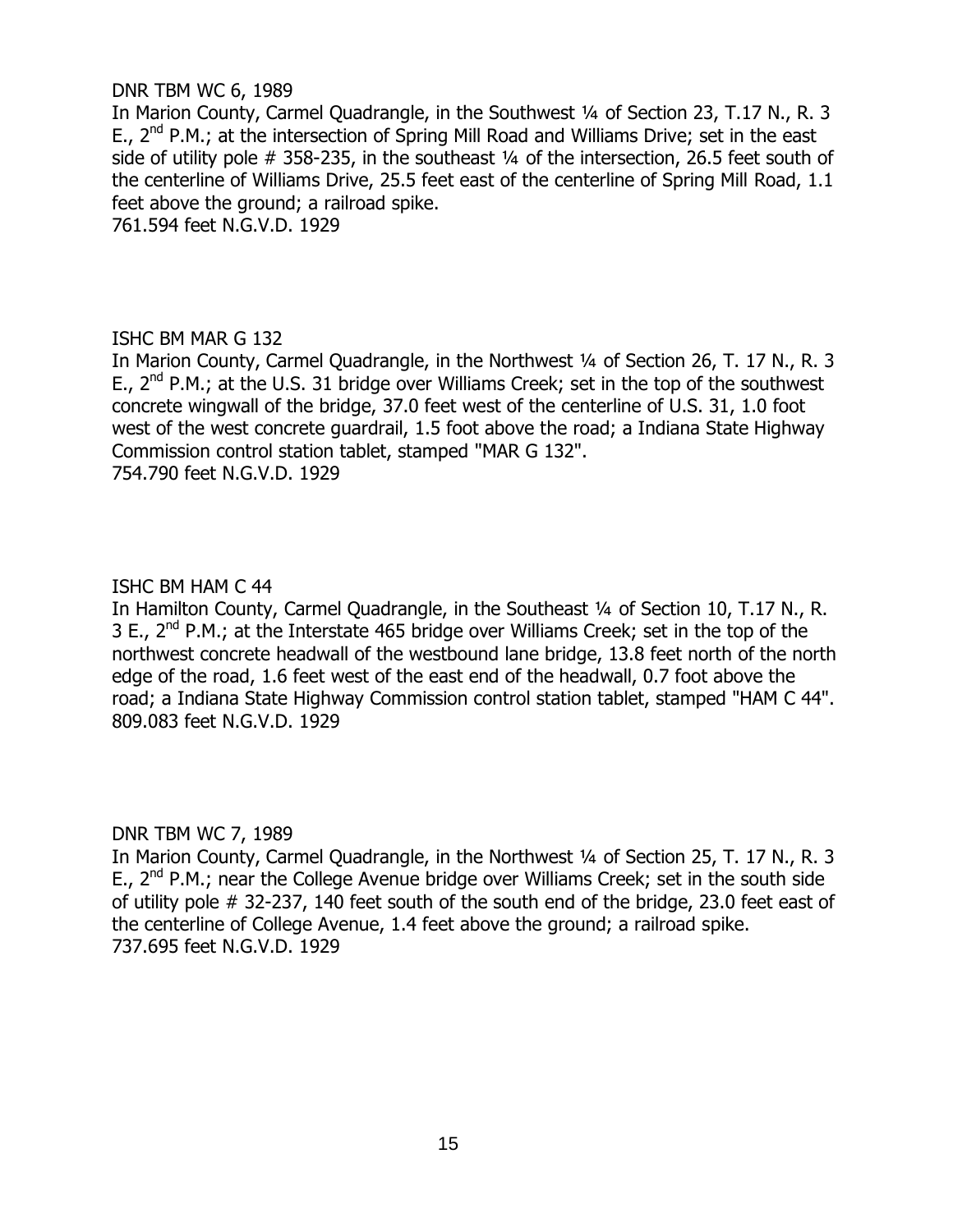## DNR BM MAR 252, 1989

In Marion County, Carmel Quadrangle, in Section 25, T. 17 N., R. 3 E., 2<sup>nd</sup> P.M.; at the East 75<sup>th</sup> Street bridge over Williams Creek; set in the top of the northeast concrete headwall of the bridge, 21.8 feet north of the centerline of East  $75<sup>th</sup>$  Street, 0.9 foot above the road, 0.5 foot south of the north face of the headwall; a Department of Natural Resources control station tablet, stamped "MAR 252 1989". 733.727 feet N.G.V.D. 1929

# DNR TBM PIVOT POINT 1, 1989

In Marion County, Carmel Quadrangle, in the Northeast ¼ of Section 25, T. 17 N., R. 3 E., 2<sup>nd</sup> P.M.; at the intersection of East 75<sup>th</sup> Street and Ralston Avenue, in the southeast quadrant of the intersection; set in the southeast side of utility pole # 297-0239, 25.0 feet south of the centerline of East  $75<sup>th</sup>$  Street, 23.5 feet east of the centerline of Ralston Avenue, 0.9 foot above the ground; a railroad spike. 723.405 feet N.G.V.D. 1929

# DNR TBM PIVOT POINT 4, 1989

In Marion County, Carmel Quadrangle, in the Southeast ¼ of Section 15, T. 17 N., R. 3 E.,  $2^{nd}$  P.M.; at the intersection of West  $91^{st}$  Street and Coventry Road, in the southeast ¼ of the intersection; set in the south side of utility pole 351-205 A, 29.0 feet east of the centerline of Coventry Road, 20.0 feet south of the centerline of West  $91<sup>st</sup>$  Street. 0.7 foot above the ground; a railroad spike. 824.280 feet N.G.V.D. 1929

# DNR TBM PIVOT POINT 5, 1989

In Marion County, Carmel Quadrangle, in the Northeast ¼ of Section 15, T. 17 N., R. 3 E.,  $2^{nd}$  P.M.; 0.15 mile west along Pine Drive from its intersection with Spring Mill Road; set in the northwest side of a fire hydrant; a flange bolt, stamped "IDNR TBM". 826.703 feet N.G.V.D. 1929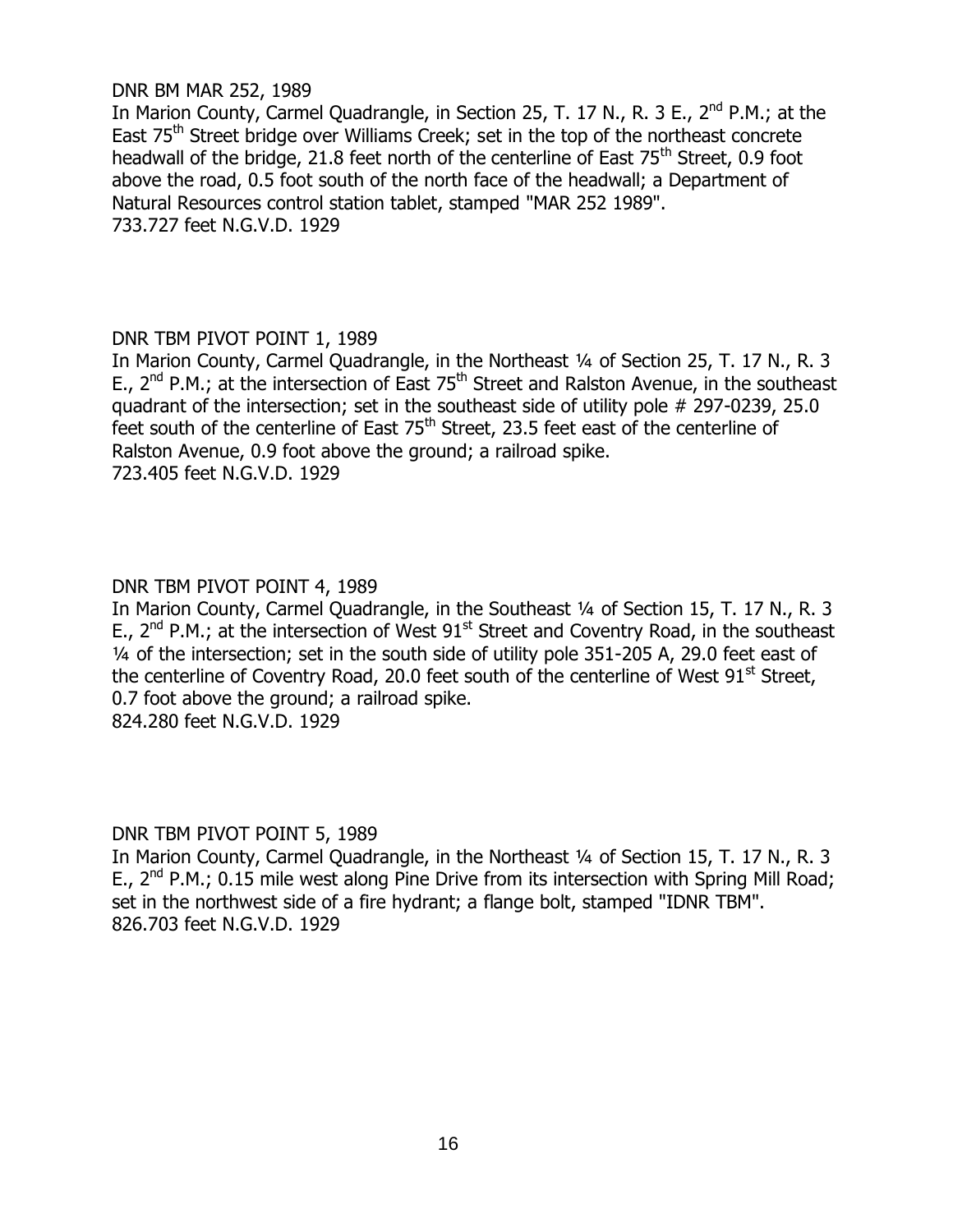# DNR TBM PIVOT POINT 6, 1989

In Marion County, Carmel Quadrangle, in the Northeast 1/4 of Section 15, T.17 N., R.3 E.  $2^{nd}$  P.M.; at the intersection of West  $96^{th}$  Street (Hamilton-Marion County Line Road) and Spring Mill Road, in the southeast 1/4 of the intersection; set in the north side of a utility pole, 25.5 feet west of the centerline of Spring Mill Road, 18.0 feet south of the centerline of West  $96<sup>th</sup>$  Street, 1.1 feet above the ground; a railroad spike. 827.539 feet N.G.V.D. 1929

# IFC&WRC BM MAR 81

In Marion County, Carmel Quadrangle, in the NE  $1/4$  of Section 25, T. 17 N., R. 3 E., 2<sup>nd</sup> P.M.; about 0.1 mile north along Rosslyn Street from its intersection with East 75th Street, at the residence at 7583 Rosslyn Street; 70 feet north-northeast of the north northeast corner of the residence, 26 feet south of the south edge of White River, 6.5 feet west of a fence corner post, 3.7 feet southwest of a 10-inch Ash tree; a Indiana Flood Control and Water Resources Commission control station tablet, stamped "MAR 81".

717.895 feet N.G.V.D. 1929

# DNR TBM TT A 9, 1970

In Marion County, Carmel Quadrangle, in the NE  $1/4$  of Section 35, T. 17 N., R. 3 E., 2<sup>nd</sup> P.M.; at the College Avenue bridge over White River; set in the north side of a concrete catch basin on the median between the north and south bound lands of College Avenue, on the centerline of the island where the asphalt portion of the island changes to grass, about 200 feet south of the south end of the bridge, about 150 feet northwest of the entrance drive to the Edgewood Apartment complex; a chiseled cross. 726.926 feet N.G.V.D. 1929

# DNR TBM TT A 10, 1970

In Marion County, Carmel Quadrangle, in the NE  $\frac{1}{4}$  of Section 35, T. 17 N., R. 3 E., 2<sup>nd</sup> P.M.; at the College Avenue bridge over White River; set in the centerline of the first traffic island north of the intersection of College Avenue and  $70<sup>th</sup>$  Street, in the south end of the pavement of the island, about 300 feet north of the north end of the bridge over White River; a chiseled cross.

726.201 feet N.G.V.D. 1929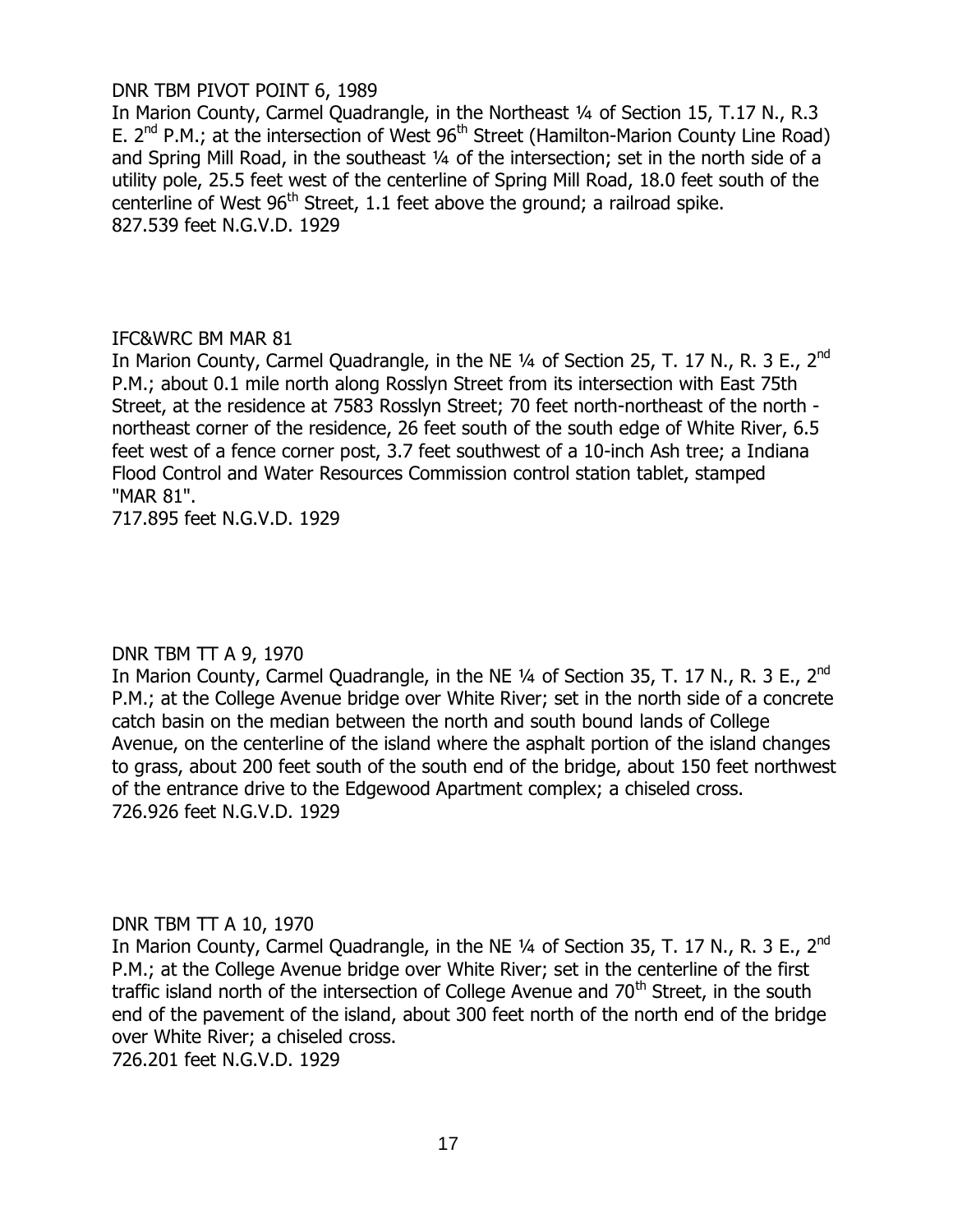# IFC&WRC BM MAR 112, 1958

In Marion County, Clermont Quad., in the NW  $\frac{1}{4}$  of Sec. 6, T. 15 N., R. 3 E., 2<sup>nd</sup> P.M.; at Indianapolis; at the Lynhurst Drive bridge over Eagle Creek; set in the north end of the east sidewalk, 25 feet east of the centerline of Lynhurst Drive, 15 feet south of the north end of the east sidewalk, 0.3 foot above road, on the east edge of the east sidewalk; a Indiana Flood Control and Water Resources Commission bronze benchmark tablet, stamped "MAR 112 1958".

730.036 feet N.G.V.D. 1929

#### DNR TBM A

In Marion County, Clermont Quad., in the NW  $\frac{1}{4}$  of Sec. 6, T. 15 N., R. 3 E., 2<sup>nd</sup> P.M.; at Indianapolis; near the northeast end of the Lynhurst Drive Bridge over Eagle Creek, at the Allisonville Pumping Station; about 40 feet east of the low concrete of the east side of the bridge, 21 feet southwest of power pole # 57-496, at the northwest corner of the concrete base, 0.5 foot south of north edge of the concrete base; the screw end of the north bolt of the northwest post of the pumping station. 718.747 feet N.G.V.D. 1929

# IFC&WRC BM MAR 12 RESET 1960

In Marion County, Clermont Quad., at Speedway, in the SW ¼ of Sec. 36, T. 16 N., R. 2 E., 2<sup>nd</sup> P.M.; at Indianapolis; at the Baltimore and Ohio Railroad bridge over Eagle Creek; 0.8 mile west of the intersection of  $16<sup>th</sup>$  Street and Lynhurst Drive; set in the top of the east abutment, 7.6 feet of the north rail of the track, 6 feet below the tracks, 1.1 feet south of the north edge and 1.1 feet west of the east edge of the east abutment (or bridge seat); a Indiana Flood Control and Water Resources Commission bronze benchmark tablet, stamped "MAR 12 RESET 1960". 730.215 feet N.G.V.D. 1929

DNR TBM 1

In Marion County, Clermont Quad., in the SW  $\frac{1}{4}$  of Sec. 36, T. 16 N., R. 2 E., 2<sup>nd</sup> P.M.; at Speedway; at the Baltimore and Ohio Railroad bridge over Eagle Creek, 0.8 mile west of the intersection of 16th Street and Lynhurst Drive; set in the top of the head of a ½ inch bolt at the northeast end of the girder base, at the northeast corner of the bridge, 6.5 feet north of the north rail of the track, 4.7 feet below the tracks, 2 feet west of the east edge of the east abutment (or bridge seat); a ½ inch bolt head. 731.133 feet N.G.V.D. 1929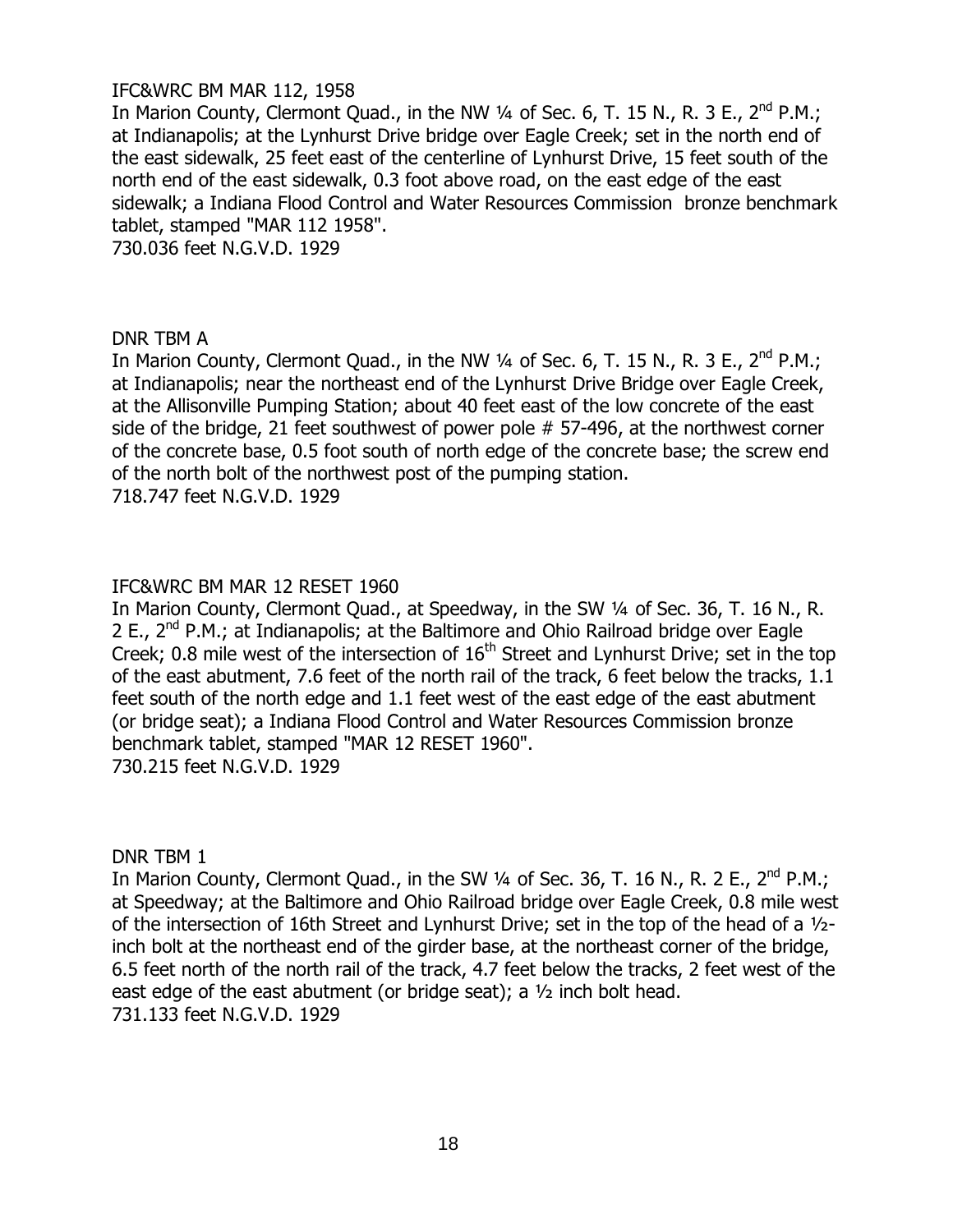# IFC&WRC BM MAR 8 RESET 1960

In Marion County, Clermont Quad., in SW ¼ of Sec. 22, T. 16 N., R. 2 E., 2<sup>nd</sup> P.M.; at Indianapolis; at the Dandy Trail Bridge over Eagle Creek; set on the northwest end of the southwest bridge seat, 0.35 foot southeast of the northwest face of the bridge seat, 0.35 foot southwest of the northeast face of the bridge seat, 3.5 feet below the road, 19 feet northwest of the centerline of Dandy Trail; a Indiana Flood Control and Water Resources Commission disk, stamped "MAR 8 RESET 1960". 757.859 feet N.G.V.D. 1929

# ISHC BM MAR 0102

In Marion County, Clermont Quad., in the NW 1/4 of Sec. 22, T. 16 N., R. 2 E., 2<sup>nd</sup> P.M.; about 0.95 mile northeast of Clermont; at the interstate 74 twin bridges over Eagle Creek; set in the top of and at the northwest end of the northeast sidewalk of the northeast (upstream) bridge of the twin bridges over the Creek, 16.5 feet northeast of the centerline of the road, 7.5 feet southeast of the northwest end of the northeast sidewalk of the bridge, 0.9 foot above the road; a Indiana State Highway Commission benchmark tablet, stamped "MAR 0102".

768.947 feet N.G.V.D. 1929

# DNR TBM EFWL 13

In Marion County, Clermont Quad., in the South  $\frac{1}{2}$  of Sec. 9, T. 15 N., R. 2 E., 2<sup>nd</sup> P.M.; about 0.8 mile south of Tremont; at the Bridgeport Road 30-foot concrete bridge over Avon Creek; set in the top of the north end of the west concrete guardrail of the bridge, 15.5 feet west of the centerline of the road, 1.0 foot above the level of the road, 0.8 foot south of the north end of the guardrail, at the top peak of the guardrail; a chiseled square.

762.095 feet N.G.V.D. 1929

# USC&GS BM B 77, 1946

In Marion County, Clermont Quad., in the North  $\frac{1}{2}$  of Sec. 9, T. 15 N., R. 2 E., 2<sup>nd</sup> P.M.; about 0.3 mile southwest of Tremont; at the Conrail (New York Central) Railroad overpass over Bridgeport Road; set in the top of the south end of the northeast wingwall of the overpass, 6.5 feet north of north rail of the tracks, 1.1 feet east of the west face of the wingwall, 1.7 feet below the level of the tracks; a U.S. Coast and Geodetic Survey bench mark tablet, stamped "B 77 1946". 794.788 feet N.G.V.D. 1929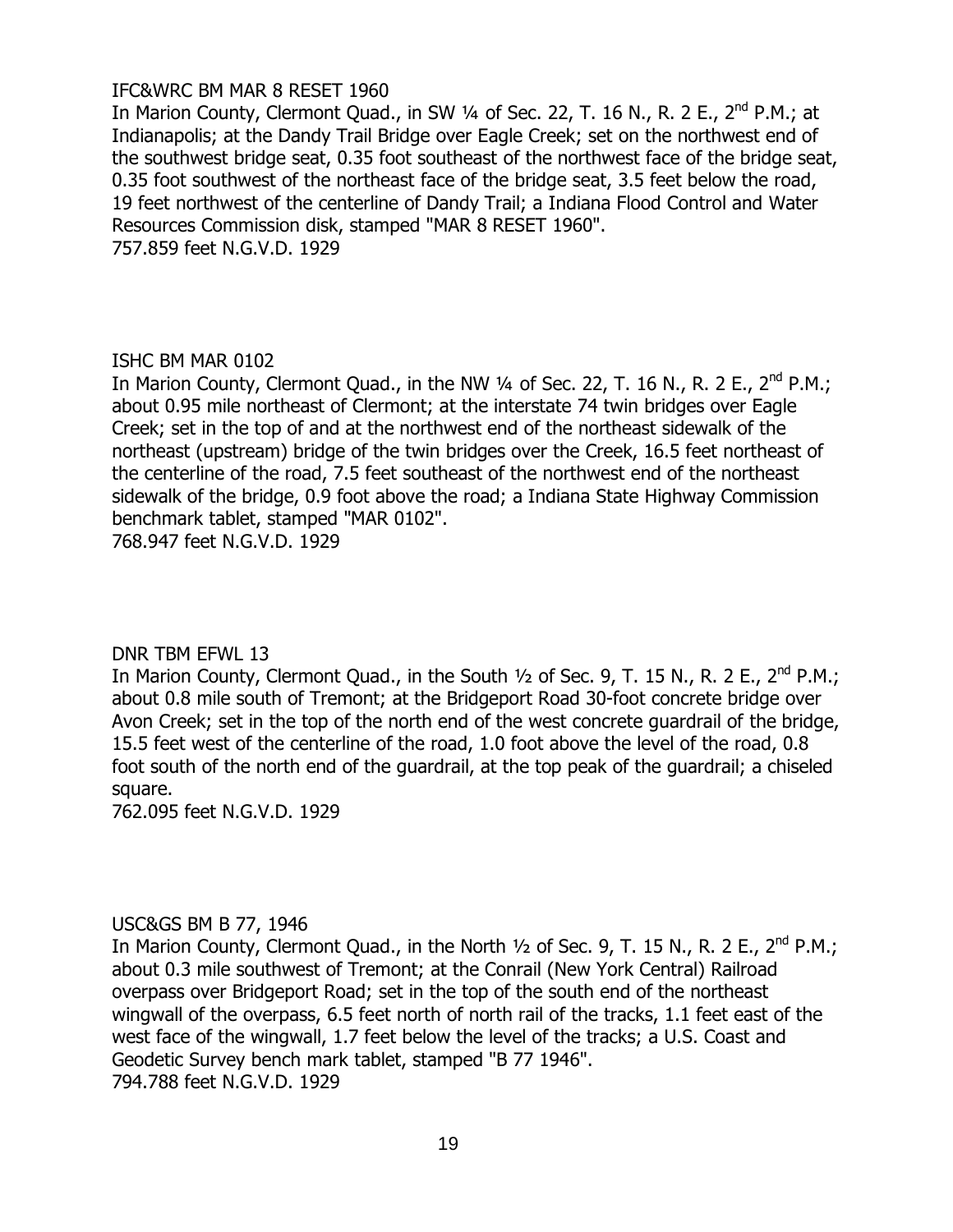# DNR TBM EFWL 15

In Marion County, Clermont Quad., in the SW  $\frac{1}{4}$  of Sec. 33, T. 16 N., R. 2 E., 2<sup>nd</sup> P.M.; about 1.1 miles north-northwest of Tremont; at the 10th Street ten-foot concrete bridge over Westwood Branch; set in the top of the northwest wingwall of the bridge, 15.5 feet north of the centerline of the road, 0.6 foot north of the north face of the concrete guardrail, 0.4 foot southwest of the northeast face of the wingwall, about level with the road; a chiseled triangle.

801.340 feet N.G.V.D. 1929

# IFC&WRC BM MAR 178, 1964

In Marion County, Clermont Quad., in the NW 1/4 of Sec. 33, T. 16 N., R. 2 E., 2<sup>nd</sup> P.M.; about 1.5 miles south of Clermont; at the Hendricks/Marion County Line Road 30-foot concrete bridge over East Fork White Lick Creek; set in the top of the north end of the east concrete curbing of the bridge, 13.0 feet east of the centerline of the road, 0.9 foot above the level of the road, 2.1 feet south of the north end of the curbing, 0.4 foot west of the east face of the curbing; a Indiana Flood Control and Water Resources Commission bronze benchmark tablet, stamped "MAR 178 1964". 805.638 feet N.G.V.D. 1929

# IFC&WRC BM MAR 176, 1964

In Marion County, Clermont Quad., in NE 1/4 of Sec. 4, T. 15 N., R. 2 E., 2<sup>nd</sup> P.M.; about 0.8 mile northeast of Tremont; at the Country Club Road 40-foot concrete arch bridge over East Fork White Lick Creek; set in the top of the northwest wingwall of the bridge, 16.5 feet west of the centerline of the road, 0.7 foot north of the south face of the wingwall, 0.9 foot west of the west face of the concrete guardrail, about level with the road; a Indiana Flood Control and Water Resources Commission bronze benchmark tablet, stamped "MAR 176 1964". 781.736 feet N.G.V.D. 1929

# IFC&WRC BM MAR 7 RESET 1962

In Marion County, Clermont Quad., in the SW 1/4 of Sec. 6, T. 16 N., R. 3 E., 2<sup>nd</sup> P.M.; at Indianapolis; at the West 56<sup>th</sup> Street bridge over Little Eagle Creek; set in the top of the north concrete guardrail of the bridge,  $0.7$  mile east of the intersection of West  $56<sup>th</sup>$ Street and U.S. 52, 22.8 feet west of the east end of the north guardrail, 16 feet north of the centerline of the road, 3.4 feet above the road; a Indiana Flood Control and Water Resources Commission bronze benchmark tablet, stamped "MAR 7 RESET 1962". 795.305 feet N.G.V.D. 1929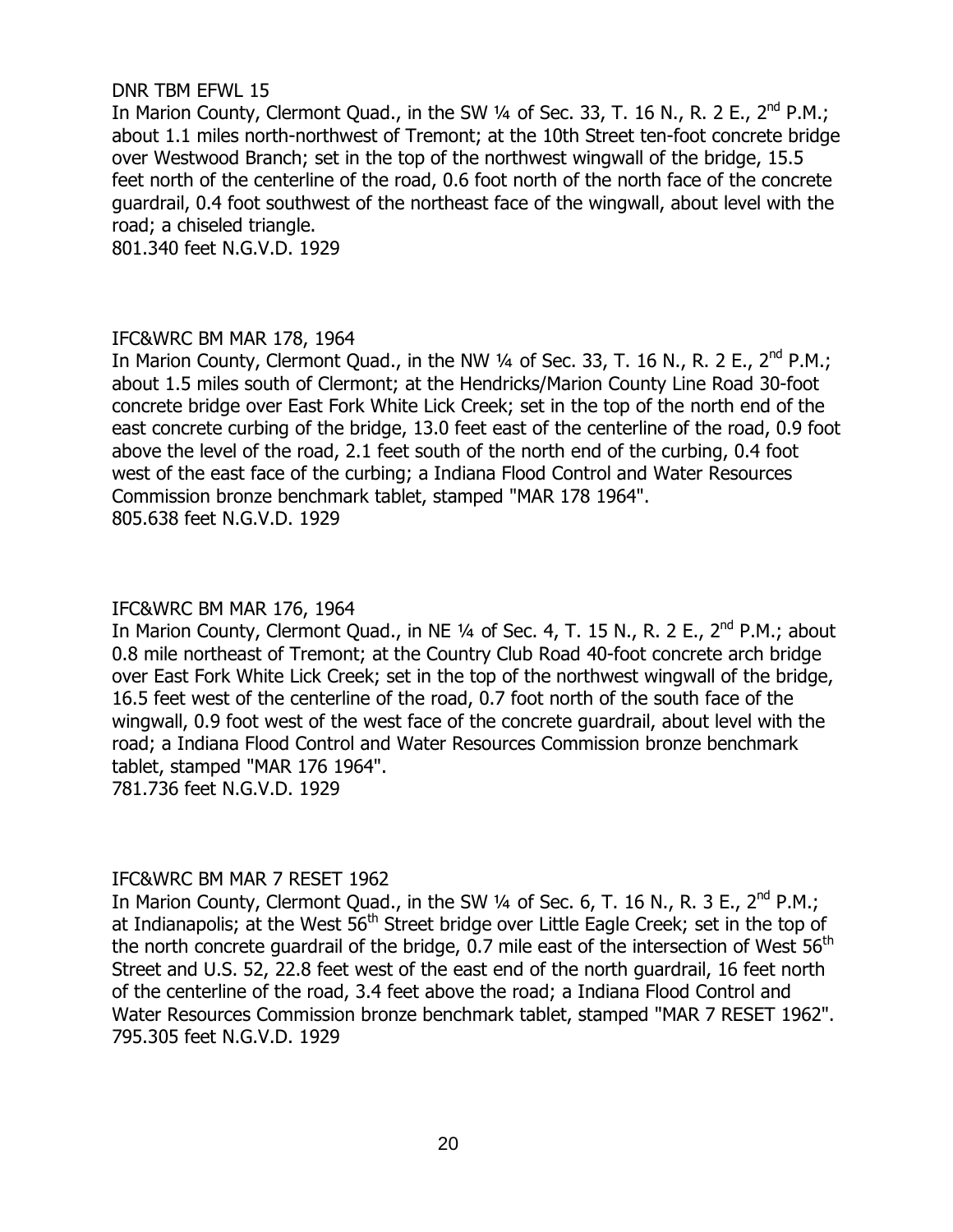# IFC&WRC BM MAR 10

In Marion County, Clermont Quad., in the NW  $\frac{1}{4}$  of Sec. 26, T. 16 N., R. 2 E., 2<sup>nd</sup> P.M.; at Indianapolis; at the abandoned Conrail Railroad Bridge over Eagle Creek; set on the southeast wingwall, about 400 feet south of U.S. 136, 1.5 feet east of the west face of the bridge seat, 2.6 feet south of the base of the southeast corner of the truss; a Indiana Flood Control and Water Resources Commission bronze benchmark tablet, stamped "MAR 10". 742.675 feet N.G.V.D. 1929

# DNR STA LEA B 7 RESET 1985

In Marion County, Clermont Quad., in the NE  $\frac{1}{4}$  of Sec. 12, T. 16 N., R. 2 E., 2<sup>nd</sup> P.M.; at Indianapolis; at the intersection of West  $56<sup>th</sup>$  Street and Moller Road; set in the top of a concrete post, 46.2 feet southwest of a 21-inch Tulip Tree, 43.6 feet east of the centerline of Moller Road, 12.96 feet northwest of a concrete right-of-way monument; a Department of Natural Resources control station tablet, stamped "LEA B 7 RESET 1985".

808.19 feet N.G.V.D. 1929

# IFC&WRC BM MAR 170, 1962

In Marion County, Clermont Quad., in the SE 1/4 of Sec. 12, T. 16 N., R. 2 E., 2<sup>nd</sup> P.M.; at Indianapolis; at the intersection of West  $52^{nd}$  Street and U.S. 52 (Lafayette Road); set in the top of the northeast end of the southeast headwall of an 18-inch pipe culvert under the intersection, 50.5 feet northeast of the centerline of U.S. 52 (Lafayette Road), 36 feet south of the centerline of West 52<sup>nd</sup> Street, 1.25 feet southwest of the northeast face of the southeast headwall, 0.2 foot below the centerline of West  $52^{nd}$ Street; a Indiana Flood Control and Water Resources Commission bronze benchmark tablet, stamped "MAR 170 1962". 799.708 feet N.G.V.D. 1929

# IFC&WRC TBM BC 35

In Marion County, Cumberland Quad., in the SE 1/4 of Sec. 10, T. 15 N., R. 5 E., 2<sup>nd</sup> P.M.; about 1.45 miles south of Cumberland; at the Prospect Street bridge over Buck Creek, at the northeast corner of the bridge; set in the top of the east end of the north guardrail base, 17 feet north of the centerline of the road, 0.8 feet above the road, 0.3 foot south of the north edge of the bridge, 0.3 foot west of the east end of the bridge; a chiseled square.

820.129 feet N.G.V.D. 1929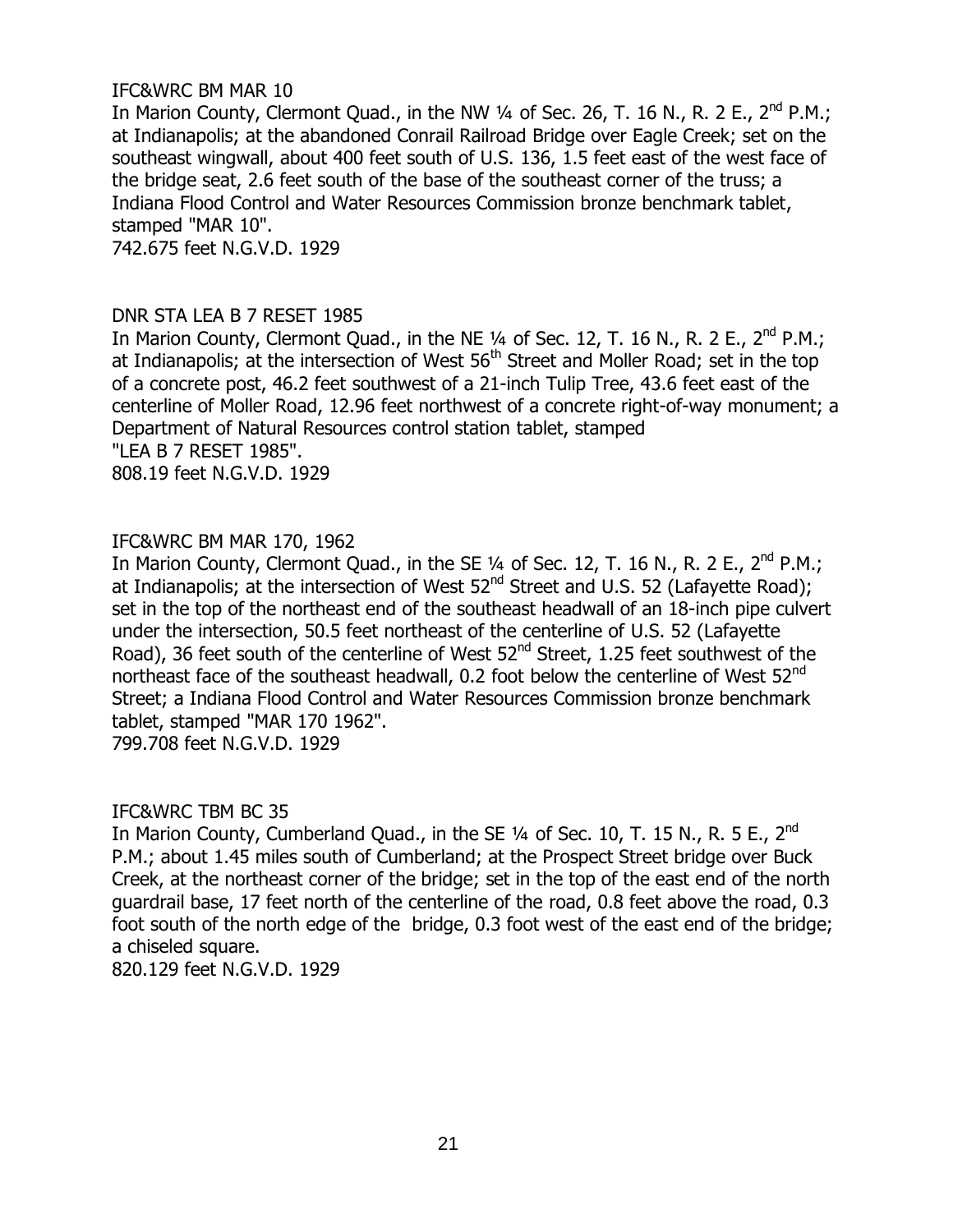# IFC&WRC TBM BC 34, 1959

In Marion County, Cumberland Quad., in the NW 1/4 of Sec. 15, T. 15 N., R. 5 E., 2<sup>nd</sup> P.M.; about 1.9 miles southwest of Cumberland; 0.34 mile south along German Church Road from its intersection with Prospect Street to House Number 1509; set in the west side of a power pole Number 59 and 13-581E, 85 feet north of the centerline of the driveway to the above residence R.R. 10, Box 412, 11.5 feet east of the centerline of the road, 5 feet west of a T-fence corner post and fence line, 0.5 foot above the road; a railroad spike driven through an aluminum tag, stamped "BC 34 1959". 835.275 feet N.G.V.D. 1929

# USC&GS BM D 238, 1947

In Marion County, Cumberland Quad., in the SE  $\frac{1}{4}$  of Sec. 3, T. 15 N., R. 4 E., 2<sup>nd</sup> P.M.; about 0.4 mile southeast of Cumberland; at the Marion - Hancock County Line Road concrete arch bridge over Buck Creek; set in the top of and at the south end of the west guardrail of the bridge, at the northeast corner of the southwest post of the west guardrail 9 feet west of the centerline of the road, 1.5 feet above the bridge deck; a U.S. Coast and Geodetic Survey bench mark tablet, stamped "D 238 1947". 828.496 feet N.G.V.D. 1929

# USC&GS BM B 238 1947

In Marion County, Cumberland Quad., in the NE  $\frac{1}{4}$  of Sec. 3, T. 15 N., R. 5 E., 2<sup>nd</sup> P.M.; about 0.42 mile north of Cumberland, at the intersection of Cumberland Road and East  $10<sup>th</sup>$  Street, in the southwest quarter of the intersection; set in the top of a concrete post projecting 0.5 foot above the ground, 30 feet west of the centerline of Cumberland Road, 23 feet south of the centerline of East  $10<sup>th</sup>$  Street, about level with the road; a U.S. Coast and Geodetic Survey bench mark tablet, stamped "B 238 1947". 856.147 feet N.G.V.D. 1929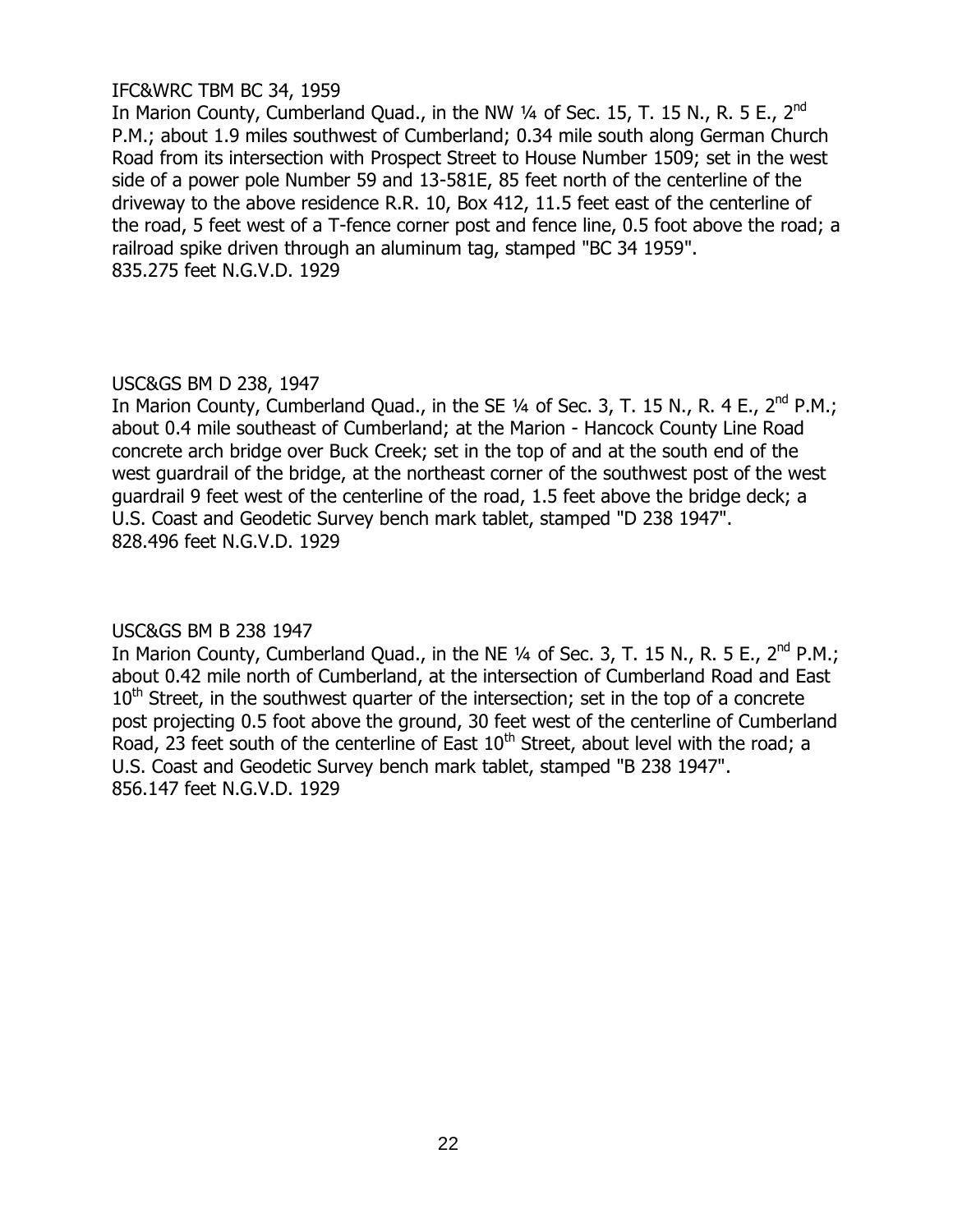# IFC&WRC TBM F 2

In Marion County, Fishers Quad., in the NW ¼ of Sec. 36, T. 17 N., R. 4 E., 2<sup>nd</sup> P.M.; at Indianapolis; at the intersection of Fall Creek Road and Hague Road; set in the top of and near the center of a 5-foot concrete headwall of a 1.0-foot pipe culvert, 17.5 feet east of the centerline of Hague Road, 4.0 feet north of the centerline of Fall Creek Road, 0.1 foot below road; a chiseled square. 840.559 feet N.G.V.D. 1929

# IFC&WRC BM MAR 43

In Marion County, Fishers Quad., in the NE ¼ of Sec. 36, T. 17 N., R. 4 E., 2<sup>nd</sup> P.M.; at Indianapolis; at the intersection of Fall Creek Road and North Lantern Road; set in the top of the southeast concrete wingwall of a 10-foot concrete bridge over an unnamed ditch, 217.0 ft. west of the centerline of North Lantern Road, 13.3 feet south of the centerline of Fall Creek Road, 0.5 foot southeast of the east end of the south concrete guardrail, 0.2 foot below the road; a Indiana Flood Control and Water Resources Commission benchmark tablet, stamped, "MAR 43". 769.422 feet N.G.V.D. 1929

# USC&GS BM W 236, 1947

In Marion County, Fishers Quad., in the NE  $\frac{1}{4}$  of Sec. 31, T. 17 N., R. 5 E., 2<sup>nd</sup> P.M.; at Indianapolis; 0.6 mile north along Lee Road from its intersection with east 63<sup>rd</sup> Street (Fort Benjamin Harrison); set in the top of the northwest concrete wingwall of a 10-foot concrete bridge over a ditch, 81.0 feet north of the centerline of Trilobi Drive, 14.0 feet west of the centerline of Lee Road, 0.3 foot below road; a U.S. Coast and Geodetic Survey bench mark tablet, stamped "W 236 1947". 760.090 feet N.G.V.D. 1929

USGS RM 1

In Marion County, Fishers Quad., in the NE 1/4 of Sec. 25, T. 17 N., R. 4 E., 2<sup>nd</sup> P.M.; at Indianapolis; 225 feet east along North Lantern Road, from its intersection with North Sargent Road to a one-span concrete deck bridge over Mud Creek; set in the top of the southeast concrete wall of the bridge, 10.0 feet south of the centerline of road, 1.3 feet above the road, 0.6 foot west of the east face of the wingwall; a U.S. Geological Survey gaging station disk, not stamped.

766.047 feet N.G.V.D. 1929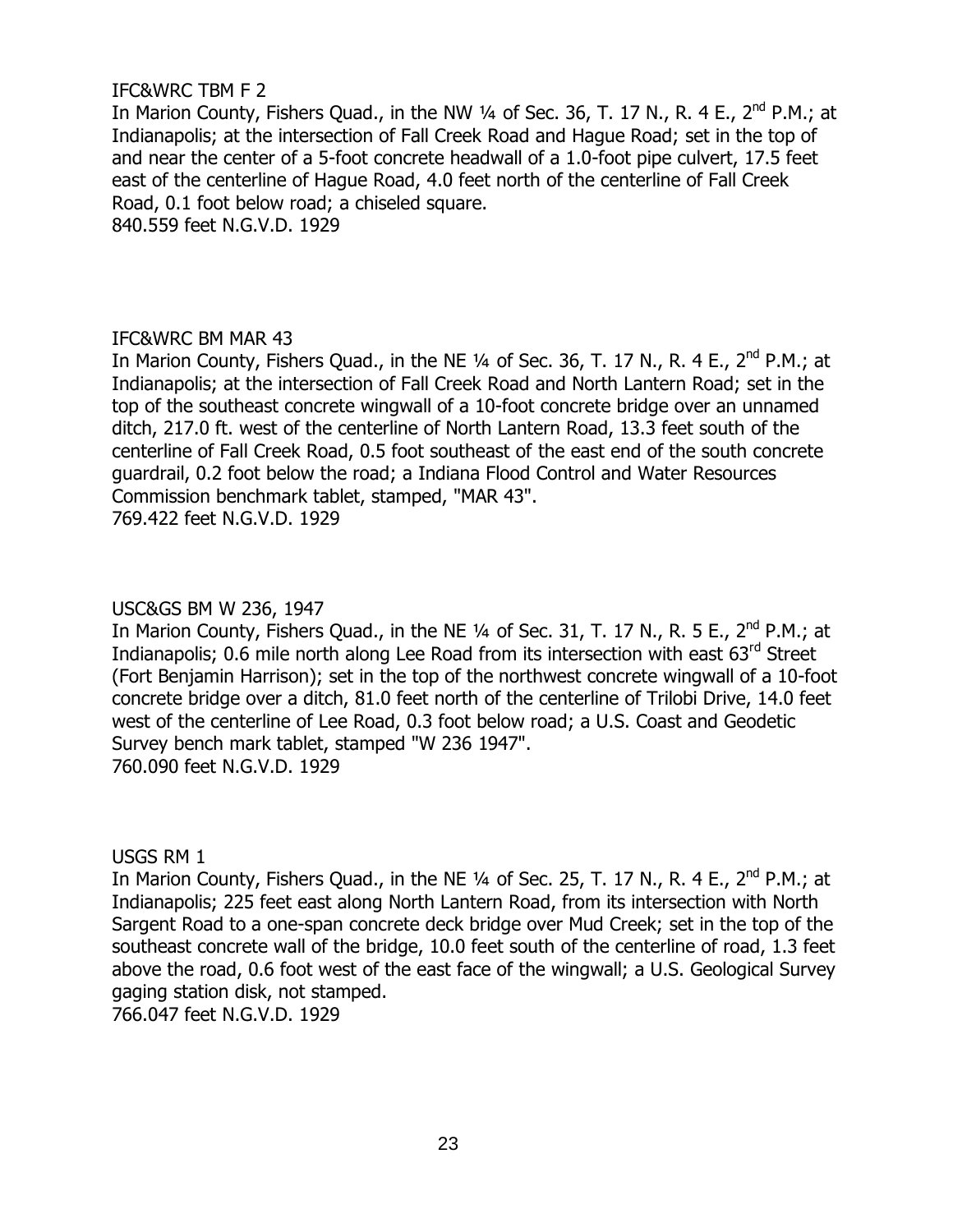# USGS RM 3

In Marion County, Fishers Quad., in the NE 1⁄4 of Sec. 25, T. 17 N., R. 4 E., 2<sup>nd</sup> P.M.; at Indianapolis; 225 feet east along North Lantern Road, from its intersection with North Sargent Road to a one-span concrete deck bridge over Mud Creek; set in the top of the southwest concrete wingwall of the bridge, 12.0 feet south of the centerline of the road, 1.1 feet above the road, 1.0 foot south of the north face of the wingwall; the round head of a bolt.

765.997 feet N.G.V.D. 1929

# IFC&WRC TBM B

In Marion County, Fishers Quad., in the NE 1⁄4 of Sec. 36, T. 17 N., R. 4 E., 2<sup>nd</sup> P.M.; at Indianapolis; 0.45 mile generally southwest along North Sargent Road from its intersection with east  $75^{\text{th}}$  Street; set in the west side of a 26-inch Hackberry tree, 26.0 feet north of the centerline of driveway (7033 North Sargent Road), 18.0 feet southwest of an end fence post, 17.0 feet east of the centerline of north Sargent Road, 0.5 foot below the road, about 0.2 foot above the ground; a railroad spike driven through a brass tag (the stamping is no longer readable). 765.808 feet N.G.V.D. 1929

# ISHC BM MAR G 10

In Marion County, Fishers Quad., in the NW ¼ of Sec. 20, T. 17 N., R. 4 E., 2<sup>nd</sup> P.M.; at Indianapolis; at the 82<sup>nd</sup> Street (Old Allisonville Road) four-span steel truss bridge over White River; set in the top of the northwest concrete bridge seat, 19.0 feet northeast of the centerline of Allisonville Road, 6.0 feet below the road, 0.5 foot southwest of the northeast edge of the northwest bridge seat; a Indiana State Highway Commission benchmark tablet, stamped "MAR G 10". 733.289 feet N.G.V.D. 1929

# USC&GS BM E 237, 1947

In Marion County, Fishers Quad., in the NW 1/4 of Sec. 15 T. 17 N., R. 4 E., 2<sup>nd</sup> P.M.; at Indianapolis; at the intersection of Allisonville Road and East  $96<sup>th</sup>$  Street; set in the top of a concrete post,  $65.0$  feet south of the centerline of East  $96<sup>th</sup>$  Street,  $44.5$  southeast of the centerline of Allisonville Road, 8.0 feet southwest of a right-of-way marker, 2.5 feet below the road; a U.S. Coast and Geodetic Survey bench mark tablet, stamped "E 237 1947".

767.774 feet N.G.V.D. 1929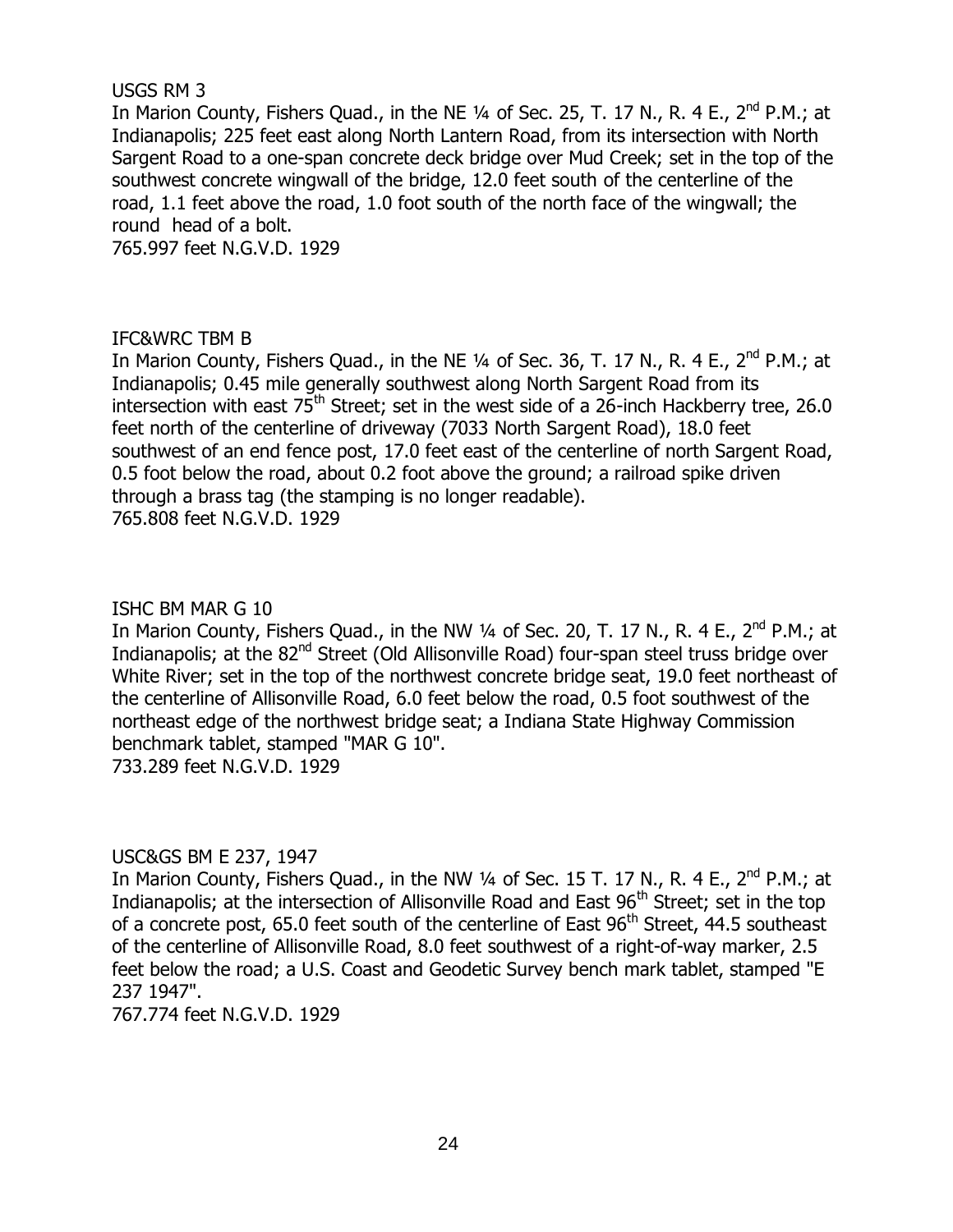# DNR STA TT A 1

In Marion County, Fishers Quad., in the NW  $\frac{1}{4}$  of Sec. 33, T. 17 N., R. 4 E., 2<sup>nd</sup> P.M.; at Indianapolis; 600 feet east of the Allisonville Road and East 71<sup>st</sup> Street intersection, under the asphalt driveway at the south edge of  $71<sup>st</sup>$  Street, in line with the west edge of the asphalt driveway leading to house (#4821), 54.2 feet northwest of a 12-inch tree; 6.3 feet northwest of the centerline of the drive, 10.6 feet south of the road centerline; a one-inch steel rod 783.909 feet N.G.V.D. 1929

# DNR STA TT A 2

In Marion County, Fishers Quad., in the SW ¼ of Sec. 29, T. 17 N., R. 4 E., 2<sup>nd</sup> P.M.; at Indianapolis; at the intersection of East  $71<sup>st</sup>$  Street and Cranbrook Drive; set on the north edge of East 71<sup>st</sup> Street and the centerline of Cranbrook Drive, at the entrance to Slyvan Ridge Subdivision, 37.1 feet southeast of the southeast corner of the west red brick pillar post, 43.1 feet southwest of the southwest corner of the east red brick pillar post, 10.2 feet north of the centerline of East  $71<sup>st</sup>$  Street, level with the road; a one-inch steel rod.

753.081 feet N.G.V.D. 1929

# DNR STA TT A 4

In Marion County, Fishers Quad., in the NW ¼ of Sec. 31, T. 17 N., R. 4 E., 2<sup>nd</sup> P.M.; at Indianapolis; at the intersection of East  $71<sup>st</sup>$  Street and Tacoma Street, in the southwest ¼ of the intersection; set in the top of a concrete post, 42.8 feet west of a fire hydrant, 25.8 feet south of the centerline of Tacoma Street, 3.0 feet north of a end fence post, 1.0 foot below the ground; a one-inch steel rod. 731.450 feet N.G.V.D. 1929

# DNR STA TT B 3

In Marion County, Fishers Quad., in the NE 1⁄4 of Sec. 20, T. 17 N., R. 4 E., 2<sup>nd</sup> P.M.; at Indianapolis; at the intersection of East 82<sup>nd</sup> Street and Dean Road, in the southwest 1/4 of the intersection, 46.4 feet south of the centerline of East 82<sup>nd</sup> Street, 19.7 feet west of the centerline of Dean Road, 11.5 feet west of a steel grate in Dean Road, 0.4 foot below the ground; a one-inch diameter steel rod. 734.041 feet N.G.V.D. 1929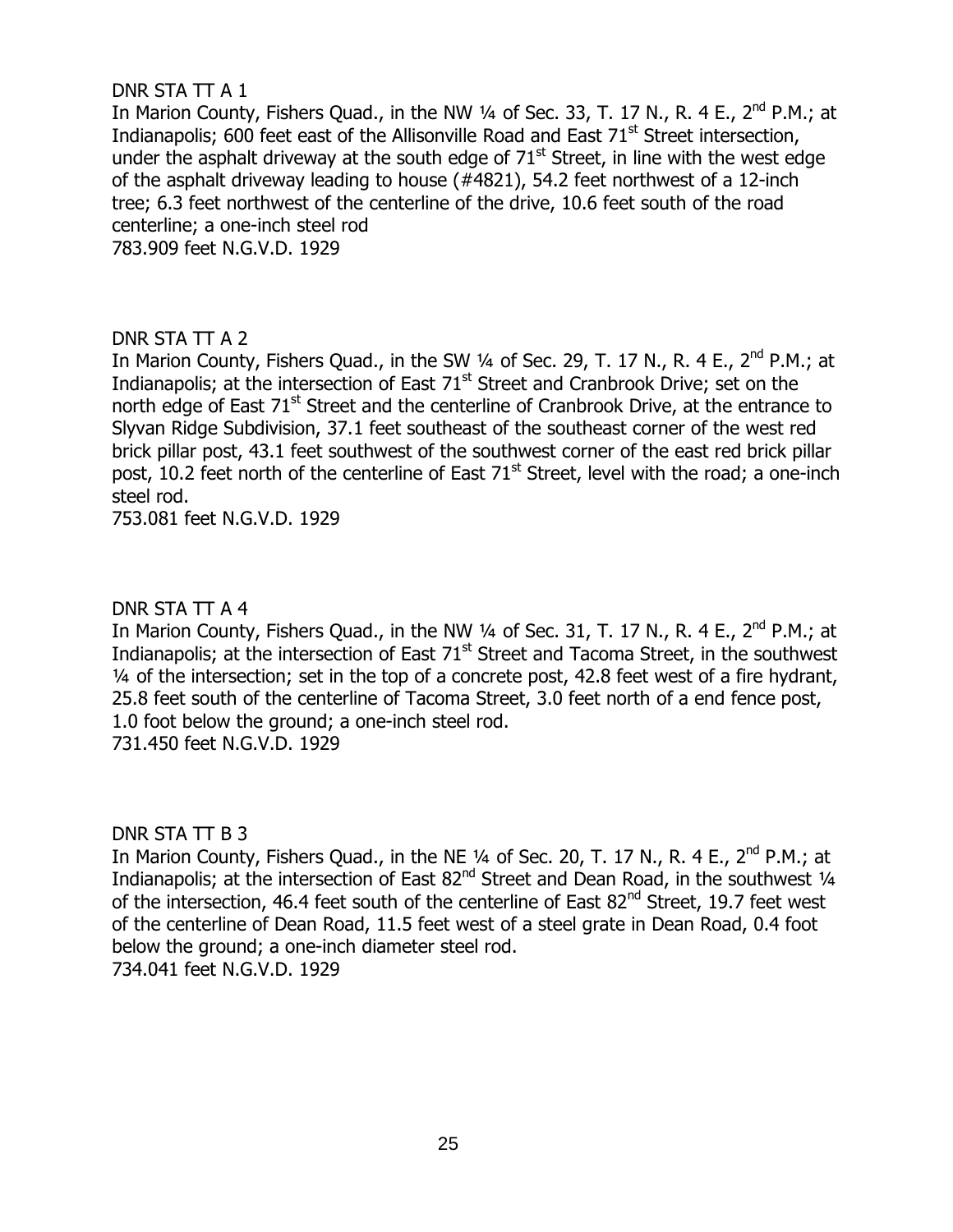## DNR BM MAR 1-8783

In Marion County, Fishers Quad., in the North  $\frac{1}{2}$  of Sec. 36, T. 17 N., R. 4 E., 2<sup>nd</sup> P.M.; at Indianapolis; at the Fall Creek Road concrete bridge over Mud Creek; set in the southwest abutment of the bridge, 22.8 feet south of the centerline of Fall Creek Road, 0.5 foot east of the west end of the abutment; a Department of Natural Resources control station tablet, stamped "MAR 1-8783". 759.61 feet N.G.V.D. 1929

# ISHC BM MAR G 357

In Marion County, Fishers Quad., in the NE 1⁄4 of Sec. 36, T. 17 N., R. 4 E., 2<sup>nd</sup> P.M.; at Indianapolis; at the Fall Creek Road concrete bridge over Mud Creek; set in the top of the northeast abutment of the bridge, 22.2 feet north of centerline of Fall Creek Road, 1.7 feet west of the east end of the abutment; a Indiana State Highway Commission bench mark tablet, stamped "MAR G 357".

764.14 feet N.G.V.D. 1929

# DNR STA TT A 15

In Hamilton County, Fishers Quad., in the SE 1/4 of Sec. 8, T. 17 N., R. 4 E., 2<sup>nd</sup> P.M.; at Carmel; at the Hamilton-Marion County Line Road (96<sup>th</sup> Street) concrete bridge over Carmel Creek; 36.7 feet northeast of two twin 20-inch trees, 12.5 feet north of the centerline of the road, 2.0 feet south of the west end of the north concrete headwall of the bridge, 1.0 foot below ground; a one-inch diameter steel rod. 737.807 feet N.G.V.D. 1929

#### DNR STA TT A 17

In Hamilton County, Fishers Quad., in the SE 1/4 of Sec. 9, T. 17 N., R. 4 E., 2<sup>nd</sup> P.M.; at Carmel; on the Marion-Hamilton County Line Road ( $96<sup>th</sup>$  Street), 0.1 mile east along  $96<sup>th</sup>$ Street from its intersection with North River Road; set in concrete, 525 feet east of the centerline of North River Road, 126.0 feet west of a circular Bell Telephone underground cable box, (most western box of two boxes), 5.9 feet north of the centerline of the dirt  $96<sup>th</sup>$  Street, 1 foot below the ground; a one inch steel rod. 733.308 feet N.G.V.D. 1929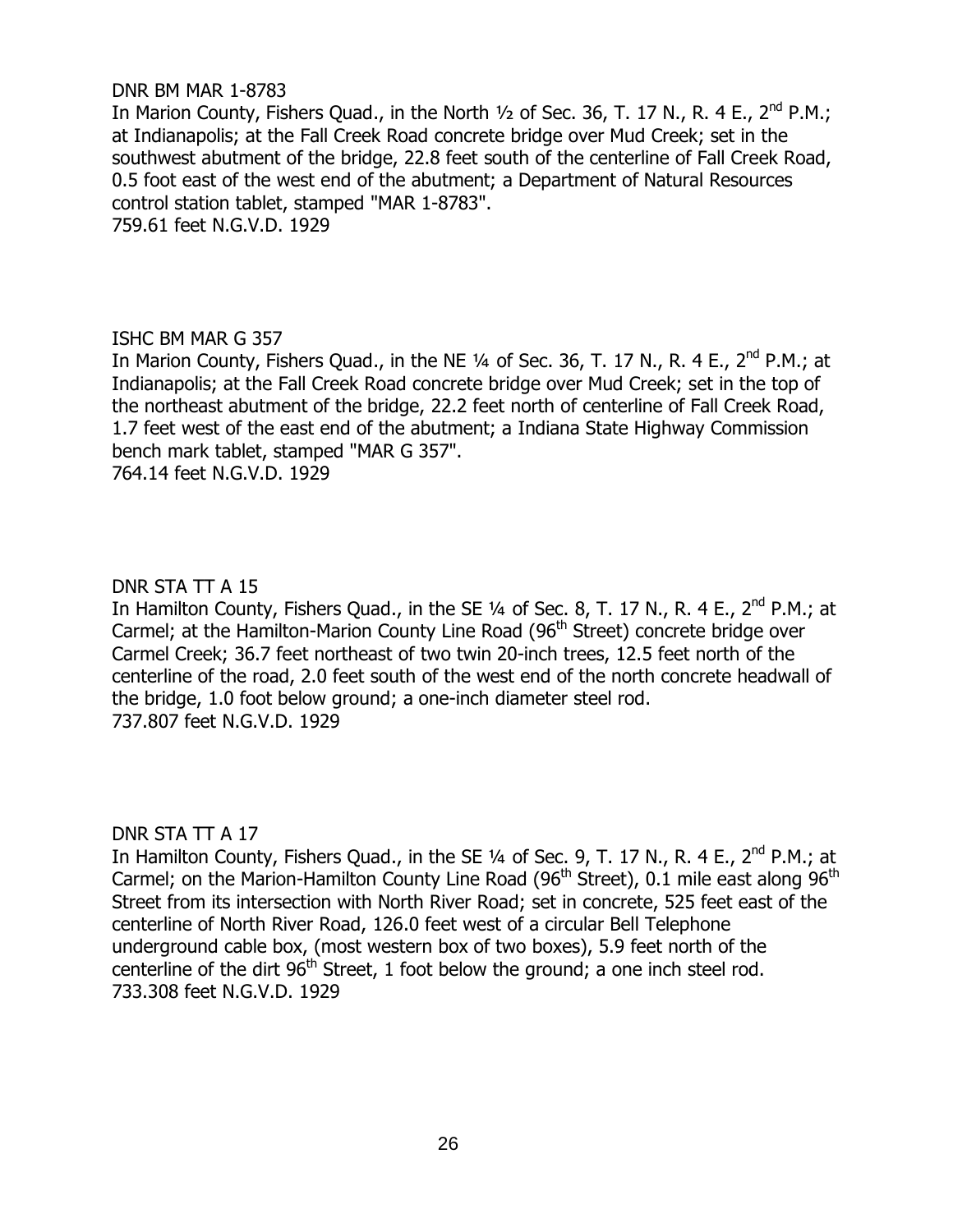# DNR TBM HIMUSA 11, 1989

Marion County, Fishers Quad., in the NW  $\frac{1}{4}$  of Sec. 25, T. 17 N., R. 4 E., 2<sup>nd</sup> P.M.; at Indianapolis; near the intersection of North Hague Road and East 75<sup>th</sup> Street, in the northeast ¼ of the intersection; set in the southwest side of utility pole # 60-249-B, 55.0 feet east of the centerline of North Hague Road, 32.0 feet north of the centerline of East 75th Street, 1.0 foot above the ground; a railroad spike driven through an aluminum tag, stamped "HIMUSA 11 1989". 834.490 feet N.G.V.D. 1929

# DNR TBM HIMUSA 12, 1989

Marion County, Fishers Quad, near the N. E. corner of Sec 18, T. 17 N., R. 5 E., 2<sup>nd</sup> P.M.; near the intersection of East 96<sup>th</sup> Street (Hamilton-Marion County Line) and Lantern Road; set in the northwest side of utility pole # 2181-B, 93.0 feet south of the centerline of East  $96<sup>th</sup>$  Street, 25.0 feet east of the centerline of Lantern Road, 1.2 feet above the ground; a railroad spike driven through an aluminum tag, stamped "HIMUSA 12 1989".

821.773 feet N.G.V.D. 1929

# SECTION CORNER MONUMENT # 3

Marion County, Fishers Quad., Section Corners 7-12-13-18, T. 17 N., R. 4 and 5 E., 2<sup>nd</sup> P.M.; at the intersection of the Hamilton-Marion County Line Road (96<sup>th</sup> Street) and Lantern Road; set in the center of the intersection, in a steel box; a chrome plated rod. 821.052 feet N.G.V.D. 1929

# SECTION CORNER MONUMENT # 4

Marion County, Fishers Quad., Section Corners 7-12-13- 18, T. 17 N., R. 4 and 5 E., 2<sup>nd</sup> P.M.; at the intersection of the Hamilton-Marion County Line Road (96<sup>th</sup> Street) and Lantern Road; 76.0 feet south of monument # 3; a section corner monument. 821.048 feet N.G.V.D. 1929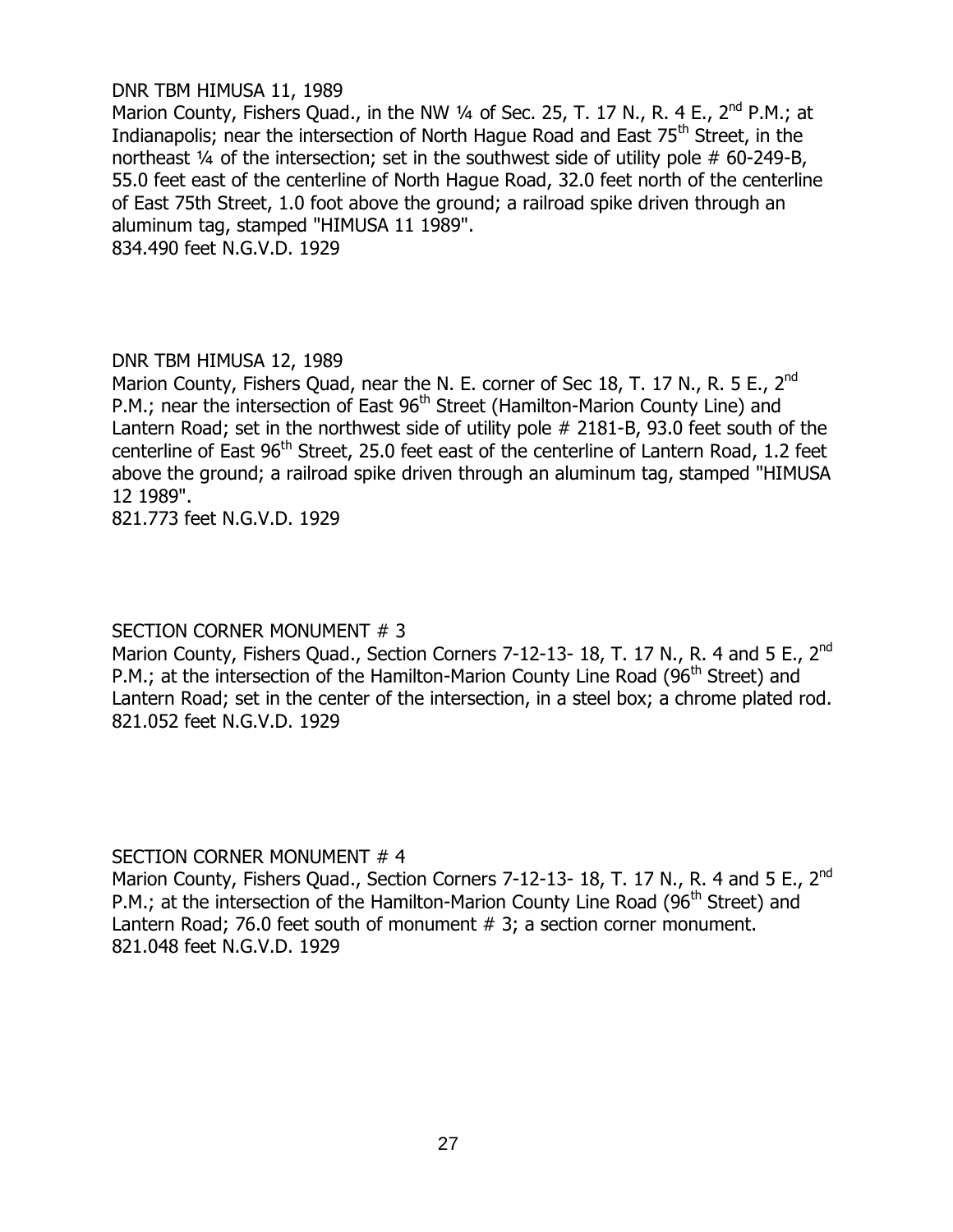## DNR BM MAR 272, 1989

Marion County, Fishers Quad., in the SW  $\frac{1}{4}$  of Sec. 19, T. 17 N., R. 5 E., 2<sup>nd</sup> P.M.; at Indianapolis; at the East 82<sup>nd</sup> Street Bridge over Mud Creek; set in the north concrete wingwall of the bridge, 19.5 feet northeast of the centerline of East 82nd Street, 2.3 feet northeast of the northeast face of the concrete guardrail, level with road; a Department of Natural Resources control station tablet, stamped "MAR 272 1989". 774.446 feet N.G.V.D. 1929

# DNR BM MAR 273, 1989

Marion County, Fishers Quad., in the NE 1/4 of Sec. 19, T. 17 N., R. 5 E., 2<sup>nd</sup> P.M.; at Indianapolis; at the East 86<sup>th</sup> Street Bridge over Mud Creek; set in the south end of the east concrete bridge seat, 18.0 feet south of the centerline of East 86th Street, 2.4 feet below the sidewalk, 0.3 foot north of the south face of the bridge seat; a Department of Natural Resources control station tablet, stamped "MAR 273 1989". 778.318 feet N.G.V.D. 1929

# DNR BM MAR 274, 1989

Marion County, Fishers Quad., in the NE 1/4 of Sec. 18, T. 17 N., R. 5 E., 2<sup>nd</sup> P.M.; at the East 96<sup>th</sup> Street Bridge (Hamilton-Marion County Line Road) over Mud Creek; set in the south end of the east concrete pier, 19.0 feet south of the centerline of East  $96<sup>th</sup>$  Street, 35.0 feet west of the east end of the bridge, 1.8 feet below the road; a Department of Natural Resources control station tablet, stamped "MAR 274 1989". 783.116 feet N.G.V.D. 1929

# USCOE STA FALL

Marion County, Fishers Quad., in the SE  $\frac{1}{4}$  of Sec. 30, T. 17 N., R. 5 E., 2<sup>nd</sup> P.M.; at the East  $71<sup>st</sup>$  Street Bridge over Fall Creek; set in the north concrete sidewalk of the bridge, 94.5 feet east of the west end of the bridge, 16.5 feet north of the centerline of East  $171<sup>st</sup>$  Street, level with the sidewalk; a Army Corps of Engineers control station tablet, stamped "STA FALL".

786.693 feet N.G.V.D. 1929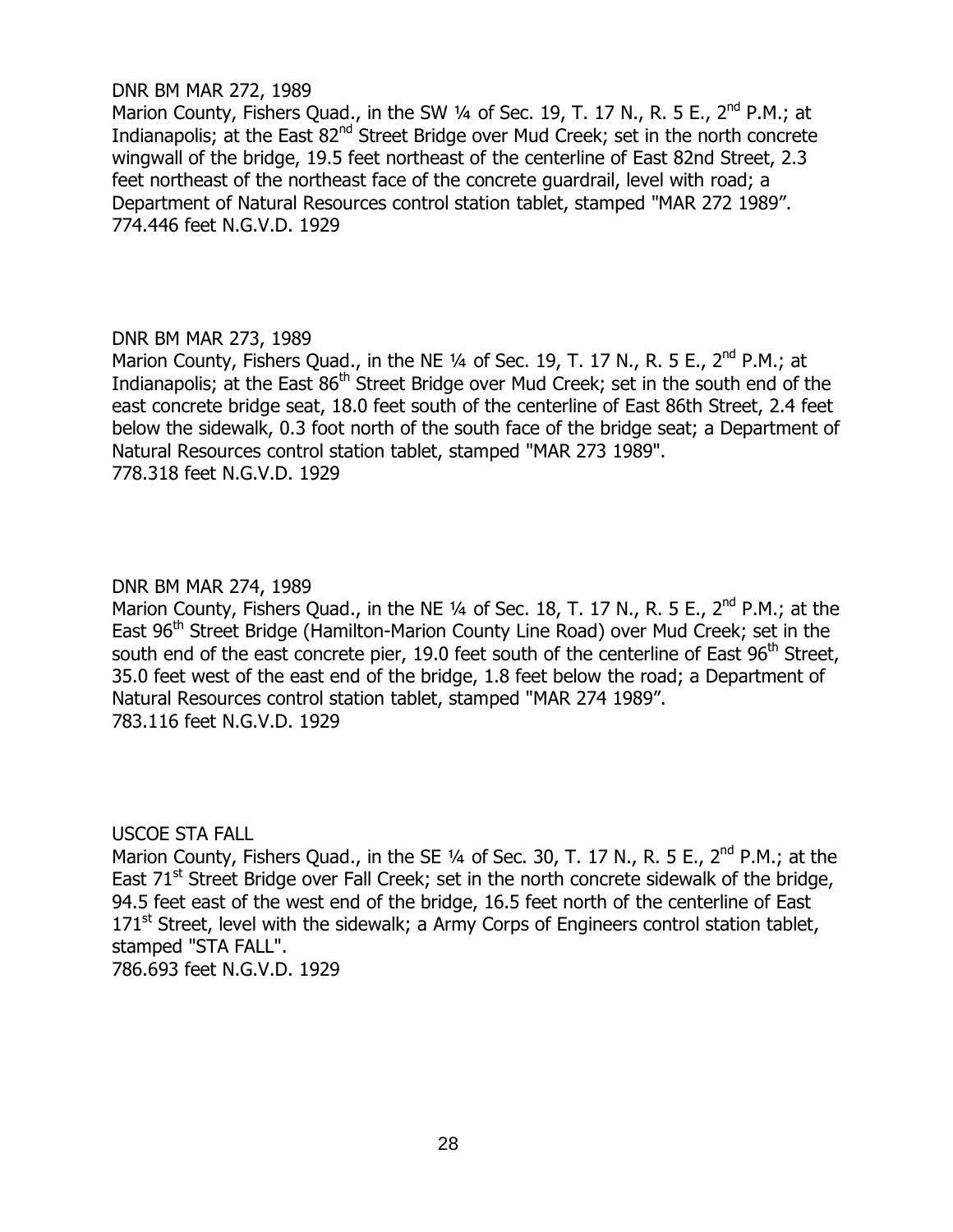## DNR TBM HIMUSA 1, 1989

Marion County, Fishers Quad., in the SW 1/4 of Sec. 13, T. 17 N., R. 4 E., 2<sup>nd</sup> P.M.: near the intersection of North Hague Road and East  $86<sup>th</sup>$  Street, in the northeast  $\frac{1}{4}$  of the intersection; set in the northwest side of utility pole # IPL 126-219-A, 89.0 feet east of the centerline of North Hague Road, 62.0 feet north of the centerline of East  $86<sup>th</sup>$ Street, 1.2 feet above the ground; a railroad spike driven through an aluminum tag, stamped "HIMUSA 1 1989".

829.011 feet N.G.V.D. 1929

#### DNR TBM HIMUSA 2, 1989

Marion County, Fishers Quad., in the SW 1/4 of Section 13, T. 17 N., R. 4 E., 2<sup>nd</sup> P.M.; near the intersection of East 86<sup>th</sup> Street and North Fawn Meadow Drive, 0.55 mile east along East 86<sup>th</sup> Street from its intersection with North Hague Road; set in the south side of utility pole  $\#$  IPL 7220-A, 32.0 feet north of the centerline of East 86<sup>th</sup> Street, 29.0 feet east of the extended centerline of North Fawn Meadow Drive, 1.0 foot above the ground; a railroad spike driven through an aluminum tag, stamped "HIMUSA 2 1989". 837.619 feet N.G.V.D. 1929

#### DNR TBM HIMUSA 3, 1989

Marion County, Fishers Quad., in the SW  $\frac{1}{4}$  of Sec. 24, T. 17 N., R. 4 E., 2<sup>nd</sup> P.M.; near the intersection of North Hague Road and East  $82<sup>nd</sup>$  Street, in the southeast  $\frac{1}{4}$  of the intersection; set in the north side of utility pole # 54-00249-A, 29.0 feet south of the centerline of East  $82^{nd}$  Street, 103.0 feet east of the centerline of North Hague Road, 1.0 foot above the ground; a railroad spike driven through an aluminum tag, stamped "HIMUSA 3 1989".

838.039 feet N.G.V.D. 1929

# DNR TBM HIMUSA 4, 1989

Marion County, Fishers Quad., in the SE 1/4 of Sec. 24, T. 17 N., R. 4 E., 2<sup>nd</sup> P.M.; near the intersection of East 82<sup>nd</sup> Street and North Castle Lake Road, 0.5 mile east of the intersection of East 82nd Street and North Hague Road; set in the north side of utility pole # 55-250-A, 24.0 feet south of the centerline of East 82<sup>nd</sup> Street, 94.0 feet west of the centerline of North Castle Lake Road, 1.3 feet above the ground; a railroad spike driven through an aluminum tag, stamped "HIMUSA 4 1989". 839.430 feet N.G.V.D. 1929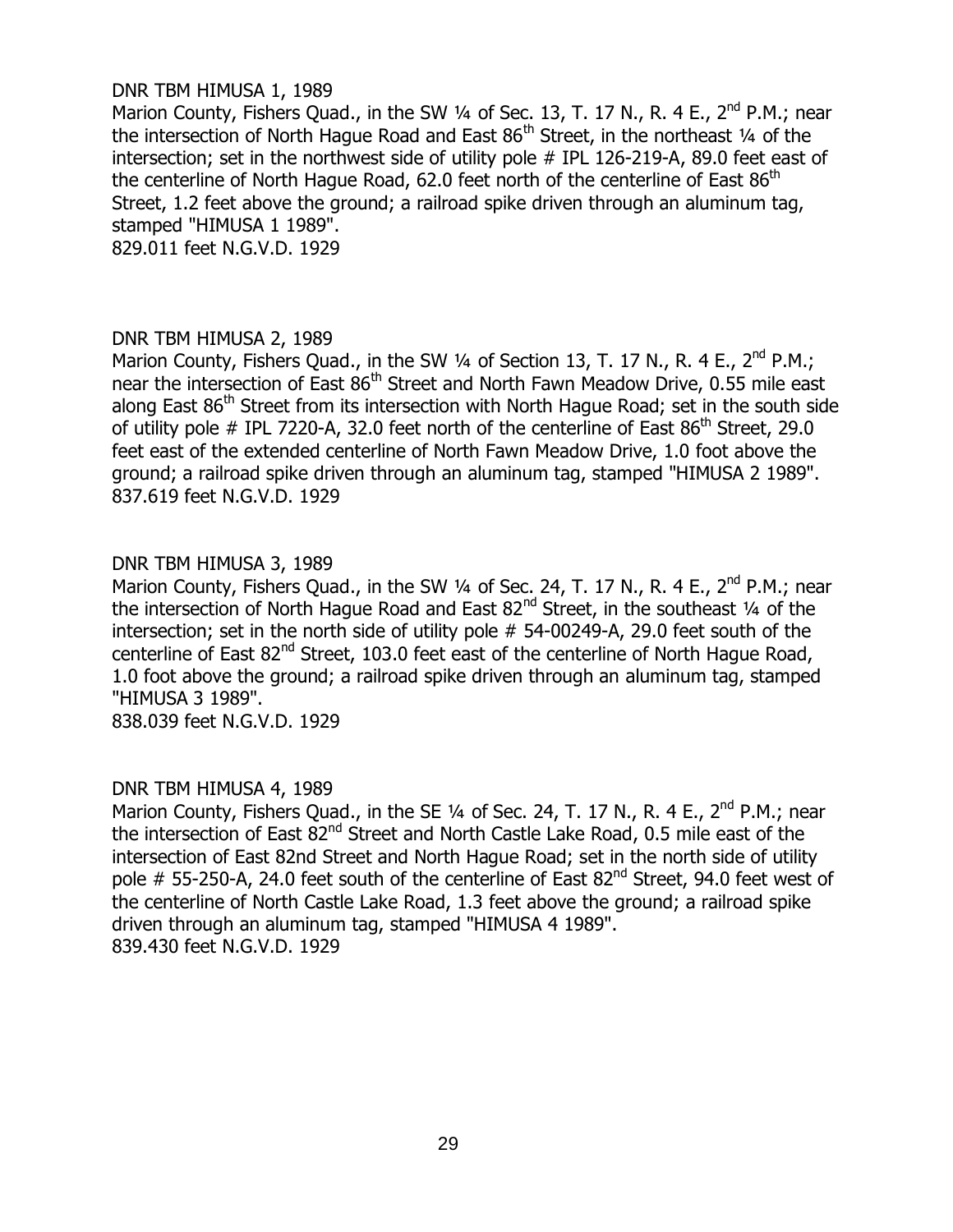# IFC&WRC BM MAR 38

In Marion County, Indianapolis East Quad., in the NE 1/4 of Sec. 18, T. 16 N., R. 4 E., 2<sup>nd</sup> P.M.; at Indianapolis; near the intersection of Fall Creek Parkway and Keystone Avenue; on the Fall Creek Station water intake structure of the Indianapolis Water Company, about 300 feet southwest of the intersection of Keystone Avenue and Fall Creek Parkway, 200 feet downstream from the Keystone Avenue Bridge over Fall Creek, 30 feet southwest of the northeast side of the wire fence enclosure around the intake, 2 feet southeast of the three-inch pipe guardrail, level with the top of the metal screen in the intake; a Indiana Flood Control and Water Resources Commission bronze benchmark tablet stamped "MAR 38".

726.399 feet N.G.V.D. 1929

# IFC&WRC BM MAR 40

In Marion County, Indianapolis East Quad., in the SW 1/4 of Sec. 9, T. 16 N., R. 4 E., 2<sup>nd</sup> P.M.; at Indianapolis; at the Millersville Road bridge over Devon Creek; set on the east handrail, 3 feet south of the north end of the handrail, 3.5 feet above the road; a Indiana Flood Control and Water Resources Commission bronze benchmark tablet stamped "MAR 40".

743.099 feet N.G.V.D. 1929

# IFC&WRC BM MAR 42 RESET 1961

In Marion County, Indianapolis East Quad., in the SE 1/4 of Sec. 35, T. 17 N., R. 4 E., 2<sup>nd</sup> P.M.; at Indianapolis; at the 62<sup>nd</sup> Street bridge over Fall Creek; set in the top of and at the northwest end of the northeast concrete guardrail base, 16 feet northeast of the centerline of the bridge, 1.0 foot southeast of the northwest end of the northeast concrete guardrail base, 0.8 foot above the road; a Indiana Flood Control and Water Resources Commission bronze benchmark tablet, stamped "MAR 42 RESET 1961". 761.366 feet N.G.V.D. 1929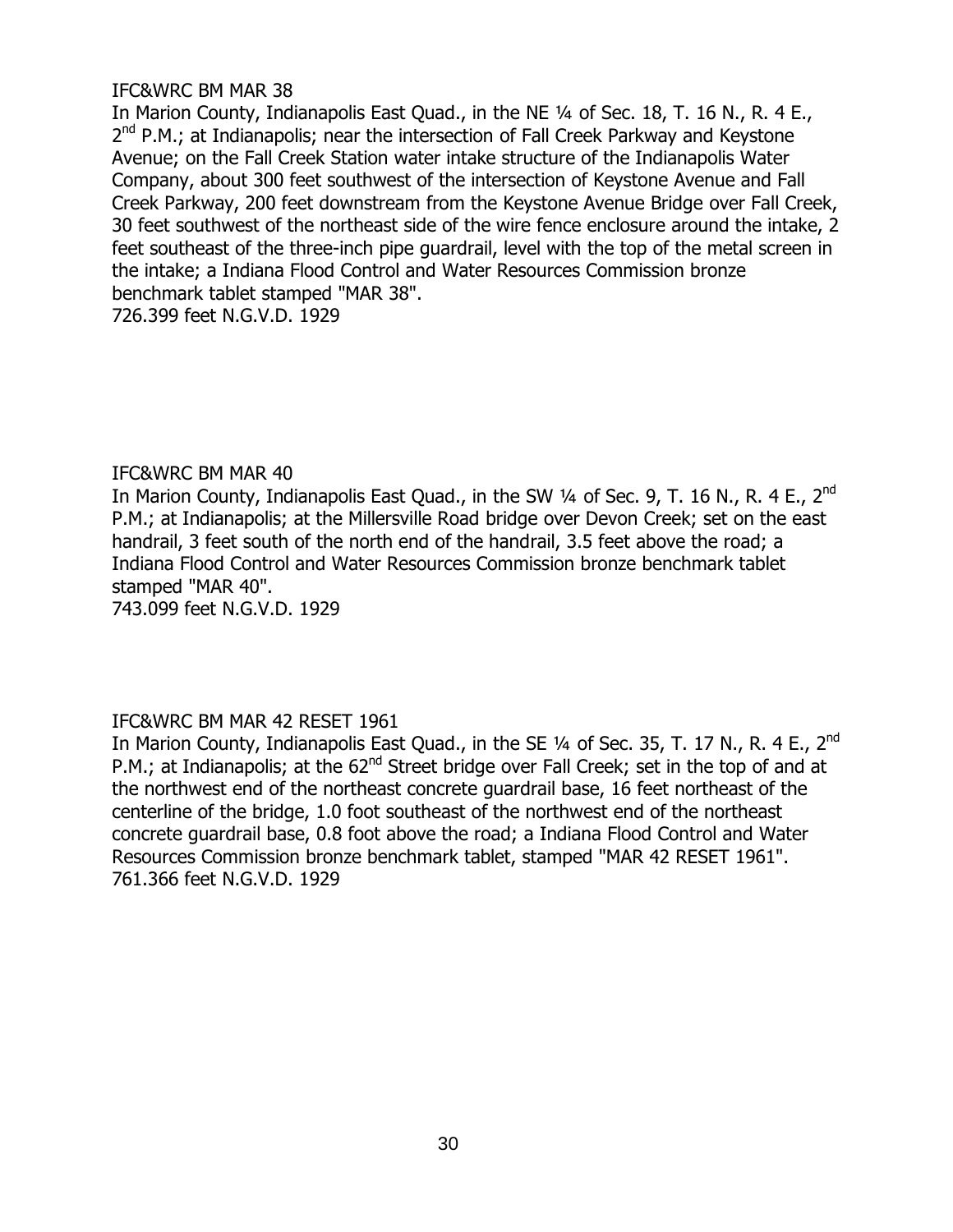# IFC&WRC BM MAR 129, 1959

In Marion County, Indianapolis East Quad., in the NW 1⁄4 of Sec. 9, T. 15 N., R. 4 E., 2<sup>nd</sup> P.M.; at Indianapolis; at the Conrail (Pennsylvania Central) Railroad bridge over South Sherman Drive between East Washington Street and Pleasant Run, in the northeast 1/4 of the crossing; set in the top of a five-foot X three-foot concrete base of an abandoned railroad signal, 252 feet east of the east end of the Conrail Railroad bridge, 34.0 feet north of the north rail of the west bound track, 0.7 foot above the ground, about level with the top of the rail; a Indiana Flood Control and Water Resources Commission bronze benchmark tablet, stamped "MAR 129 1959". 776.462 feet N.G.V.D. 1929

# IFC&WRC BM MAR 127, 1959

In Marion County, Indianapolis East Quad., in the NW 1⁄4 of Sec. 9, T. 15 N., R. 4 E., 2<sup>nd</sup> P.M.; at Indianapolis; at the Sherman Drive bridge over Pleasant Run; set in the northeast corner of the bridge, 30.0 feet east of the centerline of Sherman Drive, 26.5 feet south of the north end of the bridge, 0.9 foot above the road; a Indiana Flood Control and Water Resources bronze benchmark tablet, stamped "MAR 127 1959". 761.552 feet N.G.V.D. 1929

# IFC&WRC TBM PR 1, 1959

In Marion County, Indianapolis East Quad., in the NW 1⁄4 of Sec. 9, T. 15 N., R. 4 E., 2<sup>nd</sup> P.M.; at Indianapolis; at the Sherman Drive bridge over Pleasant Run; set in the northeast corner of the bridge, 30.0 feet east of the centerline of Sherman Drive, 4.7 feet above the road, 0.3 foot south of the north end of the north guard rail post of the east handrail of the bridge; a chiseled cross. 764.796 feet N.G.V.D. 1929

# USGS RM 3

In Marion County, Indianapolis East Quad., in the NW 1/4 of Sec. 9, T. 15 N., R. 4 E., 2<sup>nd</sup> P.M.; at Indianapolis; at the Brookville Road bridge over Pleasant Run; set in the top of a concrete post, 56.0 feet south of the centerline of Brookville Road. 29.7 feet east of the centerline of East Pleasant Run Parkway North Drive, 5.4 feet east of the first street light pole south of Brookville Road on the east side of East Pleasant Run Parkway North Drive, about 0.5 foot above the road, about level with the ground; a U.S. Geological Survey bronze reference mark tablet, not stamped.

766.864 feet N.G.V.D. 1929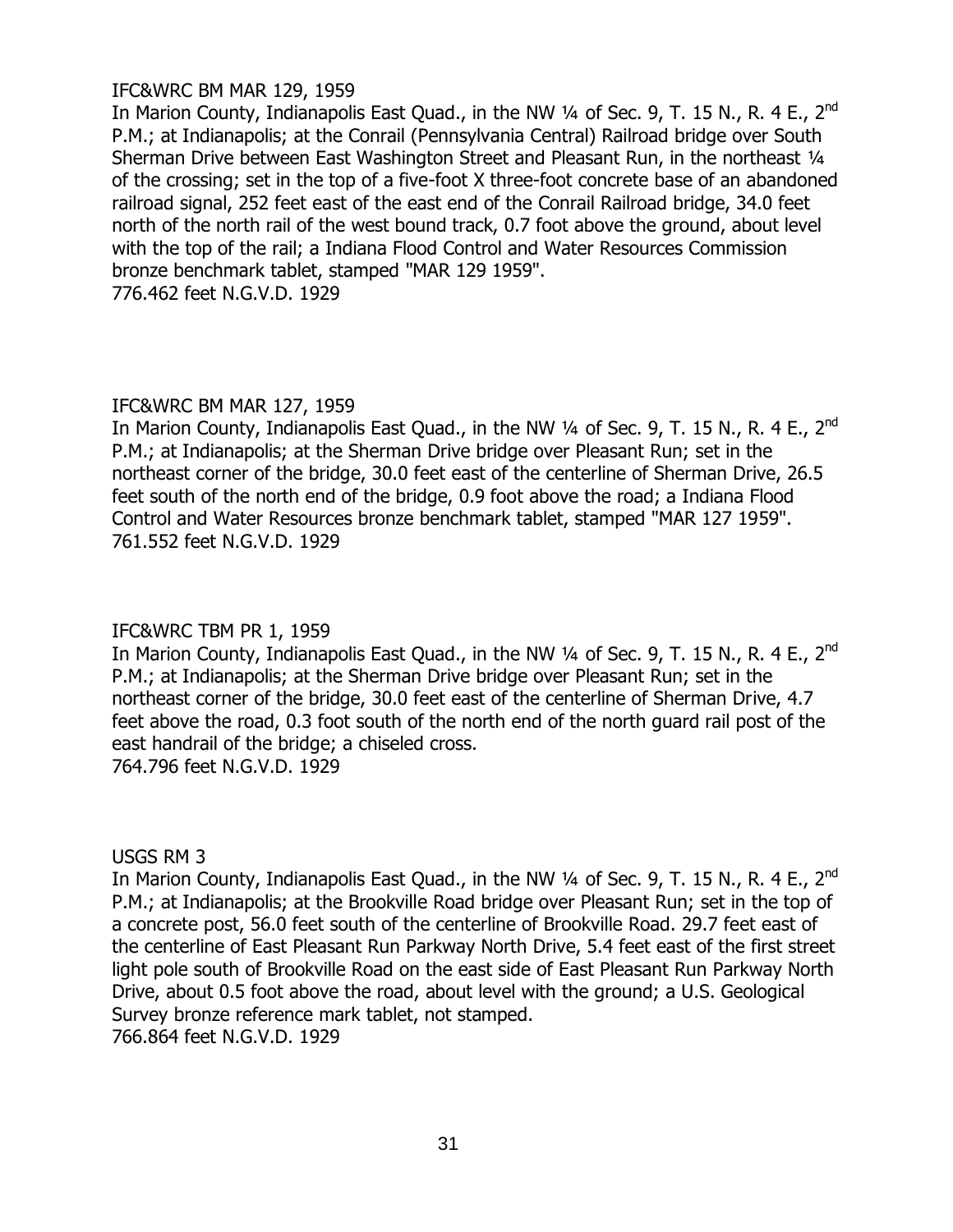# USGS RM 2

In Marion County, Indianapolis East Quad., in the NW 1⁄4 of Sec. 9, T. 15 N., R. 4 E., 2<sup>nd</sup> P.M.; at Indianapolis; at the Brookville Road bridge over Pleasant Run; set in the top of the west headwall at the southwest corner of the bridge, 25.0 feet south of the centerline of the bridge, 3.5 feet below the top of the iron handrail, 1.7 feet east of the west end of the bridge, 0.8 foot west of the east face of the west headwall, about level with the road; a U.S. Geological Survey bronze reference tablet, not stamped. 767.527 feet N.G.V.D. 1929

# USGS RM 1

In Marion County, Indianapolis East Quad., in the NW 1⁄4 of Sec. 9, T. 15 N., R. 4 E., 2<sup>nd</sup> P.M.; at Indianapolis; at the Brookville Road bridge over Pleasant Run; set in the top of the east headwall, at the northeast corner of the bridge, 25.0 feet north of the centerline of the bridge, 3.5 feet below the top of the iron handrail, 0.6 foot east of the west face of the east headwall of the bridge, about level with the road; a U.S. Geological Survey bronze reference tablet, not stamped. 767.548 feet N.G.V.D. 1929

# IFC&WRC BM MAR 128, 1959

In Marion County, Indianapolis East Quad., in the NW 1⁄4 of Sec. 9, T. 15 N., R. 4 E., 2<sup>nd</sup> P.M.; at Indianapolis; at the Conrail bridge over Pleasant Run and East Pleasant Run Parkway South Drive; set in the top of a concrete guard wall on the east side of Pleasant Run and on the south side of the railroad, 160 feet south of the south side of the railroad bridge over Pleasant Run, 17.3 feet west of the centerline of East Pleasant Run Parkway South Drive, 3.1 feet below the top of the handrail, 1.0 foot south of the south end of an iron handrail in the top of the concrete guard wall, 1.0 foot above the road of East Pleasant Run Parkway South Drive; a Indiana Flood Control and Water Resources Commission bronze bench mark tablet, stamped "MAR 128 1959". 762.025 feet N.G.V.D. 1929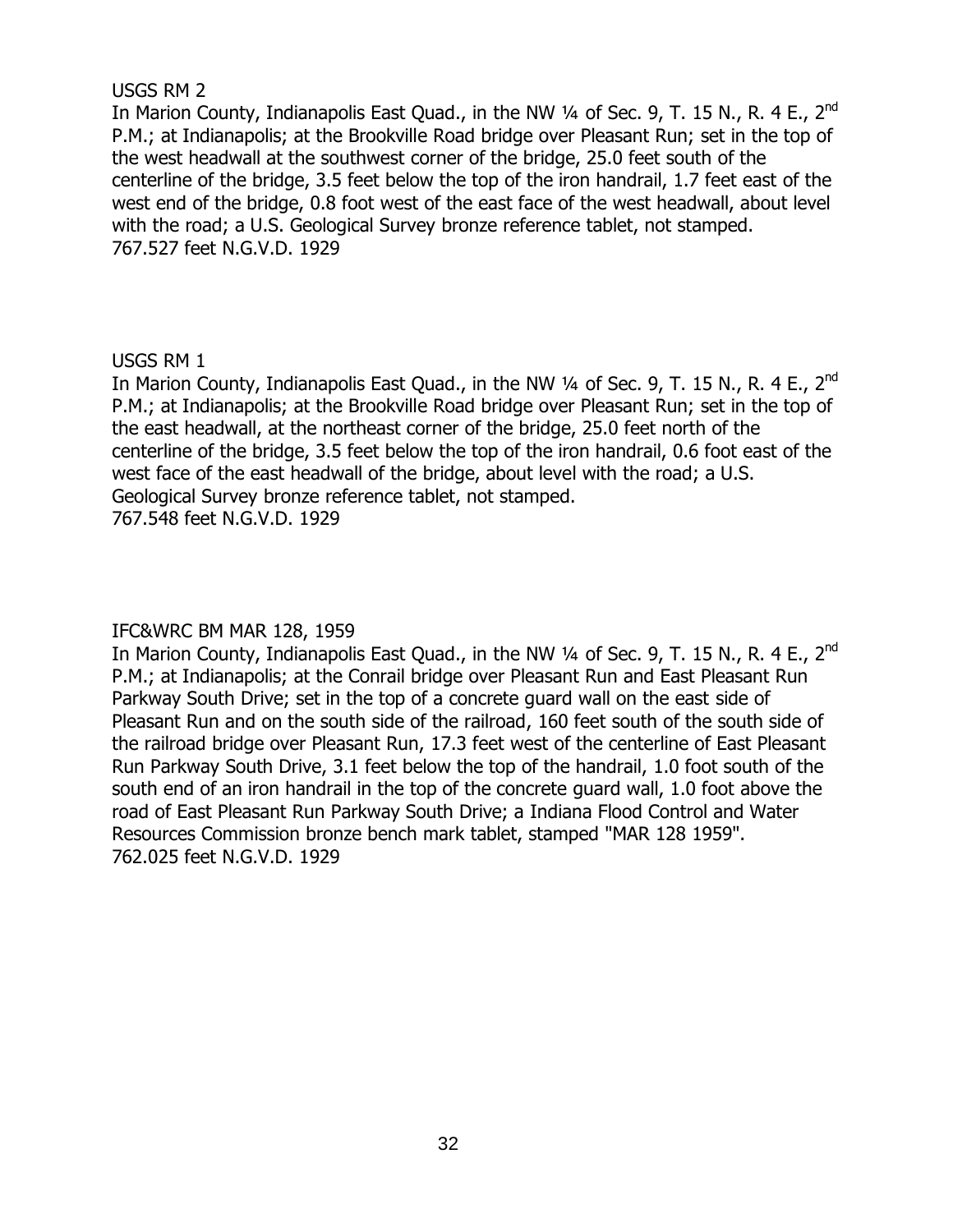# IFC&WRC TBM PR 2

In Marion County, Indianapolis East Ouad., in the NW 1/4 of Sec. 9, T. 15 N., R. 4 E., 2<sup>nd</sup> P.M.; at Indianapolis; at the "T"-road intersection of South Linwood Avenue and East Pleasant Run Parkway North Drive; set in the top of the west end of a sewer drain headwall, 19.0 feet south of the centerline of East Pleasant Run Parkway North Drive, 8.0 feet west of the extended centerline of Linwood Avenue, 1.0 foot east of the west end of the headwall, 0.4 foot above the level of East Pleasant Run Parkway North Drive; a chiseled triangle.

768.017 feet N.G.V.D. 1929

# USC&GS BM Y 242, 1947

In Marion County, Indianapolis East Quad., in the SE  $\frac{1}{4}$  of Sec. 4, T. 15 N., R. 4 E., 2<sup>nd</sup> P.M.; at Indianapolis; at the U.S. 40 (Washington Street) 90-foot concrete arch bridge over Pleasant Run; set in the top of the west end of the south concrete railing of the bridge, 53.0 feet east of the east curb of Pleasant Run Parkway, 5.9 feet south of the south curb of the street, about 3 feet above the level of the sidewalk, a U.S. Coast and Geodetic Survey bench mark tablet, stamped "Y 242 1947". 782.551 feet N.G.V.D. 1929

# IFC&WRC BM MAR 130, 1959

In Marion County, Indianapolis East Quad., in the SW 1/4 of Sec. 3, T. 15 N., R. 4 E., 2<sup>nd</sup> P.M.; at Indianapolis; at the Emerson Avenue bridge over Pleasant Run, at the northeast corner of the bridge; set in the top of the north end of the east handrail, 17.5 feet east of the centerline of the bridge, 3.1 feet above the top of the walkway, 1.3 feet south of the north end of the east handrail; a Indiana Flood Control and Water Resources bronze benchmark tablet, stamped "MAR 130 1959". 784.027 feet N.G.V.D. 1929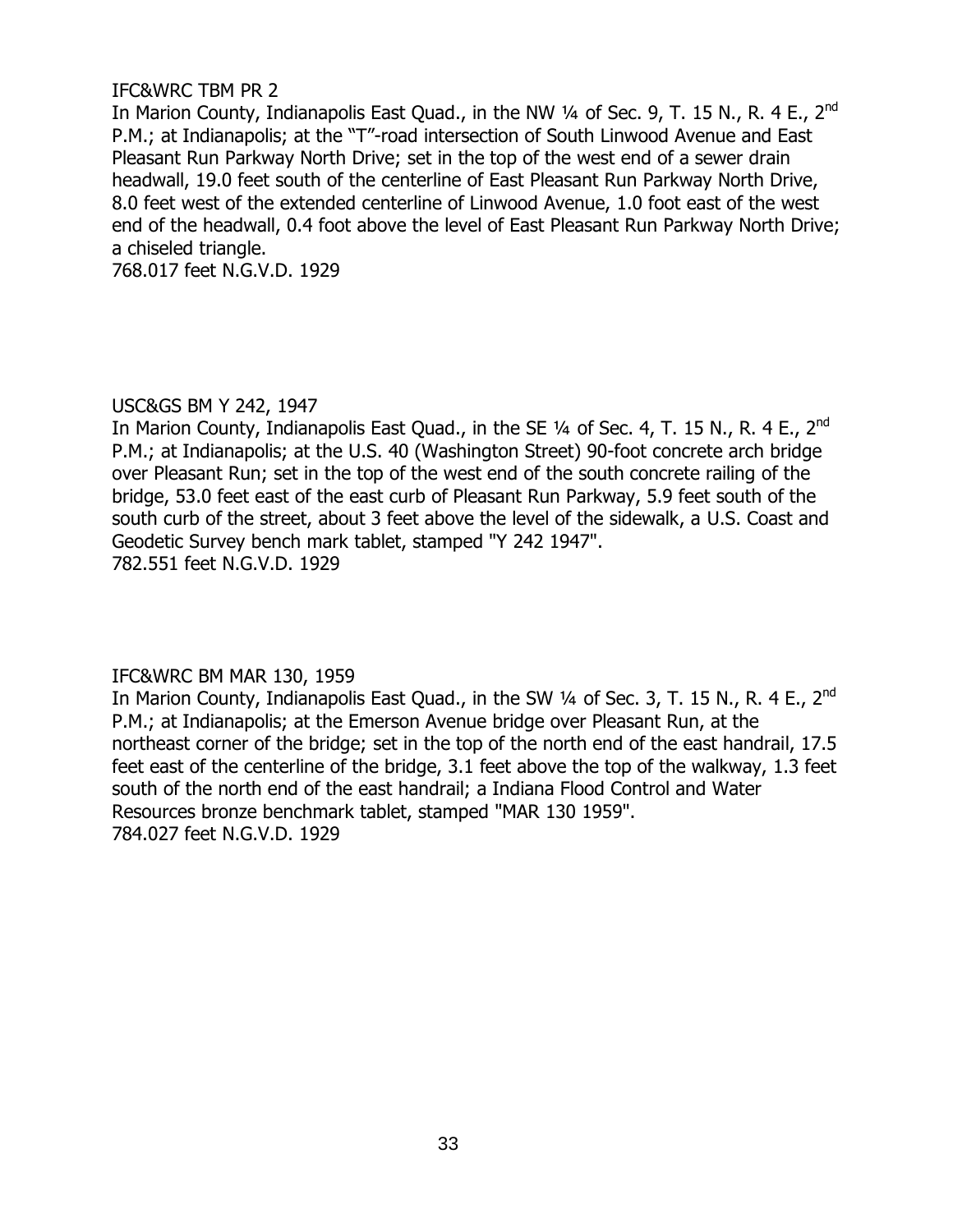## IFC&WRC BM MAR 131, 1959

In Marion County, Indianapolis East Ouad., in the SW 1/4 of Sec. 3, T. 15 N., R. 4 E., 2<sup>nd</sup> P.M.; at Indianapolis; at the East Michigan Street bridge over Pleasant Run; set in the top of the east bridge seat, on the south side of the south handrail, at the southeast corner of the bridge, 65.0 feet west of the centerline of East Pleasant Run Parkway South Drive, 27.5 feet south of the centerline of East Michigan Street, 3.0 feet below the top of the south handrail, 0.9 foot west of the first joint west of the east end of the south handrail; a Indiana Flood Control and Water Resources Commission bronze benchmark tablet, stamped "MAR.131 1959".

2<sup>nd</sup> Order Elevation

783.313 feet N.G.V.D. 1929

# USC&GS BM Z 242, 1947

In Marion County, Indianapolis East Quad., in the SW 1/4 of Sec. 3, T. 15 N., R. 4 E., 2<sup>nd</sup> P.M.; at Indianapolis; at the intersection of U.S. 40 (East Washington Street) and Ritter Avenue; set vertically in the north face of the northeast corner of the Public School Number 57 building, 1.0 foot west of the corner, 2.5 feet above the ground; a U.S. Coast and Geodetic Survey bench mark tablet, stamped "Z 242 1947".

2<sup>nd</sup> Order Elevation

818.102 feet N.G.V.D. 1929

# IFC&WRC BM MAR 132, 1959

In Marion County, Indianapolis East Quad., in the NE  $\frac{1}{4}$  of Sec. 3, T. 15 N., R. 4 E., 2<sup>nd</sup> P.M.; at Indianapolis; at the North Ritter Avenue bridge over Pleasant Run; set in the top of the east handrail, at the southeast corner of the bridge, 26.3 feet east of the centerline of the bridge, 3.8 feet above the walkway, 1.9 feet north of the south end of the east handrail; a Indiana Flood Control and Water Resources bronze benchmark tablet, stamped "MAR 132 1959".

2<sup>nd</sup> Order Elevation

798.486 feet N.G.V.D. 1929

# IFC&WRC BM MAR 133, 1959

In Marion County, Indianapolis East Quad., in the NE 1/4 of Sec. 3, T. 15 N., R. 4 E., 2<sup>nd</sup> P.M.; at Indianapolis; at the Pleasant Run Parkway bridge over Pleasant Run; set in the top of the east bridge seat, on the north side of the north handrail, at the northeast corner of the bridge, 28.5 feet north of the centerline of the bridge, 7.6 feet west of the east end of the north handrail of the bridge, 3.0 feet below the top of the north handrail, about level with the walkway; a Indiana Flood Control and Water Resources Commission benchmark tablet, stamped "MAR 133 1959".

2<sup>nd</sup> Order Elevation

790.263 feet N.G.V.D. 1929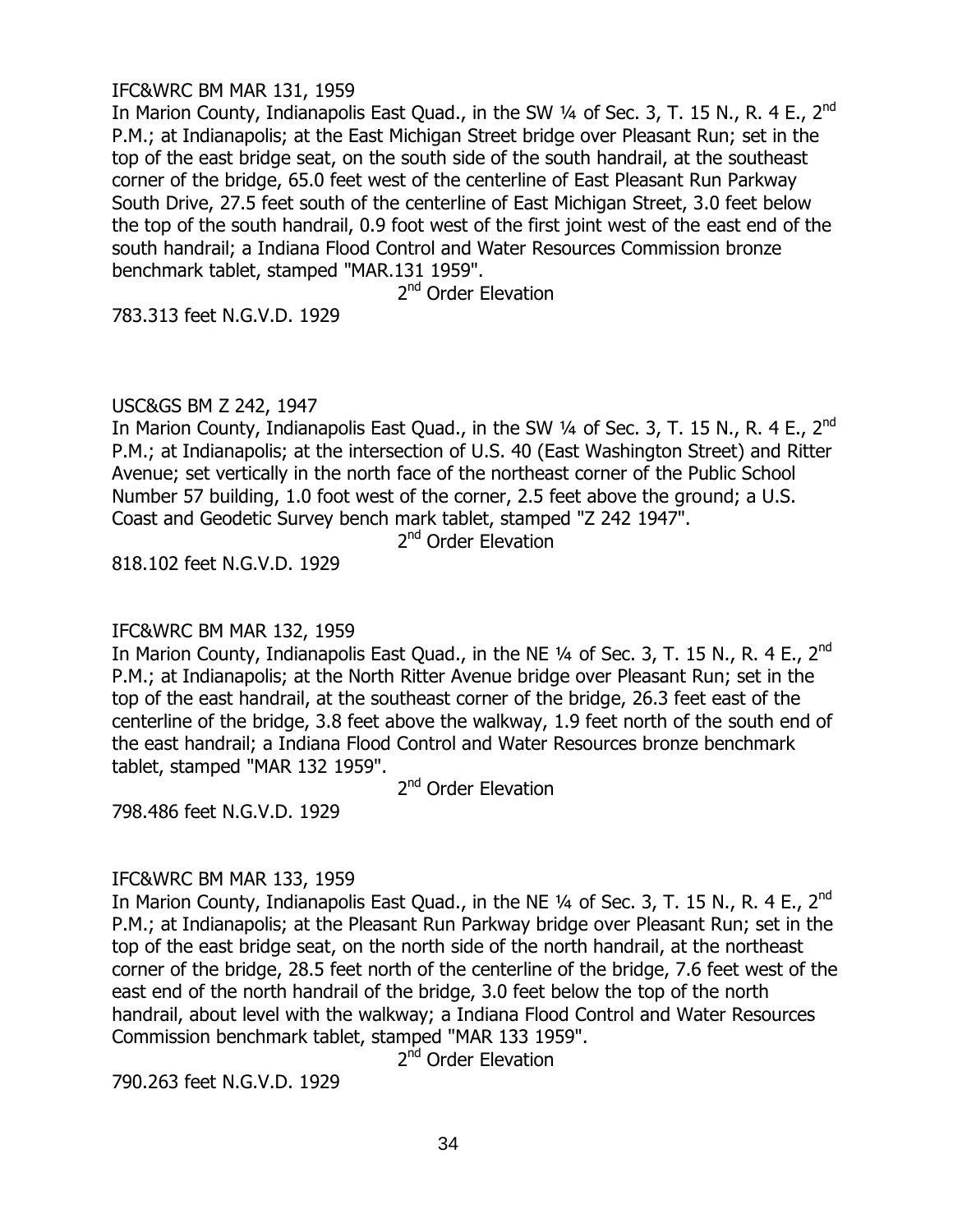# USGS RM 1

In Marion County, Indianapolis East Quad., in the East ½ of Sec. 3, T. 15 N., R. 4 E., 2<sup>nd</sup> P.M.; at Indianapolis; at the North Arlington Avenue bridge over Pleasant Run; set in the top of the west handrail, at the northwest corner of the bridge, 28.7 feet west of the centerline of the bridge, 23.1 feet south of the north end of the west handrail, 2.9 feet above the top of the west walkway; a U.S. Geological Survey bronze reference mark tablet, not stamped.

2<sup>nd</sup> Order Elevation

798.868 feet N.G.V.D. 1929

# USGS RM 2

In Marion County, Indianapolis East Quad., in the West ½ of Sec. 2, T. 15 N., R. 4 E., 2<sup>nd</sup> P.M.; at Indianapolis; at the North Arlington Avenue bridge over Pleasant Run; set in the top of the east handrail, at the southeast corner of the bridge, 28.4 feet east of the centerline of the bridge, 23.1 feet north of the south end of the east handrail, 2.9 feet above the top of the east walkway; a U.S. Geological Survey bronze reference mark tablet, not stamped.

800.070 feet N.G.V.D. 1929

2<sup>nd</sup> Order Elevation

# USC&GS BM Z 245, 1947

In Marion County, Indianapolis East Quad., at Indianapolis, NW 1/4 Sec. 17, T. 15N., R. 4E. At the Conrail railroad overpass at Prospect Avenue and Pleasant Run Parkway, set at the northwest end of the southwest retaining wall at the southeast end of the bridge, 8 rails northwest of mile post 107.5, 8 feet southwest of the southwest rail, 1.0 foot below the track, a U.S. Coast and Geodetic Survey bench mark tablet, stamped "Z 245 1947".

2<sup>nd</sup> Order Elevation

761.960 feet N.G.V.D. 1929

# IFC&WRC TBM PR 14, 1960

In Marion County, Indianapolis East Quad., in the SW 1/4 of Sec. 8, T. 15 N., R. 4 E., 2<sup>nd</sup> P.M.; at Indianapolis; at the Citizens Gas and Coke Company, at the Railroad Bridge over Pleasant Run; set in the top of the northwest end of the northwest wingwall guardrail support, about 400 feet upstream of Prospect Avenue, 11.3 feet north of the north rail of the track, 2 feet southeast of the northwest end of the northwest wingwall, 1.0 foot below the track; a chiseled triangle.

2<sup>nd</sup> Order Elevation

743.858 feet N.G.V.D. 1929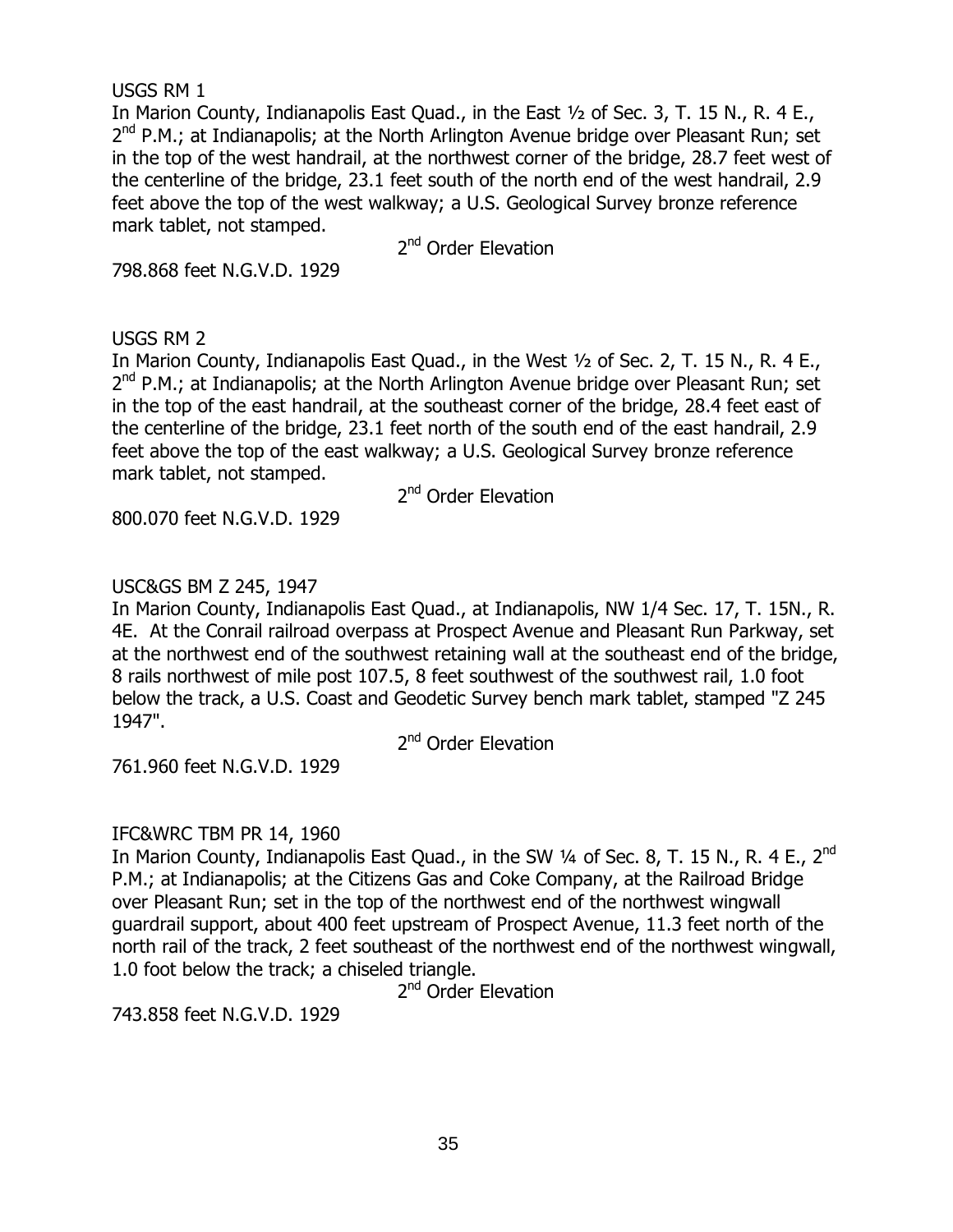#### IFC&WRC TBM PR 13, 1960

In Marion County, Indianapolis East Quad., in the SW 1/4 of Sec. 8, T. 15 N., R. 4 E., 2<sup>nd</sup> P.M.; at Indianapolis; at the Citizens Gas and Coke Company, at the railroad spur bridge over Pleasant Run; set in the top of the levee wall adjoining the northeast wingwall of the spur railroad bridge, about 750 feet upstream of Prospect Avenue, 8.3 feet north of the north rail of the track, 4.5 feet below the track, 0.9 foot northeast of the northeast end of the northeast bridge wingwall; a chiseled triangle.

2<sup>nd</sup> Order Elevation

743.898 feet N.G.V.D. 1929

### IFC&WRC BM MAR 141, 1960

In Marion County, Indianapolis East Quad., in the SE 1/4 of Sec. 8, T. 15 N., R. 4 E., 2<sup>nd</sup> P.M.; at Indianapolis; at the Southeastern Avenue (old US 421) 140-foot concrete bridge over Pleasant Run; set in the top at the southeast corner of the southwest guardrail of the bridge, about 177 feet northwest of the Conrail railroad overpass, 17 feet southwest of the centerline of the road, 3.2 feet above the road, 1.6 feet northwest of the southeast end of the southwest concrete guardrail, 1.5 feet southwest of the northeast edge of the south wingwall; a Indiana Flood Control and Water Resources Commission bronze benchmark tablet, stamped "MAR 141 1960".

2<sup>nd</sup> Order Elevation

759.733 feet N.G.V.D. 1929

### IFC&WRC TBM PR 15, 1960

In Marion County, Indianapolis East Ouad., in the NE 1/4 of Sec. 18, T. 15 N., R. 4 E., 2<sup>nd</sup> P.M.; at Indianapolis; at the intersection of South Keystone Avenue and Pleasant Run Parkway South Drive, at the Keystone Avenue bridge over Pleasant Run, set in the northwest wingwall of the bridge, 15 feet west of the centerline of the road, 3 feet above the sidewalk, 0.4 foot northeast of the southwest corner of the northwest wingwall; a chiseled cross.

> 2<sup>nd</sup> Order Elevation DESTROYED

738.423 feet N.G.V.D. 1929

### IFC&WRC TBM PR 11, 1960

In Marion County, Indianapolis East Quad., in the SE 1/4 of Sec. 8, T. 15 N., R. 4 E., 2<sup>nd</sup> P.M.; at Indianapolis; at the "Belt" switch yard, at the Indianapolis Union Railroad bridge over Pleasant Run; set in the top at the north corner of the east headwall of the bridge, 12 feet east of the east rail of the tracks, 2 feet below the tracks, 1.0 foot west of the east end of the headwall; a chiseled triangle.

2<sup>nd</sup> Order Elevation

778.451 feet N.G.V.D. 1929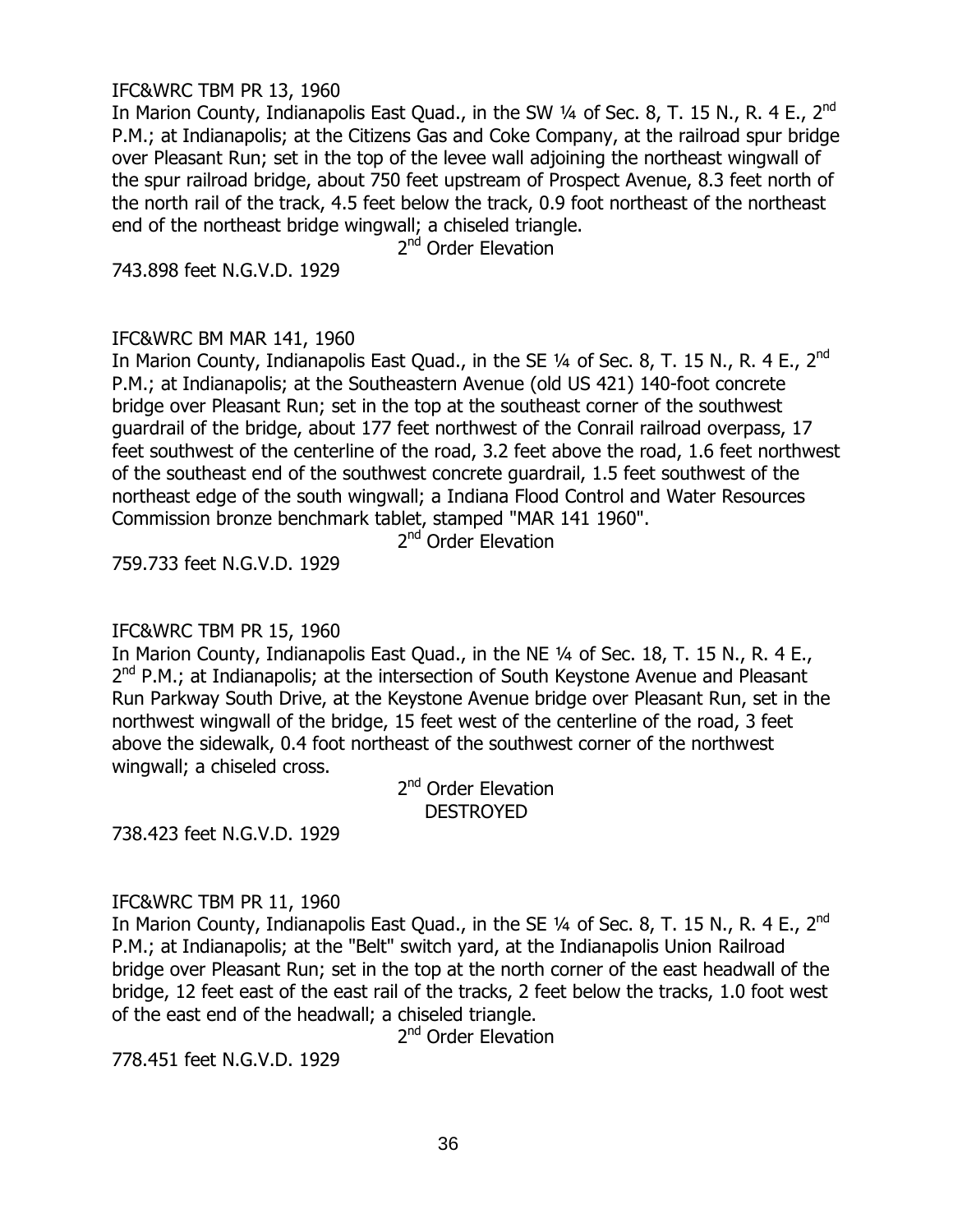#### IFC&WRC BM MAR 140, 1960

In Marion County, Indianapolis East Ouad., in the SE 1/4 of Sec. 8, T. 15 N., R. 4 E., 2<sup>nd</sup> P.M.; at Indianapolis; at the English Avenue 90-foot concrete bridge over Pleasant Run; set in the top at the east end of the south concrete guardrail, 26.5 feet south of the center line of the road, 12.4 feet west of the east end of the south guardrail of the bridge, 3.2 feet above the sidewalk; a Indiana Flood Control and Water Resources Commission bronze benchmark tablet, stamped "MAR 140 1960".

2<sup>nd</sup> Order Elevation

760.064 feet N.G.V.D. 1929

### IFC&WRC TBM PR 3, 1960

In Marion County, Indianapolis East Quad., in the NW 1/4 of Sec. 2, T. 15 N., R. 4 E., 2<sup>nd</sup> P.M.; at Indianapolis; about 0.25 mile south along Pleasant Run Parkway from its intersection with  $10<sup>th</sup>$  Street, at the intersection of Pleasant Run Parkway and Springbrook South Drive; set in the top at the south end of the west headwall of a sixfoot box culvert over Spring Branch, 120 feet north of the intersection of the Springbrook South Drive, 23 feet west of the centerline of the road, 12 feet south of an iron street light, 0.8 foot above the road, 0.65 foot north of the south end of the west headwall of the culvert; a chiseled triangle.

2<sup>nd</sup> Order Elevation

805.057 feet N.G.V.D. 1929

### IFC&WRC TBM PR 4, 1960

In Marion County, Indianapolis East Quad., in the SE 1⁄4 of Sec. 35, T. 16 N., R. 4 E., 2<sup>nd</sup> P.M.; at Indianapolis; at the East Pleasant Run Parkway South Drive eight-foot "V" shaped culvert over Warren Creek; set in the top of the northeast wingwall, 18 feet east of the centerline of the road, 3.9 feet southwest of the northeast end of the northeast and southwest part of the "V" in the "V"-shaped culvert top, 0.7 foot below the road; a chiseled triangle.

2<sup>nd</sup> Order Elevation

815.104 feet N.G.V.D. 1929

# IFC&WRC TBM PR 5, 1960

In Marion County, Indianapolis East Quad., in the SE 1⁄4 of Sec. 35, T. 16 N., R. 4 E., 2<sup>nd</sup> P.M.; at Indianapolis; at the Edmonson Avenue ten-foot box culvert over Warren Creek; set in the top at the north end of the west headwall of the culvert, 31 feet north of IP&L Company power pole # 111-517 A, 21 feet west of the centerline of the road, 1.0 foot above the road, 0.8 foot south of the north end of the west headwall of the culvert; a chiseled triangle.

2<sup>nd</sup> Order Elevation

823.430 feet N.G.V.D. 1929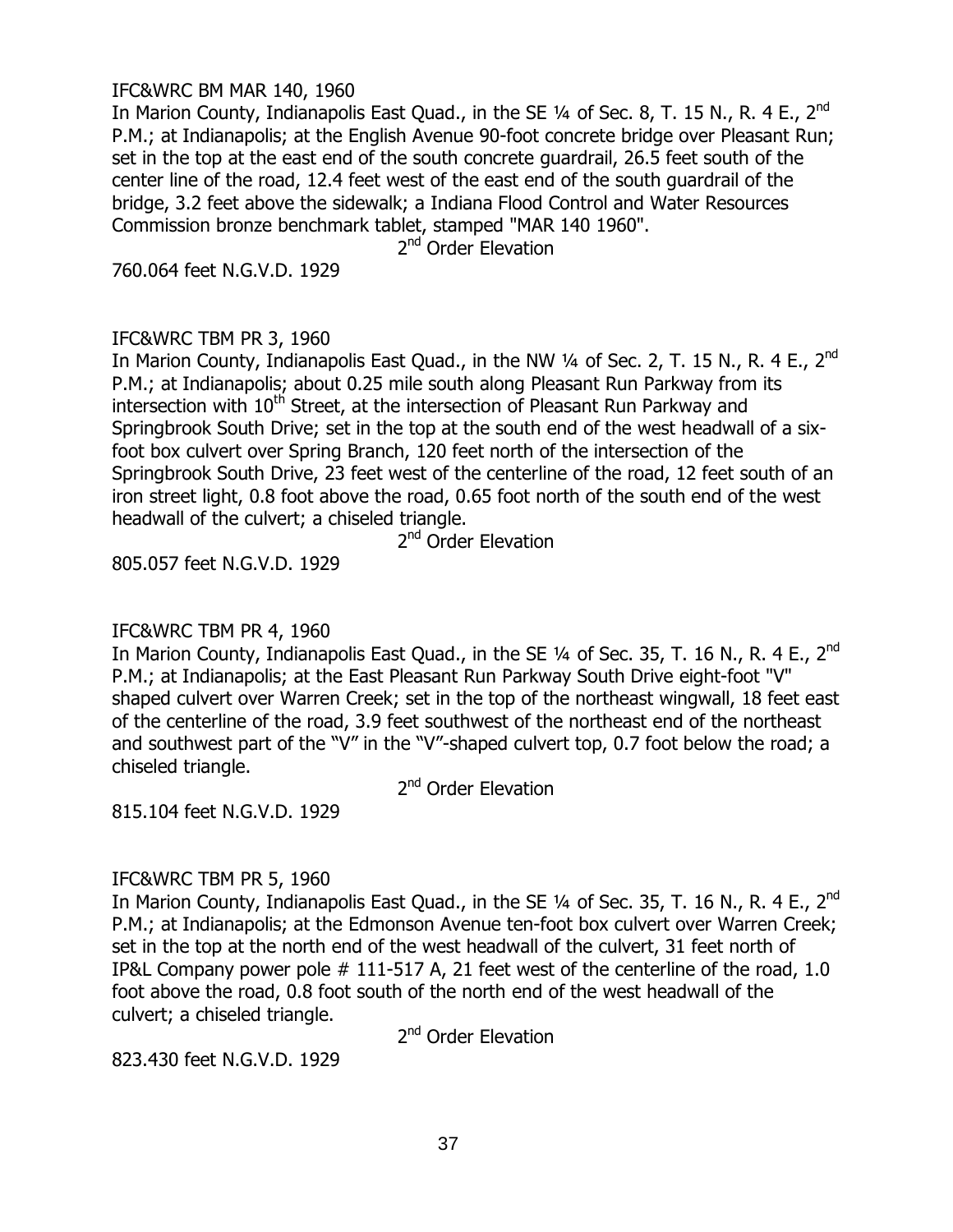### IFC&WRC BM MAR 138, 1960

In Marion County, Indianapolis East Quad., in the SE 1⁄4 of Sec. 35, T. 16 N., R. 4 E., 2<sup>nd</sup> P.M.; at Indianapolis; at the Shadeland Avenue six-foot box culvert over Warren Creek; set in the north end of the west headwall of the culvert, 30 feet west of the centerline of the south lane of traffic of Shadeland Avenue, 3 feet below the road, 1 foot south of the north end of the west headwall, 0.6 foot below the top of the headwall; a Indiana Flood Control and Water Resources Commission bench mark tablet, stamped "MAR 138 1960".

2<sup>nd</sup> Order Elevation

828.709 feet N.G.V.D. 1929

### IFC&WRC TBM PR 8, 1960

In Marion County, Indianapolis East Quad., in the NW ¼ of Sec. 36, T. 16 N., R. 4 E.,  $2^{nd}$  P.M.; at Indianapolis; at the East  $16^{th}$  Street 15-foot concrete bridge over Warren Creek; 600 feet east of Shortridge Road, 13 feet north of the centerline of the road, 0.6 foot above the road; the northwest corner of the north headwall.

2<sup>nd</sup> Order Elevation

842.143 feet N.G.V.D. 1929

# IFC&WRC TBM PR 9, 1960

In Marion County, Indianapolis East Quad., in the SW ¼ of Sec. 36, T. 16 N., R. 4 E., 2<sup>nd</sup> P.M.; at Indianapolis; at the East 16th Street 15 foot concrete bridge over Warren Creek, 600 feet east of Shortridge Road, set in the top of the south guardrail of the bridge, 14 feet south of the centerline of the road, 7.3 feet east of the west end of the south guardrail, 3.5 feet above the road, a chiseled square.

2<sup>nd</sup> Order Elevation

844.641 feet N.G.V.D. 1929

### IFC&WRC BM MAR 137, 1960

In Marion County, Indianapolis East Quad., in the SE 1/4 of Sec. 35, T. 16 N., R. 4 E., 2<sup>nd</sup> P.M.; at Indianapolis; at the East  $16^{th}$  Street bridge over Pleasant Run, at a 36-inch sewer outlet at the southwest corner of the bridge; set in the top of the "V" shaped top of the sewer, 50 feet east of the centerline of East Pleasant Run Parkway North Drive, 35 feet south of the center of  $16<sup>th</sup>$  Street, 3 feet below the Parkway Drive; a Indiana Flood Control and Water Resources Commission bronze benchmark tablet, stamped "MAR 137 1960".

2<sup>nd</sup> Order Elevation

813.655 feet N.G.V.D. 1929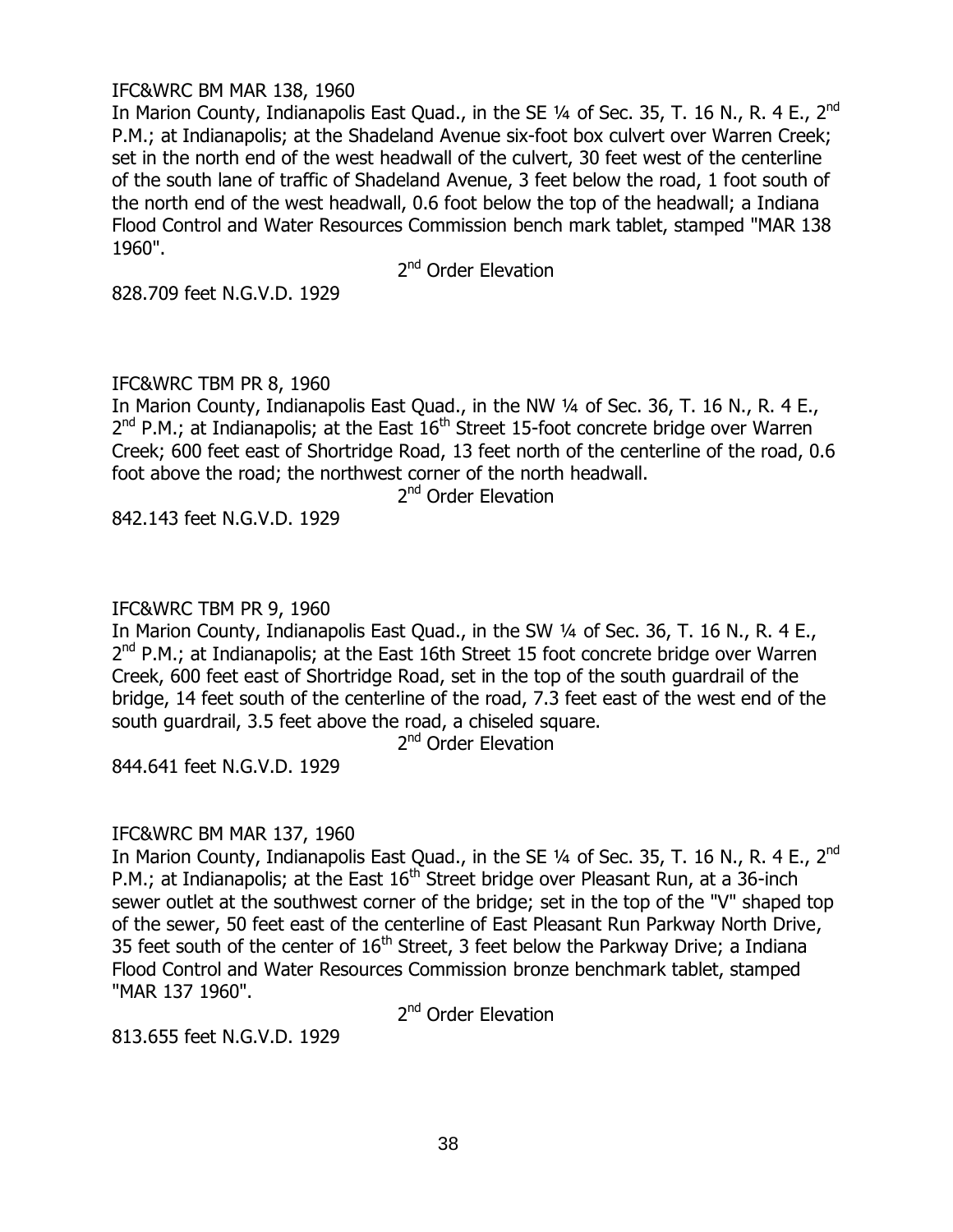### ISHC BM MAR G 29

In Marion County, Indianapolis East Quad., in the NE 1/4 of Sec. 35, T. 16 N., R. 4 E., 2<sup>nd</sup> P.M.; at Indianapolis; at the Shadeland Avenue 80-foot concrete bridge over Pleasant Run; set in the top of the west sidewalk of the bridge, 150 feet north of the centerline of Pleasant Run Parkway, 30 feet west of the centerline of the south lane of traffic of Shadeland Avenue, 25 feet north of the south end of the west guardrail of the bridge, 1.0 foot west of the east side of the sidewalk, 0.8 foot above the road; a Indiana State Highway Commission benchmark tablet, stamped "MAR G 29".

2<sup>nd</sup> Order Elevation

828.815 feet N.G.V.D. 1929

#### USGS RP

In Marion County, Indianapolis East Quad., in the NE 1/4 of Sec. 35, T. 16 N., R. 4 E., 2<sup>nd</sup> P.M.; at Indianapolis; at the Shadeland Avenue 80-foot concrete bridge over Pleasant Run; set in the top of the west bridge guardrail, 160 feet north of the centerline of the south lane of traffic of Shadeland Avenue, 35 feet north of the south end of the west guardrail, 2.6 feet above the sidewalk; a chiseled arrow, marked "RP". 2<sup>nd</sup> Order Elevation

831.353 feet N.G.V.D. 1929

### IFC&WRC BM MAR 139, 1960

In Marion County, Indianapolis East Quad., in the SW ¼ of Sec. 25, T. 16 N., R. 4 E., 2<sup>nd</sup> P.M.; at Indianapolis; at the East 21<sup>st</sup> Street 45-foot concrete arch bridge over Pleasant Run; set in the top of and at the west end of the north guardrail of the bridge, 15 feet north of the centerline of the road, 9 feet above the road; a Indiana Flood Control and Water Resources Commission bronze benchmark tablet, stamped "MAR 139 1960".

2<sup>nd</sup> Order Elevation

835.738 feet N.G.V.D. 1929

### IFC&WRC TBM PR 10, 1960

In Marion County, Indianapolis East Quad., in the SE 1/4 of Sec. 25, T. 16 N., R. 4 E., 2<sup>nd</sup> P.M.; at Indianapolis; at the East  $21<sup>st</sup>$  Street 21-foot rectangular culvert over Warren Creek; set in the top of and at the east end of the north guardrail of the bridge, 45 feet west of the centerline of Eastwood Place, 15 feet north of the centerline of the road, 3.3 feet above the road, 0.4 foot west of the east end of the north guardrail; a chiseled triangle.

2<sup>nd</sup> Order Elevation

862.364 feet N.G.V.D. 1929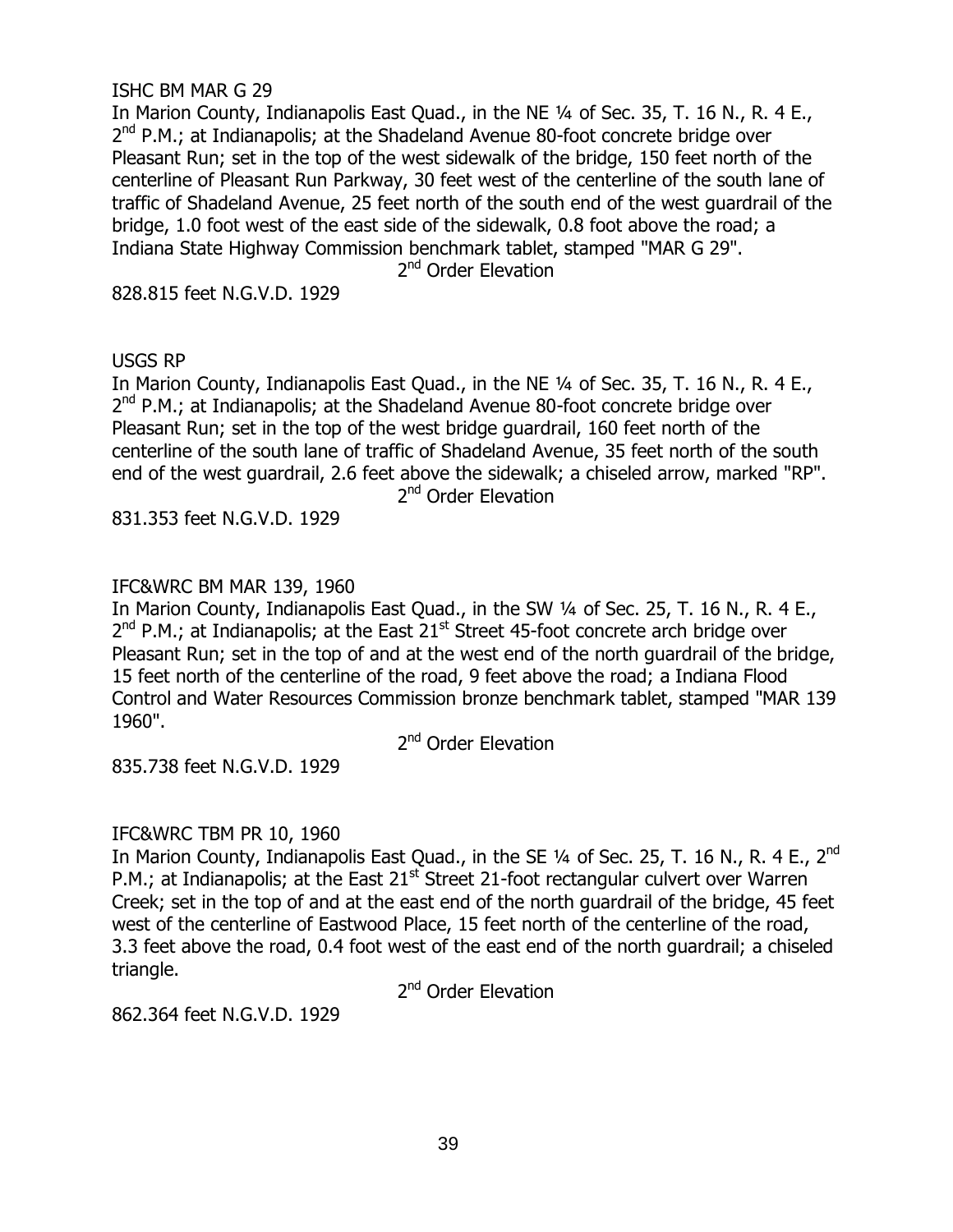### USC&GS BM Z 235, 1947

In Marion County, Indianapolis East Quad., in the SW ¼ of Sec. 30, T. 16 N., R. 5 E.,  $2^{nd}$  P.M.; at Indianapolis; 0.4 mile west along East 21<sup>st</sup> Street from its intersection with North Post Road, at the Indiana State Police Post No. 52; set vertically in the east face of the southeast corner of a concrete block building, 68.5 feet north of the centerline of  $21<sup>st</sup>$  Street, 2.6 feet above the ground, 1.3 feet north of the southeast corner of the building; a U.S. Coast and Geodetic Survey bench mark tablet, stamped "Z 235 1947". 2<sup>nd</sup> Order Elevation

880.248 feet N.G.V.D. 1929

### DNR STA FIE C 3

In Marion County, Indianapolis East Quad., in the SE 1/4 of Sec. 8, T. 16 N., R. 4 E., 2<sup>nd</sup> P.M.; at Indianapolis; at the intersection of east  $46<sup>th</sup>$  Street and Fall Creek Parkway North Drive; set in a concrete monument, 66.5 feet north of the centerline of  $46<sup>th</sup>$ Street, 50.3 feet east of the centerline of Fall Creek Parkway North Drive, 12.5 feet south of the centerline of a turn lane, flush with the ground; a Indiana Department of Natural Resources bronze tablet, stamped "FIE C 3". 736.337 feet N.G.V.D. 1929

# DNR STA FIE C 7

In Marion County, Indianapolis East Quad., in the NW 1⁄4 of Sec. 9, T. 16 N., R. 4 E., 2<sup>nd</sup> P.M.; at Indianapolis; near the intersection of Fall Creek Parkway North Drive and Drexel Avenue; set in a concrete monument, about 600 feet southwest of the centerline of Drexel Avenue, 34 feet south of the centerline of Fall Creek Parkway North Drive, across the road from the drive to the residence of C.S. Wilson, across the street from 5250 Fall Creek Parkway North Drive, flush with the ground; a Department of Natural Resources control station tablet, stamped "FIE C 7". 735.776 feet N.G.V.D. 1929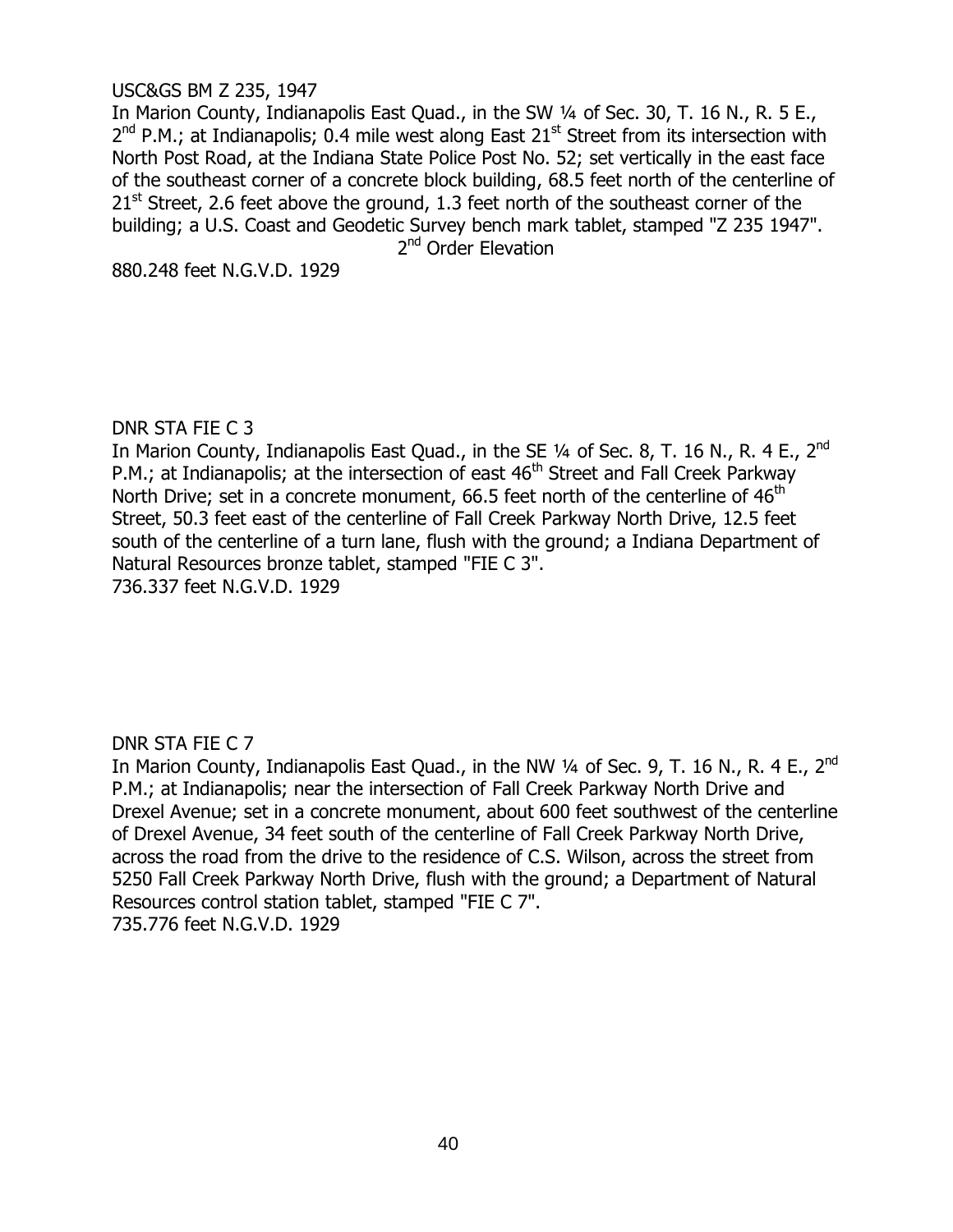# DNR STA FIE C 17

In Marion County, Indianapolis East Quad., in the NE 1/4 of Sec. 2, T. 16 N., R. 4 E., 2<sup>nd</sup> P.M.; at Indianapolis; about 2.23 miles northeast along Fall Creek Road from its intersection with 56<sup>th</sup> Street to the station; set in a concrete monument, about 1800 feet west of the centerline of Shadeland Avenue, 33 feet east of the centerline of Johnson Road, 28 feet north of the centerline of Fall Creek Road, flush with the ground; a Indiana Department of Natural Resources bronze tablet, stamped "FIE C 17". 749.444 feet N.G.V.D. 1929

# DNR STA FIE E 22

In Marion County, Indianapolis East Quad., in the SE 1/4 of Sec. 35, T. 17 N., R. 4 E., 2<sup>nd</sup> P.M.; at Indianapolis; near the intersection of Fall Creek Parkway North Drive and Shafter Road; set in a concrete monument flush with the ground, 265 feet southwest of the intersection of Fall Creek Parkway North Drive and Shafter Road, 29 feet south of the centerline of Fall Creek Parkway North Drive; a Indiana Department of Natural Resources bronze tablet, stamped "FIE E 22".

752.551 feet N.G.V.D. 1929

# DNR STA LI TT A 18

In Marion County, Indianapolis East Quad., in the SE 1⁄4 of Sec. 10, T. 15 N., R. 4 E., 2<sup>nd</sup> P.M.; at the northwest end of the Arlington Avenue bridge over the Conrail tracks; set in the top of a concrete post, 2.3 feet west of the west curb of Arlington Avenue, 3.2 feet northwest of the west corner of the west concrete bridge abutment; a Department of Natural Resources control station tablet stamped "LI TT A 18". 844.109 feet N.G.V.D. 1929

### DNR STA LI TT A 26

In Marion County, Indianapolis East Quad., in the South ½ of Sec. 6, T. 15 N., R. 5 E., 2<sup>nd</sup> P.M.; at Indianapolis; 0.2 mile south along Fenton Avenue from its intersection with Washington Street (U.S. 40), also just north of the Conrail tracks; set in the top of a concrete post, 18.8 feet east of the east edge of Fenton Avenue, 7.9 feet north of the north rail of the tracks; a Department of Natural Resources control station tablet, stamped "LI TT A 26".

861.264 feet N.G.V.D. 1929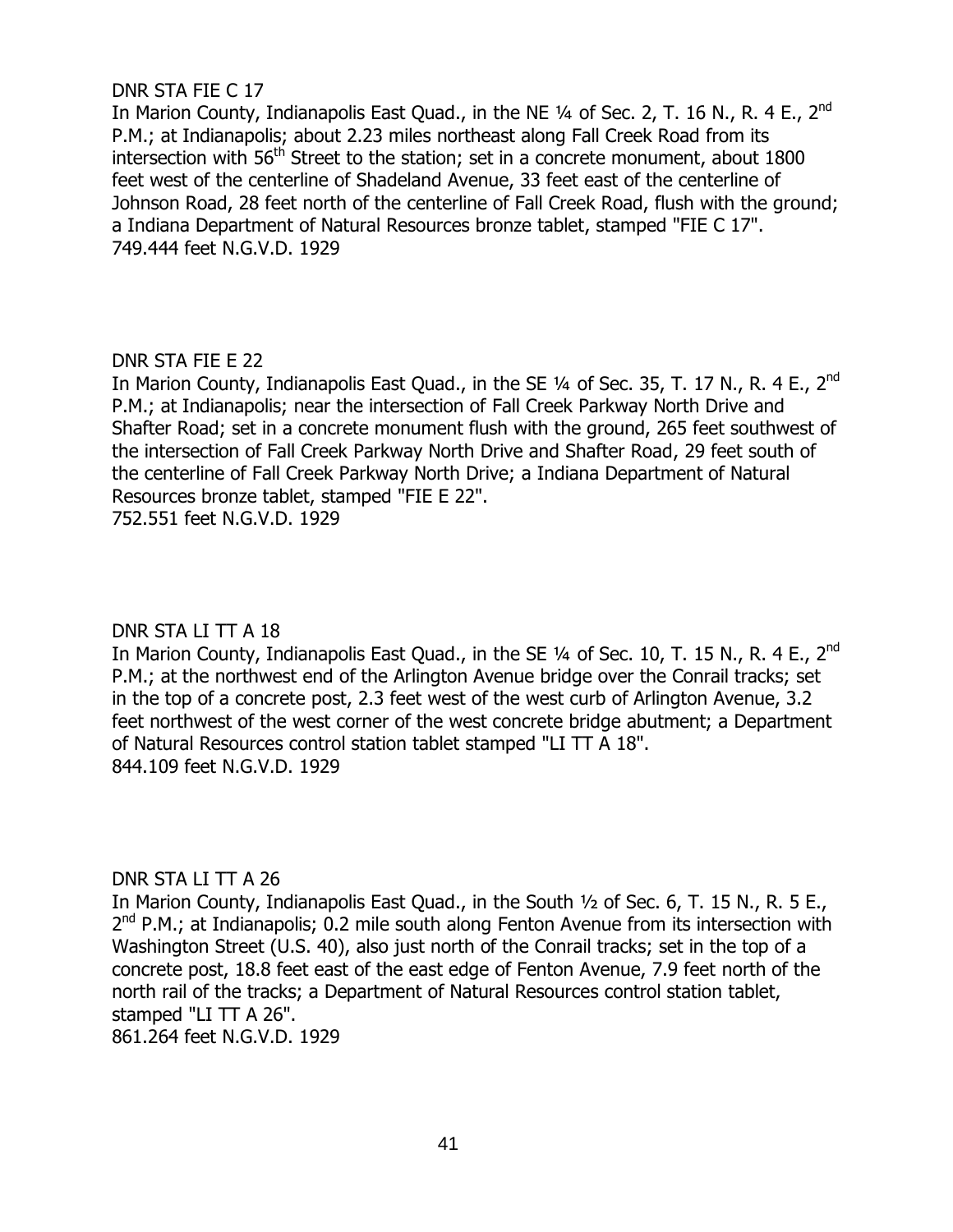### USC&GS BM X 78, 1946

In Marion County, Indianapolis West Quad., in the SW ¼ of Sec. 3, T. 16 N., R. 3 E., 2<sup>nd</sup> P.M.; at Indianapolis; at the Michigan Road 75-foot concrete arch bridge over Little Eagle Creek; set in the top of the west wingwall, 16 feet southwest of the centerline of the highway, about level with the bridge floor; a U.S. Coast and Geodetic Survey bench mark tablet, stamped "X 78 1946". 761.547 feet N.G.V.D. 1929

### IFC&WRC BM MAR 14, 1952

In Marion County, Indianapolis West Quad., in the NW 1/4 of Sec. 5, T. 15 N., R. 3 E., 2<sup>nd</sup> P.M.; at Indianapolis; at the North Roena Street 300-foot concrete bridge over Eagle Creek; set on the south end of the east abutment, 7 feet below the top of the east end of the south handrail; a Indiana Flood Control and Water Resources Commission benchmark tablet stamped "MAR 14".

2<sup>nd</sup> Order Elevation

717.670 feet N.G.V.D. 1929

### IFC&WRC BM MAR 16, 1952

In Marion County, Indianapolis West Quad., in the NE 1/4 of Sec. 8, T. 15 N., R. 3 E., 2<sup>nd</sup> P.M; at Indianapolis; at the Conrail Railroad Bridge over Eagle Creek; set on the northwest wingwall of the bridge, about 800 feet east of the railroad overpass over U.S. 40 (West Washington Street), about 400 feet south of 3500 West Washington Street, 5 feet north of the north rail, 1.6 feet below the rails; a Indiana Flood Control and Water Resources Commission bronze benchmark tablet, stamped "MAR 16".

2<sup>nd</sup> Order Elevation

715.058 feet N.G.V.D. 1929

### IFC&WRC BM MAR 17, 1952

In Marion County, Indianapolis West Ouad., in the NW 1/4 of Sec. 9, T. 15 N., R. 3 E., 2<sup>nd</sup> P.M.; at Indianapolis; at the Conrail Railroad Bridge over Little Eagle Creek; set on the northeast concrete wingwall, about 400 feet south of the 3350 West Washington Street, 0.9 foot below the concrete dock rail, 1.4 foot below the top of the rail, 5 feet north of the north rail; a Indiana Flood Control and Water Resources Commission bronze benchmark tablet, stamped "MAR 17".

2<sup>nd</sup> Order Elevation

710.882 feet N.G.V.D. 1929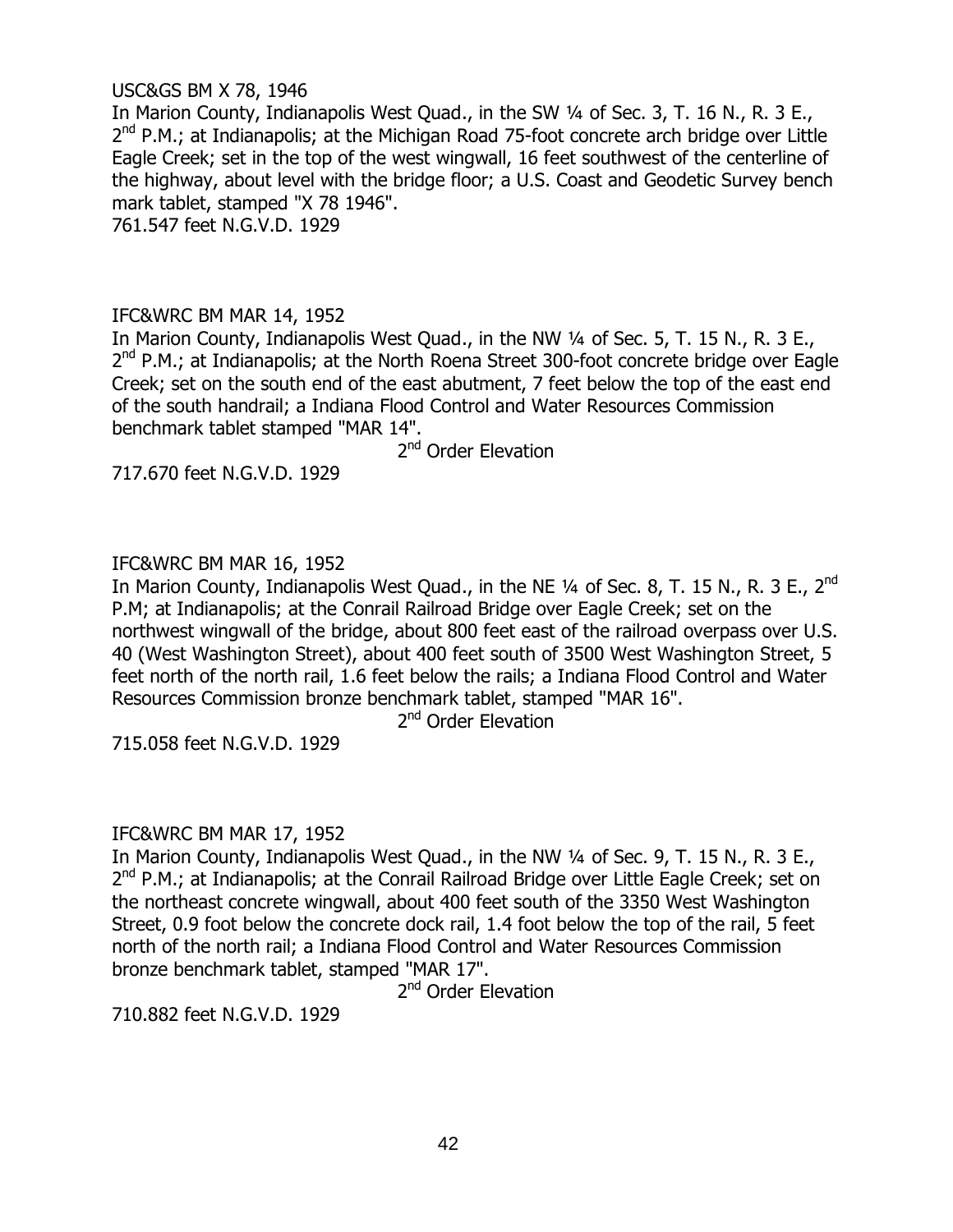#### IFC&WRC BM MAR 19, 1952

In Marion County, Indianapolis West Quad., in the SW 1/4 of Sec. 9, T. 15 N., R. 3 E., 2<sup>nd</sup> P.M.; at Indianapolis; at the Conrail (Pennsylvania) Railroad Bridge over Eagle Creek, midway between Washington and Morris Streets; set on the concrete base of the south handrail, 4 feet from the west end, 7.7 feet south of the south rail, 1.0 foot below the tracks; a Indiana Flood Control and Water Resources Commission bronze benchmark tablet, stamped "MAR 19".

2<sup>nd</sup> Order Elevation

711.082 feet N.G.V.D. 1929

### USC&GS BM D 79, 1946

In Marion County, Indianapolis West Quad., in the South ½ of Sec. 26, T. 16 N., R. 3 E., 2<sup>nd</sup> P.M.; at Indianapolis; on the northwestern Avenue Bridge over Fall Creek; set in the top of the north end of the east railing of the stone and concrete bridge, 50 feet south of the centerline of West Fall Creek Parkway, 33 feet east of the centerline of Northwestern Avenue, about 4 feet above the sidewalk; a U.S. Coast and Geodetic Survey bench mark tablet, stamped "D 79 1946".

2<sup>nd</sup> Order Elevation

714.300 feet N.G.V.D. 1929

# IFC&WRC BM MAR 25, 1952

In Marion County, Indianapolis West Quad., in the SW ¼ of Sec. 26, T. 16 N., R. 3 E., 2<sup>nd</sup> P.M.; at Indianapolis; at the south end of the road south of Fall Creek Parkway along the east bank of the Indianapolis Water Company Canal, at the canal crossing over Fall Creek, at the spillway allowing flow from the canal into Fall Creek; set on the southwest corner of the northwest wall of the spillway, 300 feet north of Fall Creek, 15 feet northeast of the northeast bank of the canal, 1 foot northeast of the woven wire fence across the crest of the spillway; a Indiana Flood Control and Water Resources Commission bronze benchmark tablet, stamped "MAR 25".

2<sup>nd</sup> Order Elevation

711.264 feet N.G.V.D. 1929

# IFC&WRC BM MAR 26, 1952

In Marion County, Indianapolis West Quad., in the SE 1/4 of Sec. 27, T. 16 N., R. 3 E., 2<sup>nd</sup> P.M.; at Indianapolis; at the Indianapolis Union Railway Bridge over Fall Creek; set on the northeast end of the northeast abutment, 0.5 mile downstream of the Northwestern Avenue Bridge, 3.4 foot northeast of the northeast rail, 0.7 foot below the top of the rail; a Indiana Flood Control and Water Resources Commission bronze benchmark tablet, stamped "MAR 26".

2<sup>nd</sup> Order Elevation

711.442 feet N.G.V.D. 1929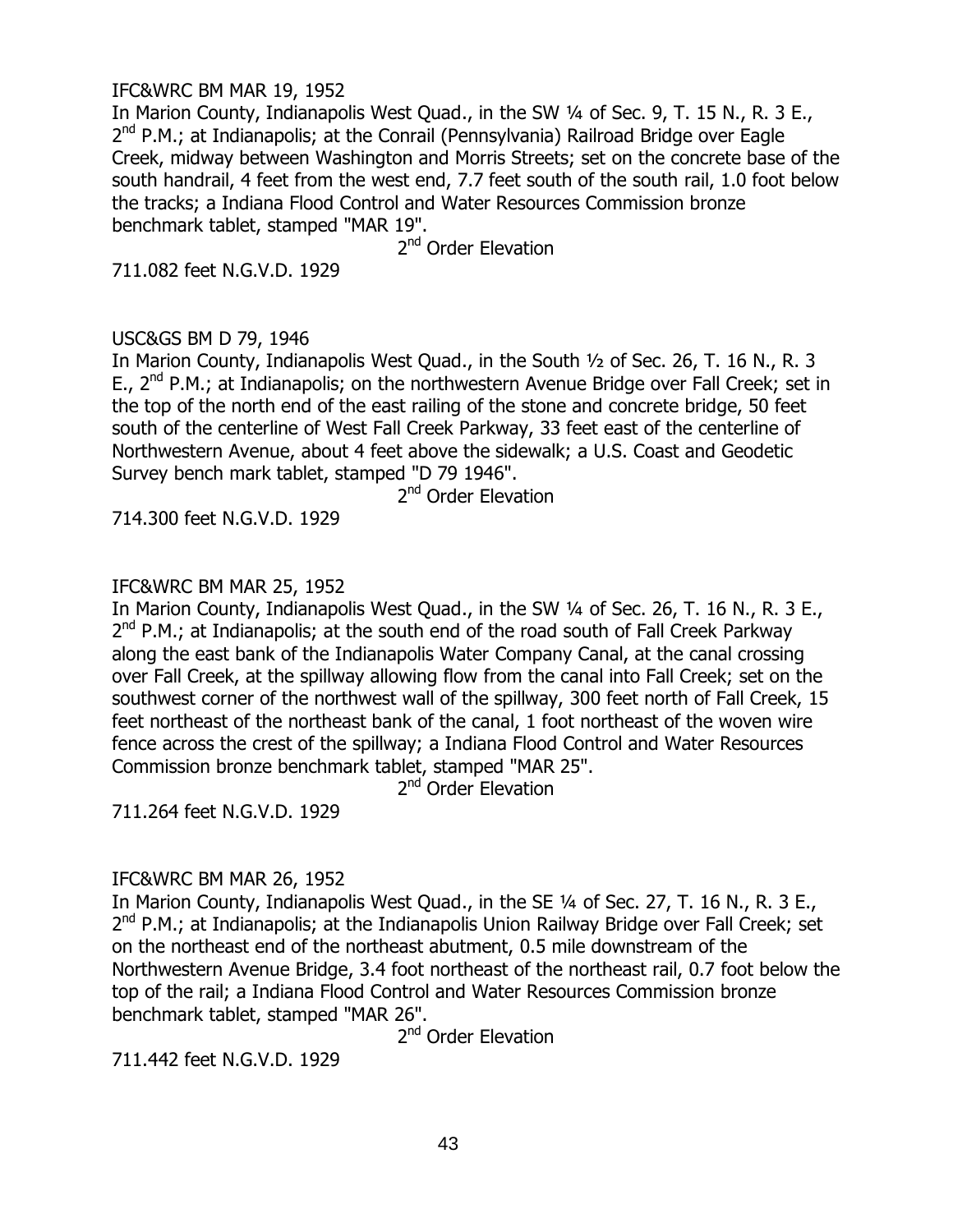#### IFC&WRC BM MAR 28, 1952

In Marion County, Indianapolis West Quad, in the East ½ of Sec. 26, T. 16 N., R. 3 E., 2<sup>nd</sup> P.M.; at Indianapolis; at the Capitol Avenue Bridge over Fall Creek; set on the east handrail, 51 feet southeast of the center of the intersection of Capitol Avenue and Fall Creek Parkway, 4.0 feet above the sidewalk, 1.9 feet south of the north end; a Indiana Flood Control and Water Resources Commission benchmark tablet, stamped "MAR 28".

2<sup>nd</sup> Order Elevation

718.584 feet N.G.V.D. 1929

#### IFC&WRC BM MAR 29, 1952

In Marion County, Indianapolis West Quad., in the East ½ of Sec. 26, T. 16 N., R. 3 E., 2<sup>nd</sup> P.M.; at Indianapolis; at the Illinois Street Bridge over Fall Creek; set on the floodwall along the north bank of Fall Creek, 81 feet south of the centerline of Fall Creek Parkway, 3.6 feet east of the east handrail of the bridge, 4.2 feet below the top of the north end of the handrail, 1.8 feet above the ground; a Indiana Flood Control and Water Resources Commission bronze benchmark tablet, stamped "MAR 29".

2<sup>nd</sup> Order Elevation

715.340 feet N.G.V.D. 1929

### USGS BM TT 8 DWP

In Marion County, Indianapolis West Quad., in the West ½ of Sec. 25, T. 16 N., R. 3 E., 2<sup>nd</sup> P.M.; at Indianapolis; at the Meridian Street Bridge over Fall Creek; set horizontally in the west handrail, at the north end, 1.9 feet below the top of the handrail; a U.S. Geological Survey bronze benchmark tablet, stamped "TT 8 DWP".

2<sup>nd</sup> Order Elevation

718.518 feet N.G.V.D. 1929

### IFC&WRC BM MAR 31, 1952

In Marion County, Indianapolis West Quad., in the North ½ of Sec. 25, T. 16 N., R. 3 E., 2<sup>nd</sup> P.M.; at Indianapolis; at the Central Avenue Bridge over Fall Creek; set on the floodwall along the north bank of Fall Creek, 66 feet south of the centerline of Fall Creek, 39 feet west of the centerline of Central Avenue, 6 feet west of the west handrail of the bridge, 7.0 feet below the top of the handrail; a Indiana Flood Control and Water Resources Commission bronze benchmark tablet stamped "MAR 31".

2<sup>nd</sup> Order Elevation

715.419 feet N.G.V.D. 1929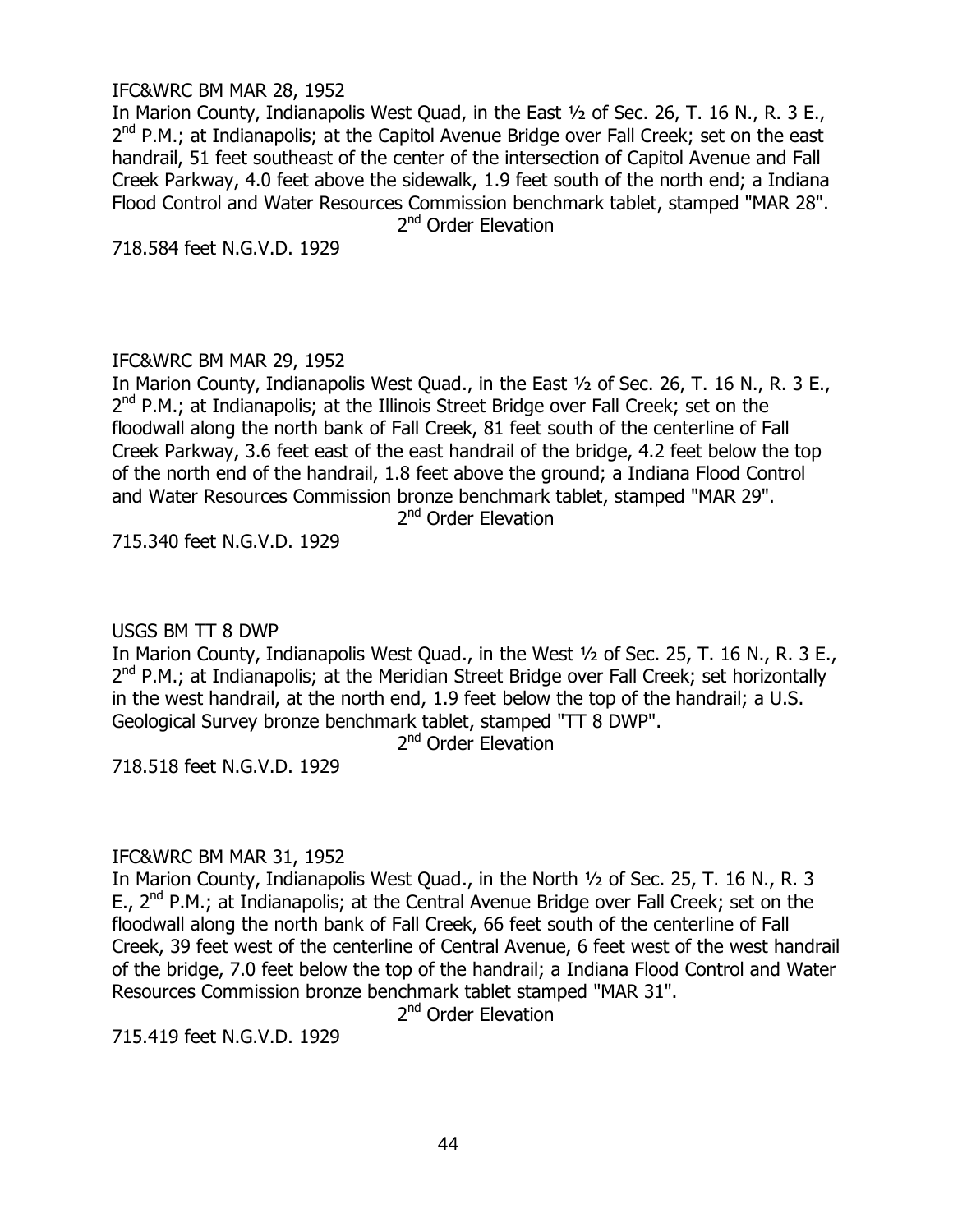### USC&GS BM D 43, 1934

In Marion County, Indianapolis West Quad., in the SW 1/4 of Sec. 18, T. 16 N., R. 4 E., 2<sup>nd</sup> P.M.; at Indianapolis; near the southwest corner of the Indiana State Fairgrounds; set vertically in the concrete water table at the east side of the old Boulevard station, about 56 yards north of the center of the intersection of the abandoned railroad and  $38<sup>th</sup>$  Street, 7 yards west of where the west rail was, 1 foot above the sidewalk; a U.S. Coast and Geodetic Survey bench mark tablet, stamped "D 43 1934".

2<sup>nd</sup> Order Elevation

736.613 feet N.G.V.D. 1929

### IFC&WRC BM MAR 36, 1952

In Marion County, Indianapolis West Quad., in the SE 1/4 of Sec. 18, T. 16 N., R. 4 E., 2<sup>nd</sup> P.M.; at Indianapolis; at the 39<sup>th</sup> Street (Millersville Drive) Bridge over Fall Creek; set on the north handrail, 3.4 feet from the east end, 2 feet above the road; a Indiana Flood Control and Water Resources Commission bronze benchmark tablet, stamped "MAR 36".

2<sup>nd</sup> Order Elevation

734.285 feet N.G.V.D. 1929

### USED TBM 10

In Marion County, Indianapolis West Quad., in the SW ¼ of Sec. 2, T. 15 N., R. 3 E., 2<sup>nd</sup> P.M.; at Indianapolis; at the Washington Street Bridge over White River; set on the floodwall northward of the east end of the bridge, 50 feet north of the centerline of Washington Street, 14 feet west of the centerline of Blake Street; a lead plug.

2<sup>nd</sup> Order Elevation

703.640 feet N.G.V.D. 1929

### IFC&WRC BM MAR 52, 1952

In Marion County, Indianapolis West Ouad., in the SW 1/4 of Sec. 2, T. 15 N., R. 3 E., 2<sup>nd</sup> P.M. at Indianapolis; at the Washington Street Bridge over White River; set on the floodwall northwestward of the west end of the bridge, 39 feet north of the centerline of Washington Street, about 14 feet northwest of the west end of the north handrail of the bridge; a Indiana Flood Control and Water Resources Commission bronze benchmark table stamped "MAR 52".

2<sup>nd</sup> Order Elevation

702.745 feet N.G.V.D. 1929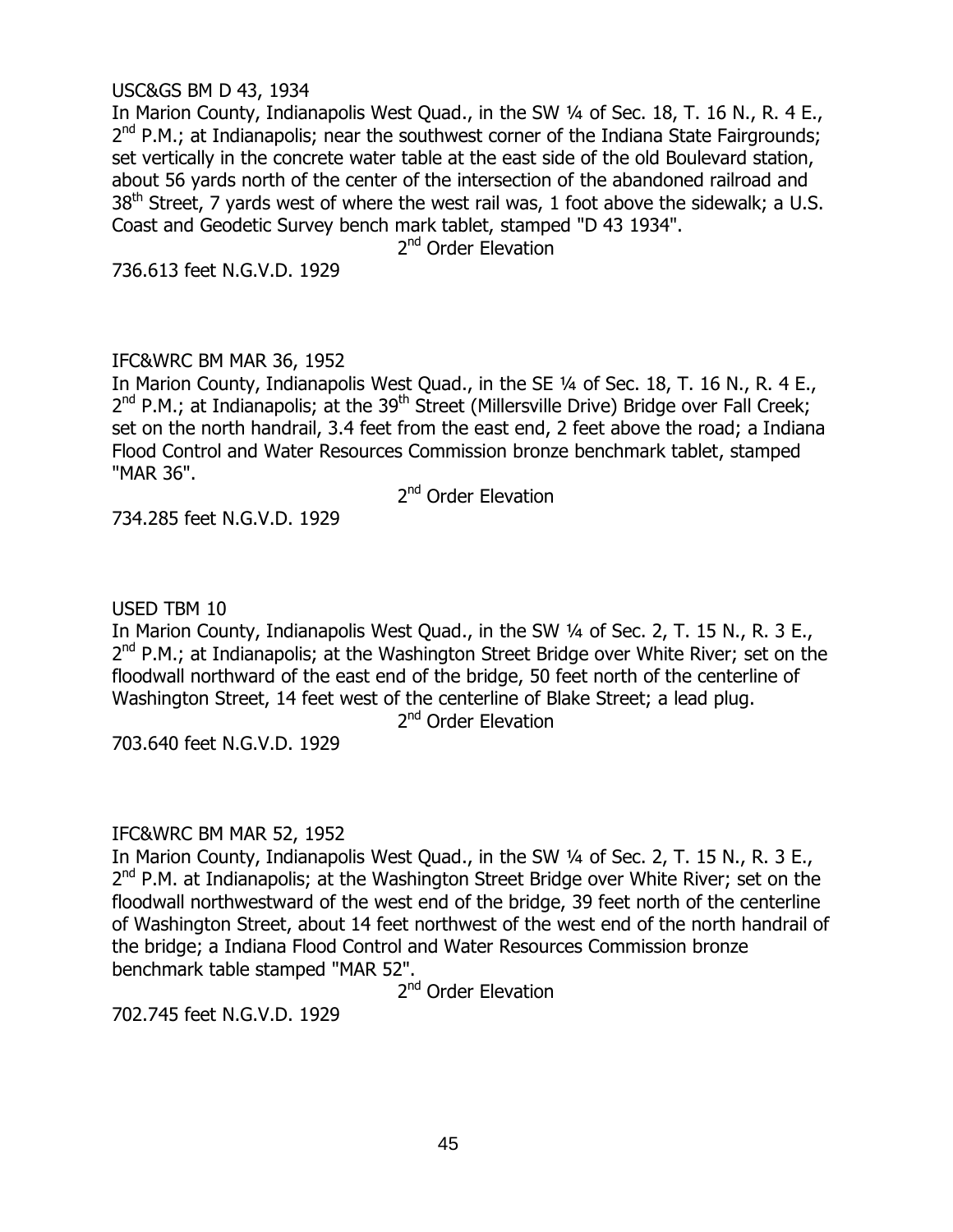#### IFC&WRC BM MAR 54, 1952

In Marion County, Indianapolis West Quad., in the NW 1/4 of Sec. 3, T. 15 N., R. 3 E., 2<sup>nd</sup> P.M.; at Indianapolis; at the Michigan Street Bridge over White River; set on the northwest wingwall, 33 feet northeast of the centerline of the White River Parkway, 5 feet northwest of the west end post of the north handrail; a Indiana Flood Control and Water Resources Commission bronze benchmark tablet, stamped "MAR 54".

2<sup>nd</sup> Order Elevation

704.907 feet N.G.V.D. 1929

#### IFC&WRC BM MAR 55, 1952

In Marion County, Indianapolis West Quad., in the North ½ of Sec. 3, T. 15 N., R. 3 E., 2<sup>nd</sup> P.M.; at Indianapolis; at the Michigan Street Bridge over White River; set on the southeast wingwall, 32 feet south of the centerline of Michigan Street, 5 feet south of the east end of the south handrail; a Indiana Flood Control and Water Resources Commission bronze benchmark tablet, stamped "MAR 55".

2<sup>nd</sup> Order Elevation

704.885 feet N.G.V.D. 1929

### IFC&WRC BM MAR 58, 1952

In Marion County, Indianapolis West Quad., in the South ½ of Sec. 34, T. 16 N., R. 3 E., 2<sup>nd</sup> P.M.; at Indianapolis; at the Union Railroad Bridge over White River; set on the west end of the south abutment, 0.4 mile north of the  $10<sup>th</sup>$  Street crossing, one foot west of the 4-foot square concrete base of the southwest bridge seat; a Indiana Flood Control and Water Resources Commission bronze benchmark tablet, stamped "MAR 58". 2<sup>nd</sup> Order Elevation

700.343 feet N.G.V.D. 1929

### USED TBM 14

In Marion County, Indianapolis West Quad., in the South ½ of Sec. 34, T. 16 N., R. 3 E., 2<sup>nd</sup> P.M.; at Indianapolis; near the Indianapolis Union Railroad Bridge over White River; set on the west corner of a concrete manhole structure, 0.4 mile northeast of the  $10<sup>th</sup>$  Street crossing, 74 feet northwest of the centerline of the tracks, 52 feet southwest of the centerline of Speedway Avenue; a chiseled square. 696.671 feet N.G.V.D. 1929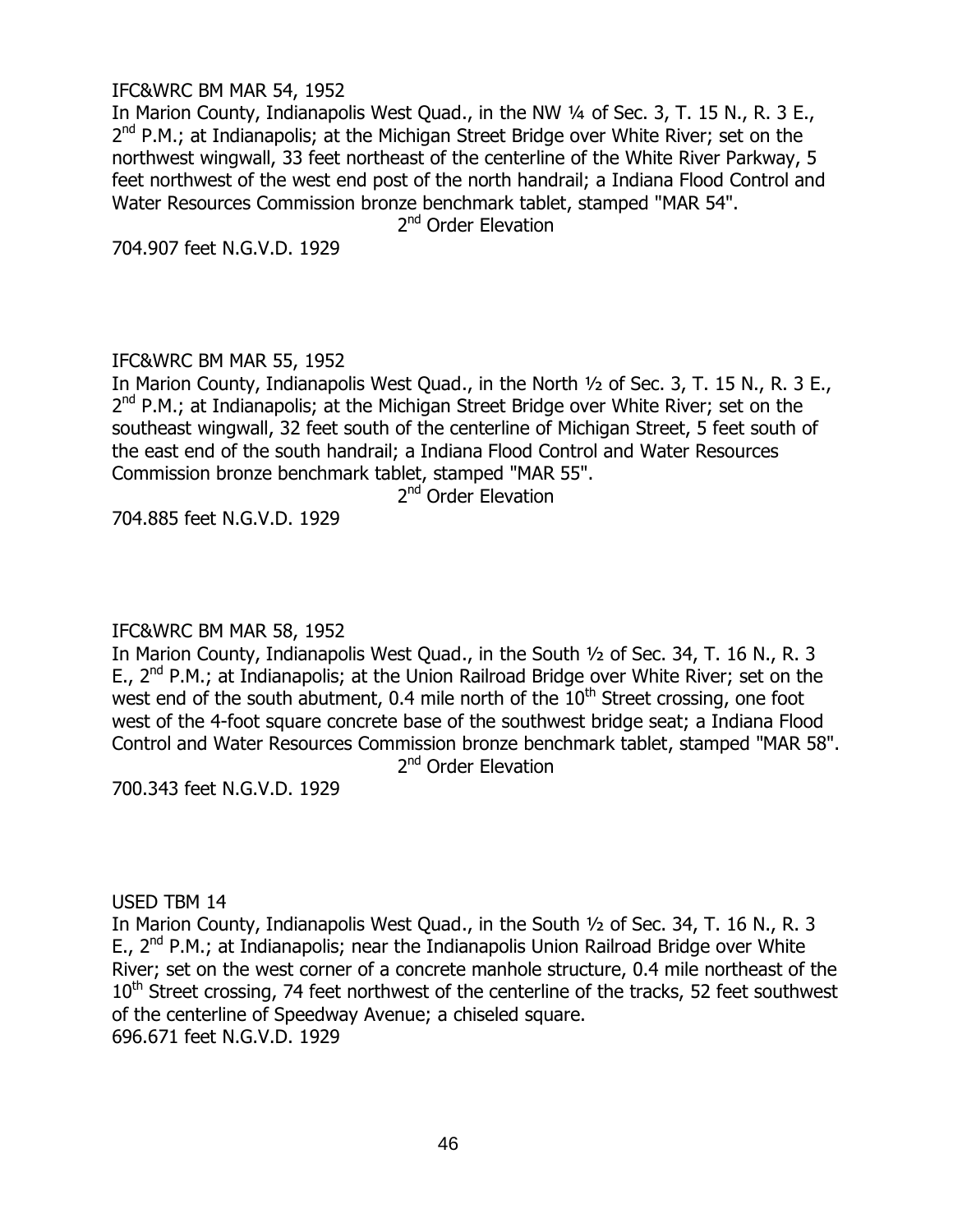#### IFC&WRC BM MAR 60, 1962

In Marion County, Indianapolis West Quad., in the East ½ of Sec. 33, T. 16 N., R. 3 E.,  $2^{nd}$  P.M.; at Indianapolis; at the West  $16^{th}$  Street Bridge over White River; set in the west end of the south walkway, 3.0 feet east of the west end of the bridge, 0.8 foot north of the south handrail; a Indiana Flood Control and Water Resources Commission bronze benchmark tablet, stamped "MAR 60".

2<sup>nd</sup> Order Elevation

713.269 feet N.G.V.D. 1929

### USC&GS BM E 79, 1946

In Marion County, Indianapolis West Quad., near the center of Sec. 35, T. 16 N., R. 3 E.,  $2^{nd}$  P.M.; at Indianapolis; at the intersection of West  $16^{th}$  Street and Northwestern Avenue, at a concrete bridge over the Indianapolis Water Company Canal; set in the top of the handrail, 73 feet south of the centerline of West  $16<sup>th</sup>$  Street, 39 feet east of the centerline of Northwestern Avenue, 3.1 feet above the sidewalk, 1.1 feet southwest of the northeast edge of the east handrail, 0.7 foot east of the west edge of the east handrail; a U.S. Coast and Geodetic Survey bench mark tablet, the stamping has been obliterated.

715.756 feet N.G.V.D. 1929

### USC&GS BM H 79, 1946

In Marion County, Indianapolis West Quad., in the East ½ of Sec. 34, T. 16 N., R. 3 E.,  $2^{nd}$  P.M.; at Indianapolis; at the West  $16^{th}$  Bridge over Fall Creek; set in the top of the west end of the north railing of the four-span concrete arch bridge, 31 feet north of the centerline of the street, and about 3 feet higher than the sidewalk; a U.S. Coast and Geodetic Survey bench mark tablet, stamped "H 79 1946". 711.839 feet N.G.V.D. 1929

ISHC BM MAR G 27

In Marion County, Indianapolis West Quad., in the East ½ of Sec. 33, T. 16 N., R. 3 E.,  $2^{nd}$  P.M.; at Indianapolis; at the West  $16^{th}$  Street Bridge over White River; set in the west end of the north walkway, 0.5 foot south of the north handrail; a Indiana State Highway Commission bronze tablet, stamped "MAR G 27".

2<sup>nd</sup> Order Elevation

713.089 feet N.G.V.D. 1929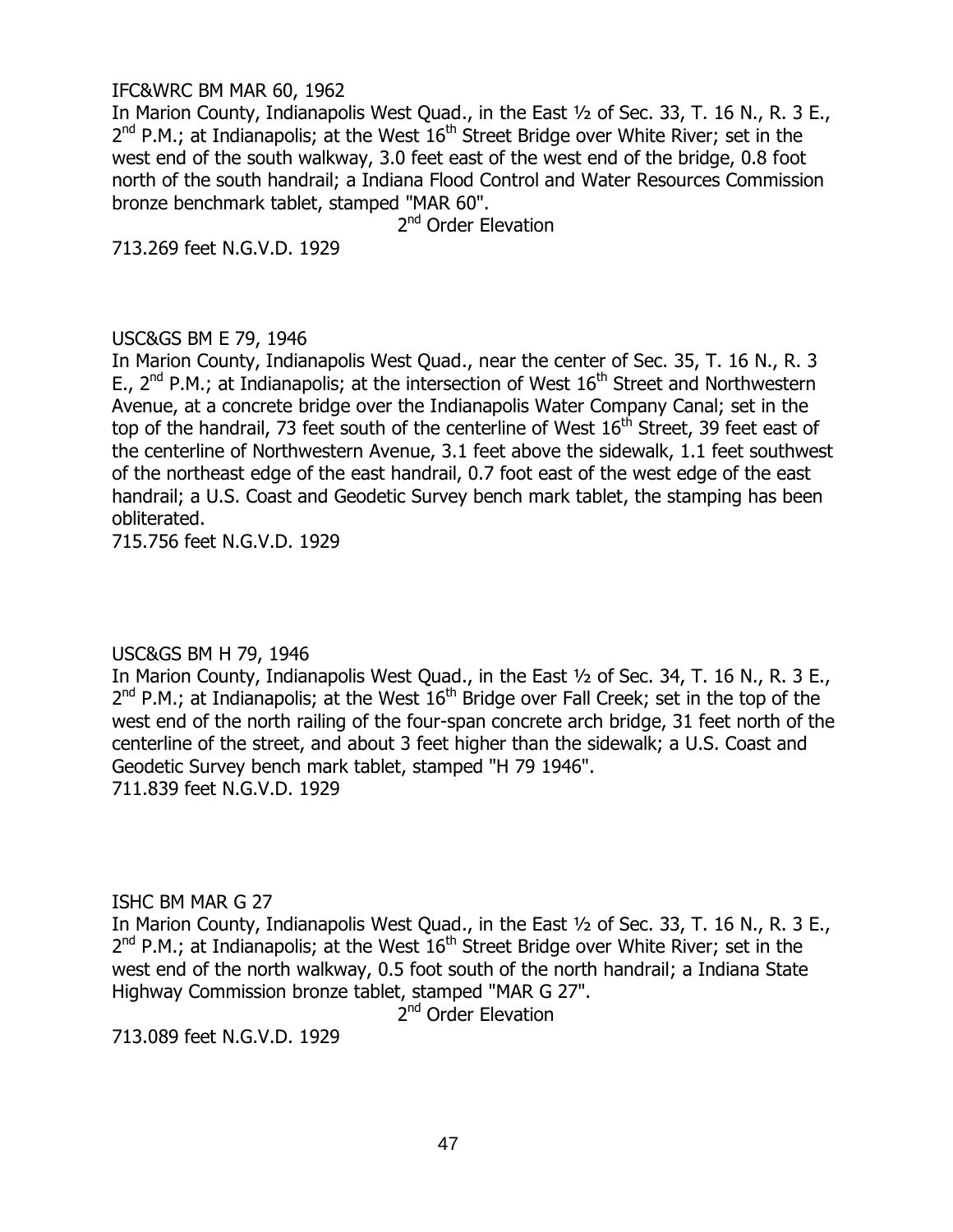### IFC&WRC BM MAR 61 RESET 1962

In Marion County, Indianapolis West Quad., in the NE ¼ of Sec. 33, T. 16 N., R. 3 E., 2<sup>nd</sup> P.M.; at Indianapolis; about 0.5 mile north along White River Parkway from its intersection with West  $16<sup>th</sup>$  Street to a two-foot pipe culvert under the road; set in the top of and at the southwest end of the southeast concrete headwall, 65.0 feet southeast of the centerline of the road, 12.0 feet below the road, 2.2 feet northeast of the southwest end of the southeast headwall; a Indiana Flood Control and Water Resources Commission bronze benchmark tablet, stamped "MAR 61 RESET 1962".

2<sup>nd</sup> Order Elevation

695.555 feet N.G.V.D. 1929

### IFC&WRC TBM DRC 8, 1961

In Marion County, Indianapolis West Quad., in the SW 1/4 of Sec. 30, T. 16 N., R. 3 E., 2<sup>nd</sup> P.M.; at Indianapolis; at the Allison Street Bridge over Dry Run; set in the top of the northwest handrail of the bridge, at the west corner of the handrail post, 190 feet southwest of the intersection of McCray and Allison Streets, 18 feet northwest of the centerline of Allison Street, 10.5 feet northeast of the southwest end of the northwest handrail, 3.0 feet above the road; a chiseled square. 741.499 feet N.G.V.D. 1929

### IFC&WRC BM MAR 157, 1961

In Marion County, Indianapolis West Quad., in the SW ¼ of Sec. 30, T. 16 N., R. 3 E., 2<sup>nd</sup> P.M.; at Indianapolis; at the Allison Street Bridge over Dry Run; set in the top of the northwest handrail of the bridge, in the top of the northwest handrail of the bridge, 190 feet southwest of the intersection of McCray and Allison Streets, 18 feet northwest of the centerline of the street, 11 feet southwest of the northeast end of the northwest handrail of the bridge, 3.0 feet above the road; a Indiana Flood Control and Water Resources Commission bronze benchmark tablet, stamped "MAR 157 1961". 741.502 feet N.G.V.D. 1929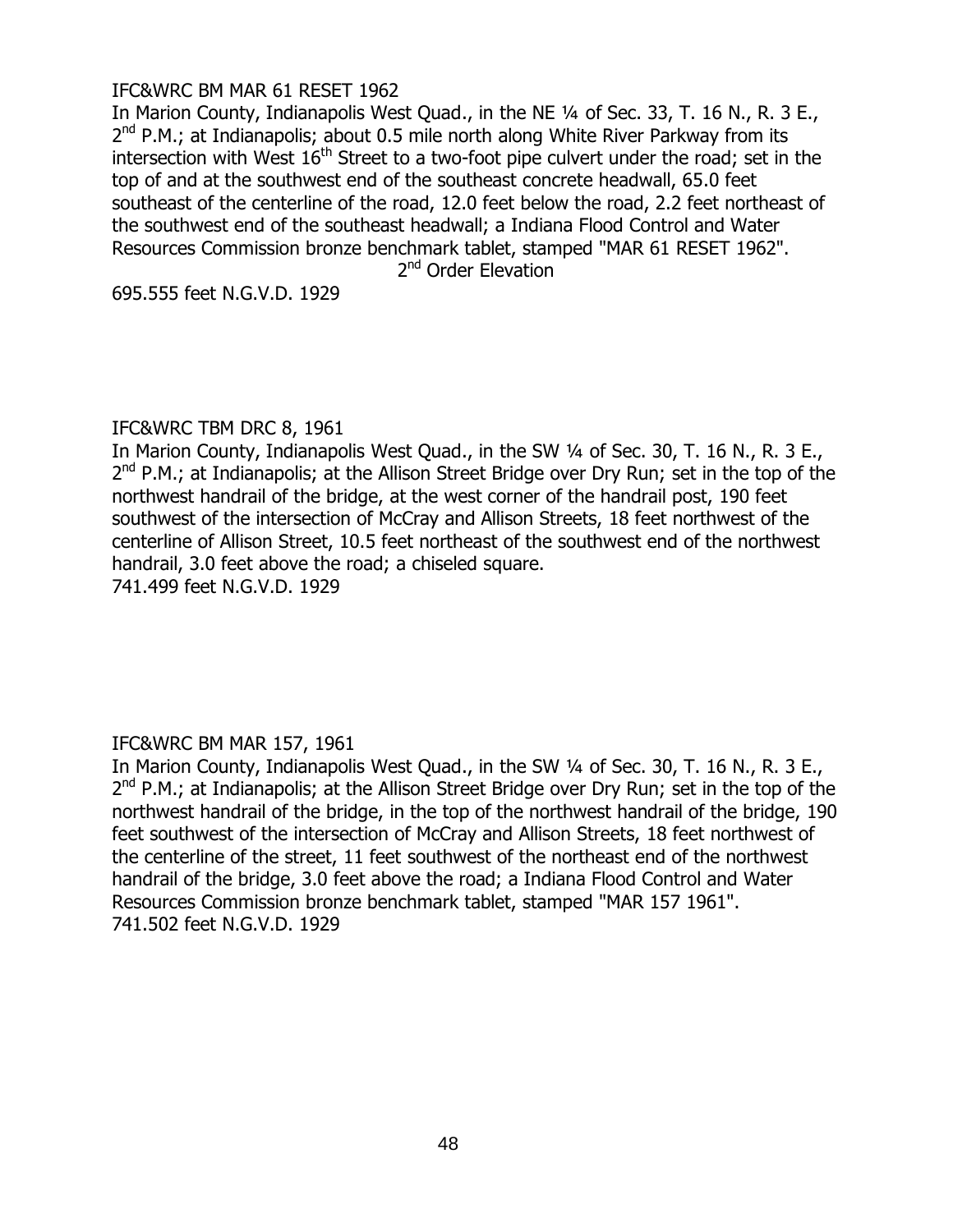### DNR TBM MD 2

In Marion County, Indianapolis West Quad., in the NE ¼ of Sec. 30, T. 16 N., R. 3 E., 2<sup>nd</sup> P.M.; at Indianapolis; at the intersection of Georgetown Road and 30<sup>th</sup> Street, in the southeast 1/4 of the intersection; set in the top of a wall at the south edge of a service station, at the north edge of a grocery store parking lot, 150 feet south of the centerline of 30<sup>th</sup> Street, 60 feet east of the centerline of Georgetown Road, 1.4 feet above the parking lot, 0.7 foot west of the east end of the short wall (between sidewalk and drive); a chiseled triangle.

744.683 feet N.G.V.D. 1929

# USED TBM 39

In Marion County, Indianapolis West Quad., in the SE ¼ of Sec. 35, T. 17 N., R. 3 E., 2<sup>nd</sup> P.M.; at Indianapolis; at the abandoned East 64th Street bridge over White River; set in the top of the wingwall, 24 feet south of the centerline of East  $64<sup>th</sup>$  Street, 2 feet south of the north northeast edge of the southeast wingwall, 0.5 foot west-northwest of the east-southeast edge of the southeast wingwall; a chiseled square. 724.221 feet N.G.V.D. 1929

### USGS RM 5

In Marion County, Indianapolis West Quad., in the SW 1/4 of Sec. 36, T. 17 N., R. 3 E., 2<sup>nd</sup> P.M.; at Indianapolis; across the street from 6340 Winthrop Avenue (Broad Ripple Avenue) (old State Road 431); set in the top of a concrete post, 68 feet east of the northeast corner of the Indianapolis Water Company building, 43 feet east-southeast of the southeast corner of the stream gage shelter house, 17 feet southeast of the northwest end of the west bank retaining wall, 8 feet southwest of the northeast edge of the wall, level with the ground; a U.S. Geological Survey gaging station tablet. 716.256 feet N.G.V.D. 1929

### IFC&WRC BM MAR 78, 1957

In Marion County, Indianapolis West Quad., in the SW ¼ of Sec. 36, T. 17 N., R. 4 E., 2<sup>nd</sup> P.M.; at Indianapolis; at the Broad Ripple High School; set vertically in the west side of the high school building, 124 feet east of Compton Street, 24.5 feet south of the north side of the school building, 1.8 feet above the ground; a Indiana Flood Control and Water Resources Commission bronze benchmark tablet, stamped "MAR 78". 734.944 feet N.G.V.D. 1929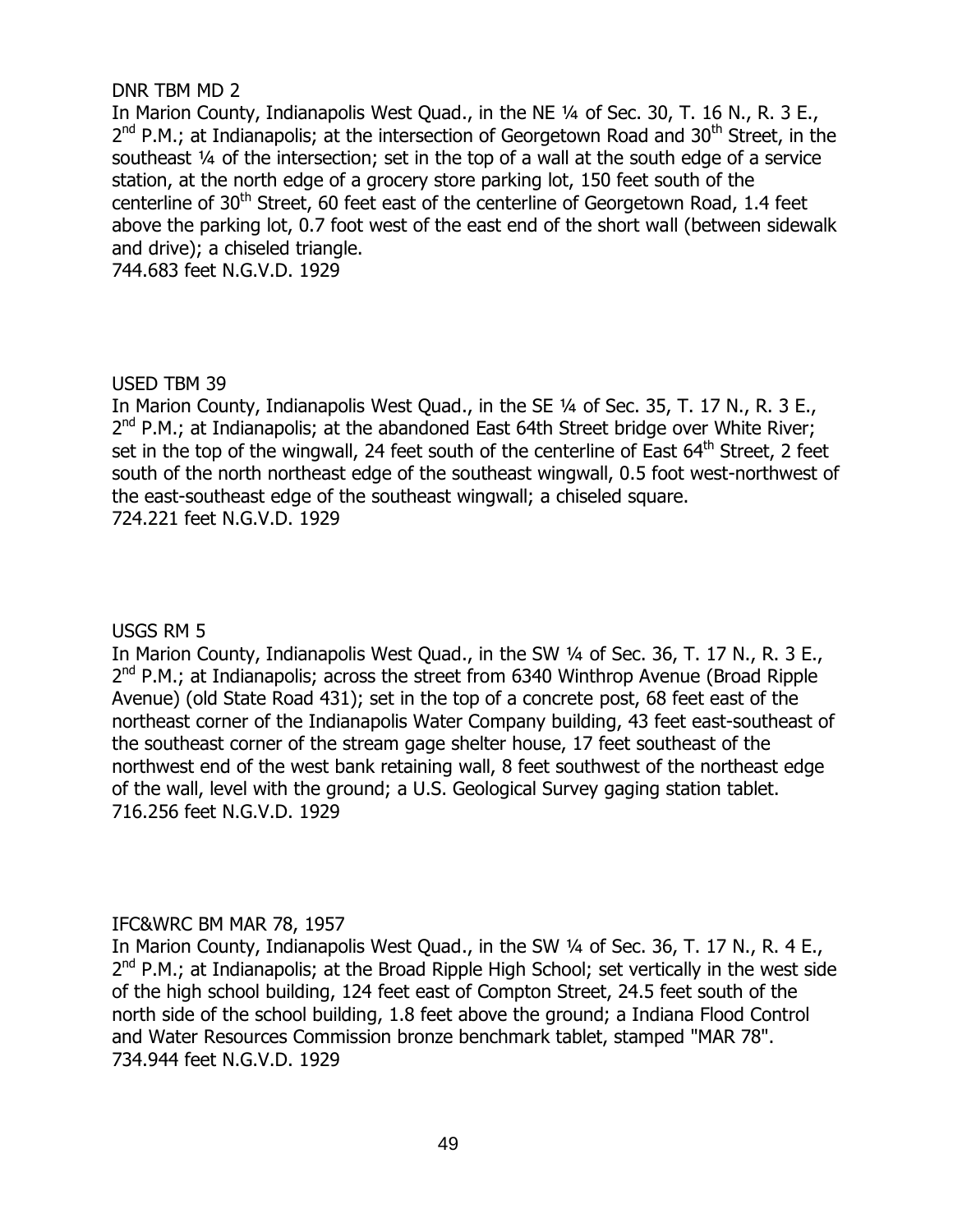# USC&GS BM B 43, 1934

In Marion County, Indianapolis West Quad., in the E 1/2 of Sec. 1, T. 16 N., R. 3 E., 2<sup>nd</sup> P.M.; at Indianapolis; at the abandoned railway bridge over  $59<sup>th</sup>$  Street (Kessler Boulevard East), in the southwest corner of the abandoned bridge; set in the top of the south bridge seat, 17 feet south of the center line of  $59<sup>th</sup>$  Street, 7.5 feet west of the old location of the west rail, 4.1 feet lower than the level of the old tracks, and 0.7 foot south of the north face of the south bridge seat; a U.S. Coast and Geodetic Survey bench mark tablet, stamped "B 43 1934".

736.931 feet N.G.V.D. 1929

### IFC&WRC BM MAR 20 RESET 1959

In Marion County, Indianapolis West Quad., in the SW 1/4 of Sec. 9, T. 15 N., R. 3 E., 2<sup>nd</sup> P.M.; at Indianapolis; at the West Morris Street bridge over Eagle Creek; set in the northeast corner of the bridge, in top of the handrail base, 32 feet north of the centerline of West Morris Street, 14 feet west of the east end of the north handrail, 2.8 feet below the top of the handrail, 0.2 foot north of the north face of the north handrail; a Indiana Flood Control and Water Resources Commission bronze benchmark tablet, stamped "MAR 20 RESET".

701.190 feet N.G.V.D. 1929

# USED TBM 19

In Marion County, Indianapolis West Quad., in the NW 1/4 of Sec. 27, T. 16 N., R. 3 E., 2<sup>nd</sup> P.M.; at Indianapolis; at the 30<sup>th</sup> Street Bridge over White River; set in the top of a post, at the north-northwest corner of the post, at the entrance of the southeast steps, 68 feet west of the centerline of White River Parkway, 43 feet south-southwest of the centerline of 30<sup>th</sup> Street, 3.5 feet above the sidewalk; a chiseled cross. 716.063 feet N.G.V.D. 1929

### IFC&WRC BM MAR 69, 1957

In Marion County, Indianapolis West Quad., in the NE 1/4 of Sec. 10, T. 16 N., R. 3 E., 2<sup>nd</sup> P.M.; at Rocky Ripple; at the bend in Riverview Drive before becoming West 54<sup>th</sup> Street, on the extended centerline, southwest of the straight part of the road after the bend; set in the top of a concrete post, level with the ground, 27 feet east of the centerline of the fireplace at residence # 5374 Riverview Drive (O. L. Stewart Decorator Painter of Fine Homes), 20 feet west of the centerline of the road, 1 foot north of pole # 58-333 B, 1.0 foot east of a small picket fence; a Indiana Flood Control and Water Resources Commission bronze benchmark tablet, stamped "MAR 69". 707.185 feet N.G.V.D. 1929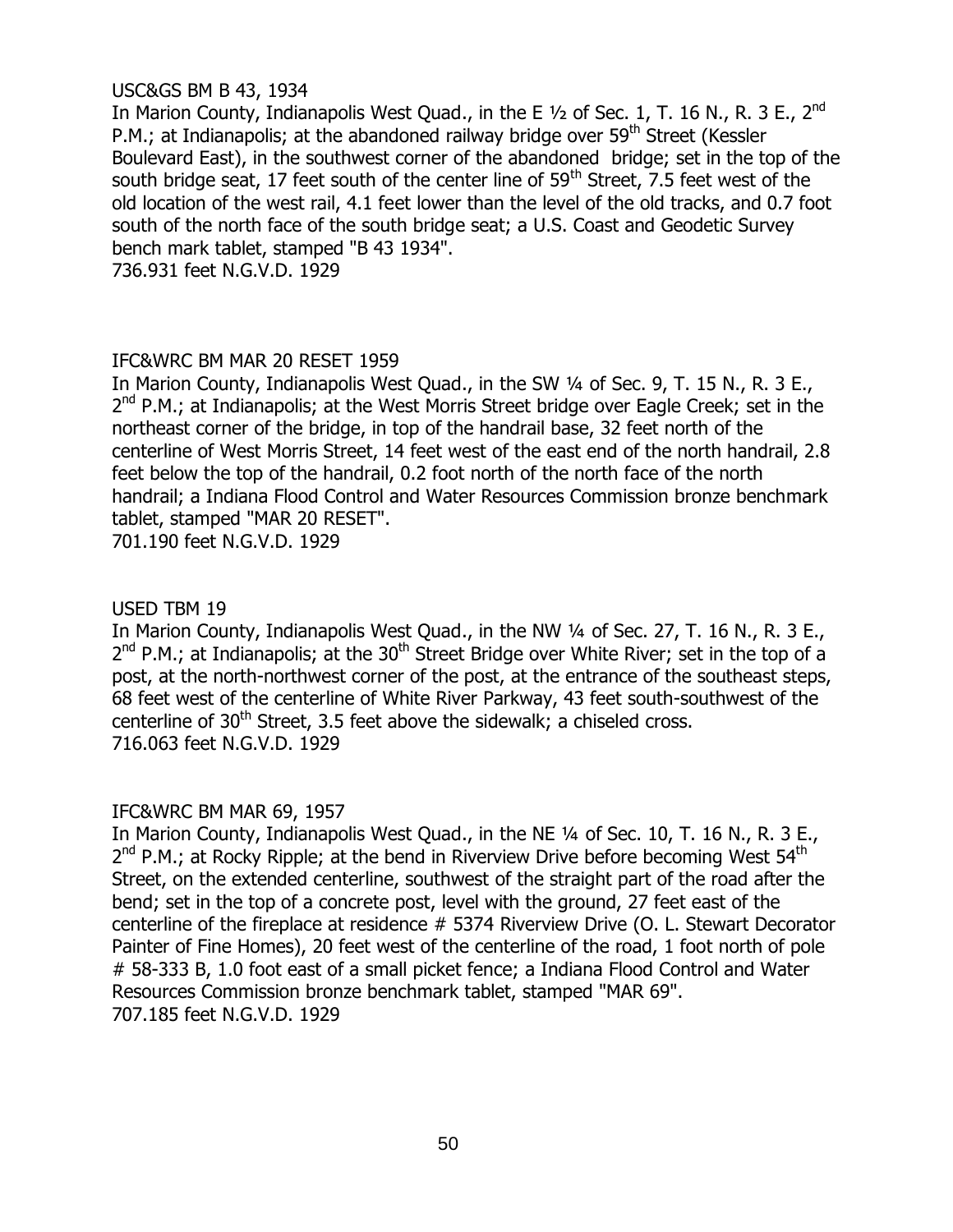#### IFC&WRC BM MAR 72 RESET

In Marion County, Indianapolis West Quad., in the NE 1/4 of Sec. 2, T. 16 N., R. 3 E., 2<sup>nd</sup> P.M.; at Indianapolis; at the Kessler Boulevard Bridge over White River; set in the top of the northeast wingwall of the bridge, 33 feet north of the centerline of Kessler Boulevard, 3.3 feet east of the west face of the northeast wingwall, 1.7 feet northeast of the northeast corner of the north handrail, 0.6 foot below the sidewalk; a Indiana Flood Control and Water Resources Commission bronze benchmark tablet, stamped "MAR 72 RESET".

725.614 feet N.G.V.D. 1929

### IFC&WRC TBM LEC 1, 1959

In Marion County, Indianapolis West Quad., in the NW 1/4 of Sec. 5, T. 15 N., R. 3 E., 2<sup>nd</sup> P.M.; at Indianapolis; at the wooden railroad bridge over Little Eagle Creek; set in the west face of the east retaining wall of the bridge, 75 feet south along the creek from the West  $10<sup>th</sup>$  Street two-span concrete bridge over Little Eagle Creek, 6 feet south of the south rail, 5.8 feet north of the lowest south face of the southeast retaining wall, 4 feet below the top of the south rail; a railroad spike through an aluminum tag, stamped "TBM LEC 1, 1959". 718.176 feet N.G.V.D. 1929

### ISHC BM MAR G 20

In Marion County, Indianapolis West Quad., in the SE 1/4 of Sec. 32, T. 16 N., R. 3 E.,  $2^{nd}$  P.M.; at Indianapolis; at the West  $10^{th}$  Street two-span concrete girder bridge over Little Eagle Creek; set in the top of the northwest wingwall of the bridge, 27 feet north of the centerline of road, 2.7 feet below top of the north guard rail, 0.5 foot west of the east face of the northwest wingwall; a Indiana State Highway bronze benchmark tablet, stamped "MAR G 20".

722.140 feet N.G.V.D. 1929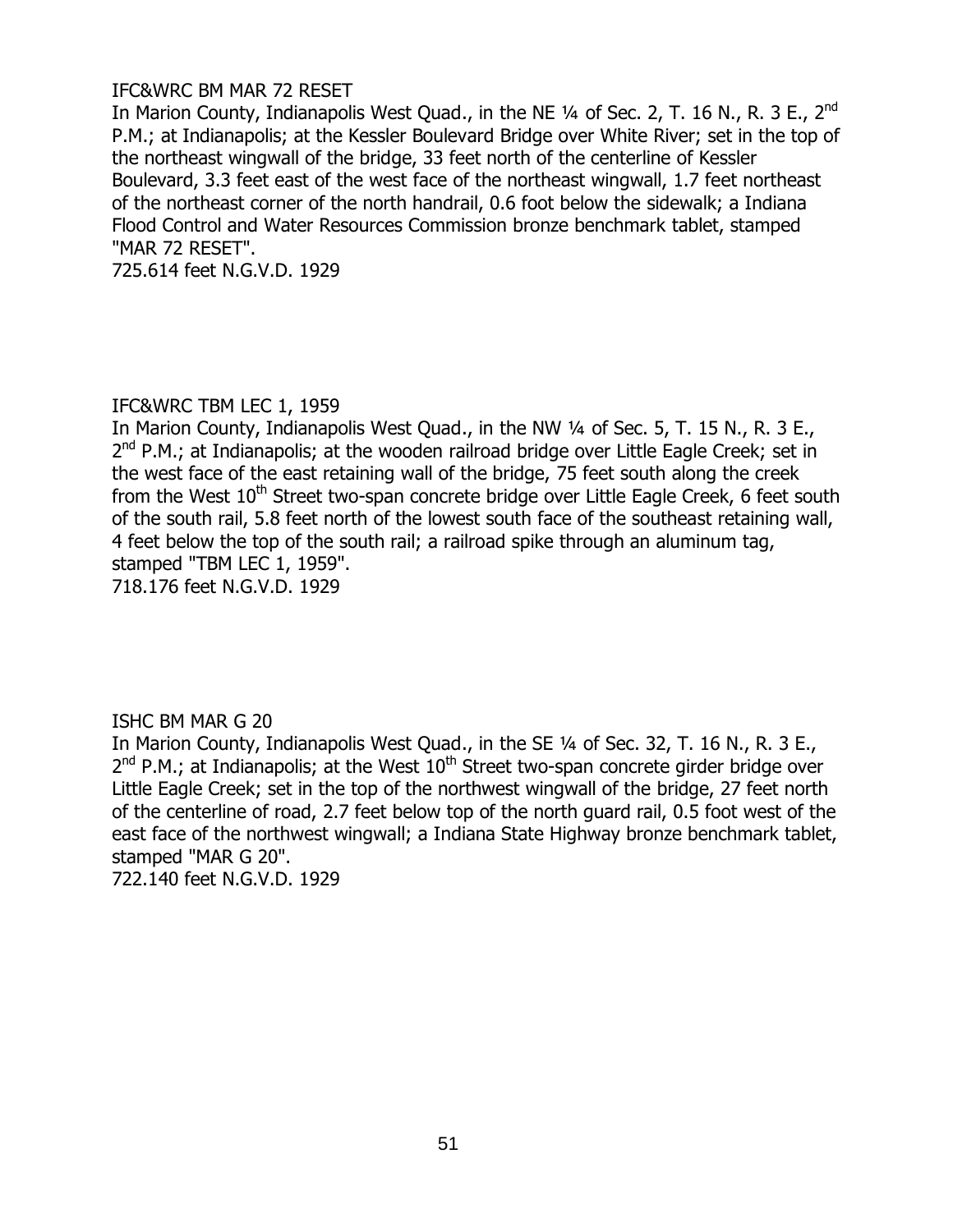### IFC&WRC TBM LEC 4, 1959

In Marion County, Indianapolis West Quad., in the SE ¼ of Sec. 32, T. 16 N., R. 3 E., 2<sup>nd</sup> P.M.; at Indianapolis; about 0.6 mile northwest along the Conrail tracks from its intersection with West  $10<sup>th</sup>$  Street to a wooden railroad bridge over Little Eagle Creek; set in the top of the south end of the east bridge seat, 7.2 feet below the rail, 5 feet south of the south rail, 1.8 feet west of the west face of the east retaining wall; a chiseled triangle.

719.964 feet N.G.V.D. 1929

# IFC&WRC TBM DRC 5, 1959

In Marion County, Indianapolis West Quad., in the NW 1/4 of Sec. 31, T. 16 N., R. 3 E., 2<sup>nd</sup> P.M.; at Indianapolis; set in the concrete base of the West Indianapolis Motor Speedway chain link property fence near the Georgetown Road single span concrete bridge over Dry Run, 77.3 feet north of power/light pole # 69057 B, 31.5 feet east of the centerline of Georgetown Road, 7.6 feet south of the south most point of the east bridge wheel guard, 5.8 feet east of the east face of the curb, 1.7 feet above the sidewalk, 0.1 foot east of the west face of the concrete wall; a chiseled triangle. 732.178 feet N.G.V.D. 1929

### USGS RM 3

In Marion County, Indianapolis West Quad., in the NW 1/4 of Sec. 32, T. 16 N., R. 3 E.,  $2^{nd}$  P.M.; at Indianapolis; at the West  $16^{th}$  Street three span concrete bridge over Little Eagle Creek; set in the top of the south end of the west pier of the bridge, 42 feet south of the centerline of the road, 7.8 feet below the top of the south handrail; a U.S. Geological Survey bronze reference mark tablet, not stamped. 721.725 feet N.G.V.D. 1929

### ISHC BM MAR 35

In Marion County, Indianapolis West Quad., in the NW 1/4 of Sec. 32, T. 16 N., R. 3 E.,  $2^{nd}$  P.M.; at Indianapolis; at the West  $16^{th}$  Street three-span concrete bridge over Little Eagle Creek; set in the top of the west end of the northwest wingwall, 40.3 feet north of the centerline of the road, at the west end of the north handrail, at the sidewalk level; a Indiana State Highway Commission bronze benchmark tablet, stamped "MAR 35".

726.866 feet N.G.V.D. 1929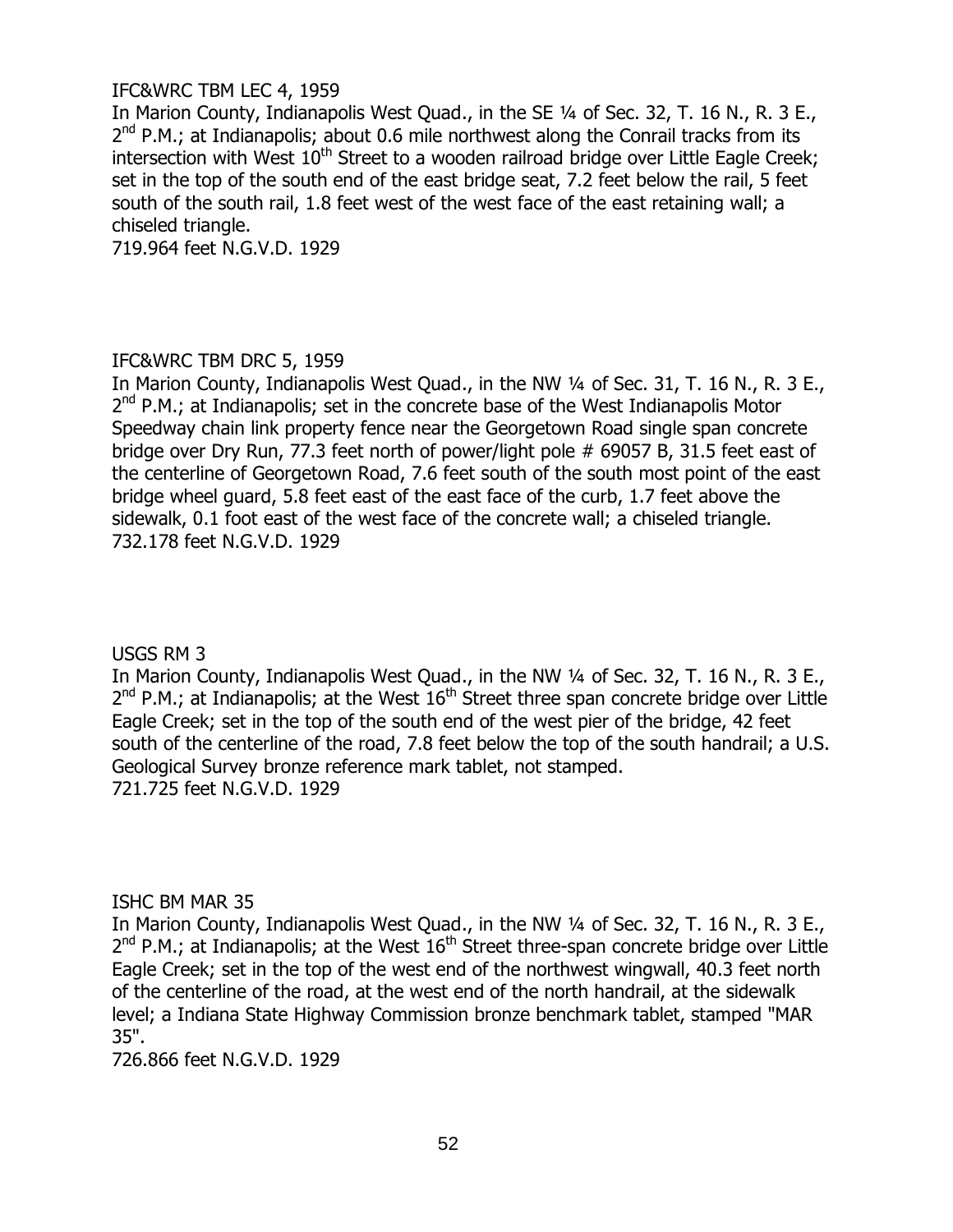#### USGS RM 2

In Marion County, Indianapolis West Quad., in the NW 1/4 of Sec. 32, T. 16 N., R. 3 E.,  $2^{nd}$  P.M.; at Indianapolis; at the West  $16^{th}$  Street three-span concrete bridge over Little Eagle Creek, at the southwest corner of the bridge; set in the top of the first step above the bridge walkway, 39.6 feet south of the centerline of the road, 2.0 feet east of the west end of the south guardrail, 2.0 feet above the road; a U.S. Geological Survey bronze reference mark tablet, stamped "2". 727.870 feet N.G.V.D. 1929

# IFC&WRC BM MAR 126, 1959

In Marion County, Indianapolis West Quad., in the NW 1/4 of Sec. 32, T. 16 N., R. 3 E.,  $2^{nd}$  P.M.; at Indianapolis; at the West  $16^{th}$  Street three-span concrete bridge over Little Eagle Creek, at the northeast corner of the bridge; set in the top of a concrete spillway headwall at the northeast corner of the bridge, 11 feet north of the north edge of the bridge, 5 feet above the base of the spillway, 1.2 feet west of the east end of the north guardrail of the bridge, 0.7 foot south of the north edge of the top of the headwall of the spillway; a Indiana Flood Control and Water Resources Commission bronze benchmark tablet, stamped "MAR 126 1959".

725.052 feet N.G.V.D. 1929

### ISHC BM MAR G 19

In Marion County, Indianapolis West Quad., in the SW 1/4 of Sec. 32, T. 16 N., R. 3 E.,  $2^{nd}$  P.M.; at Indianapolis; at the West  $10^{th}$  Street two-span concrete girder bridge over Dry Run; set in the to of the northwest wingwall, 27.5 feet north of the centerline of the road, 2.7 feet below the top of the north guardrail, 0.7 foot east of the west face of the guardrail; a Indiana State Highway Commission bronze benchmark tablet, stamped "MAR G 19."

723.247 feet N.G.V.D. 1929

### IFC&WRC TBM DRC 1, 1959

In Marion County, Indianapolis West Quad., in the SW 1/4 of Sec. 32, T. 16 N., R. 3 E.,  $2^{nd}$  P.M.; at Indianapolis; at the West  $10^{th}$  Street two-span concrete girder bridge over Dry Run, thence 100 feet north along the creek to a wooden CSX Railroad bridge over Dry Run; set in the top of the north end of the west concrete bridge seat, 3.5 feet north of the north rail, 2.3 feet below the top of the rail, 0.8 foot west of the east face of the bridge seat, a chiseled triangle.

720.125 feet N.G.V.D. 1929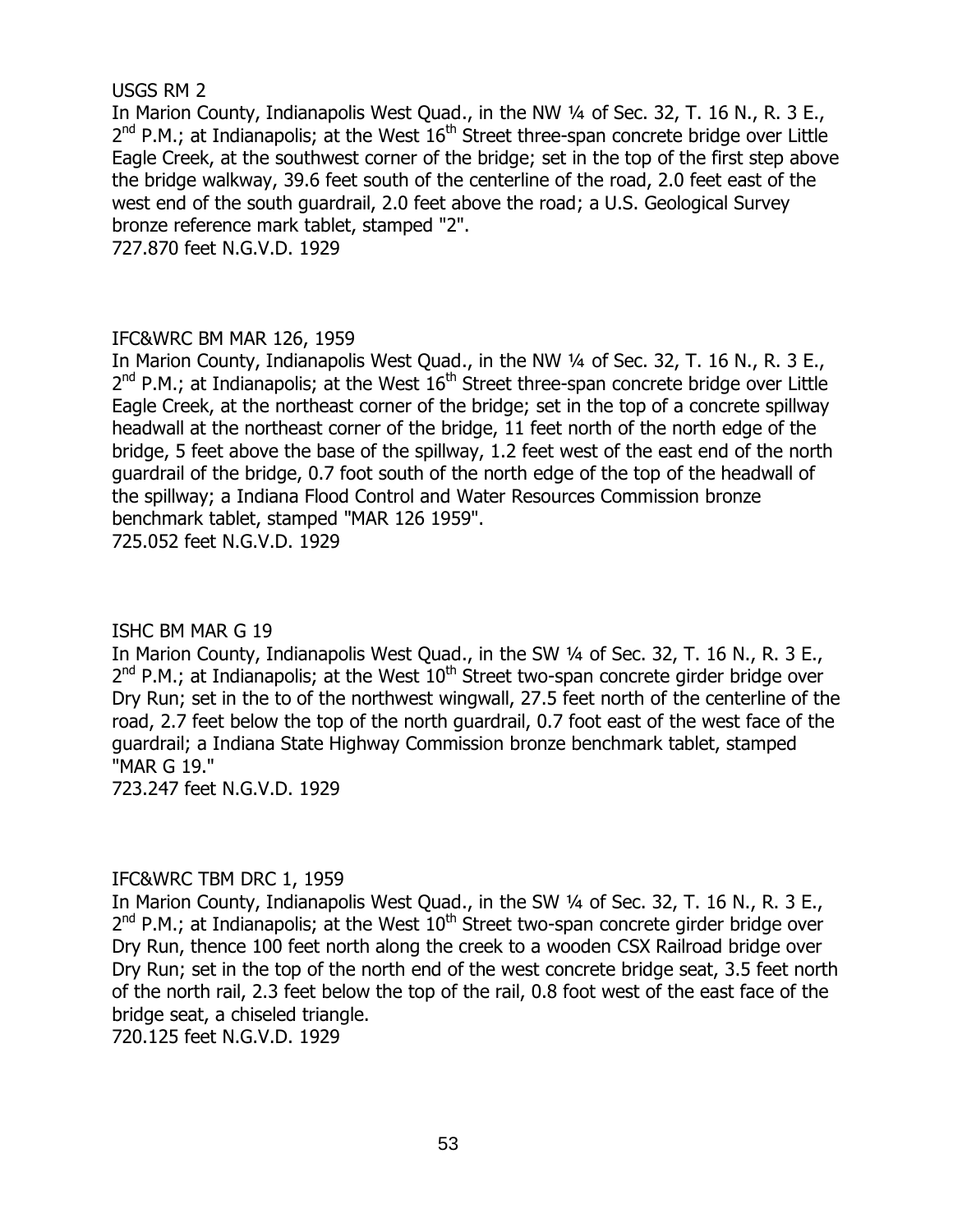### IFC&WRC TBM DRC 2, 1959

In Marion County, Indianapolis West Quad., in the SW 1/4 of Sec. 32, T. 16 N., R. 3 E., 2<sup>nd</sup> P.M.; at Indianapolis; at the Conrail Railroad single-span concrete railroad bridge over Dry Run; set in the top of the south end of the west bridge seat, 8.9 feet south of the south rail, 1.4 feet below the top of the rail, 0.5 foot west of the east face of the bridge seat; a chiseled triangle.

725.536 feet N.G.V.D. 1929

#### IFC&WRC TBM DRC 3, 1959

In Marion County, Indianapolis West Quad., in the W ½ of Sec. 32, T. 16 N., R. 3 E.,  $2^{nd}$  P.M.; at Indianapolis; at the West  $16^{th}$  Street three-span concrete bridge over Dry Run; set in the top of the west pier, 41.5 feet south of the centerline of West  $16<sup>th</sup>$ Street, 23.6 feet east of the west end of south guard rail, 4.9 feet below the top of the guard rail, 0.4 foot north of the south end of the pier; a chiseled triangle. 727.097 feet N.G.V.D. 1929

### IFC&WRC BM MAR 62 RESET 1962

In Marion County, Indianapolis West Quad., in the W ½ of Sec. 27, T. 16 N., R. 3 E., 2<sup>nd</sup> P.M.; at Indianapolis; at the north junction of Burdsal Parkway and White River Parkway; set in the top of a two-foot pipe culvert under White River Parkway, 150 feet north of the extended centerline of Burdsal Parkway, 75 feet east of the centerline of White River Parkway, 15.0 feet below the road, 2.0 feet south of the north end of the headwall; a Indiana Flood Control and Water Resources Commission bronze benchmark tablet, stamped "MAR 62 RESET 1962".

696.082 feet N.G.V.D. 1929

### IFC&WRC BM MAR 63

In Marion County, Indianapolis West Quad., in the NW 1/4 of Sec. 27, T. 16 N., R. 3 E.,  $2^{nd}$  P.M.; at the  $13^{th}$  Street Bridge over White River; set in the top of the southwest concrete guardrail, 43 feet south-southwest of the centerline of the road, 8 feet westnorthwest of the east-southeast face of the west-northwest abutment, 3.5 feet above the sidewalk, 1.2 feet east-southeast of the entrance to the southwest steps; a Indiana Flood Control and Water Resources Commission bronze benchmark tablet, stamped "MAR 63".

716.294 feet N.G.V.D. 1929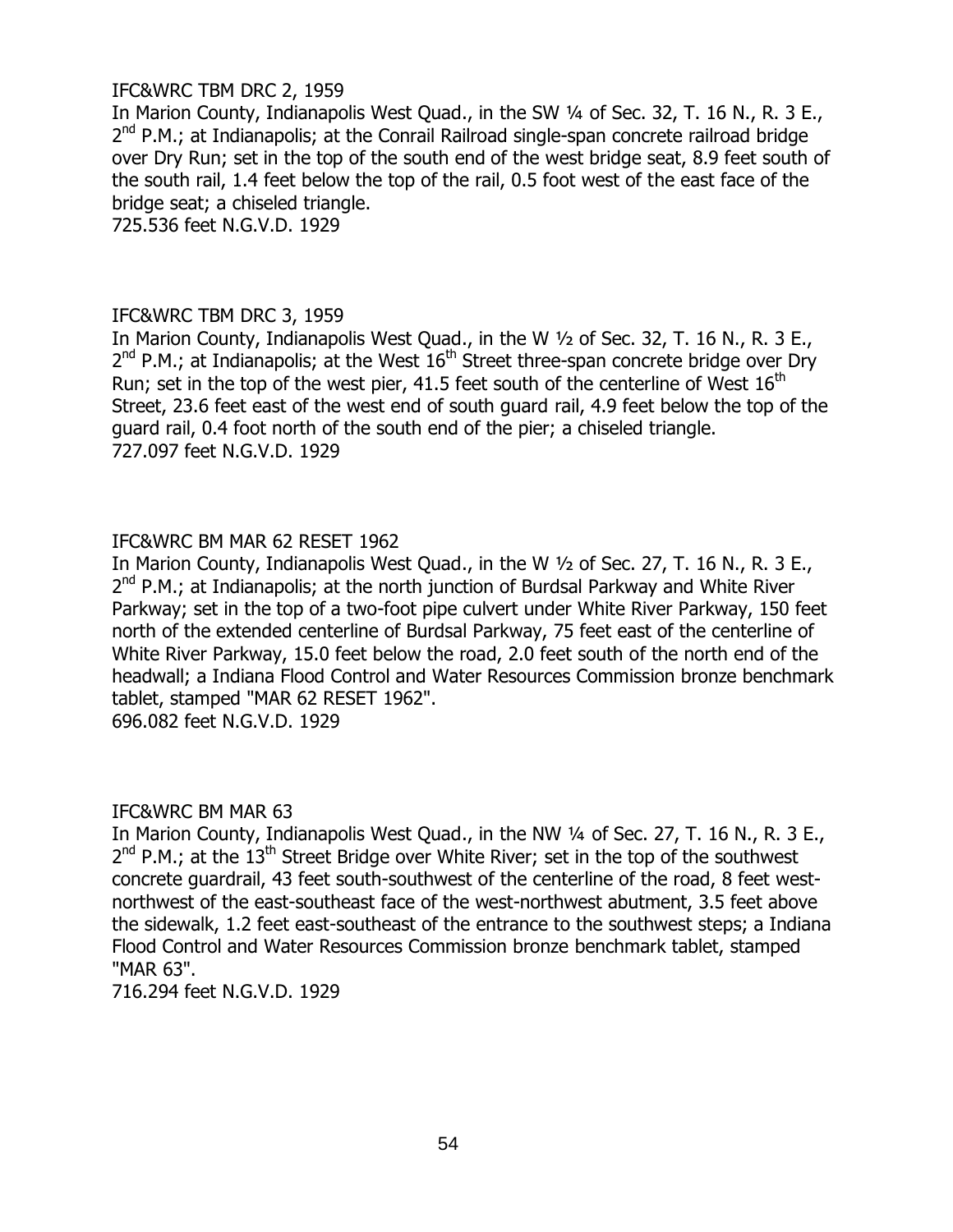### IFC&WRC BM MAR 160, 1962

In Marion County, Indianapolis West Quad, in the SE 1/4 of Sec. 20, T. 16 N., R. 3 E., 2<sup>nd</sup> P.M.; at the U.S. 52 concrete arch bridge over Little Eagle Creek; set in the top of the northwest end of the northeast concrete guardrail of the bridge, 27.3 feet northeast of the center line of the highway, 3.2 feet above the top of the northeast concrete sidewalk, 1.85 feet southeast of the north west face of the northeast guardrail; a Indiana Flood Control and Water Resources Commission benchmark tablet, stamped "MAR 160 1962".

744.160 feet N.G.V.D. 1929

#### DNR TBM LEC 6

In Marion County, Indianapolis West Quad, in the N  $\frac{1}{2}$  of Sec. 20, T. 16 N., R. 3 E., 2<sup>nd</sup> P.M.; at the Conrail Railroad bridge over Little Eagle Creek, set in the top of the west end of the south concrete abutment of the bridge, 5.3 feet west of the west rail of the tracks, 1.8 feet below the top of the rails, 0.7 foot south of the north face of the south abutment; a chiseled triangle.

748.019 feet N.G.V.D. 1929

#### DNR TBM LEC 7

In Marion County, Indianapolis West Quad, in the NW ¼ of Sec. 20, T. 16 N., R. 3 E., 2<sup>nd</sup> P.M.; at the West 38th Street 3-span concrete bridge over Little Eagle Creek; set in the top of and at the east end of the south concrete guardrail base of the bridge, 19.0 feet south of the center line of the east-bound lane of the road, 3.4 feet west of the east end of the south concrete guardrail base, 0.95 foot above the road, 0.5 foot north of the north face of the south guardrail; a chiseled triangle. 756.077 feet N.G.V.D. 1929

#### IFC&WRC BM MAR 162, 1962

In Marion County, Indianapolis West Quad, in the SW ¼ of Sec. 17, T. 16 N., R. 3 E., 2<sup>nd</sup> P.M.; at the West 38th Street 3-span concrete bridge over Little Eagle Creek; set in the top of the west end of the north concrete guardrail base, 18 feet north of the center line of the west bound lane, 4.8 feet east of the west end of the north guardrail base, 0.9 foot above the road, 0.5 foot south of the south face of the west end of the north concrete guardrail; a Indiana Flood Control and Water Resources Commission bronze benchmark tablet, stamped "MAR 162 1962".

757.242 feet N.G.V.D. 1929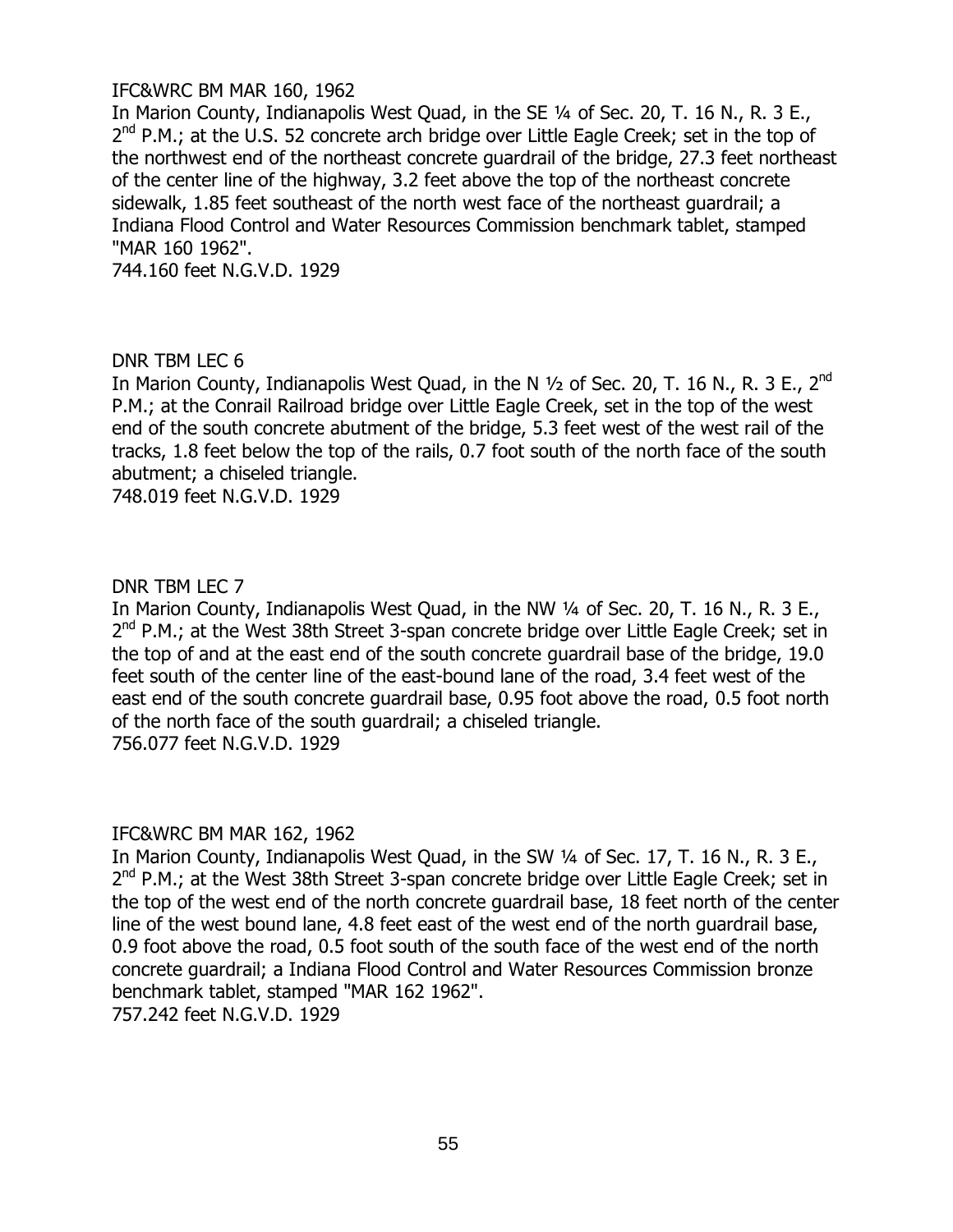### IFC&WRC BM MAR 164, 1962

In Marion County, Indianapolis West Quad, in the SW 1/4 of Sec. 5, T. 16 N., R. 3 E., 2<sup>nd</sup> P.M.; at the West 56th Street bridge over Guion Creek; set in the top of the north concrete guardrail of the bridge, 16.0 feet north of the center line of the road, 14.7 feet west of the east end of the north guardrail, 3.4 feet above the road; a Indiana Flood Control and Water Resources Commission bronze benchmark tablet, stamped "MAR 164 1962".

779.960 feet N.G.V.D. 1929

### DNR TBM FC 2

In Marion County, Indianapolis West Quad, in the SW ¼ of Sec. 20, T. 16 N., R. 3 E., 2<sup>nd</sup> P.M.; in the Eagledale housing development, one block north along Patricia Street from its junction with West 30th Street to the Farrington School (Public School #61); set in the top near the center of the concrete headwall of a 9 inch storm drain on the west bank of Falcon Creek, about 370 feet north of the 30th Street bridge over Falcon Creek, 79.5 feet east of the east entrance doors to the school building, 18.5 feet southeast of a telephone pole carrying 3 transformers, 2.0 feet below the center line of the paved drive around the school building, 1.6 feet north of the south face of the headwall; a chiseled triangle.

736.685 feet N.G.V.D. 1929

### IFC&WRC BM MAR 165, 1962

In Marion County, Indianapolis West Quad, in the SW ¼ of Sec. 20, T. 16 N., R. 3 E., 2<sup>nd</sup> P.M.; in the Eagledale housing development, at the Thrush Drive bridge over Falcon Creek; set in the top of the west end of the south concrete sidewalk of the bridge, 18.5 feet south of the center line of the road, 3.6 feet south of a point where the south sidewalk joins the south curb, 1.4 feet east of the west end iron pipe guardrail post of the south iron pipe guardrail, level with the center line of the road; a Indiana Flood Control and Water Resources Commission bronze benchmark tablet, stamped "MAR 165 1962".

743.013 feet N.G.V.D. 1929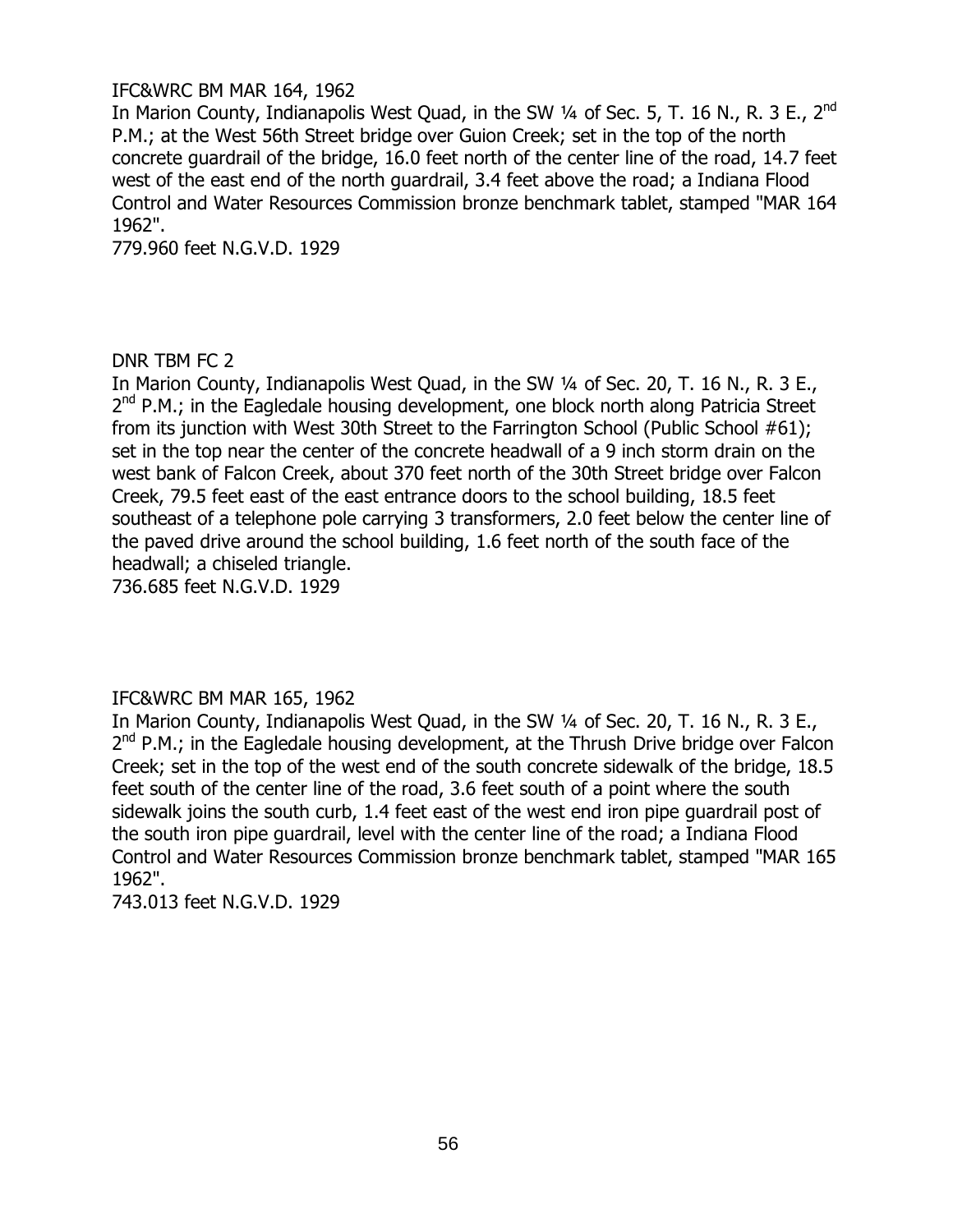### IFC&WRC BM MAR 167, 1962

In Marion County, Indianapolis West Quad, in the NE ¼ of Sec. 19, T. 16 N., R. 3 E.,  $2^{nd}$  P.M.; in the Eagledale housing development, about 1.5 blocks east along West 36th Street from its junction with Georgetown Road to a dead end at Falcon Creek; set in the top at the center of a concrete headwall of a 12 inch cast iron pipe culvert on the west bank of Falcon Creek, 31 feet south of the extended center line of West 36th Street, 3.3 feet south of the north face of the headwall; a Indiana Flood Control and Water Resources Commission bronze benchmark tablet, stamped "MAR 167 1962". 747.145 feet N.G.V.D. 1929

# DNR STA LEA B 1

In Marion County, Indianapolis West Quad, in the SE 1/4 of Sec. 5, T. 15 N., R. 3E., 2<sup>nd</sup> P.M.; in the east end of south concrete sidewalk of concrete bridge over Little Eagle Creek on Cossell Road; 143.06 feet west of a nail & bottle cap in P/P 69 592-A; 106 feet southwest of 21 inch Pine Tree, 77.08 feet southwest of nail & bottle cap in twin trunk 6 inch cherry tree, 68.13 feet southeast of a nail & bottle cap in P/P 28 529-A, 11.29 feet northeast of an "X" in top of concrete guardrail, 11.5 feet east of the expansion joint @ the north face of the south concrete guardrail of the bridge, 1.9 feet north of the north face of the south concrete guardrail of the bridge, 2.1 feet south of the north face of the south concrete sidewalk curb, 4.1 feet west of the east face of the sidewalk curb; a Department of Natural Resources control station tablet stamped "LEA B 1". 716.59 feet N.G.V.D. 1929

# DNR STA LEA B 2

In Marion County, Indianapolis West Quad, in the NW 1/4 of Sec. 5, T. 15 N., R. 3 E., 2<sup>nd</sup> P.M.; at the Holt Road Bridge over Little Eagle Creek; at the northwest corner of the bridge on the northwest corner of the concrete apron, 44.2 feet southwest of a P.K. nail & bottle cap in the curb joint on the east side of Holt Road, 40.2 feet west of a P.K. nail in the curb joint, 47.4 feet northwest of a cut "X" in the cover plate for the bridge joint, 7.5 feet southwest of a cut "X" in the top of the 1st guard rail post north of the north end of the concrete apron; a Department of Natural Resources control station tablet, stamped "LEA B 2". 721.21 feet N.G.V.D. 1929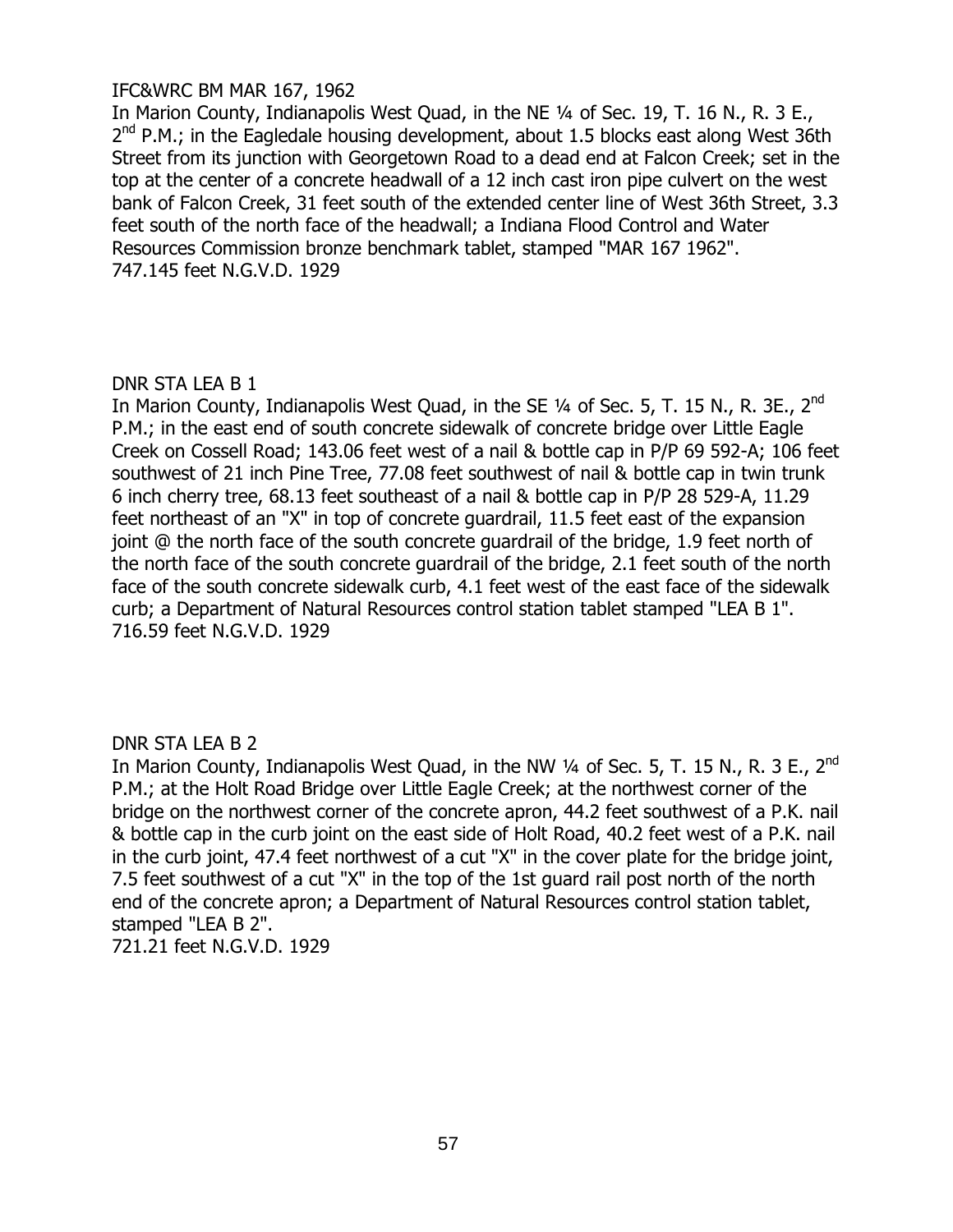# DNR STA LEA B 3

In Marion County, Indianapolis West Quad, in the NW ¼ of Sec. 32, T. 16 N., R. 3 E.,  $2^{nd}$  P.M.; at the  $16^{th}$  Street underpass below the Conrail Railroad on the east side of the Indianapolis Motor Speedway Golf Course, near the northwest corner of the Conrail Railroad Bridge over 16<sup>th</sup> Street; set in concrete post, 14.71 feet northeast of ISHC BM MAR 36, 21.83 feet northeast of a cut "X" on the base bolt for the handrail on the northwest corner of the bridge, 95.49 feet northwest of cut a "X" on the base bolt for the handrail on the southeast corner of the bridge,  $2^{nd}$  post from the south end, 41.29 feet northwest of a cut "X" on the base bolt of the hand rail on the northeast corner of the bridge, 59.22 feet west of a nail and bottle cap in a telephone pole; a Department of Natural Resources control station tablet, stamped "LEA B 3". 734.90 feet N.G.V.D. 1929

# DNR STA LEA B 4

In Marion County, Indianapolis West Quad, in the NW ¼ of Sec. 29, T. 16 N., R. 3 E., 2<sup>nd</sup> P.M.; at the southwest corner of the intersection of West 30th Street and Conrail R/R; set in concrete post, 14 feet south of the south edge of west  $30<sup>th</sup>$  Street and 25 feet west of the west rail, 25.0 feet southeast of a nail & bottle cap in a light pole on the south side of 30th Street, 60.1 feet southeast of a nail & bottle cap in guy pole  $#$  32 428 A on the north side of  $30<sup>th</sup>$  Street, 18.4 feet southwest of a cut "X" on the bolt on the R/R crossing on the east side of the gravel access road, 49.8 feet west of the meter pole on the east side of the Conrail R/R, 30 feet northeast of P/P 348 426-B, under about 2 feet of railroad fill; a Department of Natural Resources control station tablet, stamped "LEA B 4".

740.33 feet N.G.V.D. 1929

### DNR STA LEA B 5

In Marion County, Indianapolis West Quad, in the SW ¼ of Sec. 17, T. 16 N., R. 3 E., 2<sup>nd</sup> P.M.; at the south corner of the south bound I-65 bridge over West 38th Street; set in the southeast wingwall of the bridge, 43.8 feet southeast and across the highway from a "PK" nail set in the 2<sup>nd</sup> handrail joint northwest of the southeast end of the bridge, 50.6 feet southwest of and across the highway from a cut "X" on the top of the handrail, 62.4 feet southwest of a R/R spike in the concrete apron, 7.7 feet southeast of a cut "X" in the west end of the south wingwall, 21.8 feet northwest of a cut "X" on the west side of the aluminum light pole base on the south side of the wingwall; a Department of Natural Resources control station tablet stamped "LEA B 5". 786.12 feet N.G.V.D. 1929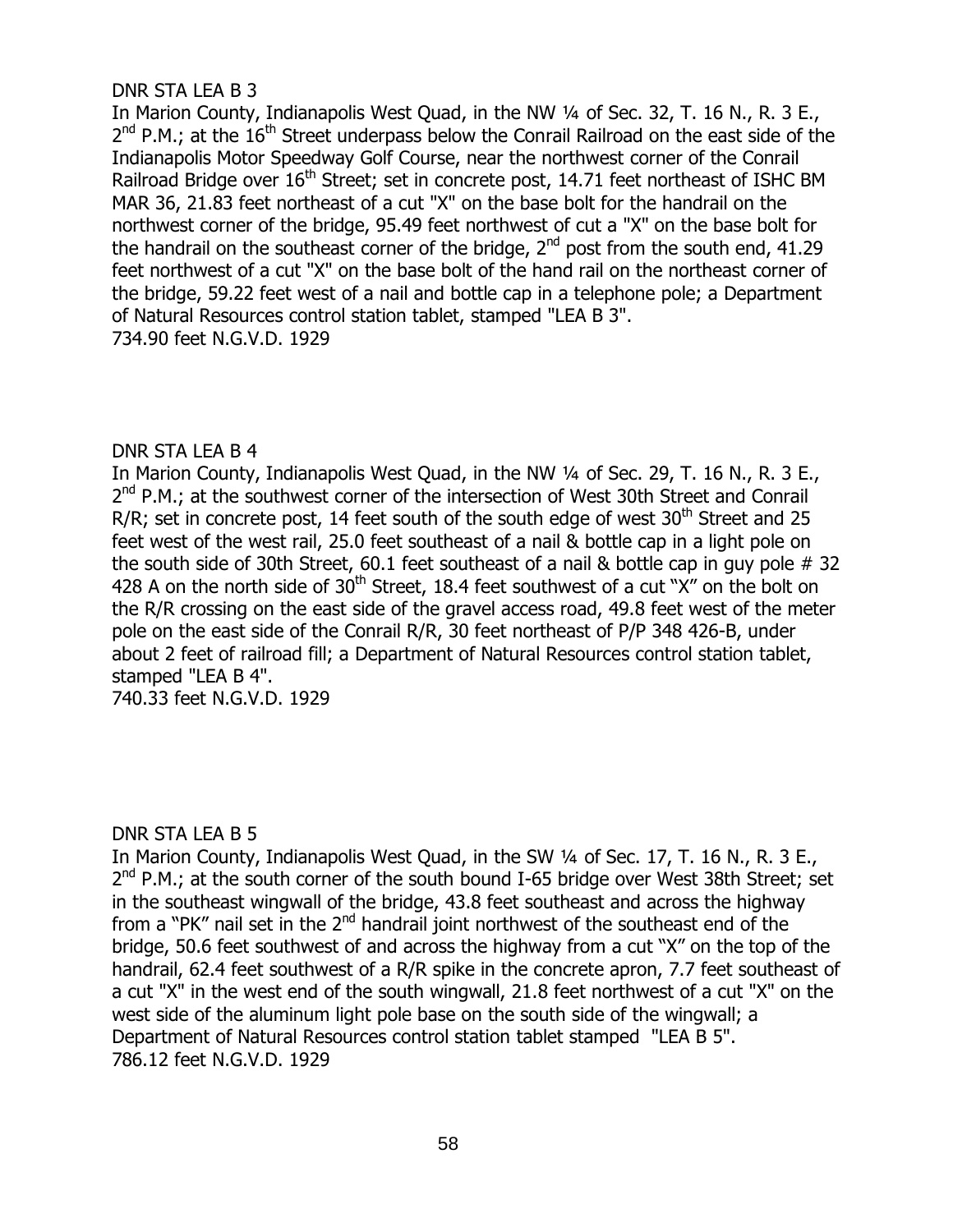# DNR STA LEA B 6

In Marion County, Indianapolis West Quad, in the NE 1/4 of Sec. 18, T. 16 N., R. 2 E., 2<sup>nd</sup> P.M.; at the southeast corner of the south concrete apron of the Georgetown Road bridge over I-65; 6.7 feet southwest of a cut "X" on the top of the guard rail base bolt, 2.6 feet west of cut a "X" in the tire bumper, 12.7 feet north of a cut "X" in the corner of the concrete drain; 27.3 feet northeast of a R/R spike set in the crack of the asphalt and concrete, 53.2 feet southwest of an unstamped Department of Natural Resources control station tablet; a Department of Natural Resources control station tablet, stamped "LEA B 6".

795.16 feet N.G.V.D. 1929

# DNR STA CCA C 1

In Marion County, Indianapolis West Quad, in the NW ¼ of Sec. 16, T. 16 N., R. 3 E., 2<sup>nd</sup> P.M.; about 475 feet north along Kessler Boulevard North Drive from its intersection with the center line of West 44<sup>th</sup> Street, 66.3 feet north of power pole 48 360B, 37.37 feet west of a 36 inch Oak tree, and 14 feet east of east edge of Kessler Boulevard North Drive; a Department of Natural Resources control station tablet, stamped "CCA C 1".

733.07 feet N.G.V.D. 1929

### DNR STA CCA C 2

In Marion County, Indianapolis West Quad, in the SW 1/4 of Sec. 4, T.16 N., R. 3 E., 2<sup>nd</sup> P.M.; in the northeast corner of the intersection of Cooper Road and Kessler Boulevard West Drive; Set in a concrete post, 42.7 feet south of a "PK" nail in power pole #114 330-A, 10.8 feet west of a cut "X" in the bolt of the concrete base of a light pole, 78.9 feet northwest of a "X" cut in the bolt of the concrete base of a light pole in the southeast corner of the intersection, 97.6 feet northeast of a cut "X" in the bolt of the concrete base of a light pole in the southwest corner of the intersection, 57.18 feet east of a cut "X" in the bolt of the concrete base of a light pole in the northwest corner of the intersection; a Department of Natural Resources control station tablet stamped "CCA C 2".

774.49 feet N.G.V.D. 1929

### DNR STA CCA C 3

In Marion County, Indianapolis West Quad, in the SE 1/4 of Section 4, T. 16 N., R. 3 E., 2<sup>nd</sup> P.M.; about 2000 feet east along Kessler Boulevard West Drive from its intersection with Kessler Boulevard North Drive; set in a concrete post, 195.5 feet southwest of power pole #3 331-A, 89.5 feet northwest of a 20 inch Elm tree, 83.5 feet southeast of power pole #98 331-A, 37 feet southeast of a concrete pillar, 28.3 feet south of the wrought iron fence around the cemetery, 37.2 feet southwest of another concrete pillar, 11.9 feet north of the north edge of the road; a Department of Natural Resources control station tablet, stamped "CCA C 3". 774.44 feet N.G.V.D. 1929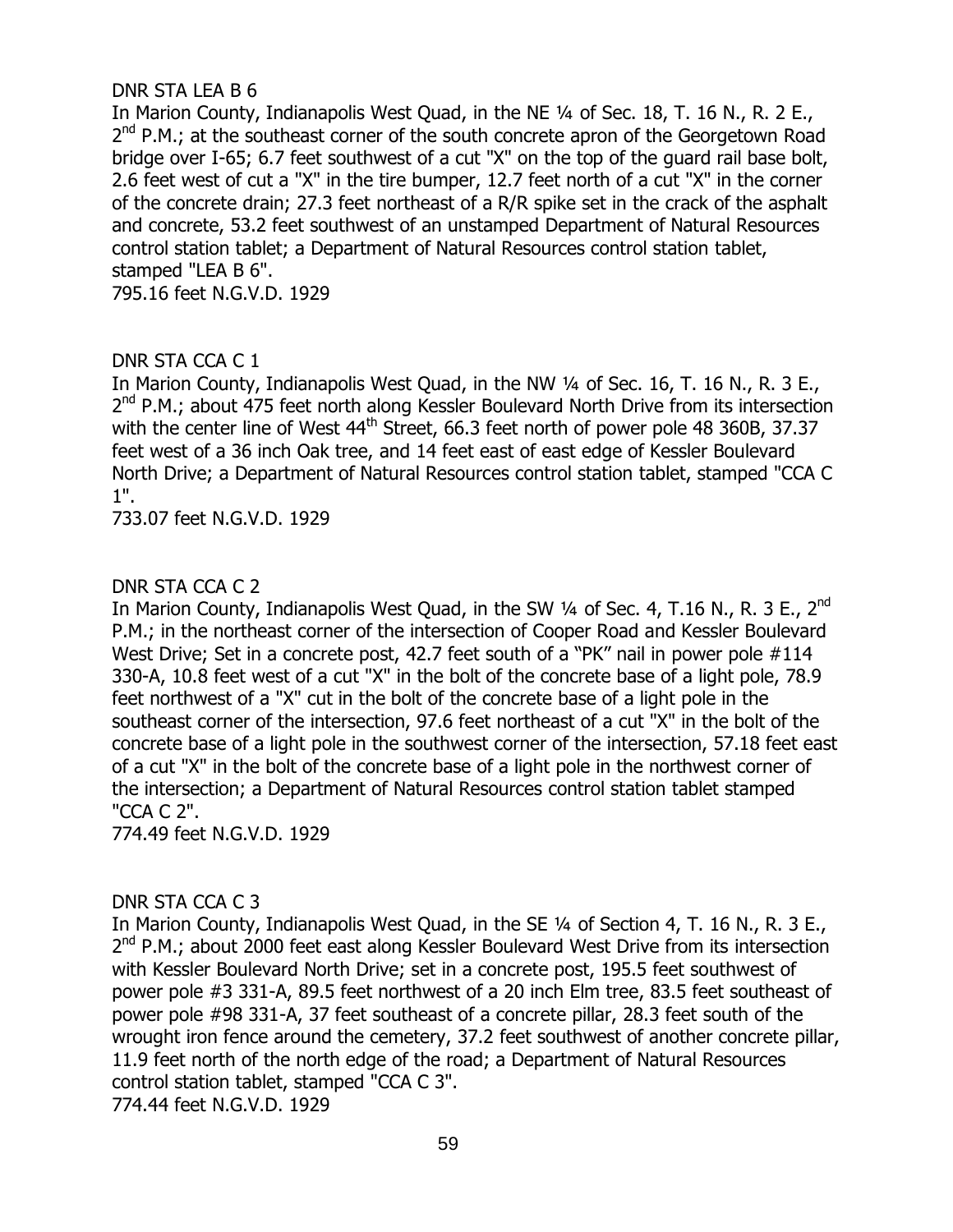### DNR STA CCA D 1

In Marion County, Indianapolis West Quad, in the SW ¼ of Sec. 22, T. 16 N., R. 3 E., 2<sup>nd</sup> P.M.; about 1300 feet north along White River Parkway from its intersection with 30th Street, on the west side of the Parkway; set in a concrete post, 46.9 feet southeast of a nail and cap in a 6 inch Cherry tree, 41.5 feet northeast of a 36 inch Sycamore tree, 69.9 feet northwest of another 36 inch Sycamore tree; a Department of Natural Resources control station tablet, stamped "CCA D 1". 708.75 feet N.G.V.D. 1929

### DNR STA CCA A 5

In Marion County, Indianapolis West Quad, in the SE ¼ of Sec. 33, T. 17 N., R. 3 E., 2<sup>nd</sup> P.M.; in the southwest corner of intersection of Grandview Drive and West 63<sup>rd</sup> Street; set in the south end of the concrete curb, 136.1 feet southwest of a nail & bottle cap in P/P 15-303A, 48.8 feet west of a nail & bottle cap in an 18 inch Box Elder, 82.4 feet northwest of a nail and cap in P/P 16-303-A, 60.5 feet northwest of a nail & bottle cap in P/P 14-303-A, 14.0 feet southeast of a nail & bottle cap in P/P 159 302-A; a Department of Natural Resources control station tablet, stamped "CCA A5". 781.01 feet N.G.V.D. 1929

### DNR STA CCA A 6

In Marion County, Indianapolis West Quad, in the S  $1/2$  of Sec. 3, T. 16 N., R. 3 E., 2<sup>nd</sup> P.M.; on the west side of Grandview Drive; set in concrete post, about 390 feet south of the intersection of Kessler Boulevard and Grandview Drive, about 180 feet north of the intersection of Collingswood Drive and Grandview Drive, 111.4 feet southwest of a nail & bottle cap in a 15 inch Sweet Gum tree, 38.6 feet west of a nail & bottle cap in a 10 inch Cherry tree, 119.6 feet north of a nail & bottle cap in P/P 132 338-A, 45.5 feet south of a nail and bottle cap in P/P 135 332-A, 53.8 feet southeast of a cut "X" on the top nut of a fire hydrant; a Department of Natural Resources control station tablet, stamped "CCA A 6". 774.61 feet N.G.V.D. 1929

### DNR STA CCA D 2

In Marion County, Indianapolis West Quad, in the SW ¼ of Sec. 21, T. 16 N., R. 3 E., 2<sup>nd</sup> P.M.; about 3200 feet east along West 30th Street from its intersection with Lafayette Road, on the north side of the street, between the sidewalk and the street; set in a concrete post, 141.5 feet east of a nail and cap in light pole #138 430-A on the west side of Medford Avenue, 49.8 feet southeast of a 10 inch Maple tree, 66.9 feet southwest of southwest corner of first step of the walk to "Seventh and Eighth United Christian Church", 71.0 feet west of a nail and cap in light pole #139 430-A, 64.6 feet northeast of a nail and cap in Power and Light pole #51 430B; a Department of Natural Resources control station tablet, stamped "CCA D 2". 751.09 feet N.G.V.D. 1929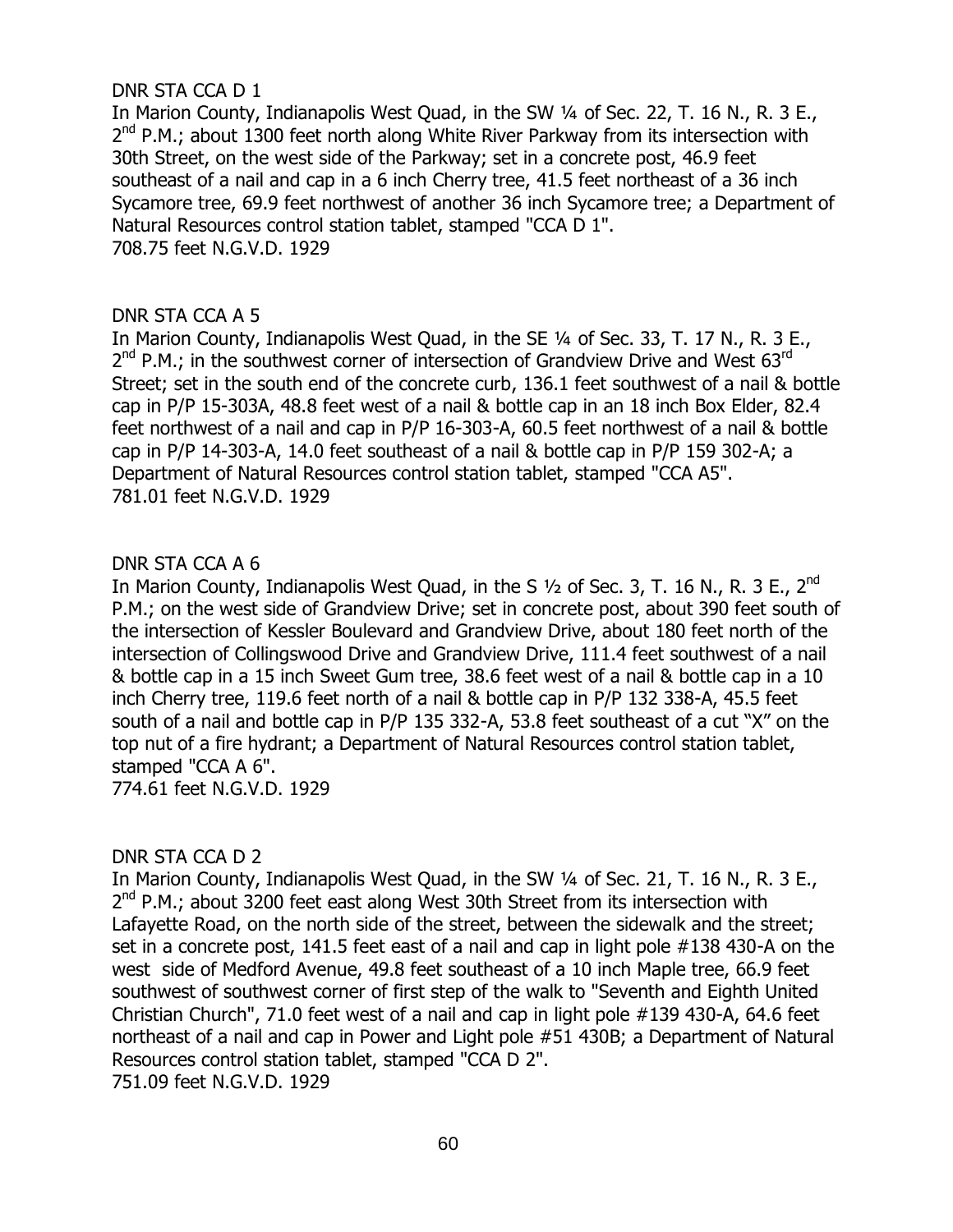### DNR STA FIW A 6

In Marion County, Indianapolis West Quad, in the SE 1/4 of Sec. 18, T. 16 N., R. 4 E., 2<sup>nd</sup> P.M.; at the intersection of Fall Creek Parkway and the Norfolk Southern Railroad; set in a concrete post, 55 feet north of the center line of Fall Creek Parkway, 13.4 feet east of the east rail, 11 feet north of the north curb, 10.8 feet north of a punch hole in the north bolt of a R/R crossing signal, 100.0 feet southeast of Reference Mark #2, 17.8 feet south of a PK nail and cap in a power pole, 5.1 feet northwest of a "PK" nail and cap in a power pole; a Department of Natural Resources control station tablet stamped "FIW A 6".

739.146 feet N.G.V.D. 1929

### DNR STA TT A 7

In Marion County, Indianapolis West Quad, in the NE 1/4 of Sec. 6, T. 16 N., R. 3 E., 2<sup>nd</sup> P.M.; at the intersection of Kessler Boulevard East Drive and Evanston Street, in the southwest corner of the intersection; set on the east end on the center line of the sidewalk, 17.5 feet west of the extended center line of Evanston Street, 36.4 feet south of the center line of Kessler Boulevard, 17.5 feet southwest of the center of a manhole cover, 17.4 feet southeast of the center of a catch basin; a chiseled cross. 738.737 feet N.G.V.D. 1929

### DNR STA TT A 8

In Marion County, Indianapolis West Quad, in the NE 1/4 of Sec. 1, T. 16 N., R. 3 E., 2<sup>nd</sup> P.M.; in the southwest corner of the intersection of Kessler Boulevard East Drive and North College Avenue; set in the northwest corner of the east-west curved sidewalk, 26.4 feet south of the center line of Kessler Avenue, 40.3 feet east of the center line of North College Avenue, 14.5 feet west of power pole, 12.3 feet east of center of manhole; a chiseled cross. 725.874 feet N.G.V.D. 1929

### DNR STA TT C 2

In Marion County, Indianapolis West Quad, in the NE 1/4 of Sec. 2, T. 16 N., R. 3 E., 2<sup>nd</sup> P.M.; about 210 feet east of intersection of West Kessler Boulevard and Fox Hill Drive; 23.2 feet north of the center line of Kessler, 5.0 feet southeast of a light pole, 70.3 feet east of power pole #4 C-0- 305B, 81.7 feet west of center line of drive, on the west end of drainage run off; a chiseled cross.

790.770 feet N.G.V.D. 1929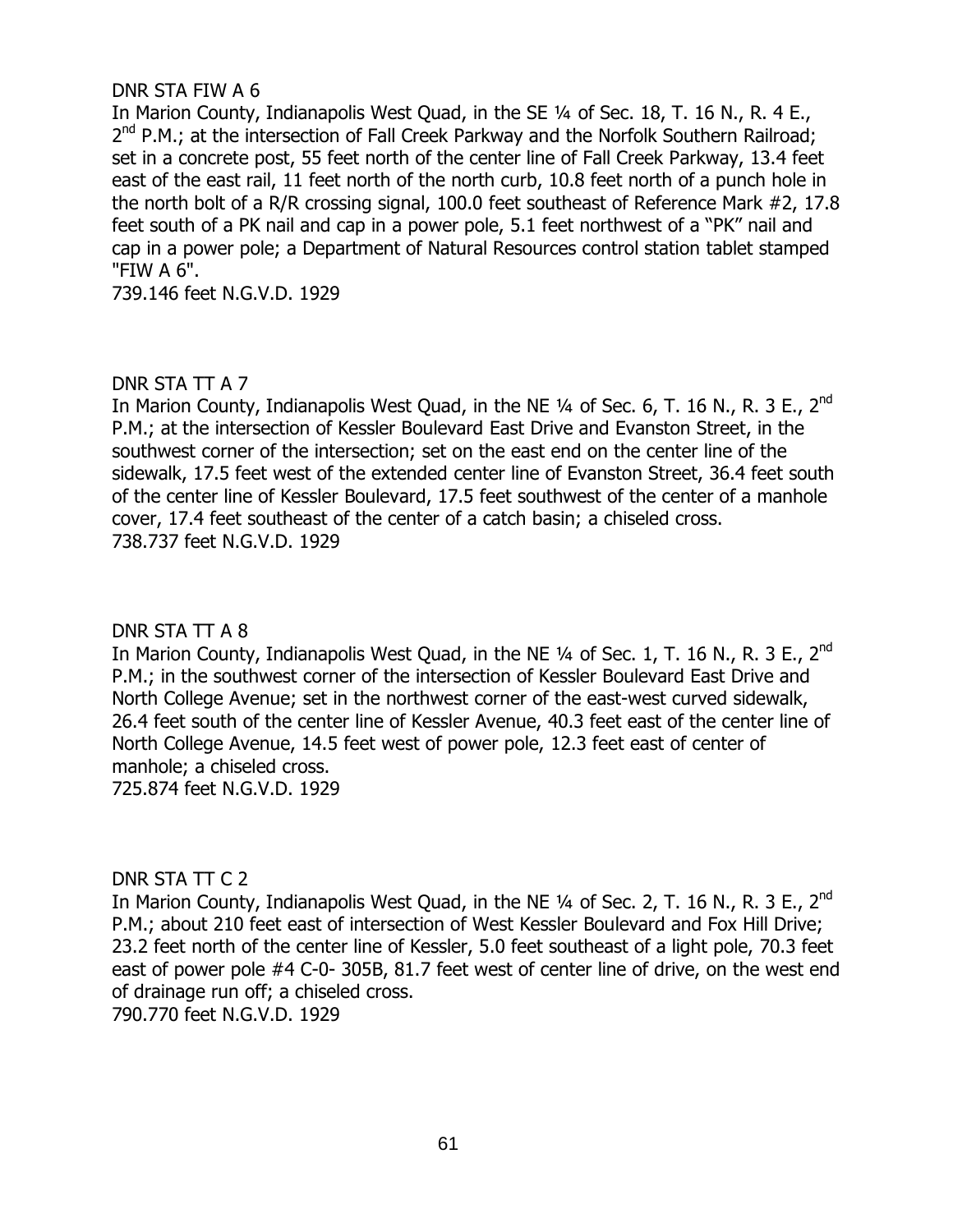# DNR STA TT C 3

In Marion County, Indianapolis West Quad, in the SW 1/4 of Sec. 2, T. 16 N., R. 3 E., 2<sup>nd</sup> P.M.; about 385 feet northeast of the intersection of West Kessler Boulevard and 58<sup>th</sup> Street and Hoover Road; set in concrete, about 91 feet south of the drive leading to the Twin Oaks grounds (address 555) on the south east edge of Kessler Boulevard, 20.5 feet southeast of the center line of the road, 38.2 feet northwest of a cyclone fence, 6.7 feet northwest of a small tree, 71.3 feet southwest of the south corner of the brick wall at the entrance to Twin Oaks, 55.4 feet northeast of a tree, about 0.2 feet below the ground; a one inch steel rod.

771.803 feet N.G.V.D. 1929

# DNR STA TT C 4

In Marion County, Indianapolis West Quad, in the SW 1/4 of Sec. 3, T. 16 N., R. 3 E., 2<sup>nd</sup> P.M.; on the south side of Kessler Boulevard and in line with the east edge of Grandiose Drive; set in concrete, 17.6 feet south of the center line of Kessler Boulevard, 23.0 feet southeast of the center line intersection of Kessler Boulevard and Grandiose Drive, 41.7 feet south of the south edge of the wall on the north side of Kessler and the east edge of Grandiose Drive, 53.2 feet northwest of a 20 inch tree, 28.8 feet northeast of a tree, 4.0 feet south of the edge of the pavement, about 0.2 feet below the ground; a 1 inch steel rod.

772.819 feet N.G.V.D. 1929

### DNR STA TT C 6

In Marion County, Indianapolis West Quad, near the SW corner of Section 15, T. 16 N., R. 3 E., 2<sup>nd</sup> P.M.; at the intersection of 38<sup>th</sup> Street and Cold Spring Road and Knollton Road; at the west end of the median strip dividing  $38<sup>th</sup>$  Street, on the east side of the intersection; 37.5 feet south of the center line of west bound  $38<sup>th</sup>$  Street, 23.3 feet north of the center line of east bound 38<sup>th</sup> Street, 0.4 feet west of the west edge of the curbing of the median; a chiseled cross.

750.493 feet N.G.V.D. 1929

### DNR STA TT C 8

In Marion County, Indianapolis West Quad, in the SE ¼ of Sec. 14, T. 16 N., R. 3 E.,  $2^{nd}$  P.M.; at the intersection of 38<sup>th</sup> Street and Cornelius, at the west end of the median dividing  $38<sup>th</sup>$  Street, on the east side of the intersection; 20.5 feet south of the center line of west bound  $38<sup>th</sup>$  Street, 17.8 feet east of the center line of Cornelius, 26.5 feet northeast of a manhole cover, 49.5 feet southwest of a fire hydrant, 0.8 feet west of the west edge of the curb; a chiseled cross. 739.978 feet N.G.V.D. 1929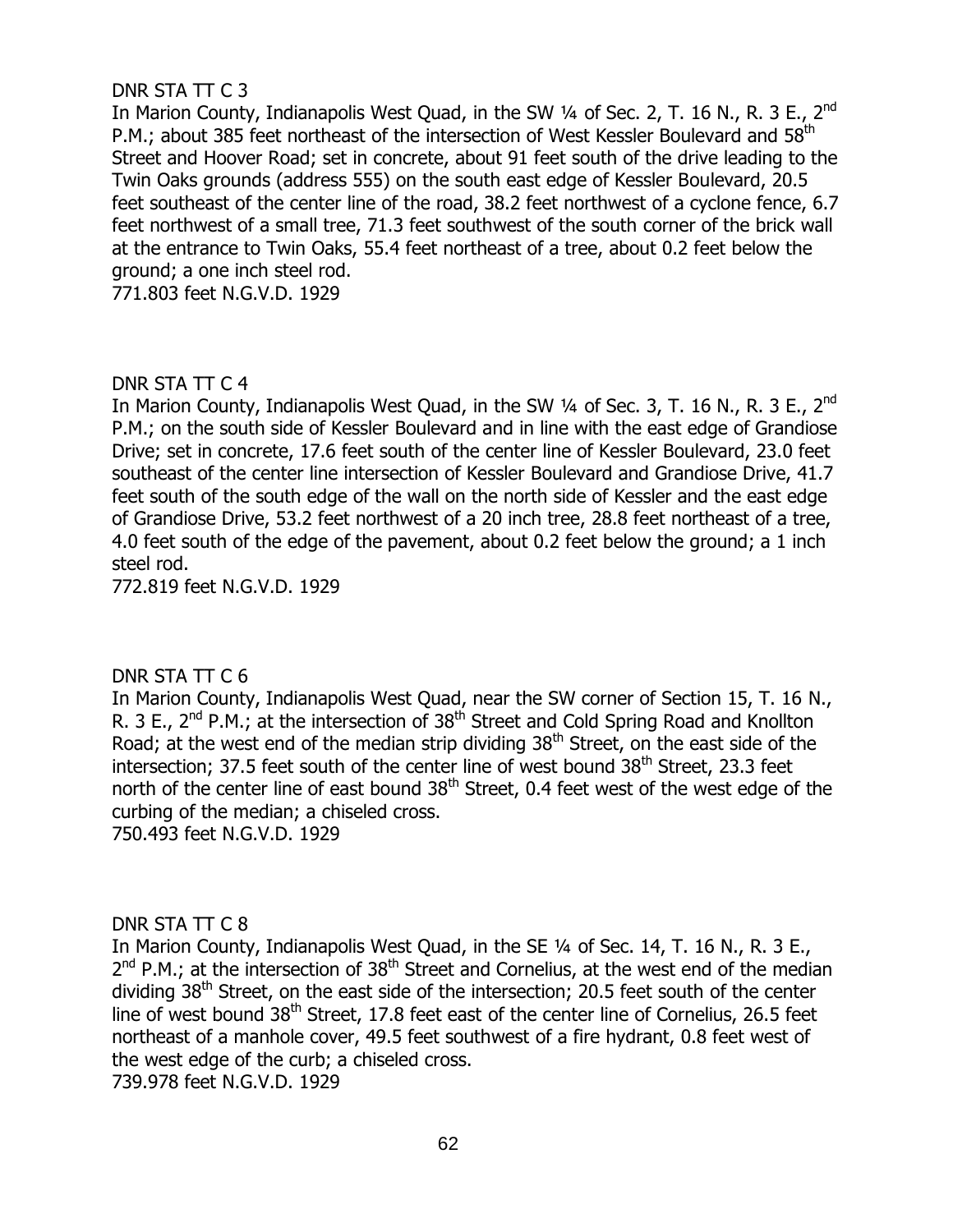# DNR STA TT C 7

In Marion County, Indianapolis West Quad, in the NE 1/4 of Sec. 22, T. 16 N., R. 3 E. 2<sup>nd</sup> P.M.; at the southwest corner of the intersection of 38<sup>th</sup> Street and Northwestern Avenue (old U.S. 421), at the west most corner of a traffic island; 19.9 feet south of the center line of east bound 38<sup>th</sup> Street, 42 feet west of a power pole on the traffic island, 64.2 feet east of a light pole, 68.0 feet northwest of a cyclone fence corner, 0.8 foot west of the back of the curb; a chiseled cross. 761.513 feet N.G.V.D. 1929

### DNR STA TT C 10

In Marion County, Indianapolis West Ouad, in the SE 1/4 of Sec. 26, T. 16 N., R. 3 E., 2<sup>nd</sup> P.M.; on the southwest corner of the Illinois Street Bridge over Fall Creek; 14.6 feet west of the center line of Illinois Street, 10.9 feet southeast of the south end of the west guard rail, 30.0 feet northeast of a power pole, 50.1 feet north of the center of a manhole cover, on the south end of the centerline of the sidewalk; a chiseled cross. 717.490 feet N.G.V.D. 1929

### IFC&WRC BM MAR 73 RESET

In Marion County, Indianapolis West Quad., in the SW 1/4 of Sec. 35, T. 17 N., R. 3 E., 2<sup>nd</sup> P.M.; near Broad Ripple; at the North Meridian Street bridge over White River; set vertically in the east side of the second concrete pier from the south end of bridge, 1.7 feet below a chiseled out scar where the original bench mark tablet had been set (the stem of the old mark is still in place), 0.4 foot north of the south edge of the pier, about flush with the ground; a Indiana Flood Control and Water Resources Commission bronze bench mark tablet, stamped "MAR 73 RESET". 710.698 feet N.G.V.D. 1929

### DNR TBM 081803-2

In Marion County, Indianapolis West Quad., in the NE ¼ of Section 11, T. 16 N., R. 3 E.,  $2^{nd}$  P. M.; near the northeast corner of Rocky Ripple in Indianapolis; in the northeast ¼ of the intersection of Ripple Road and Canal Boulevard, @ the entrance to the Central Canal Towpath; set on the top of the north most steel I beam guardrail post, 26.0 feet north of the extended centerline of Ripple Road, 7.0 feet east of the centerline of Canal Boulevard, 1.2 feet west of the Central Canal Towpath yield sign post, 2.2 feet above the ground; three filed notches.

3<sup>rd</sup> Order Elevation

718.050 feet N.G.V.D. 1929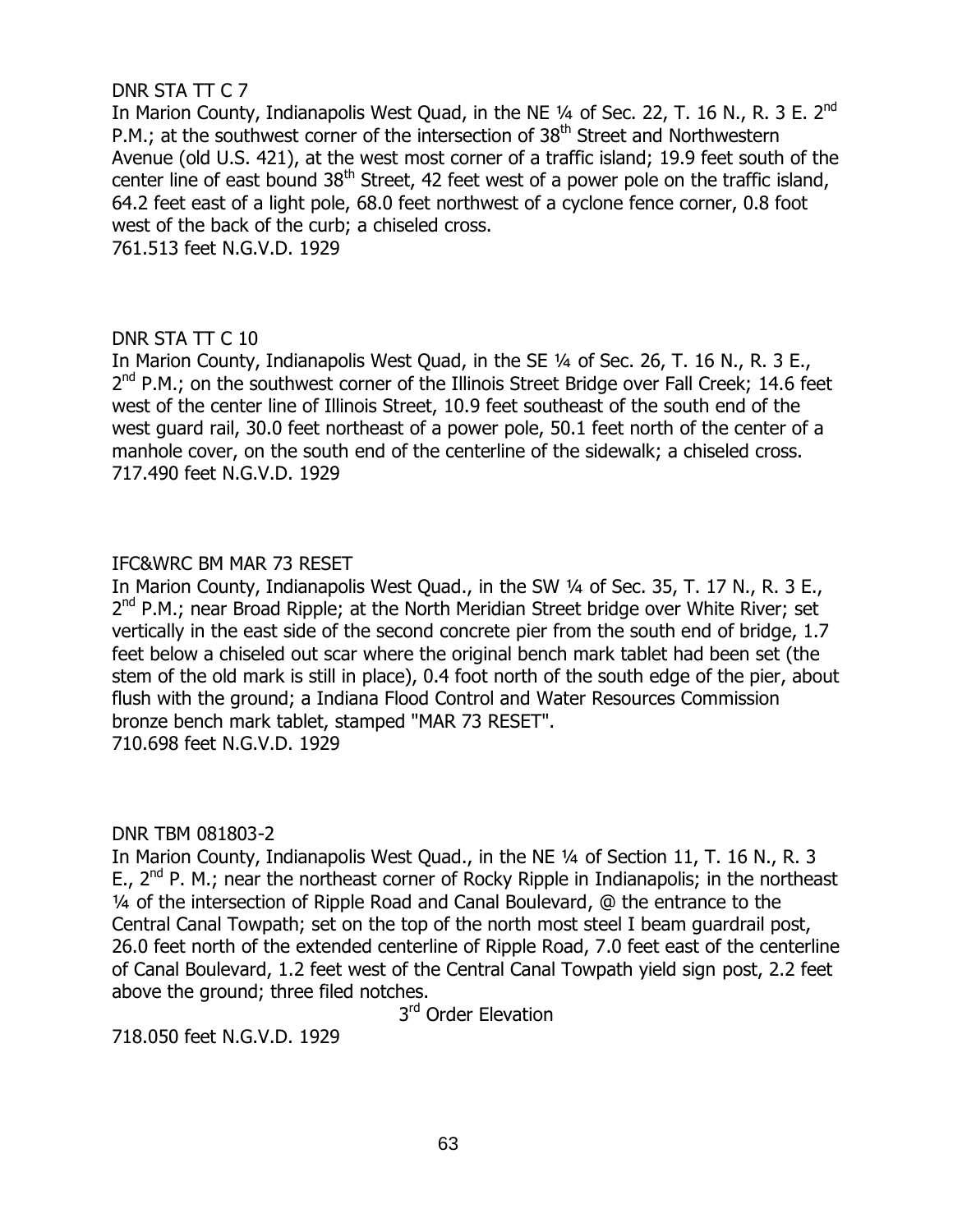#### DNR TBM 081803-1

In Marion County, Indianapolis West Quad., in the NW 1/4 of Section 11, T. 16 N., R. 3 E.,  $2^{nd}$  P. M.; near the northwest corner of Rocky Ripple; near the west end of the Town Hall, in the northwest 1/4 of the "T" intersection of 54<sup>th</sup> Street and Patterson Street; set in the north side of power pole  $#$  167334 D, 32.5 feet north of the centerline of 54<sup>th</sup> Street, 29.0 feet west of the extended centerline of Paterson Street, 23.6 feet southwest of the southwest corner of Town Hall, 2.0 feet above the ground; a railroad spike driven through an aluminum tag, stamped "IDNR TBM 081803-1".

3<sup>rd</sup> Order Elevation

709.647 feet N.G.V.D. 1929

### USC&GS BM Q 64 1946

In Marion County, Maywood Quad, in the SW 1/4 of Sec. 15, T. 15 N., R. 3 E., 2<sup>nd</sup> P.M.; at Indianapolis; at the Kentucky Avenue (old State Road 67) concrete arch bridge over Eagle Creek, at 2200 South Belmont Avenue; set in the top of the northeast end of the southeast concrete railing; a U.S. Coast and Geodetic Survey bench mark tablet stamped "Q 64 1946".

694.438 feet N.G.V.D. 1929

### IFC&WRC BM MAR 23

In Marion County, Maywood Quad, in the SW 1/4 of Sec. 22, T. 15 N., R. 3 E., 2<sup>nd</sup> P.M.; at the Indianapolis Sewage Disposal Plant Grounds on South Belmont Street, on the concrete walk at the north entrance to the Administration Building; 0.7 foot north of the north wall of the building, 6.0 feet east of the center of the doorway, level with the ground; a Indiana Flood Control and Water Resources Commission bronze benchmark tablet stamped "MAR 23". 691.782 feet N.G.V.D. 1929

### IFC&WRC BM MAR 49, 1959

In Marion County, Maywood Quad, in the S  $1/2$  of Sec. 14, T. 15 N., R. 3 E.,  $2^{nd}$  P.M.; at the Raymond Street bridge over White River; set in the top of and at the north end of the base of the 9<sup>th</sup> pier west of the east end of the bridge, 52 feet east of the center line of West Street, 19 feet north of the center line of Raymond Street, about 18 feet below the bridge floor, 6.4 feet above ground; a Indiana Flood Control and Water Resources Commission bronze benchmark tablet, stamped "MAR 49 RESET 1959". 689.386 feet N.G.V.D. 1929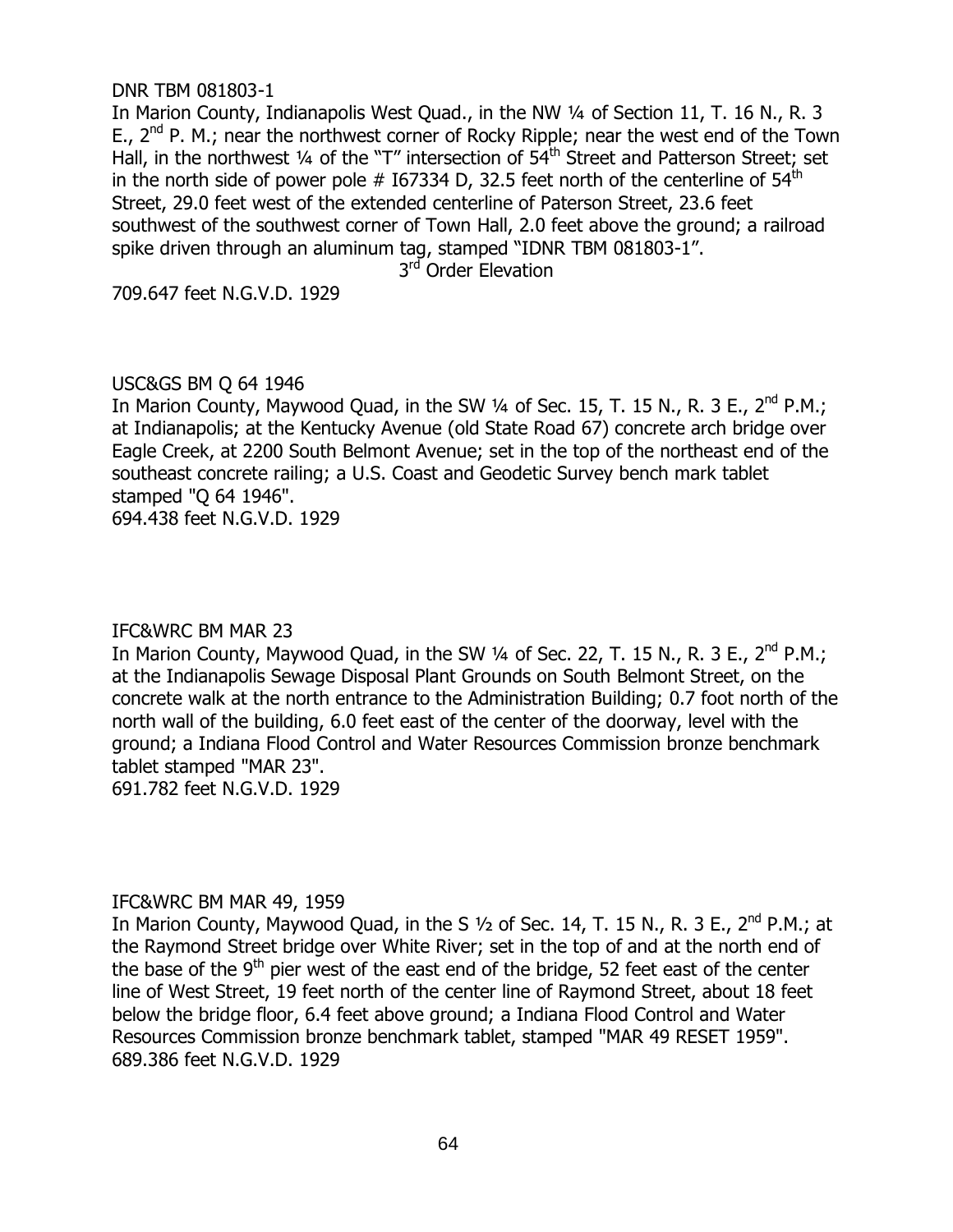### IFC&WRC BM MAR 50

In Marion County, Maywood Quad, in the S  $1/2$  of Sec. 14, T. 15 N., R. 3 E.,  $2^{nd}$  P.M.; at the Indianapolis Union Railroad Bridge over White River and West Street, on West Street 0.25 mile north of Raymond Street, on the south end of the southeast wingwall; 84 feet south of the center line of the bridge, 32 feet east of the center line of West Street; a Indiana Flood Control and Water Resources Commission bronze benchmark tablet stamped "MAR 50". 697.355 feet N.G.V.D. 1929

### DNR TBM WR 201

In Marion County, Maywood Quad, in the W  $1/2$  of Sec. 7, T. 14 N., R. 3 E., 2<sup>nd</sup> P. M.; about 6.5 miles west of Southport, 6.35 miles west along Southport Road (Union Street) from its intersection with State Road 431 in Southport to a northwest to southeast Troad (Mann Road), thence 0.5 mile generally north along Mann Road to a T-road west (Mills Road) and a 1 foot pipe culvert under Mann Road; set in the top at the center of the west headwall of the culvert, 24 feet north of the center line of Mills Road, 18 feet west of the center line of Mann Road, 1 foot above the roads; a chiseled square. 703.232 feet N.G.V.D. 1929

### IFC&WRC BM MAR 110, 1956

In Marion County, Maywood Quad, Near the NW corner of Sec. 17, T. 14 N., R. 3 E., 2<sup>nd</sup> P.M.; about 6.0 miles west of Southport; at the Southport Road concrete bridge over the White River; set in the top of and at the east end of the south concrete sidewalk of the bridge, 16.0 feet south of the center line of the bridge, 10.5 feet west of the east end of the south sidewalk, 0.7 foot above the road; a Indiana Flood Control and Water Resources Commission bronze benchmark tablet, stamped "MAR 110 1956". 676.901 feet N.G.V.D. 1929

### IFC&WRC BM MAR 96, 1956

In Marion County, Maywood Quad, in the SE 1/4 of Sec. 9, T. 14 N., R. 3 E., 2<sup>nd</sup> P.M.; about 3.9 miles west of Southport; at the South Belmont Avenue concrete arch bridge over Little Buck Creek; set in the top of the south end of the west concrete guardrail, 13 feet west of the center line of the road, 5.1 feet north of the south end of the west guardrail, 3.7 feet above the road; a Indiana Flood Control and Water Resources Commission bronze benchmark tablet, stamped "MAR 96 1956". 688.264 feet N.G.V.D. 1929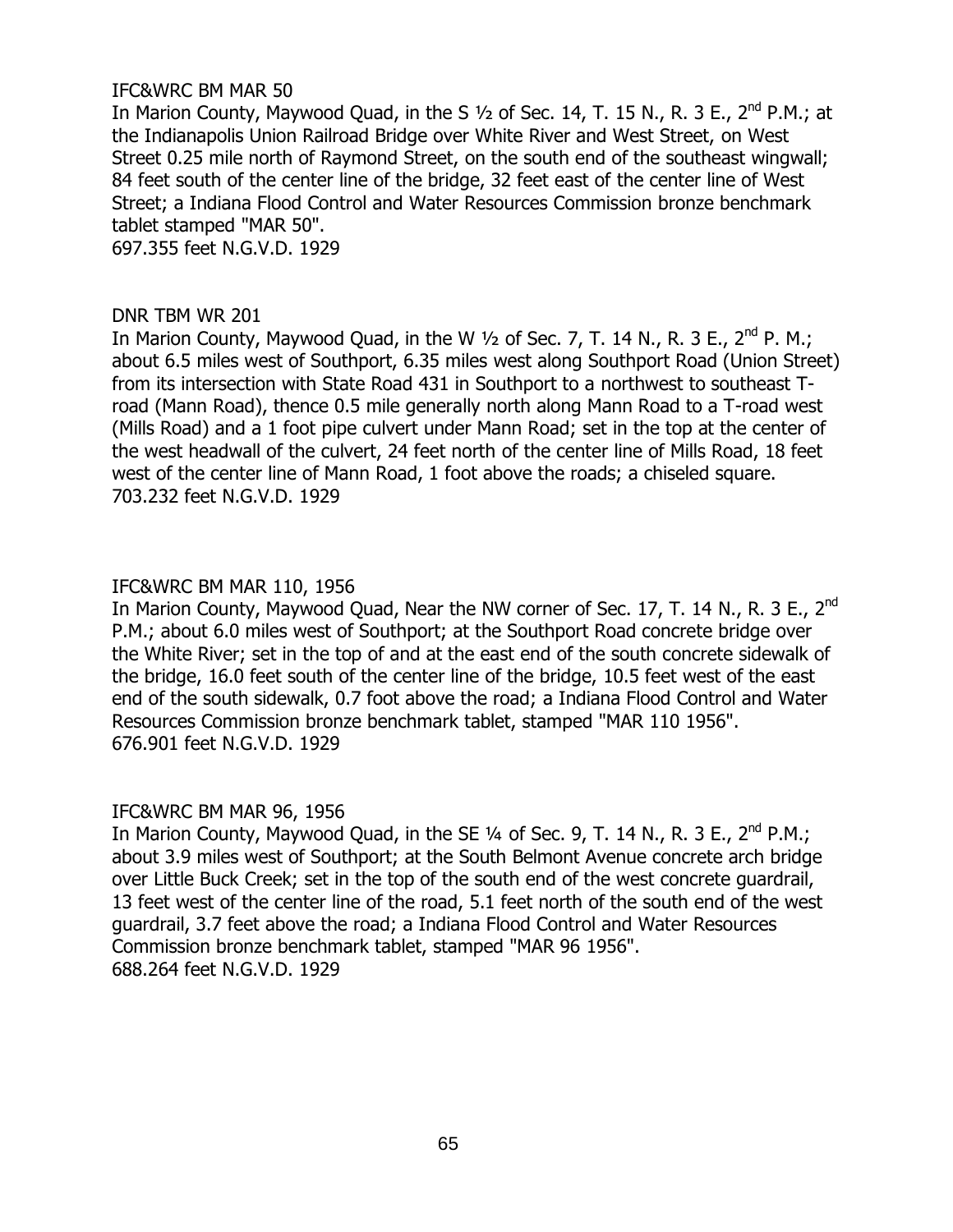### IFC&WRC BM MAR 97, 1956

In Marion County, Maywood Quad, in the S  $1/2$  of Sec. 10, T. 14 N., R. 3 E., 2<sup>nd</sup> P.M.; about 3.2 miles west of Southport; at the Harding Street concrete bridge over Little Buck Creek; set in the top of and at the south end of the west concrete guardrail, 14 feet west of the center line of the road, 7 feet north of the south end of the west guardrail, 3 feet above the road; a Indiana Flood Control and Water Resources Commission bronze benchmark tablet, stamped "MAR 97 1956". 687.735 feet N.G.V.D. 1929

### DNR TBM LBC 3

In Marion County, Maywood Quad, in the SE 1/4 of Sec. 10, T. 14 N., R. 3 E., 2<sup>nd</sup> P.M.: about 2.8 miles west of Southport; at the Indiana Rail Road (former Illinois Central R/R) bridge over Little Buck Creek; set in the top of the northwest end of the northeast abutment, 8 feet below the rails, 5.5 feet northwest of the northwest rail, 1 foot northeast of the southwest face of the northeast abutment; a chiseled triangle. 689.985 feet N.G.V.D. 1929

# USC&GS BM A 14, 1930

In Marion County, Maywood Quad, in the NW  $\frac{1}{4}$  of Sec. 11, T. 14 N., R. 3 E., 2<sup>nd</sup> P.M.; about 2.7 miles west of Southport; at the Indiana Rail Road iron bridge overhead crossing of State Road 37; set in the top of the east concrete wingwall of the south abutment, 26 feet above the railroad tracks, 14 feet southeast of the center line of Bluff Road, 1.9 feet south of the southeast end of the iron bridge, 0.4 foot above the road; a U.S. Coast and Geodetic Survey bench mark tablet, stamped "A 14 1930". 726.960 feet N.G.V.D. 1929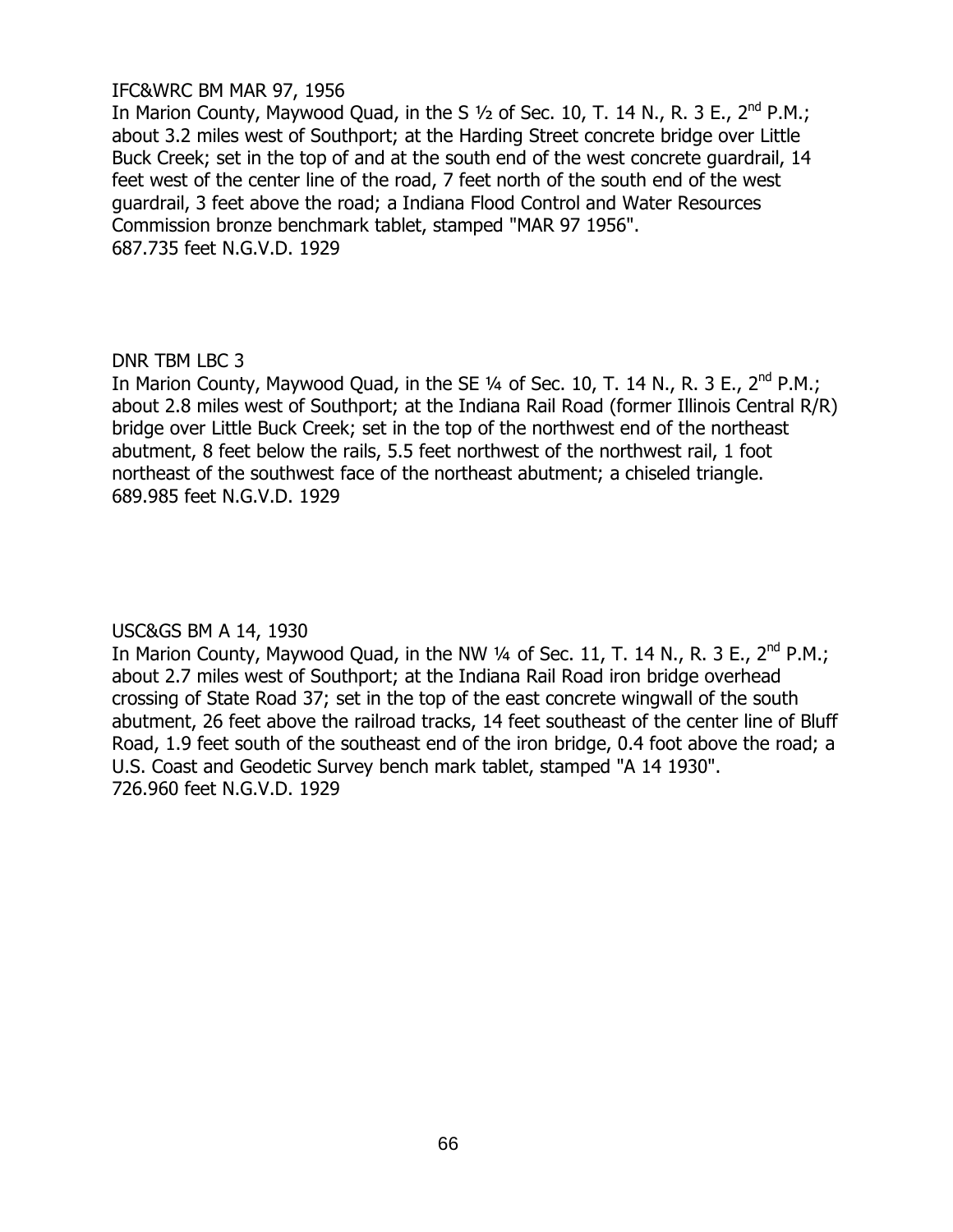### DNR TBM HD 1

In Marion County, Maywood Quad, in the NW  $\frac{1}{4}$  of Sec. 2, T. 14 N., R. 3 W.,  $2^{nd}$  P.M.; about 3.1 miles northwest of Southport, at the intersection of Thompson Road and Bluff Road, in the southeast quarter of the intersection, at the northeast corner of a 10 foot pipe culvert over Haueisen Ditch under Bluff Road; set in the top at the north end of the east headwall of the culvert, 23 feet east of the center line of Bluff Road, 21 feet south of the center line of Thompson Road, 0.75 foot south of the north end of the east headwall, 0.3 foot above the road; a chiseled triangle.

697.984 feet N.G.V.D. 1929

# IFC&WRC BM MAR 155, 1960

In Marion County, Maywood Quad, in the NW 1/4 of Sec. 35, T. 15 N., R. 3 E., 2<sup>nd</sup> P.M.; about 2.5 miles northwest of Edgewood; at the Bluff Road 60-foot concrete bridge over Lick Creek; set at the apex of the northeast wingwall of the bridge, 18 feet east of the center line of Bluff Road, 0.7 foot south of the north side of the northeast wingwall, 0.6 foot above the road; a Indiana Flood Control and Water Resources Commission bronze benchmark tablet, stamped "MAR 155 1960".

695.825 feet N.G.V.D. 1929

# IFC&WRC BM MAR 154, 1960

In Marion County, Maywood Quad, in the N  $\frac{1}{2}$  of Sec. 26, T. 15 N., R. 3 E., 2<sup>nd</sup> P.M.; about 3 miles northwest of Edgewood; at the Bluff Road 13-foot concrete culvert over Highland Creek, in the northwest corner of the culvert; set in the top of the west headwall, 23 feet west of the center line of Bluff Road, 0.85 foot south of the north end of the west headwall, 0.2 foot above the road; a Indiana Flood Control and Water Resources Commission bronze benchmark tablet, stamped "MAR 154 1960". 682.059 feet N.G.V.D. 1929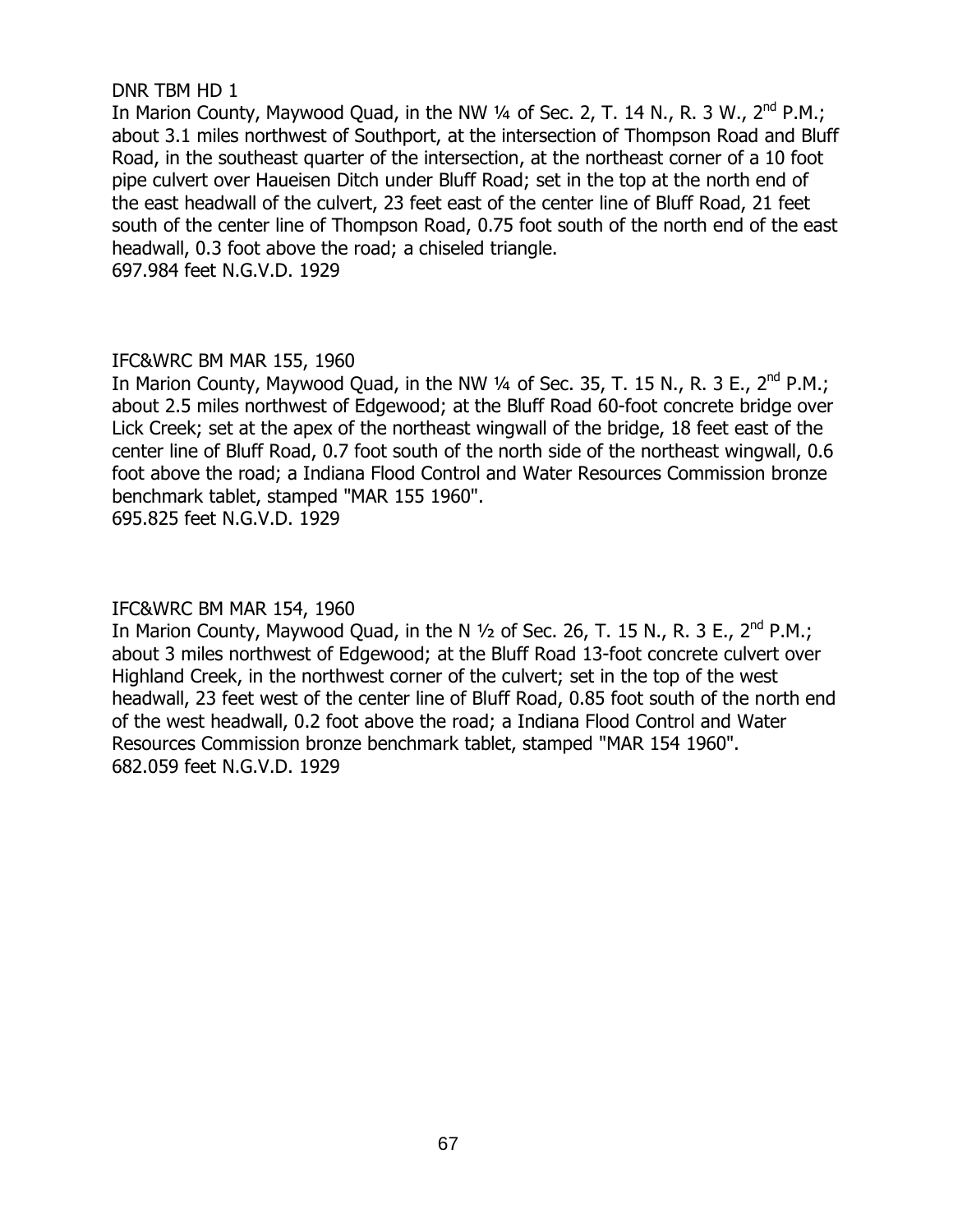### DNR TBM GC 1

In Marion County, Maywood Quad, in the SW  $\frac{1}{4}$  of Sec. 23, T. 15 N., R. 3 E., 2<sup>nd</sup> P.M.; about 2.1 miles east of Maywood; at the Indiana Rail Road wooden trestle over Germania Creek, at the southeast corner of the trestle; set on the south bridge seat, 5.8 feet east of the east rail of the tracks, 1.2 feet below the tracks, 0.2 foot south of the north face of the south bridge seat; a round bolt head, marked TBM GC 1. 683.334 feet N.G.V.D. 1929

### IFC&WRC BM MAR 153, 1960

In Marion County, Maywood Quad, in the S  $1/2$  of Sec. 23, T. 15 N., R. 3 E., 2<sup>nd</sup> P.M.; about 3.2 miles northwest of Edgewood; at the Bluff Road 8-foot box culvert over Germania Creek, at the northwest corner of the culvert; set in the top of and at the north end of the west headwall, 35 feet west of the center line of Bluff Road, 5.0 feet below the road, 0.9 foot south of the north end of the west headwall; a Indiana Flood Control and Water Resources Commission bronze benchmark tablet, stamped "MAR 153 1960".

687.751 feet N.G.V.D. 1929

### IFC&WRC BM MAR 152, 1960

In Marion County, Maywood Quad, in the SW  $\frac{1}{4}$  of Sec. 23, T. 15 N., R. 3 E., 2<sup>nd</sup> P.M.; about 2.2 miles east of Maywood; at the Indiana Rail Road iron bridge over Pleasant Run, in the northwest corner of the bridge; set in the top of the 3rd step from the top of the northeast bridge seat, 16 feet west of the west rail of the tracks, 7.3 feet below the tracks, 1.2 feet north of the south side of the northeast bridge seat; a Indiana Flood Control and Water Resources Commission bronze benchmark tablet, stamped "MAR 152 1960".

680.791 feet N.G.V.D. 1929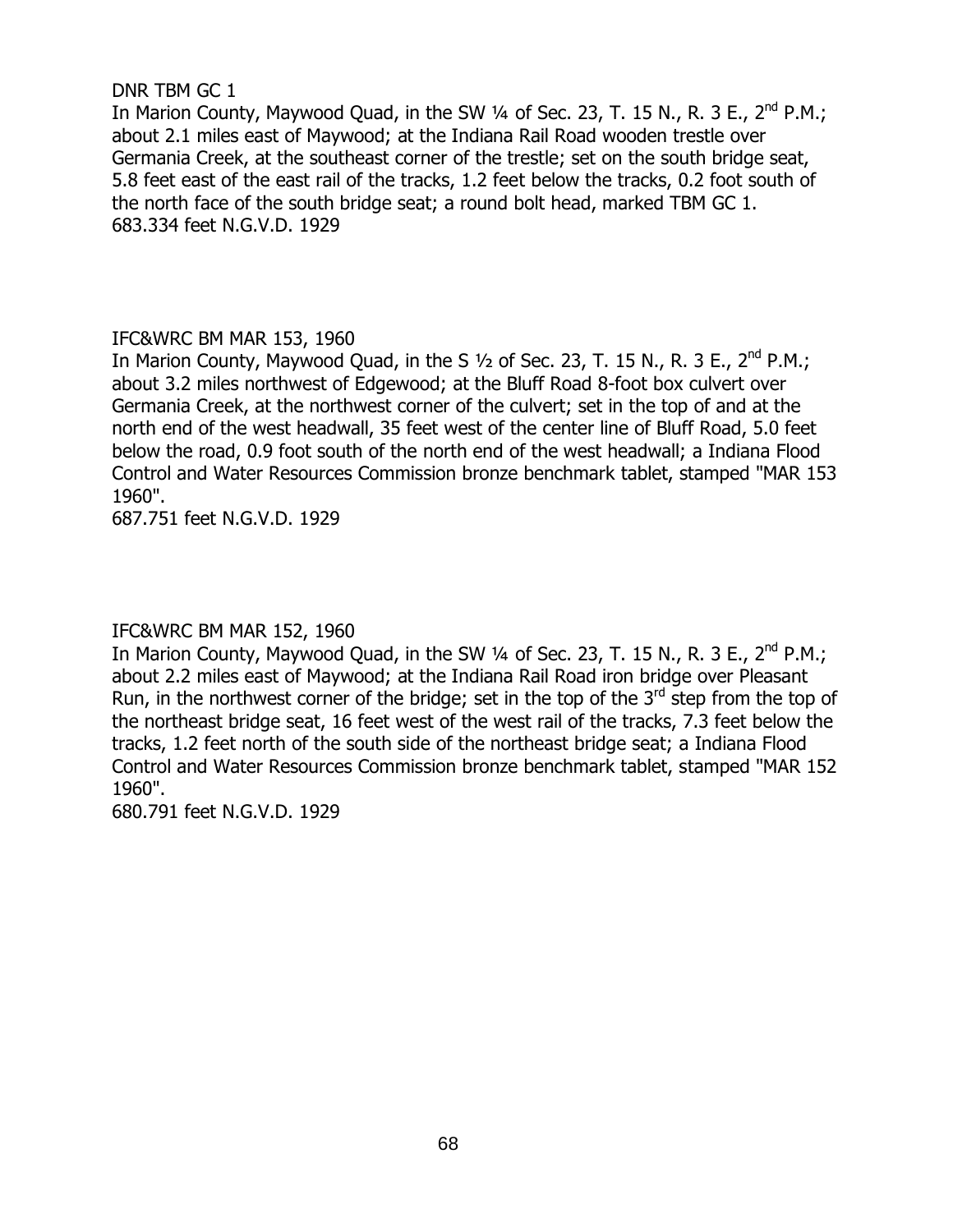### IFC&WRC BM MAR 151, 1960

In Marion County, Maywood Quad, in the South 1/2 of Sec. 23, T. 15 N., R. 3 E., 2<sup>nd</sup> P.M.; about 3.3 miles northwest of Edgewood; at the Bluff Road concrete arch bridge over Pleasant Run, in the southwest corner of the bridge; set in the top of the west guardrail, 21.5 feet west of the center line of Bluff Road, 14.7 feet north of the south end of the west guardrail, 2.8 feet above the road; a Indiana Flood Control and Water Resources Commission bronze benchmark tablet, stamped "MAR 151 1960". 695.043 feet N.G.V.D. 1929

#### DNR TBM PR 26

In Marion County, Maywood Quad, in the S  $1/2$  of Sec. 23, T. 15 N., R. 3 E., 2<sup>nd</sup> P.M.; about 3.3 miles northwest of Edgewood, at the Bluff Road concrete arch bridge over Pleasant Run, in the southeast corner of the bridge, set in the top of the east headwall of the bridge, 22 feet east of the center line of Bluff Road, 0.2 foot north of the south end of the east headwall, about level with the road; a chiseled square. 692.431 feet N.G.V.D. 1929

#### DNR TBM PR 25

In Marion County, Maywood Quad, in the S  $1/2$  of Sec. 23, T. 15 N., R. 3 E., 2<sup>nd</sup> P.M.; about 3.3 miles northwest of Edgewood; at the Bluff Road concrete arch bridge over Pleasant Run, in the northeast corner of the bridge; set in the top of the east guardrail, 22 feet east of the center line of Bluff Road, 2.8 feet above the road, at the northeast corner of the north end of the east guardrail; a chiseled square. 691.973 feet N.G.V.D. 1929

#### USGS RM 1

In Marion County, Maywood Quad, in the NW  $\frac{1}{4}$  of Sec. 24, T. 15 N., R. 3 E., 2<sup>nd</sup> P.M.; at Indianapolis; at the U.S. 31 and Madison Avenue bridge over Pleasant Run; set in the east end of the headwall of a storm sewer near the southwest corner of the bridge, 67 feet west of the center line of the highway, 12 feet below the road, 0.4 foot south of the north side of the headwall of the sewer; a U.S. Geological Survey Gaging Station tablet, unstamped.

688.166 feet N.G.V.D. 1929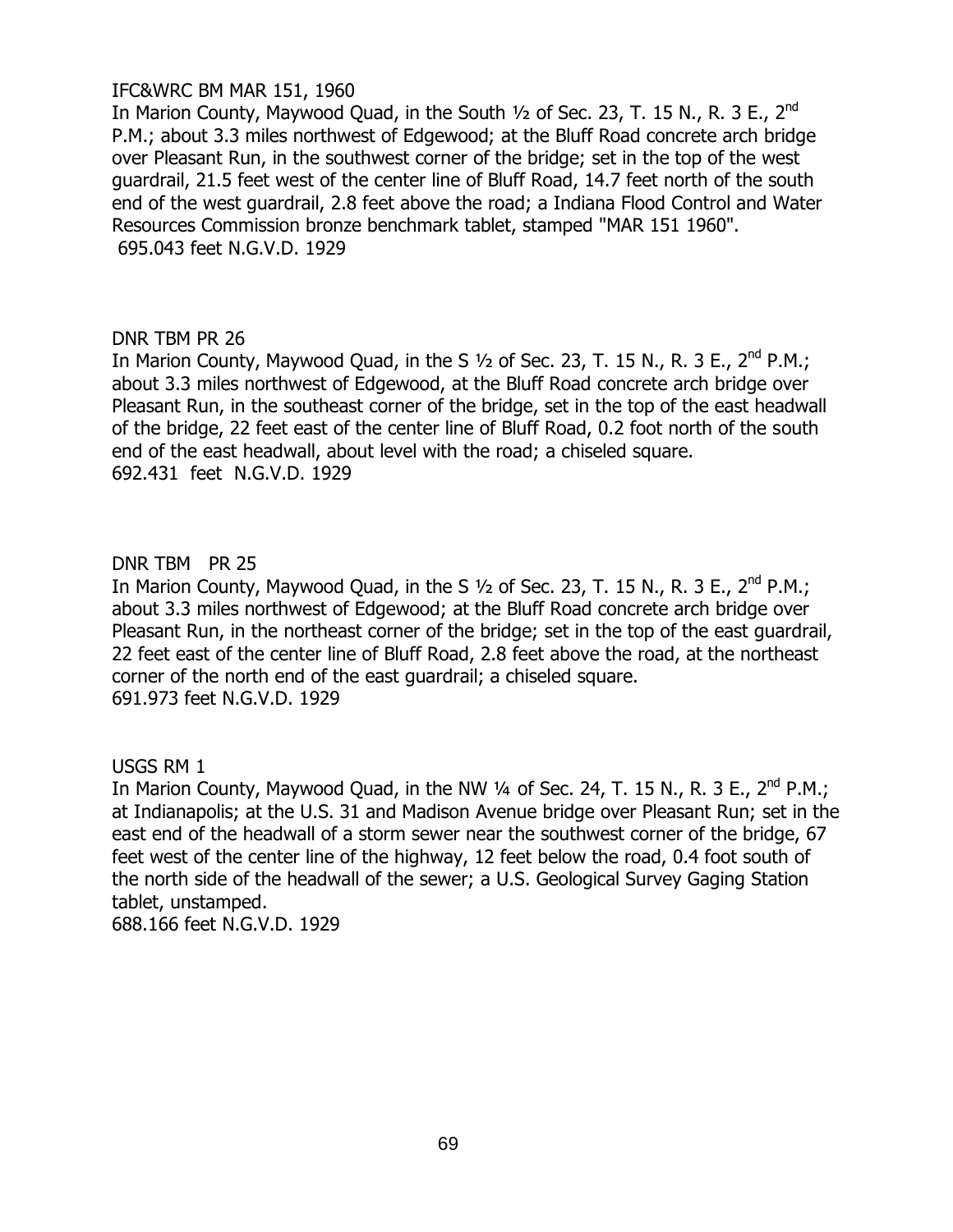### ISHC BM MAR G 45

In Marion County, Maywood Quad, in the NW  $\frac{1}{4}$  of Sec. 24, T. 15 N., R. 3 E., 2<sup>nd</sup> P.M.; at the U.S. 31 and Madison Avenue bridge over Pleasant Run, in the southwest corner of the bridge; set in the top of the west headwall, 47 feet west of the center line of U.S. 31, 4.4 feet north of the south end of the west guardrail, 1.0 foot above the road; a Indiana State Highway Commission benchmark tablet, stamped "MAR G 45". 701.086 feet N.G.V.D. 1929

# DNR TBM PR 22

In Marion County, Maywood Quad, in the North  $\frac{1}{2}$  of Sec. 24, T. 15 N., R. 3 E., 2<sup>nd</sup> P.M.; at the South East Street concrete bridge over Pleasant Run; set in the top at the north end of the west guardrail of the bridge, 32 feet west of the center line of East Street, 4 feet above the road, 0.75 foot south of the north end of the west guardrail; a chiseled triangle.

707.720 feet N.G.V.D. 1929

# IFC&WRC BM MAR 149, 1960

In Marion County, Maywood Quad, in the NE  $\frac{1}{4}$  of Sec. 24, T. 15 N., R. 3 E., 2<sup>nd</sup> P.M.; at the Garfield Park Drive concrete bridge over Pleasant Run; set in the top of and at the southeast end of the southwest guardrail of the bridge, 25 feet southwest of the center line of the road, 4 feet above the road, 0.8 foot northwest of the southeast end of the guardrail; a Indiana Flood Control and Water Resources Commission bronze benchmark tablet, stamped "MAR 149 1960".

709.874 feet N.G.V.D. 1929

DNR TBM PR 21

In Marion County, Maywood Quad, in the NE  $\frac{1}{4}$  of Sec. 24, T. 15 N., R. 3 E., 2<sup>nd</sup> P.M.; at the Raymond Street bridge over Pleasant Run; set in the top of a 5 foot pipe culvert adioining the Raymond Street bridge, 24 feet south of the center line of Raymond Street, 3.8 feet below the road, 2.3 feet south of the south headwall of the bridge, 0.35 foot west of the east end of the culvert headwall; a chiseled triangle. 706.056 feet N.G.V.D. 1929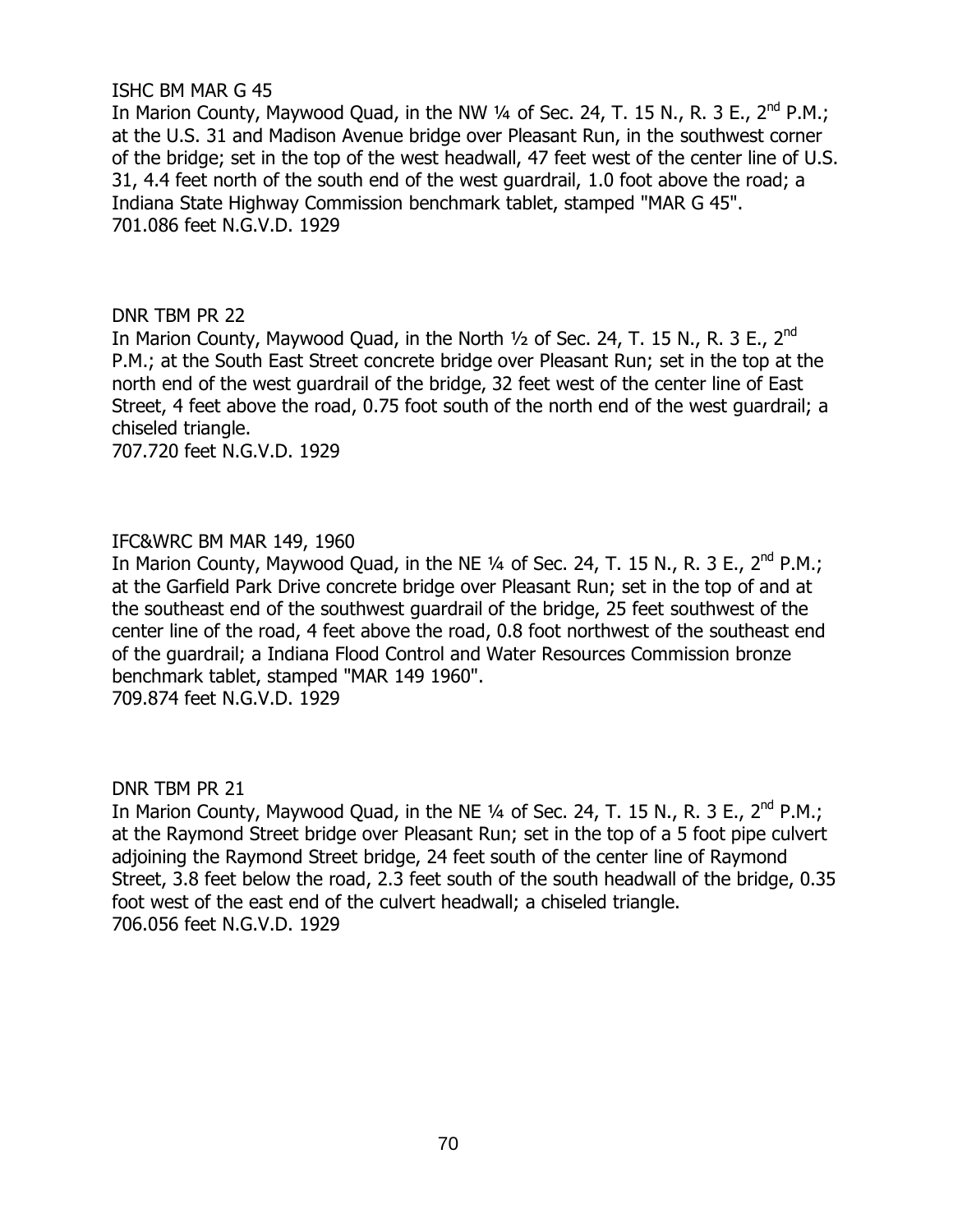### IFC&WRC BM MAR 148, 1960

In Marion County, Maywood Quad, in the SE 1/4 of Sec. 13, T. 15 N., R. 3 E., 2<sup>nd</sup> P.M.; at the Indianapolis Union Railway bridge over Pleasant Run, at Beecher Street and Pleasant Run Parkway North Drive; set in the top of and at the northeast end of the northeast wingwall of the bridge, 15 feet north of the north rail of the tracks, 9 feet below the tracks, 0.85 foot southeast of the northwest side of the northeast wingwall; a Indiana Flood Control and Water Resources Commission bronze benchmark tablet, stamped "MAR 148 1960".

717.272 feet N.G.V.D. 1929

# DNR TBM PR 27

In Marion County, Maywood Quad, in the SE  $\frac{1}{4}$  of Sec. 13, T. 15 N., R. 3 E., 2<sup>nd</sup> P.M.; at the intersection of Beecher Street and Pleasant Run Parkway North Drive, at the Beecher Street iron bridge over Pleasant Run; 22.5 feet north of the center line of Beecher Street, 0.7 foot north of the far west post of the north guardrail, 0.6 foot west of the east edge of the northwest bridge abutment; a chiseled square. 712.588 feet N.G.V.D. 1929

### DNR TBM PR 20

In Marion County, Maywood Quad, in the SE 1/4 of Sec. 13, T. 15 N., R. 3E., 2<sup>nd</sup> P.M.; at the intersection of Beecher Street and Pleasant Run Parkway North Drive, at the Beecher Street iron bridge over Pleasant Run; set in the top at the north end of the east bridge seat, 23 feet north of the center line of the road, 4 feet below the road, 0.6 foot east of the west face of the east bridge seat; a chiseled triangle. 708.342 feet N.G.V.D. 1929

### DNR TBM PR 19

In Marion County, Maywood Quad, in the NW 1/4 of Sec. 18, T. 15 N., R. 4 E., 2<sup>nd</sup> P.M.; At the intersection of Shelby Street and East Pleasant Run Parkway North Drive; at the Shelby Street bridge over Pleasant Run; set in the top of and at the northeast corner of the east side walk, 40 feet east of the center line of the road, 0.8 foot above the road, 0.3 foot north of the north end of the east guardrail; a chiseled square. 720.804 feet N.G.V.D. 1929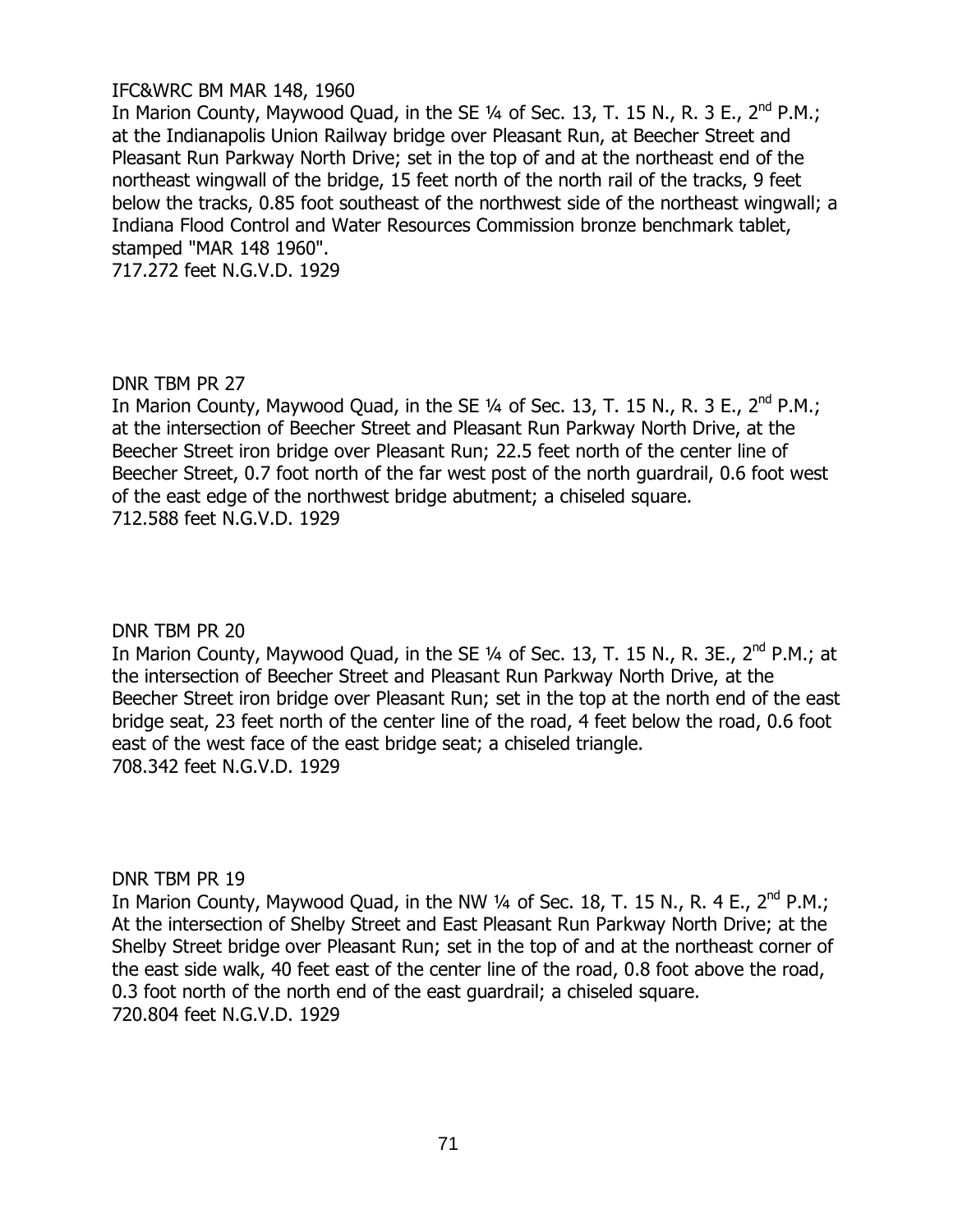## IFC&WRC BM MAR 145, 1960

In Marion County, Maywood Quad, in the NW 1/4 of Sec. 18, T. 15 N., R. 4 E., 2<sup>nd</sup> P.M.; at the intersection of South Spruce Street and Pleasant Run Parkway South Drive, at the Spruce Street bridge over Pleasant Run; set in the top of the southwest wingwall of the bridge, 24 feet west of the center line of Spruce Street, 2.1 feet west of and 0.7 foot north of the south end of the west sidewalk railing, 0.7 foot above the road; a Indiana Flood Control and Water Resources Commission bronze benchmark tablet, stamped "MAR 145 1960".

725.085 feet N.G.V.D. 1929

### DNR TBM LBC 18

In Marion County, Maywood Quad, in the NW  $\frac{1}{4}$  of Sec. 18, T. 14 N., R. 4 E., 2<sup>nd</sup> P.M.; about 0.45 mile west of Southport; at the Southport Road 80 foot concrete bridge over Little Buck Creek; set in the top of and at the west end of the south concrete sidewalk, 18 feet south of the center line of the road, 3.5 feet south of the north edge of the south sidewalk, 0.8 foot above the road, 0.3 foot north of the bottom of the northwest corner of the south guardrail; a chiseled square.

744.065 feet N.G.V.D. 1929

### DNR TBM LBC 19

In Marion County, Maywood Quad, in the N  $\frac{1}{2}$  of Sec. 18, T. 14 N., R. 4 E., 2<sup>nd</sup> P.M.; about 0.25 mile west of Southport; at the Southport Road 100 foot concrete bridge over Little Buck Creek; set in the top of the south concrete sidewalk, at the bottom corner, and at the west face of the south guardrail, 18 feet south of the center line of the road, 3.5 feet south of the north face of the south sidewalk, 0.8 foot above the road; a chiseled square.

751.404 feet N.G.V.D. 1929

### IFC&WRC BM MAR 144, 1960

In Marion County, Maywood Quad, in the NE  $\frac{1}{4}$  of Sec. 18, T. 15 N., R. 4 E., 2<sup>nd</sup> P.M.; at Villa Avenue and Pleasant Run Parkway North Drive, at the Villa Avenue bridge over Pleasant Run; set in the top of the west guardrail abutment, 18 feet west of the center line of Villa Avenue, 27 feet south of the north end of the west guardrail of the bridge, 0.8 foot above the road; a Indiana Flood Control and Water Resources Commission bronze benchmark tablet, stamped "MAR 144 1960". 730.876 feet N.G.V.D. 1929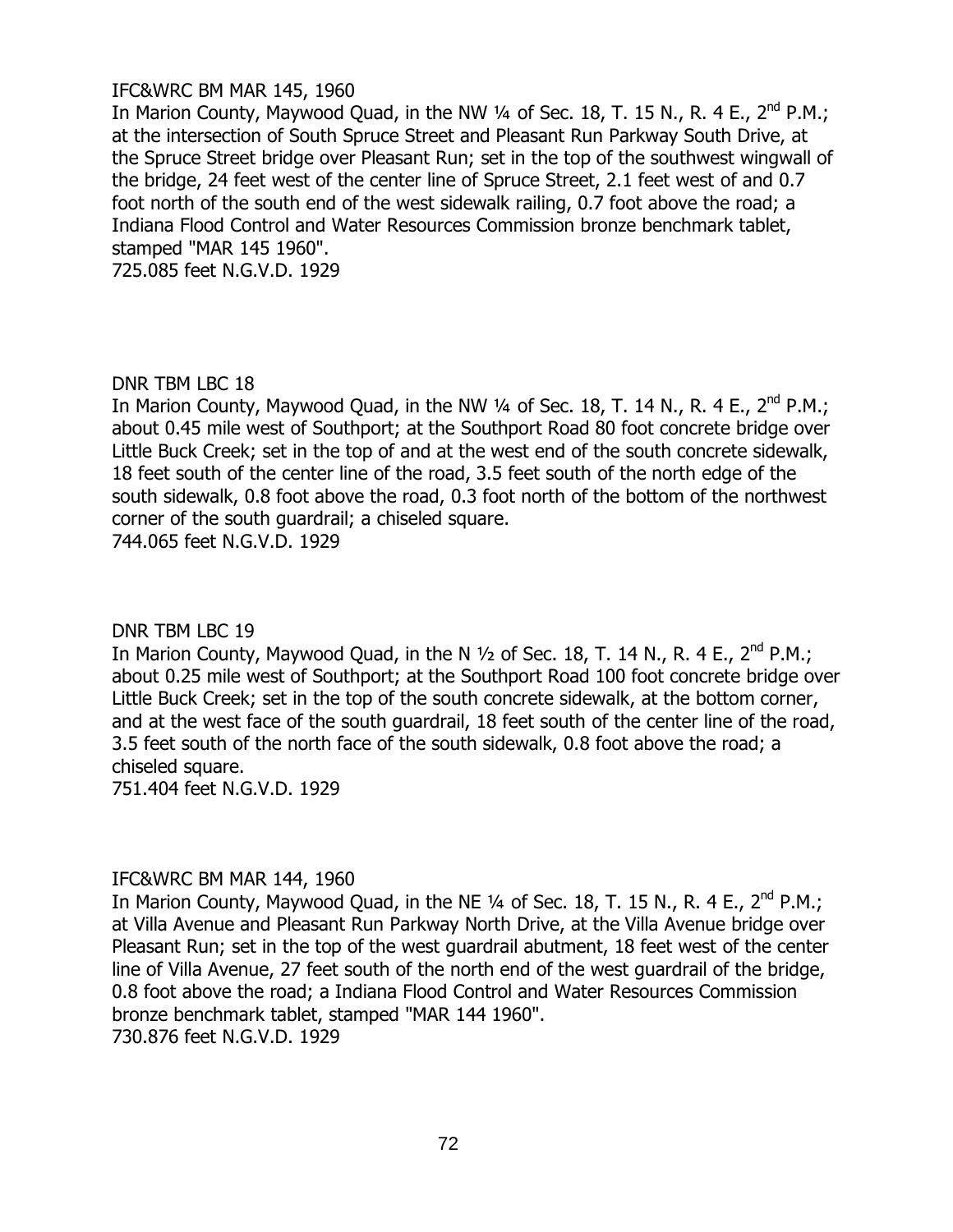### DNR TBM PR 17

In Marion County, Maywood Quad, in the NE 1/4 of Sec. 18, T. 15 N., 2<sup>nd</sup> P.M.; at Villa Avenue and Pleasant Run Parkway North Drive; at the Villa Avenue bridge over Pleasant Run; set in the top of and at the northeast corner of the east concrete guardrail of the bridge, 18.5 feet east of the center line of the road, 3.7 feet above the sidewalk, 0.2 foot south of the north end of the east guardrail of the bridge; a chiseled cross. 734.330 feet N.G.V.D. 1929

### IFC&WRC BM MAR 101 RESET 1960

In Marion County, Maywood Quad, in the SE 1/4 of Sec. 1, T. 14 N., R. 3 E., 2<sup>nd</sup> P.M.; about 0.8 mile southwest of Edgewood; at the Stop 8 Road bridge over Little Buck Creek; set at the east end of the north concrete sidewalk of the bridge, 14 feet north of the center line of the road, 0.9 foot above the road, 0.9 foot west of the east end of the north sidewalk; a Indiana Flood Control and Water Resources Commission bronze benchmark tablet, stamped "MAR 101 RESET 1960". 729.840 feet N.G.V.D. 1929

#### DNR TBM A

In Marion County, Maywood Quad, in the N  $\frac{1}{2}$  of Sec. 18, T. 14 N., R. 4 E., 2<sup>nd</sup> P.M.; about 0.25 mile west of Southport; at the Southport Road 100 foot concrete bridge over Little Buck Creek; set in the top near the east end of the south concrete sidewalk of the bridge, 17.5 feet south of the center line of the road, 4.3 feet east of the east face of the south concrete guardrail, 0.8 foot above the road, 0.4 foot north of the south face of the south concrete sidewalk; a chiseled cross. 751.260 feet N.G.V.D. 1929

DNR TBM B

In Marion County, Maywood Quad, in the S  $1/2$  of Sec. 7, T. 14 N., R. 4 E., 2<sup>nd</sup> P.M.; about 0.3 miles west of Southport; at the Southport Road 100 foot concrete bridge over Little Buck Creek; set in the top near the east end of the north concrete sidewalk of the bridge, 25.8 feet west of the east face of the north concrete guardrail, 14.5 feet north of the centerline of the road, 0.8 foot above the road, 0.3 feet north of the south face of the north concrete curbing; a chiseled cross. 751.144 feet N.G.V.D. 1929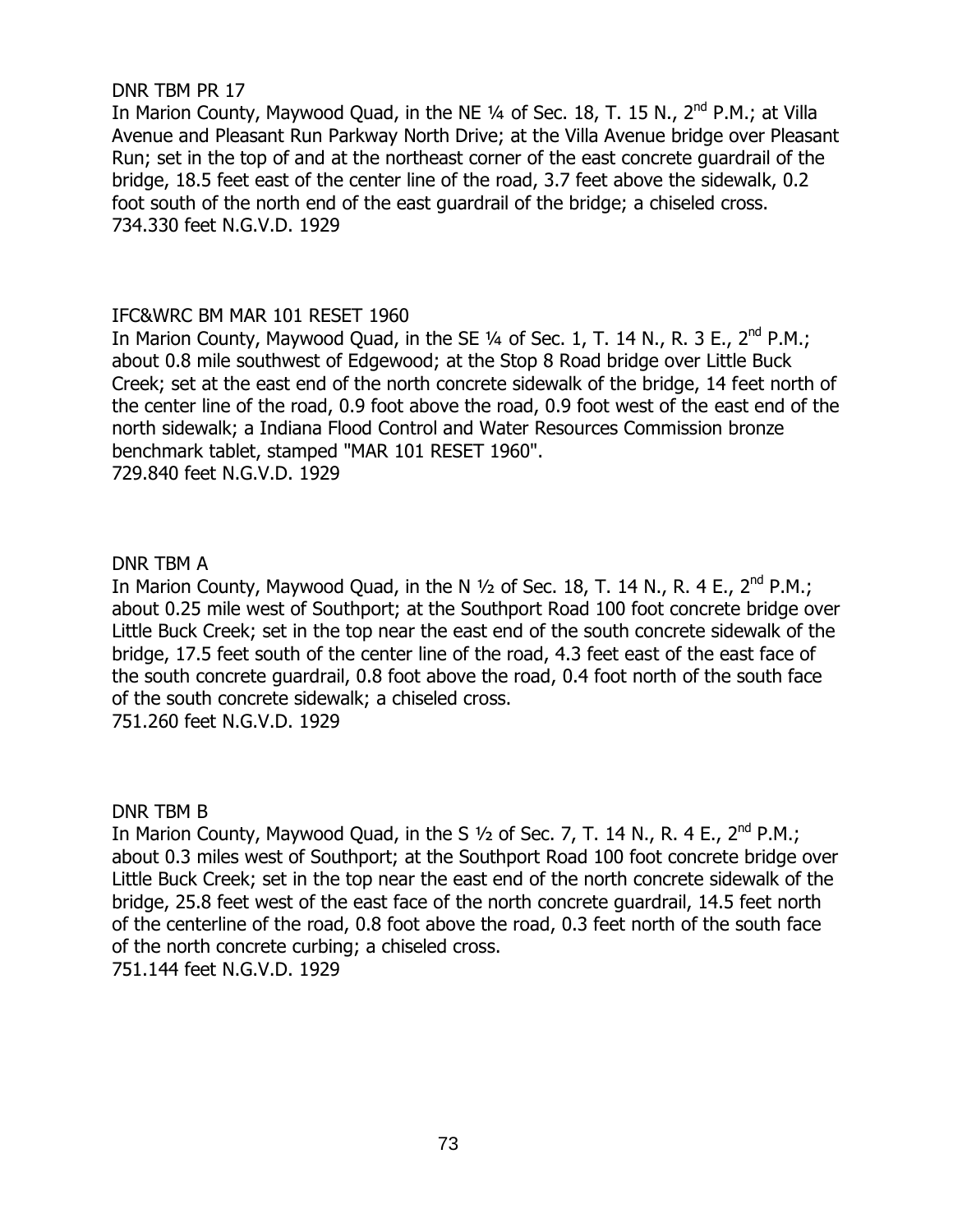#### ISHC BM MAR G 98 RESET

In Marion County, Maywood Quad., in the SE  $\frac{1}{4}$  of Sec. 7, T. 14 N., R. 4 E., 2<sup>nd</sup> P.M.; at the Madison Avenue three-span concrete bridge over Little Buck Creek; set in the top of the south end of the west concrete sidewalk of the bridge, 18 feet west of the center line of the south bound lanes of Madison Avenue, 0.8 foot above the road, 0.6 foot north of the south face of the west concrete guardrail, 0.4 foot east of the east face of the west concrete guardrail; a Indiana State Highway Commission benchmark tablet, stamped "MAR G 98".

752.924 feet N.G.V.D. 1929 752.546 feet N.A.V.D. 1988

#### USGS BM 114 M

In Marion County, Maywood Quad, in the SW  $\frac{1}{4}$  of Sec. 18, T. 14 N., R. 3 E., 2<sup>nd</sup> P.M.; about 2.5 miles northeast of Landersdale; 3.0 miles generally northeast along Mann Road from the crossroad at Landersdale to the residence of A. Standish; set in the top of a concrete post, 87.0 feet northwest of the mailbox, 24.0 feet west of the center line of Mann Road, 10.0 feet south of the center line of a lane east, 2.5 feet south of a power pole (#5-776), 1.5 feet below the road, level with the ground; a U.S. Geological Survey bronze disk, stamped "114 M 1945".

705.794 feet N.G.V.D. 1929

#### DNR TBM WHR 209

In Marion County, Maywood Quad, near the center of Section 18, T 14 N., R. 3 E., 2<sup>nd</sup> P.M.; about 2.8 miles northeast of Landersdale; 3.4 miles generally northeast along Mann Road from the crossroad at Landersdale to the concrete headwall of a 24 inch pipe culvert under the road; set in the top of the west headwall of the culvert, 18.0 feet north of the center line of a farm lane east, 15.5 feet west of the center line of Mann Road, 1.5 feet above the road, 0.5 foot south of the north edge of the headwall, 0.5 foot east of the west edge of the headwall; a chiseled cross. 698.804 feet N.G.V.D. 1929

#### DNR TBM WHR 211

In Marion County, Maywood Quad, in the NE  $\frac{1}{4}$  of Sec. 18, T. 14 N., R. 3 E., 2<sup>nd</sup> P.M.; about 5.95 miles west of Southport; at the Southport Road bridge over the White River; set in the top of and at the west end of the south concrete sidewalk of the bridge, 53.7 feet northeast of the southwest edge of the southwest metal guardrail, 16.0 feet south of the center line of the road, 1.6 feet above the road, 1.4 feet north of the north edge of the south concrete guardrail, 0.4 foot south of the north edge of the south sidewalk, next to the dedication plaque on the bridge; a chiseled square. 690.288 feet N.G.V.D. 1929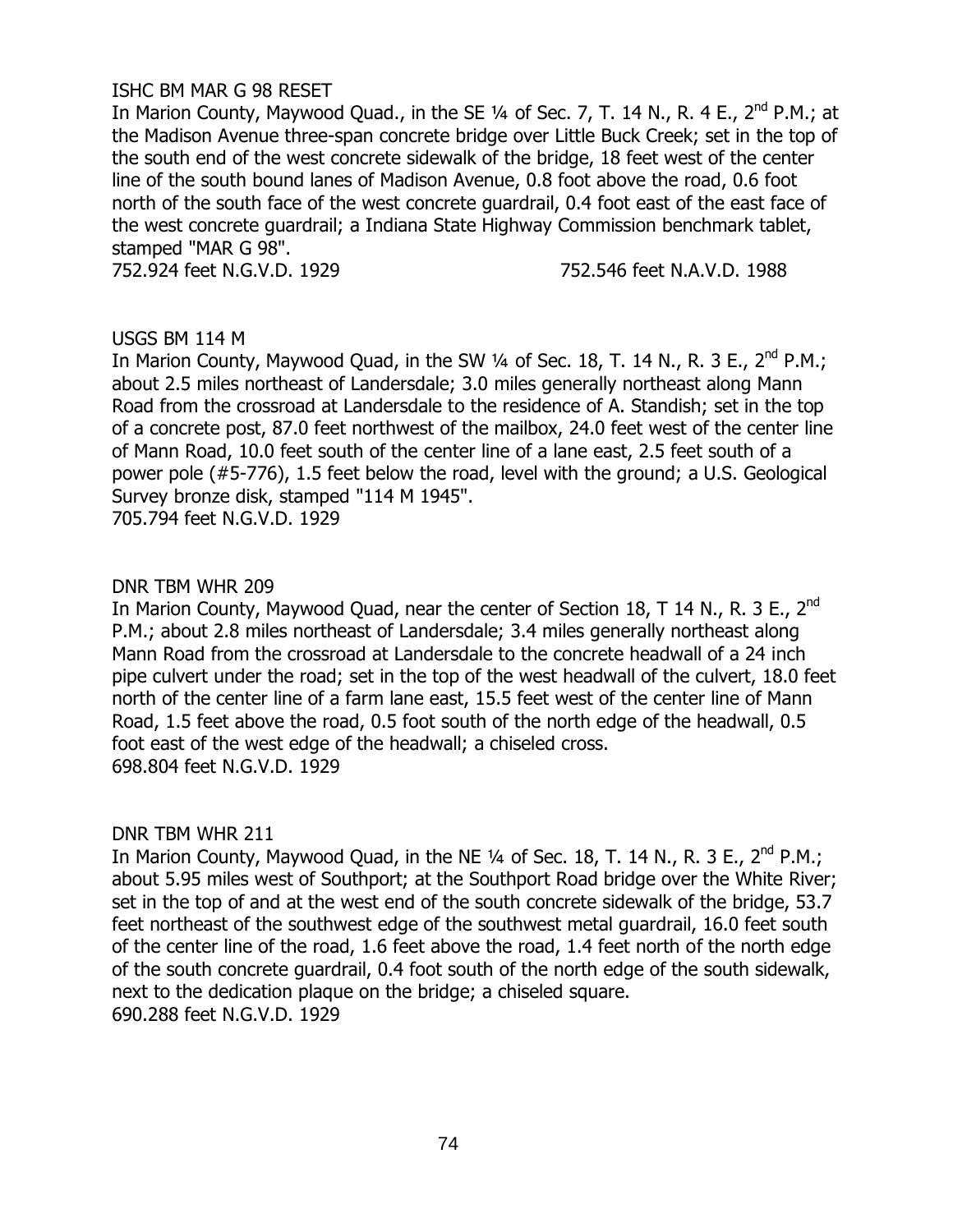# DNR STA LI TT A 7

In Marion County, Maywood Quad, in the SW  $\frac{1}{4}$  of Sec. 35, T. 15 N., R. 3 E., 2<sup>nd</sup> P.M.; in the median strip of I-465, just west of the Bluff Road underpass; set in a concrete post, 189.4 feet west of the west most "I" beam of the north guard rail of the east bound lane of the overpass over Bluff Road, 8.7 feet north of the north edge of the driving lane of east bound I-465 (not asphalt shoulder), on line with the curb inlets on the north and south sides of the highway; a Department of Natural Resources control station tablet stamped "LI TT A 7".

720.911 feet N.G.V.D. 1929

### DNR STA LI TT A 8

In Marion County, Maywood Quad, in the NE  $\frac{1}{4}$  of Sec. 35, T. 15 N., R. 3 E., 2<sup>nd</sup> P.M.; about 0.7 mile west along I-465 from it's interchange with US 31, and about 875 feet west of west end of it's bridge over Meridian Street; set in a concrete post, 32.5 feet west a speed limit sign, 2.1 feet north of the north edge of the shoulder, 78.4 feet northeast of "Sta. 88" stamped in pavement, 26.2 feet northwest of stamped "Sta. 87" stamped in pavement; a Department of Natural Resources control station tablet, stamped "LI TT A 8".

715.300 feet N.G.V.D. 1929

# DNR STA LI TT A 9

In Marion County, Maywood Quad, in the SE 1/4 of Sec. 36, T. 15 N., R. 3 E., 2<sup>nd</sup> P.M.; on the south side of the east bound entrance ramp from north bound U.S. 31 to east bound I-465, about 0.2 mile northeast along the ramp from its junction with U.S. 31; set in a concrete post, about 2 feet northeast of the 20th I beam of the guard rail from the southwest end of the guard rail, 5.6 feet northwest of the northwest face of guard rail, 3.6 feet southeast of the southeast edge of the entrance ramp; a Department of Natural Resources control station tablet, stamped "LI TT A 9". 732.012 feet N.G.V.D. 1929

### DNR BM LBI 4 A

In Marion County, Maywood Quad, in the SW 1/4 of Sec. 7, T. 14 N., R. 4 E., 2<sup>nd</sup> P.M.; about 0.2 mile west on Southport Road from it's intersection with Madison Avenue in Southport, at the southeast corner of the Homecroft School yard; set in a concrete post, 38 feet north of Southport Road, 17.00 feet northeast of cut "X" in north edge of manhole rim, 4.99 feet southwest of southeast corner post of chain link fence, 54.51 feet westerly of a P.K. on south side of power pole nail 1 foot above the ground and on the east side of Buckridge West Drive; A Department of Natural Resources control station tablet, stamped "LBI 4 A".

748.949 feet N.G.V.D. 1929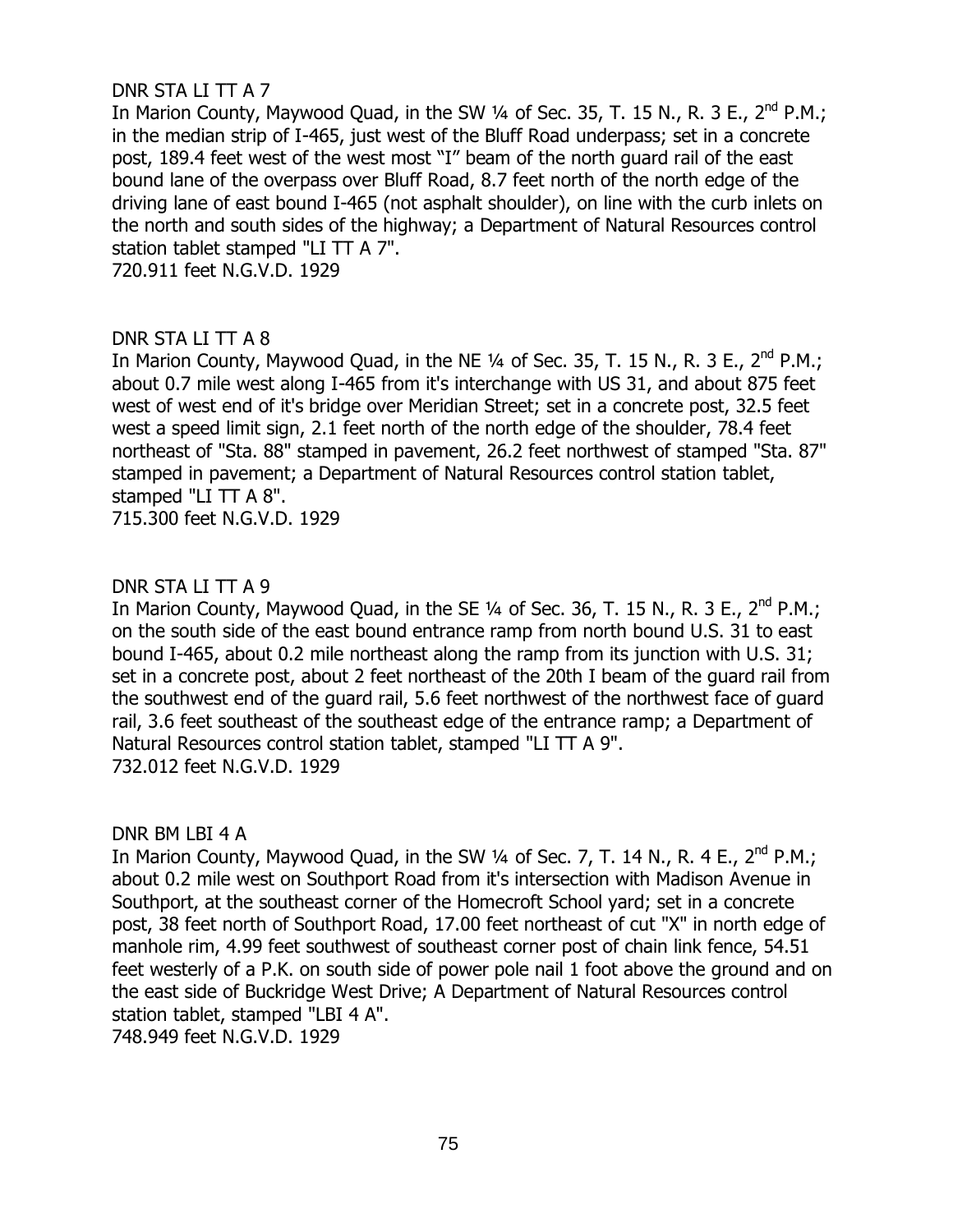## DNR STA LBI 8 A

In Marion County, Maywood Quad, in the SW 1/4 of Sec. 12, T. 14 N., R. 3E., 2<sup>nd</sup> P.M.; about 0.2 mile northwest along U.S. 31 from it's intersection of Southport Road, and about 150 feet southeast of the entrance to the "Les Caribe" Apartments, 68.85 feet southwest of a Department of Natural Resources bronze disk stamped "REF 2 LBI 8 A" (Note: "REF 2 LBI 8 A" is located in the grass median of U.S. 31 on the approximate center line); set tablet in a concrete post, 98.56 feet southeast of a Department of Natural Resources bronze disk stamped "REF 1 LBI 8 A", 63.67 feet east of the northeast corner post of a chain link fence; a Department of Natural Resources control station, stamped "LBI 8 A". 740.147 feet N.G.V.D. 1929

# DNR STA LBI 11 A

In Marion County, Maywood Quad, in the SW  $\frac{1}{4}$  of Sec. 1, T. 14 N., R. 3E., 2<sup>nd</sup> P.M.; about 300 feet west of U.S. 31 on Edgewood Avenue, in the northeast corner of the intersection of Ransdell Street and Edgewood Avenue; set in a concrete post, 57.0 feet east of a P.K. nail in the south side of a power pole in northwest corner of intersection, 60.82 feet northwest of a P.K. nail in the east side of 36 inch Maple tree on south side of Edgewood Avenue, 2.02 feet southwest of a P.K. nail in power pole #239-726; a Department of Natural Resources control station tablet, stamped "LBI 11 A". 734.188 feet N.G.V.D. 1929

# DNR STA LBI 14 A

In Marion County, Maywood Quad, near the center of Section 11, T. 14 N., R. 3 E., 2<sup>nd</sup> P.M.; about 150 feet west along Banta Road from its intersection with Woodwind Drive, on the north side of Banta Road, just east of a chain link fence; set in a concrete post, 21.66 feet southeast of a P.K. nail in the south side of a 12 inch tree on the west side of a chain link fence, 34.89 feet southeast of a P.K. nail in the east side of a power pole on the west side of the fence, 3.21 feet northeast of the south end post of the chain link fence; a Department of Natural Resources control station tablet, stamped "LBI 14 A". 722.652 feet N.G.V.D. 1929

# IFC&WRC STA WRSI TT 14 A

In Marion County, Maywood Quad, in the NW 1/4 of Sec. 15, T. 14 N., R. 3 E., 2<sup>nd</sup> P.M.; about 0.35 mile south along State Road 37 from its intersection with Southport Road, on the east side of State Road 37; set in a concrete post, about 500 feet north of Belmont Road, 5.3 feet west of a R/W fence post; a Indiana Flood Control and Water Resources Commission control station tablet, stamped "WRSI TT 14A". 677.260 feet N.G.V.D. 1929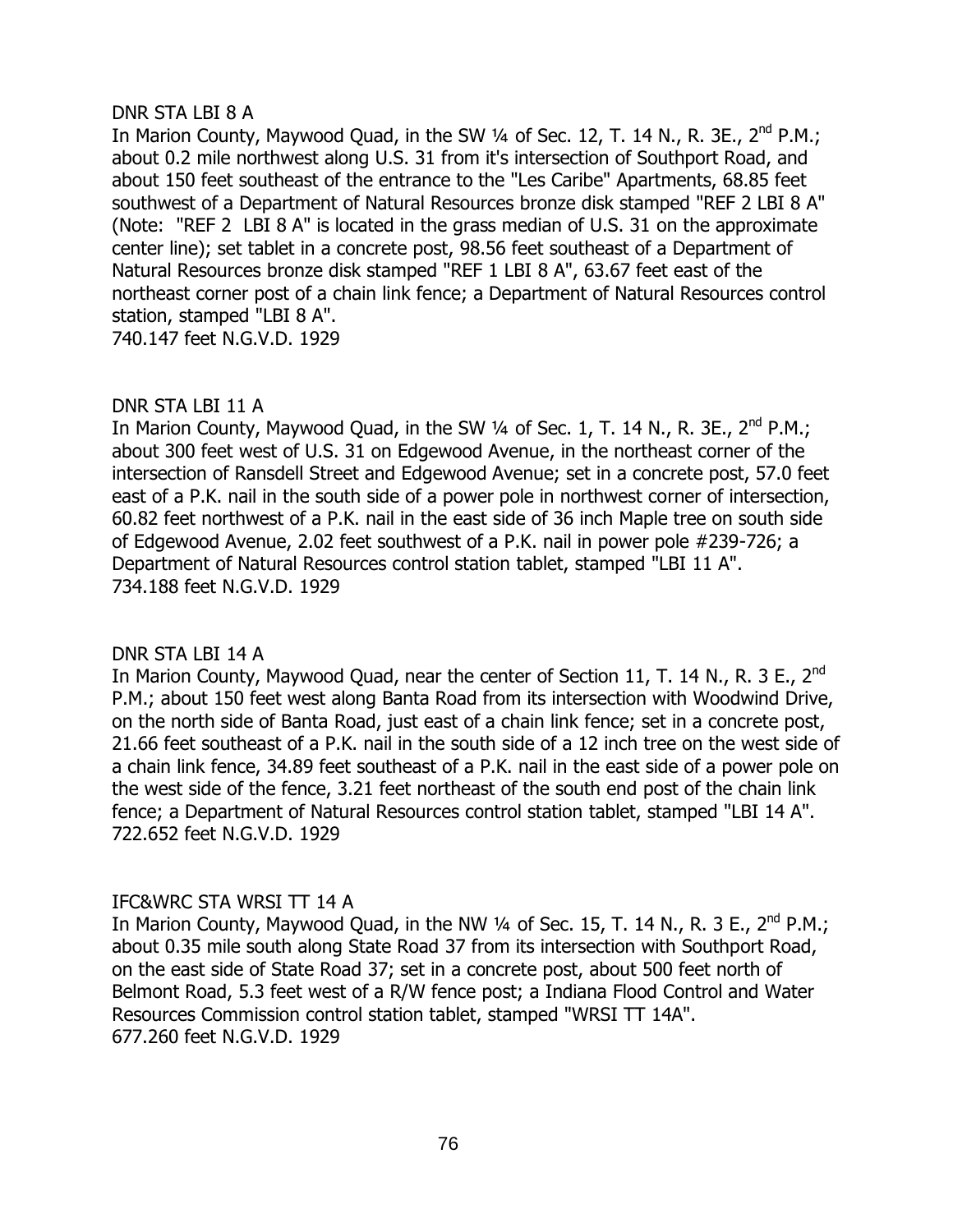# IFC&WRC BM WRSI TT 13 A

In Marion County, Maywood Quad, in the West  $\frac{1}{2}$  of Sec. 10, T. 14 N., R. 3 E., 2<sup>nd</sup> P.M.; at the intersection of State Road 37 and Banta Road; set in a concrete post, 62.5 feet west of the centerline of south bound State Road 37, 35.5 feet north of the centerline of Banta Road, 5.73 feet southeast of a P.K. nail and cap in power pole #125 722, 3.02 feet northeast of the right of way fence; a Indiana Flood Control and Water Resources Commission control station tablet, stamped "WRSI TT 13 A". 677.846 feet N.G.V.D. 1929

### IFC&WRC STA WRSI TT 11 A

In Marion County, Maywood Quad, in the NW  $\frac{1}{4}$  of Sec. 3, T. 14 N., R. 3 E.;2<sup>nd</sup> P.M.; at the intersection of State Road 37 and Epler Avenue; set in a concrete post, 75 feet south of the center line of Epler Avenue, 49 feet southeast of the center line of north bound State Road 37, 38.62 feet south of a P.K. nail and cap in power pole, 44.79 feet west of a P.K. nail and cap in power pole, 29.83 feet north of a P.K. nail and cap in power pole, 2.5 feet west of the right of way fence; a Indiana Flood Control and Water Resources Commission control station tablet, stamped "WRSI TT 11 A". 676.120 feet N.G.V.D. 1929

# IFC&WRC STA WRSI TT 9 A

In Marion County, Maywood Quad, in the SW  $\frac{1}{4}$  of Sec. 34, T. 15 N., R. 3 E., 2<sup>nd</sup> P.M.; In the median of I-465 about 175 feet west of the centerline State Road 37 (Harding Street); set in a concrete post, 39 feet south of centerline of the west bound lane, 20.1 feet south of a P.K. nail and cap on edge of pavement, 17.2 feet northwest of another P.K. nail and cap on edge of pavement, 16.75 northeast of another P.K. nail and cap on edge of pavement; a Indiana Flood Control and Water Resources Commission control station tablet, stamped "WHSI TT 9 A". 697.302 feet N.G.V.D. 1929

### IFC&WRC STA WRSI TT 6 A

In Marion County, Maywood Quad, in the SE 1/4 of Sec. 32, T. 15 N., R. 3 E.; 2<sup>nd</sup> P.M.; in the median of I-465, at the west end of its bridge over White River; set in a concrete post, 5.6 feet northwest of cut "X" in the northwest wingwall of east bound I-465 bridge over White River, 6.8 feet northeast of cut "X" in top of guard rail post at northwest corner of the bridge, 4.86 feet south of southern most sign post of sign; a Indiana Flood Control and Water Resources Commission control station tablet, stamped "WHSI  $TT$  6 A".

686.053 feet N.G.V.D. 1929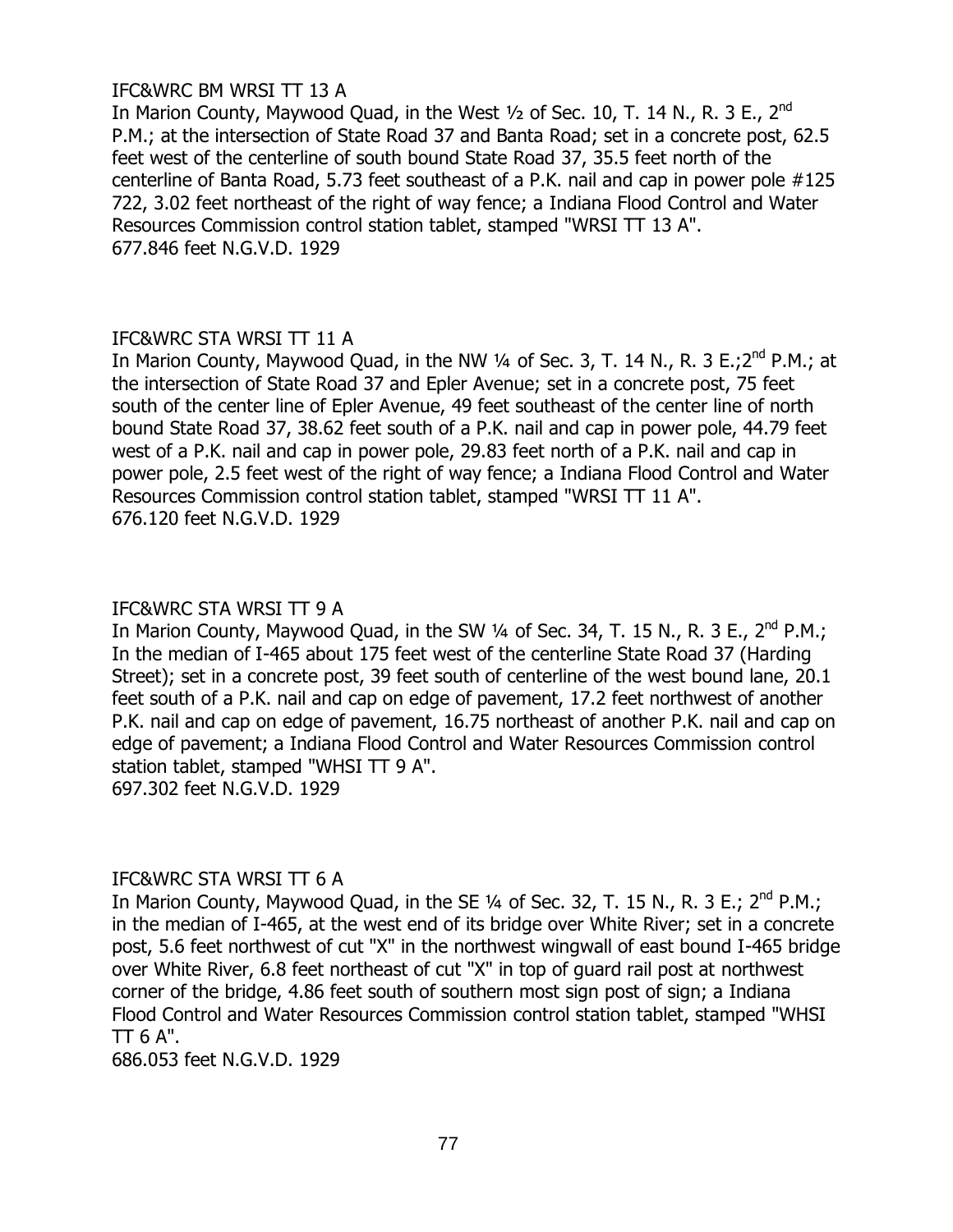# IFC&WRC STA WRSI TT 6 C

In Marion County, Maywood Quad, in the West  $1/2$  of Sec. 21, T. 15 N., R. 3 E., 2<sup>nd</sup> P.M.; about 0.75 miles southwest along Kentucky Avenue (Old State Road 67) from its intersection with Raymond Street, on the southeast side of the road; set in a concrete post, 82 feet southwest of the entrance to "Capitol Builders Inc. Model Homes" on the southeast side of State Road 67, 53 feet southeast of the center line of State Road 67, 35.0 feet northwest of a P.K. nail and cap in power pole (107 630), 75.42 feet northwest of a P.K. Nail in cap on the southern most sign post of the "Model Homes - Capital Builder's" sign, 72.40 feet southwest of a P.K. nail and cap in northern most post of the "Model Homes Capital Builder's" sign; a Indiana Flood Control and Water Resources Commission control station tablet, stamped "WHSI TT 6 C". 687.432 feet N.G.V.D. 1929

### IFC&WRC STA WRSI TT 10 C

In Marion County, Maywood Quad, in the South  $\frac{1}{2}$  of Sec. 22, T. 15 N., R. 3 E., 2<sup>nd</sup> P.M.; at the southwest corner of the Harding Street bridge over White River; set in a concrete post, 12.0 feet south of the bridge, 28.3 feet west of the center line of Harding Street, 6.15 feet southwest of an ISHC BM tablet, 5.72 feet west of the guard rail post at the south end of bridge; a Indiana Flood Control and Water Resources Commission control station tablet, stamped "WHSI TT 10 C". 691.996 feet N.G.V.D. 1929

# IFC&WRC STA WRSI TT 2 D

In Marion County, Maywood Quad, in the N  $1/2$  of Sec. 15, T. 15 N., R. 3 E., 2<sup>nd</sup> P.M.: in the southeast corner of the intersection of Howard and Harding Streets; set in a concrete post, 22.7 feet east of the center line of Harding Street, 52.6 feet south of the center line of Howard Street, 6.5 feet west of the west edge of a five foot concrete walk, 29.98 feet southwest of a P.K. Nail and cap in power pole, 2.93 feet northwest of the northwest corner of a concrete wall; a Indiana Flood Control and Water Resources Commission control station tablet, stamped "WHSI TT 2 D". 689.067 feet N.G.V.D. 1929

# IFC&WRC STA WRSI TT 14 D

In Marion County, Maywood Quad, in the center of Sec. 23, T. 15 N., R. 3 E., 2<sup>nd</sup> P.M.; at the southeast corner of the intersection of Bluff Road and West Street; set in a concrete post, 294 feet south of the center line of Bluff Road, 21 feet east of the centerline of Bluff Road, 2.9 feet west of a steel fence post of a fence around "Holy Cross Cemetery", 56.00 feet south of a P.K. nail and cap in a power pole, 11.85 feet north of a P.K. Nail and cap in a 12 inch Elm Tree; a Indiana Flood Control and Water Resources Commission control station tablet, stamped "WHSI TT 14 D". 687.422 feet N.G.V.D. 1929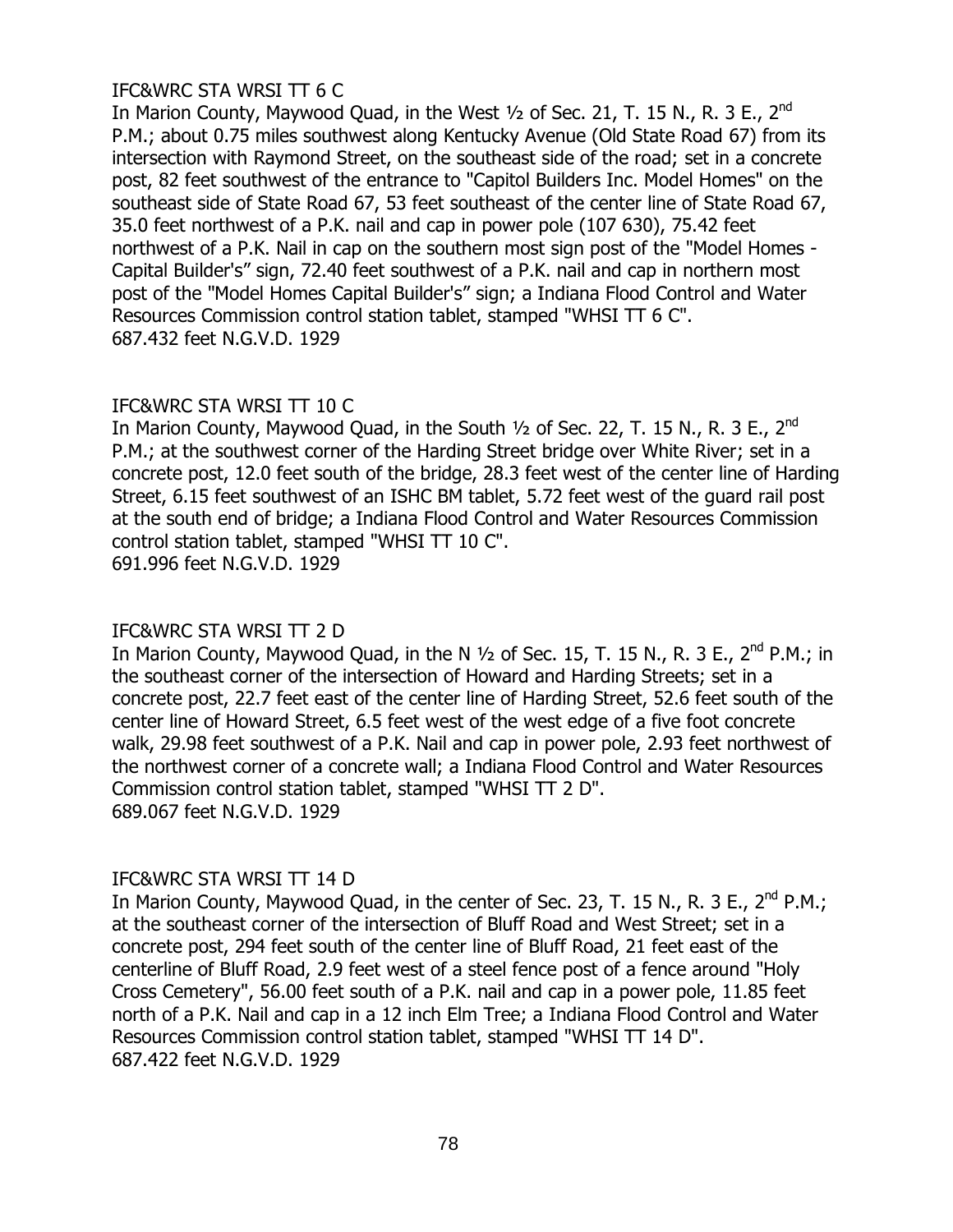# IFC&WRC STA WRSI TT 21 E

In Marion County, Maywood Quad, in the NW  $\frac{1}{4}$  of Sec. 18, T. 14 N., R. 3 E., 2<sup>nd</sup> P.M.; about 0.4 mile south on Mann Road from it's intersection with Southport Road; set in a concrete post, 19 feet west of the center line of Mann Road and in line with the extended center line of the driveway at 7407 Mann Road, 64.80 feet southeast of a P.K. Nail and cap in power pole #"2-746", 56.12 feet southwest of a P.K. Nail and cap in power pole #"65-746, 36.35 feet northwest of a P.K. Nail and cap in mail box post; a Indiana Flood Control and Water Resources Commission control station tablet, stamped "WHSI TT 21 E".

695.203 feet N.G.V.D. 1929

### FC&WRC STA WRSI TT 24 E

In Marion County, Maywood Quad, in the West  $\frac{1}{2}$  of Sec. 7, T. 14 N., R. 3 E., 2<sup>nd</sup> P.M.; at the intersection of Mann Road and Mills Road; set in a concrete post, 20 feet west of the center line of Mann Road, 58 feet south of the center line of Mills Road in front of "6510" Mann Road, 46.35 feet northwest of a "P.K." nail and cap in power pole #53 746, 23.53 feet northeast of a "P.K." nail and cap in power pole #54 746, 12.10 feet southeast of a "P.K." nail and cap in a 10 inch Locust Tree; a Indiana Flood Control and Water Resources Commission control station tablet, stamped "WHSI TT 24 E". 703.113 feet N.G.V.D. 1929

# IFC&WRC STA WRSI TT 26 E

In Marion County, Maywood Quad, in the N  $\frac{1}{2}$  of Sec. 7, T. 14 N., R. 3 E., 2<sup>nd</sup> P.M.; from the intersection of Southport Road and Mann Road, travel north on Mann Road about 0.9 miles to an east west fence line on the east side of the road, thence 751 feet east along said fence line to the mark; set in a concrete post, 1.5 feet south of the fence line, 6.48 southeast of a P.K. nail and cap in fence post, 10.85 feet southwest of a P.K. nail and cap in fence post; a Indiana Flood Control and Water Resources Commission control station tablet, stamped "WHSI TT 26 E". 703.612 feet N.G.V.D. 1929

### USGS BM 116 M 1945 722

In Marion County, Maywood Quad, in the SW 1/4 of Sec. 6, T. 14 N., R. 3 E., 2<sup>nd</sup> P.M.; at the intersection of Mann Road and Epler Avenue; set in a concrete post, 15 feet north of the extended center line of Epler Avenue, 20 feet east of the center line of Mann Road, 2 feet west of a woven wire fence, 50.40 feet southeast of a P.K. nail and cap in power pole, 55.94 feet northeast of a cut "X" in the northwest corner of the headwall at the southwest corner of the intersection, 34.46 northwest of a P.K. nail and cap in fence post; a U.S. Geological Survey benchmark tablet, stamped "116 M 1945 722". 721.634 feet N.G.V.D. 1929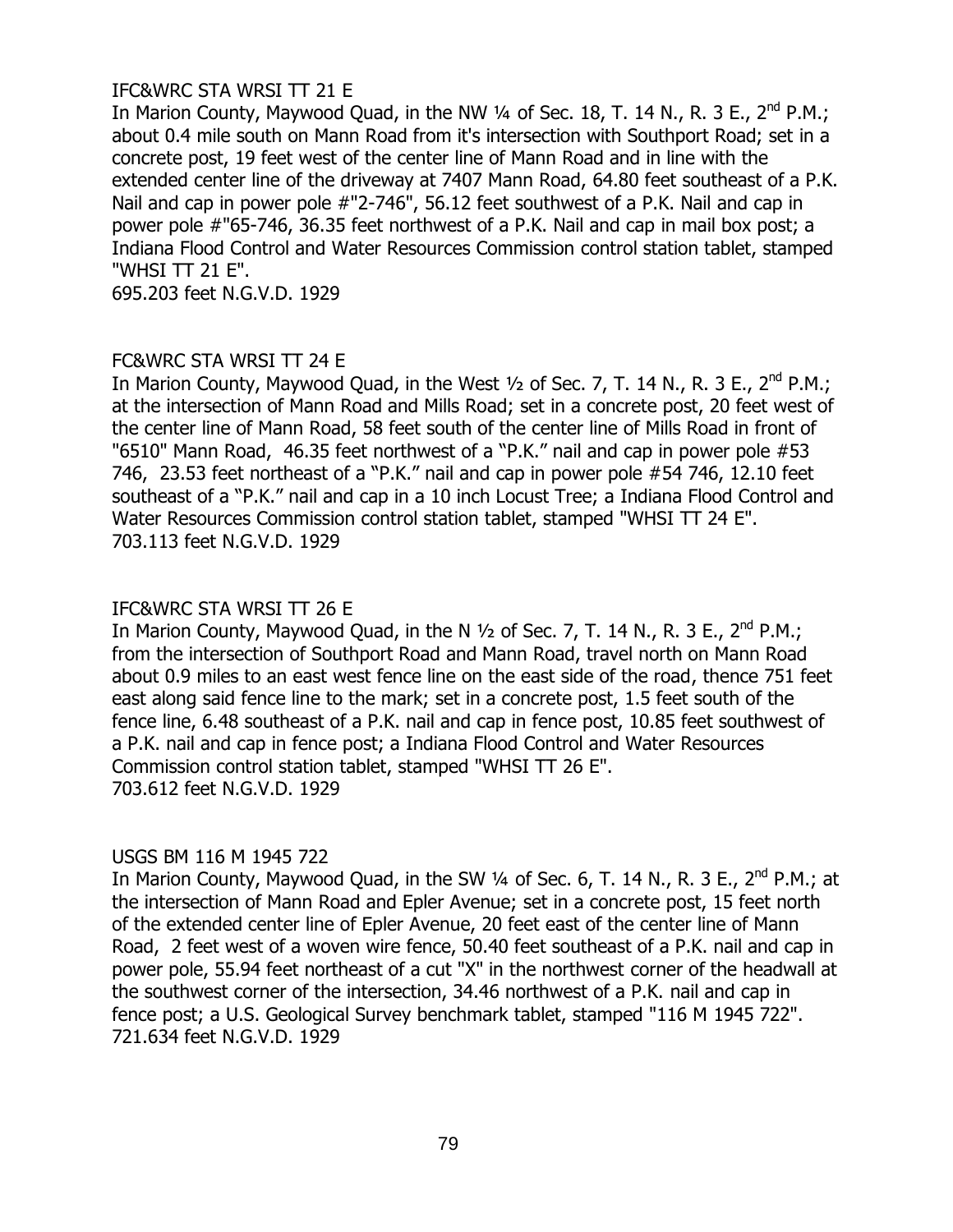# IFC&WRC BM WRSI TT 2 F

In Marion County, Maywood Quad, in the NE  $\frac{1}{4}$  of Sec. 18, T. 14 N., R. 3 E., 2<sup>nd</sup> P.M.; about 1.8 miles west along Southport Road from its intersection with State Road 37, to the mark on the south side of the road; set in a concrete post, 18.5 feet south of the centerline of Southport Road, 15.8 feet west of a power pole, 106 feet west of the center line of the driveway to the residence at 3925 Southport Road; about flush with the ground; a Indiana Flood Control and Water Resources Commission control station tablet, stamped "WHSI TT 2 F".

660.092 feet N.G.V.D. 1929

### USGS BM 113 M 1945 665

In Marion County, Maywood Quad, near the NE Corner of Sec. 16, T. 14 N., R. 3 E., 2<sup>nd</sup> P.M.; at the Intersection of Southport Road and South Tibbs Avenue; about 30 feet south of the center line of Southport Road, 3.9 feet northeast of a power pole, 2 feet west of a fence corner; a U.S. Geological Survey benchmark tablet stamped "113 M 1945 665".

665.002 feet N.G.V.D. 1929

# IFC&WRC STA WHSI TT 2 G

In Marion County, Maywood Quad, in the SE 1/4 of Sec. 20, T. 14 N., R. 3 E., 2<sup>nd</sup> P.M.; about 0.4 mile southwest along Bluff Road from Glenns Valley to Wicker Road, thence 0.9 mile west on Wicker Road to a "T" road north (Lake Road), and the mark in the northwest quadrant of the intersection; set in a concrete post, 12 feet north of the center line of Wicker Road; 43 feet west of the centerline of Lake Road, 40.5 feet northwest and across the road from a power pole; a Indiana Flood Control and Water Resources Commission control station tablet, stamped "WHSI TT 2 G". 657.343 feet N.G.V.D. 1929

### IFC&WRC STA WHSI TT 1 N

In Marion County, Maywood Quad, in the SW of 1/4 of Section 29, T. 15 N., R. 3 E. 2<sup>nd</sup> PM.; about 0.6 mile south along Foltz Road from its intersection with Kentucky Avenue to its intersection with Standish Drive, and the mark in the southwest corner of the intersection; set in a concrete post, 23 feet west of the center line of Foltz Road; 41.5 feet south of the center line of Standish Drive, 51.2 feet northeast of power pole number 35 658, 44.0 feet northwest of and across the road from a power pole; 65.3 feet southwest of and across the road from an apple tree; a Indiana Flood Control and Water Resources Commission control station tablet, stamped "WHSI TT 1 N". 689.810 feet N.G.V.D. 1929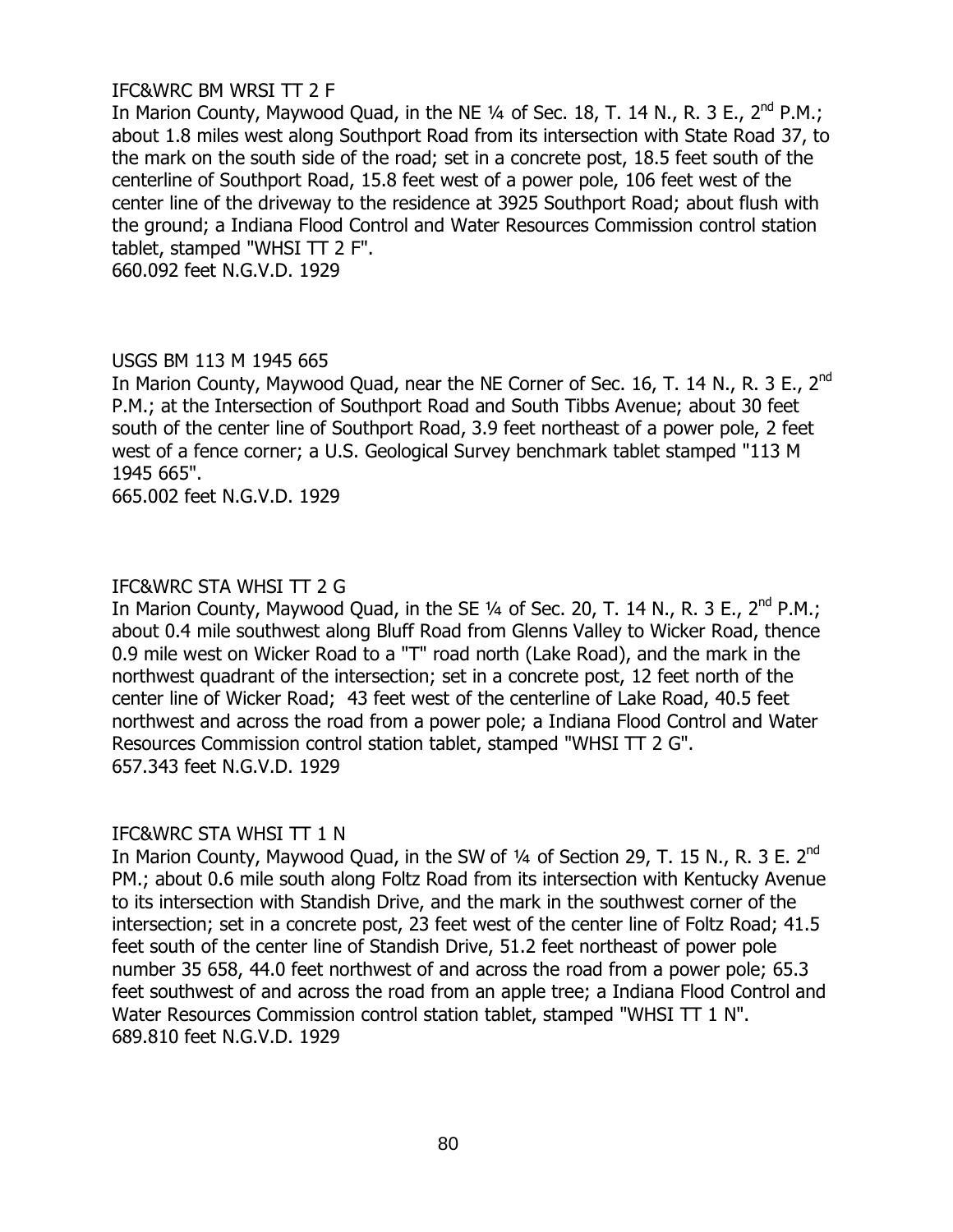# IFC&WRC STA WHSI TT 3 N

In Marion County, Maywood Quad, in the SW of  $\frac{1}{4}$  of Sec. 32, T. 15 N., R. 3 E., 2<sup>nd</sup> P.M.; about 1.5 miles south along Foltz Road from its intersection with Kentucky Avenue to its intersection with Gambel Road, in the southeast corner of the intersection; set in a concrete post, 16 feet east of the center line of Foltz Road; 104 feet south of the center line of Gambel Road; across the road from 4644 Gambel Road; 29.5 feet east of and across the road from a mailbox; 30.2 feet north of power pole number 34.688; 70.0 feet northeast from power pole 23.688; a Indiana Flood Control and Water Resources Commission control station tablet, stamped "WHSI TT 3 N". 671.424 feet N.G.V.D. 1929

### IFC&WRC STA WHSI TT 3 P

In Marion County, Maywood Quad, in the NE of  $\frac{1}{4}$  of Section 29, T. 29 N., R. 3 E., 2<sup>nd</sup> P.M.; at the intersection of Murry Street and Tibbs Avenue, in the southeast corner of the intersection; set in a concrete post, 33 feet west of the center line of Tibbs Avenue; 28 feet south of the center line of Murry Street, 14.5 feet southeast of a sign post; 80.1 feet northwest of a mailbox; 50.5 feet southeast of and across the road from a signpost; a Indiana Flood Control and Water Resources Commission control station tablet, stamped "WHSI TT 3 P".

684.402 feet N.G.V.D. 1929

# IFC&WRC BM UNSTAMPED

In Marion County, Maywood Quad., in the NW  $\frac{1}{4}$  of Section 29, T. 15 N., R. 3 E., 2<sup>nd</sup> P.M.; in Indianapolis in Mars Hills; at the Mooresville Road bridge over State Ditch; set in top of the east end of the north concrete sidewalk; a Indiana Flood Control and Water Resources Commission control station tablet "not stamped".

3<sup>rd</sup> Order Elevation

694.872 feet N.G.V.D. 1929

# MARION COUNTY SURVEYOR BENCH MARK

In Marion County, Maywood Quad., in the South  $1/2$  of Section 10, T. 14 N., R. 3 E., 2<sup>nd</sup> P.M.; about 2 miles south of the intersection of State Road 37 and I-465; at the South Harding Street bridge over Little Buck Creek; set in the top of the northeast bridge abutment, 18.5 feet east of the centerline of Harding Street, 3.4 feet north of the south face of the northeast abutment, 1.2 feet south of the north face of abutment, 0.9 foot north of the north expansion joint, 0.5 foot east of the steel guardrail, about flush with the road; a Marion County Surveyor bench mark tablet 4 inches in diameter, no stamping.

3<sup>rd</sup> Order Elevation

685.385 Feet N.G.V.D. 1929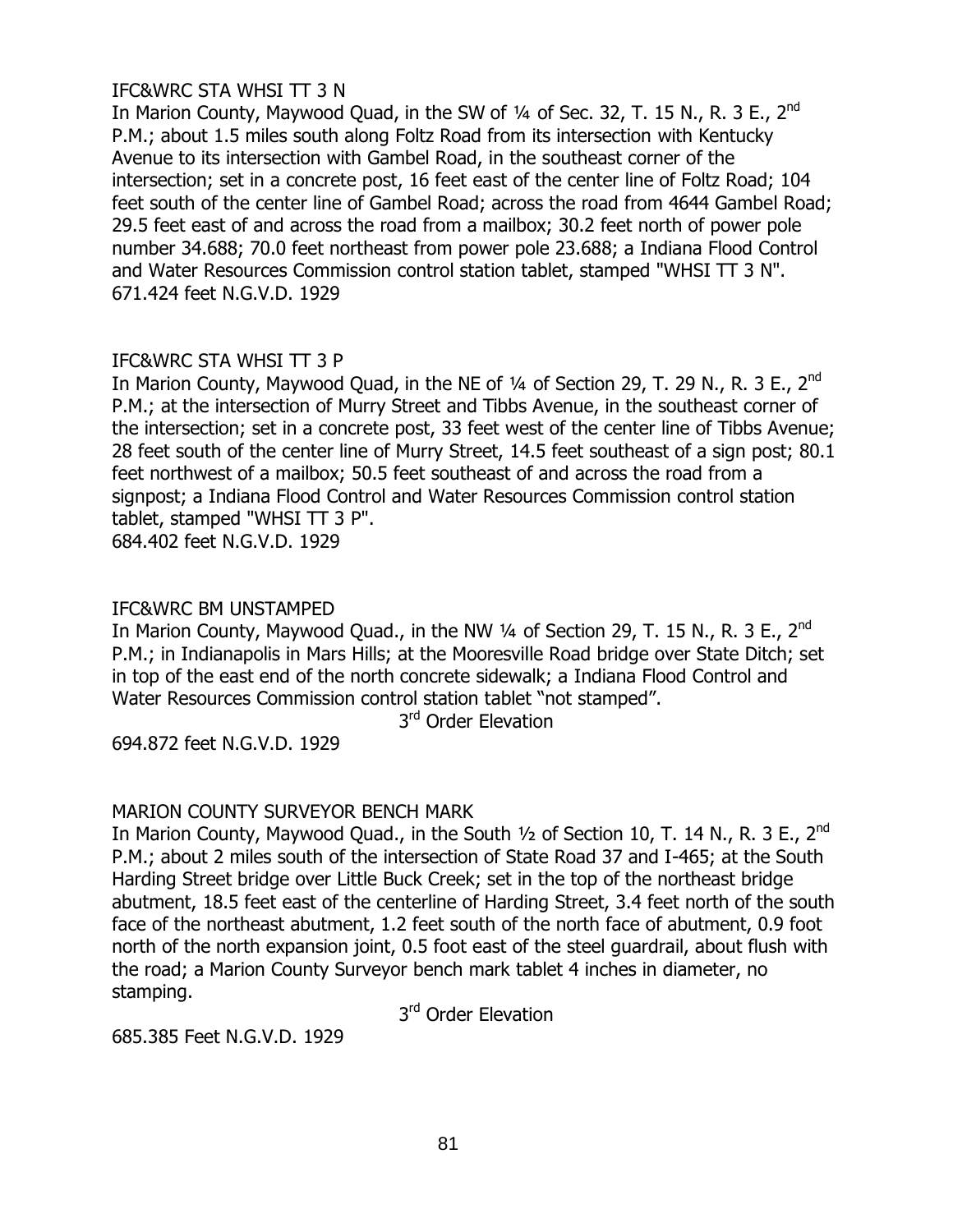## DNR TBM RAY 1, 2003

In Marion County, Maywood Quad., in the S  $1/2$  of section 14, T. 15 N., R. 3 E., 2<sup>nd</sup> P. M. at Indianapolis; in the northeast concrete bridge abutment of the Raymond Street bridge over the White River; set at the east end on top of concrete bridge abutment, 6.9 feet north of concrete guardrail, 1.7 feet north of 3 rail aluminum guardrail, 0.5 foot west of the east face of bridge abutment, 0.6 foot south of the north face of abutment, about 0.3 foot above the road surface; a chiseled triangle. 707.64 feet N.G.V.D. 1929

# DNR TBM 101, 1987

In Marion County, Maywood Quad., in the SE  $\frac{1}{4}$  of Section 21, T. 14 N., R. 3 E., 2<sup>nd</sup> P. M.; at Indianapolis; in the southwest 1/4 of the intersection of State Road 37 and the Marion/Johnson County Line Road; set on the south of a traffic signal pole, 32 feet west of the centerline of south bound State Road 37, about 1.1 feet above the ground; a railroad spike.

3<sup>rd</sup> Order Elevation

74.167 feet N.G.V.D. 1929

# IFC&WRC BM MAR 92, 1956

In Marion County, McCordsville Quad., in the SE  $\frac{1}{4}$  of Sec. 21, T. 17 N., R. 5 E., 2<sup>nd</sup> P.M.; about 1.7 miles northwest of Oaklandon; 2.20 miles north along Oaklandon Road and Germantown Road from its junction with State Road 67 south of Oaklandon to a T road west (Fox Road), thence 0.3 mile west along Fox Road to a 24 foot box culvert under the road; set in the top of the southeast concrete wingwall of the culvert, 35 feet south from the center line of the road, 7 feet below the road 0.3 foot south from south face of wingwall; a Indiana Flood Control and Water Resources Commission bronze benchmark tablet, stamped "MAR 92 1956". 794.701 feet N.G.V.D. 1929

### IFC&WRC BM MAR 93, 1956

In Marion County, McCordsville Quad, in the SW 1/4 of Sec. 15, T. 17 N., R. 5 E., 2<sup>nd</sup> P.M.; about 2.5 miles north of Oaklandon; 2.90 miles north along Oaklandon Road and Germantown Road from Oaklandon Road junction with State Road 67 south of Oaklandon to a right angle turn east, (86th St.), thence 0.25 mile east along 86th Street to an 18 foot box culvert under the road; set in the top of the northeast concrete wingwall, 11 feet north of the center line of the road, 0.8 foot east of the east end of the north headwall, 0.5 foot below the road; a Indiana Flood Control and Water Resources Commission bronze benchmark tablet, stamped "MAR 93 1956". 798.546 feet N.G.V.D. 1929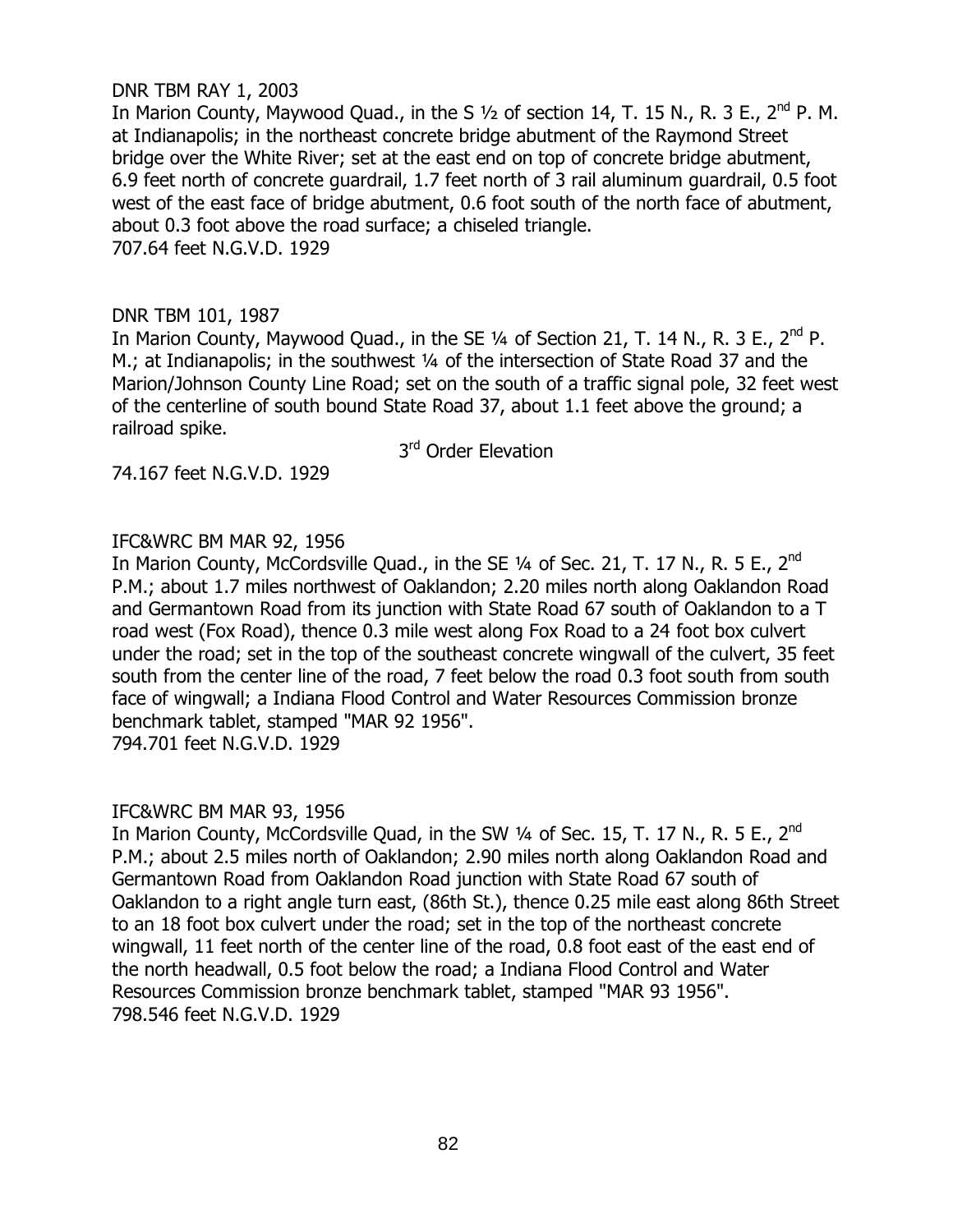## IFC&WRC BM MAR 91, 1956

In Marion County, McCordsville Quad, in the NW 1/4 of Sec. 20, T. 17 N., R 5 E., 2<sup>nd</sup> P.M.; at Geist Reservoir; set in the top of concrete curbing for spillway wall, 450 feet southeast from northwest end of the dam, 14 feet above the concrete spillway, 11.5 feet northeast of the top step of a set of steps leading down the levee, 0.7 foot above the top of the levee; a Indiana Flood Control and Water Resources Commission benchmark tablet, stamped "MAR 91, 1956".

798.621 feet N.G.V.D. 1929

### DNR STA FIE E 6

In Marion County, McCordsville Quad, in the East  $\frac{1}{2}$  of Sec. 31, T. 17 N., R. 5 E., 2<sup>nd</sup> P.M.; about 2.0 miles west of Oaklandon, at Fort Benjamin Harrison; 1.5 miles north along Lee Road from its intersection with East 56th Street to the entrance to the VFW Post No. 7119; set in the top of a concrete post, 43.3 feet south of the center line of the driveway leading east to the VFW Post, 21.8 east of the center line of Lee Road, 11.3 feet east of the east edge of the pavement of Lee Road, 0.2 foot above the ground; a Indiana Department of Natural Resources benchmark tablet, stamped "FIE E 6".

834.994 feet N.G.V.D. 1929

### DNR STA FIE F 2

In Marion County, McCordsville Quad, in the NW 1/4 of Sec. 32, T. 17 N., R. 5E., 2<sup>nd</sup> P.M.; about 1.7 miles west of Oaklandon, 0.2 mile north along Winona Drive, from its junction with 63rd Street; set in the top of a concrete post, 80 feet south from south edge of driveway to residence 6630 Winona Drive, 31.0 feet north from north edge to driveway to residence 6622 Winona Drive, 23.7 feet west from the center line of Winona Drive, 0.1 foot above ground; a Indiana Department of Natural Resources control station tablet, stamped "FIE F 2". 841.536 feet N.G.V.D. 1929

DNR TBM E 6

In Marion County, Zionsville Quad, in the South 1/2 of Sec. 15, T. 17 N., R. 2 E., 2<sup>nd</sup> P.M.; at the intersection of Moore Road and 86<sup>th</sup> Street (old State Road 100), 1.25 miles east of the intersection of  $86<sup>th</sup>$  Street and U.S. 52; set on the north concrete headwall of an 18-inch concrete pipe culvert under  $86<sup>th</sup>$  Street, 45 feet north of the centerline of  $86<sup>th</sup>$  Street, 30 feet east of the centerline of Moore Road, level with  $86<sup>th</sup>$  Street; a chiseled square.

836.411 feet N.G.V.D. 1929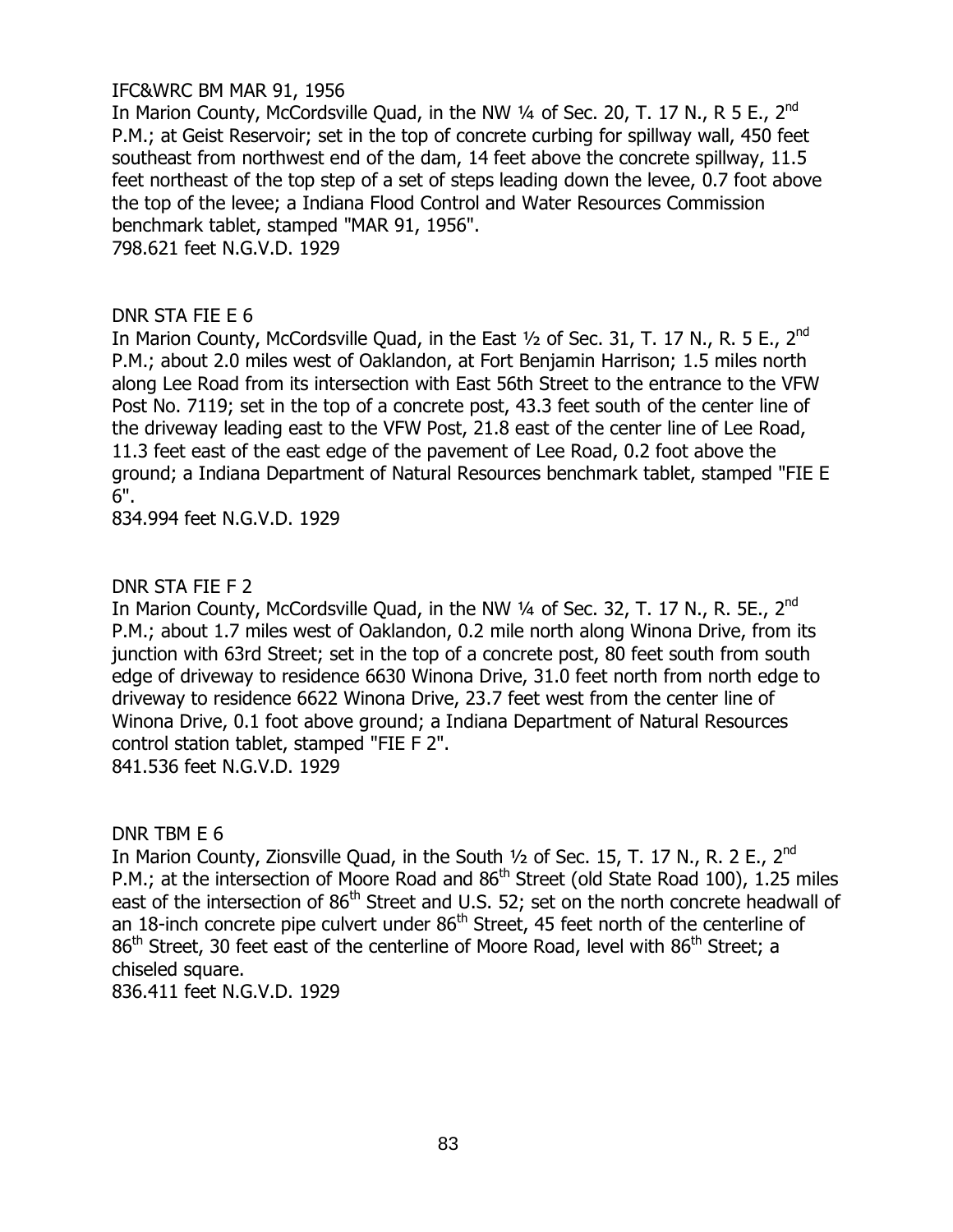### SHCOI BM MAR G 26

In Marion County, Zionsville Quad, in the S  $1/2$  of Sec. 15, T. 17 N., R. 2 E., 2<sup>nd</sup> P.M.; On 86th Street (old State Road 100) 2.2 miles east from U.S. 52, on a concrete arch bridge over Eagle Creek, 0.5 foot south of the north handrail, 10 feet east of the west end of the north handrail; a "State Highway Commission of Indiana" bronze benchmark tablet stamped "MAR G 26".

823.646 feet N.G.V.D. 1929

### IFC&WRC BM MAR 2 RESET 1962

In Marion County, Zionsville Quad, in the NW  $\frac{1}{4}$  of Sec. 27, T. 17 N., R. 2 E., 2<sup>nd</sup> P.M.; near Traders Point; 0.4 mile north along Lafayette Road, thence 0.1 mile northeast along Moore Road, thence 0.5 mile east along  $79<sup>th</sup>$  Street, thence 0.15 mile south along a paved road to a 15 foot concrete bridge over a small stream; set in the top at the north end of the east concrete guardrail of the bridge, 10 feet east of the center line of the road, 3.3 feet above the road, 1.5 feet south of the north end of the east guardrail; a Indiana Flood Control and Water Resources Commission bronze benchmark tablet, stamped "MAR 2 RESET 1962". 802.028 feet N.G.V.D. 1929

### IFC&WRC BM MAR 3

In Marion County, Zionsville Quad, in the East  $\frac{1}{2}$  of Sec. 28, T. 17 N., R. 2 E., 2<sup>nd</sup> P.M.; at Traders Point; at the Lafayette Road Bridge over Eagle Creek; set on the southwest walkway, at the northwest end, 0.9 foot above the road; a Indiana Flood Control and Water Resources Commission bronze benchmark tablet, stamped "MAR 3". 800.957 feet N.G.V.D. 1929

### Marion County BM 5001

In Marion County, Maywood Quad., in the NE  $\frac{1}{4}$  Section 18, T. 14 N., R. 3 E., 2<sup>nd</sup> P. M.; at the Southport Road bridge over White River; set on the top of the east end of the south concrete curb of the bridge, 15 feet south of the centerline of the Southport Road, 0.3 foot north of the north face of the concrete guardrail, 0.9 foot east of the expansion joint, 0.7 foot above the road; a Marion County tablet, stamped "5001".

3<sup>rd</sup> Order Elevation

677.012 feet N.G.V.D. 1929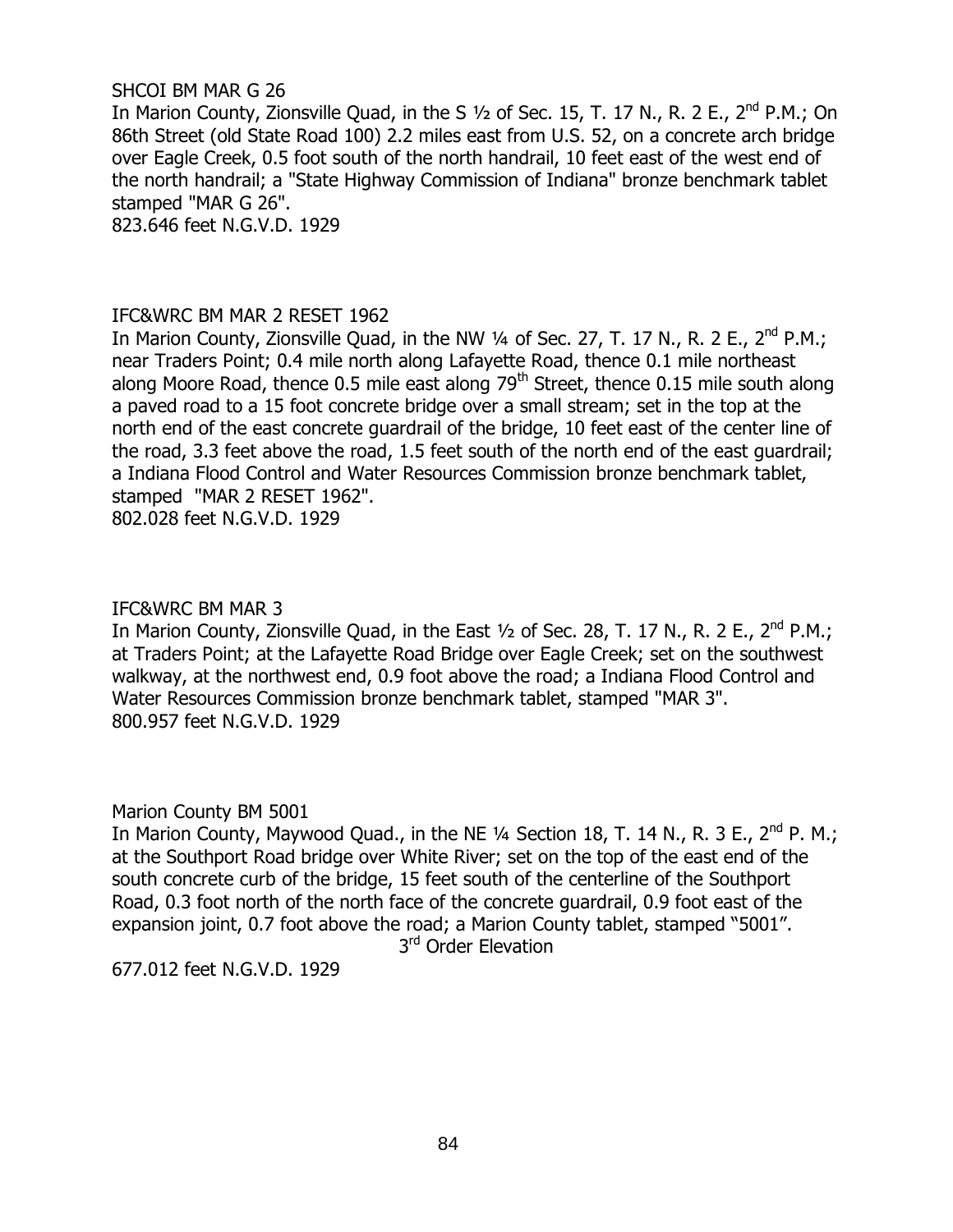### IDNR TBM 30206-1

In Marion County, McCordsville Quad., in the SW 1/4 of Section 20, T. 17 N., R. 5 E., 2<sup>nd</sup> P.M.; at Indianapolis; at the northeast corner of the 79<sup>th</sup> Street bridge over Fall Creek; set on the east end of the north concrete base of the north concrete guardrail of the bridge, 18 feet north of the centerline of  $79<sup>th</sup>$  Street, 2.9 feet west of the east end of the north guardrail, about 1.2 feet above the ground, about 0.7 foot above the road, 0.7 foot south of the north end of the concrete base; a chiseled triangle.

GPS Elevation

774.025 feet N.G.V.D. 1929

# IDOT BM (Not Stamped)

In Marion County, Indianapolis East Quad, in the NE 1/4 of Section 1, T. 16 N., R. 4 E., 2<sup>nd</sup> P. M. at Indianapolis; in the northeast concrete abutment of the Shadeland Avenue bridge over Fall Creek, 15.3 feet north of the south face of the concrete abutment, 10 feet east of the west face of the east curb for Shadeland Avenue, 0.5 foot east of the east face of the east concrete guardrail, 0.5 foot west of the east face of the northeast concrete abutment, 0.9 foot south of the north face of the abutment, about level with the sidewalk; a Indiana Department of Transportation bench mark tablet (Not Stamped).

3<sup>rd</sup> Order Elevation

760.856 feet N.G.V.D. 1929

# IFC & WRC BM MAR 41

In Marion County, Indianapolis East Quad, in the NW 1/4 of Section 10, T. 16 N., R. 4 E.,  $2^{nd}$  P. M.; at Indianapolis; set on the southwest concrete wingwall of the 56<sup>th</sup> Street bridge over Fall Creek, 4.7 feet south of the edge of  $56<sup>th</sup>$  Street, 0.5 foot west of the west end of the handrail; a Indiana Flood Control and Water Resources Commission bench mark tablet stamped "MAR 41".

2<sup>nd</sup> Order Elevation

748.119 feet N.G.V.D. 1929

# USGS GAGING STATION RM # 13

In Marion County, Indianapolis East Quad, in the NE 1/4 of Section 9, T. 16 N., R. 4 E., 2<sup>nd</sup> P. M.; at Indianapolis; at the Emerson Way Bridge over Fall Creek; set on the top of the northwest concrete abutment of the bridge; a U.S. Geological Survey Gaging Station tablet (not stamped).

3<sup>rd</sup> Order Elevation

746.502 feet N.G.V.D. 1929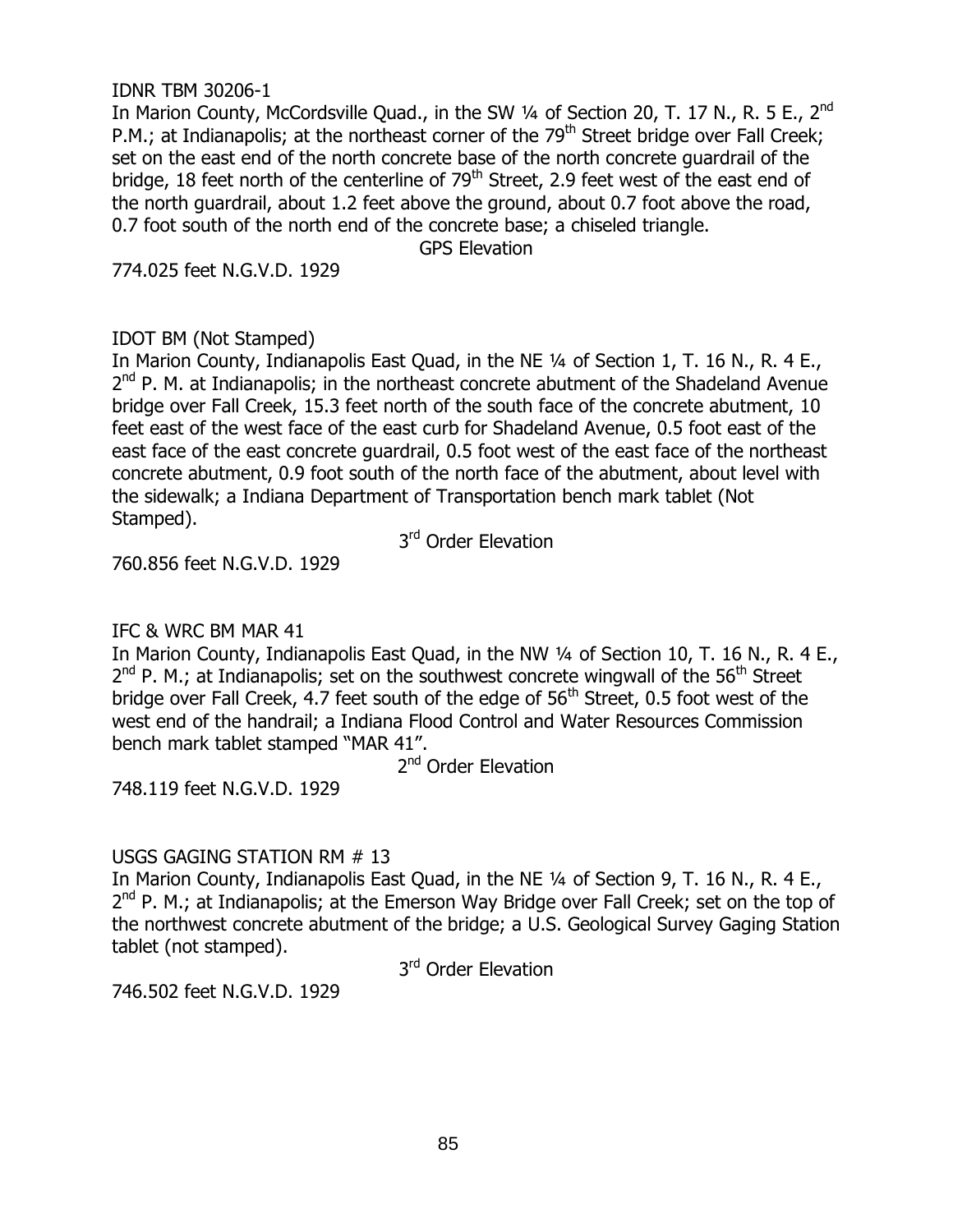## DNR BM FIE C 3 REF 2

In Marion County, Indianapolis East Quad, in the SE 1/4 of Section 8, T. 16 N., R. 4 E., 2<sup>nd</sup> P. M.; at Indianapolis; near the northwest corner of the East 46<sup>th</sup> Street bridge over Fall Creek; set in the top of a round concrete post, 111.61 feet east of Department of Natural Resources control station tablet FIE C 3, 47.0 feet east of a metal light pole, 8.0 feet north of the south edge of the north concrete curb of  $46<sup>th</sup>$  street, 4.8 feet west of the northwest corner of the north concrete guardrail, 2.0 feet north of the north face of a steel "I" beam for the steel guardrail, about flush with the ground; a Indiana Department of Natural Resources control station table stamped "2".

3<sup>rd</sup> Order Elevation

739.552 feet N.G.V.D. 1929

# DNR TBM 51906-1

In Marion County, Indianapolis West Quad, in the SE 1/4 of Section 24, T. 16 N., R. 3 E.,  $2^{nd}$  P. M.; at Indianapolis; set in the top of the northeast concrete abutment of the East  $30<sup>th</sup>$  Street bridge over Fall Creek, 37.5 feet north of the centerline of East  $30<sup>th</sup>$  Street, 12.0 feet east of the west face of the abutment, 3.8 feet west of the east face of the northeast concrete abutment, 0.8 foot north of the north face of the north concrete guardrail, about 0.5 foot above the road; a cut triangle.

3<sup>rd</sup> Order Elevation

730.179 feet N.G.V.D. 1929

DNR TBM 51906-2

In Marion County, Indianapolis West Quad, in the NE 1/4 of Section 25, T. 16 N., R. 3 E., 2<sup>nd</sup> P. M.; at Indianapolis; at the College Avenue bridge over Fall Creek; set on the top of the north end of the west concrete guardrail, 37 feet west of the centerline of College Avenue, 16 feet west of the east face of the west concrete curb for College Avenue, about 3.2 feet above the sidewalk, 0.3 foot west of the east face of the concrete guardrail, 0.2 foot south of the south end of a cut stone block guardrail; a cut triangle.

3<sup>rd</sup> Order Elevation

731.599 feet N.G.V.D. 1929

### DNR TBM 51906-3

In Marion County, Indianapolis West Quad, in the NW ¼ of Section 25, T. 16 N., R. 3 E.,  $2^{nd}$  P. M.; at Indianapolis; at the Delaware Street bridge over Fall Creek; set on the southeast most end of the concrete guardrail base of the east concrete guardrail of the bridge, 27 feet north of the centerline of Fall Creek Parkway South, 59 feet east of the centerline of Delaware Street, 5 feet northwest of the centerline of a metal (fiberglass?) light pole, about 0.5 foot above the sidewalk; two chiseled lines forming a square.

3<sup>rd</sup> Order Elevation

715.117 feet N.G.V.D. 1929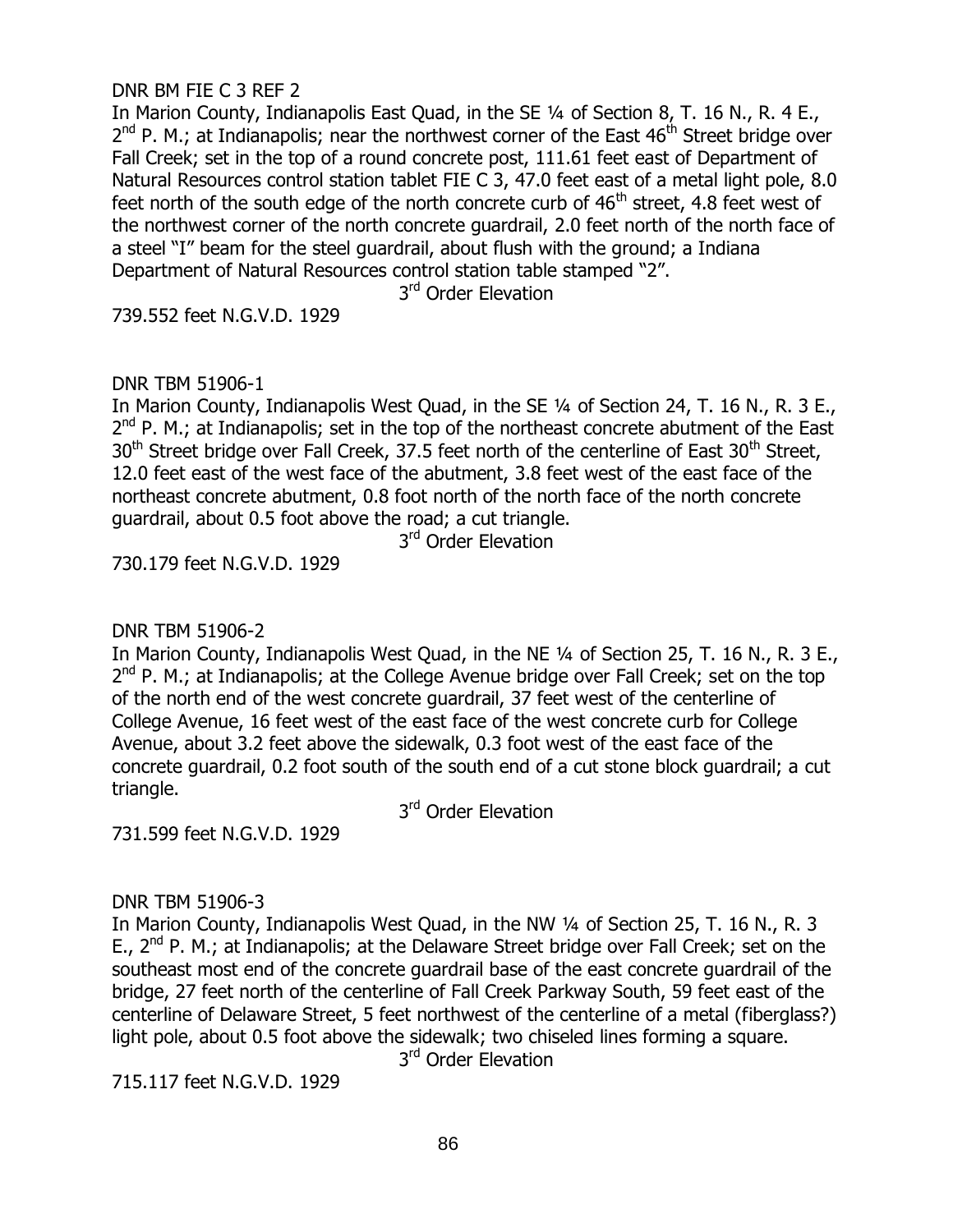# IDOT BM tablet (Not Stamped)

In Marion County, Indianapolis West Quad, in the NE 1/4 of Section 34, T. 16 N., R. 3 E.,  $2^{nd}$  P. M.; at Indianapolis; at the northwest corner of the  $16^{th}$  Street bridge over Fall Creek; set in the top of the sidewalk, 4.5 feet north of the south face of the north concrete curb for  $16<sup>th</sup>$  Street, 02.9 feet east of the southwest corner of the north concrete guardrail, about 0.7 foot above the road, .45 foot south of the south face of the north concrete guardrail; a Indiana Department of Transportation bench mark tablet (Not Stamped).

3<sup>rd</sup> Order Elevation

709.137 feet N.G.V.D. 1929

### DNR TBM 053106-1

In Marion County, Indianapolis West Quad, in the SW ¼ of Section 35, T. 16 N., R. 3 E.,  $2^{nd}$  P. M.; at Indianapolis; at the Stadium Drive Bridge over Fall Creek; on the southeast side of Fall Creek, set on the top of the east most concrete abutment of the bridge, 9.1 feet northeast of the southwest face of the northeast concrete curb, 2.0 feet northeast of the northeast face of the northeast concrete guardrail, 0.6 foot northeast of the southwest face of the abutment, 0.5 foot southwest of the northeast face of the abutment, about 0.6 foot above the road; a chiseled triangle.

3<sup>rd</sup> Order Elevation

709.147 feet N.G.V.D. 1929

### IDOT BM "NOT STAMPED"

In Marion County, Indianapolis West Quad., in the SW ¼ of Section 15, T. 16 N., R. 3 E.,  $2^{nd}$  P. M.; at Indianapolis; at the  $38^{th}$  Street bridge over White River Parkway East, along the east side of the White River; set on the top of the northeast concrete abutment of the bridge, 23 feet north of the centerline of west bound  $38<sup>th</sup>$  Street, 15.2 feet east of the west face of the northeast concrete abutment of the bridge, 2.6 feet west of the east face of the abutment, 0.8 foot north of the south face of the abutment, 0.7 foot south of the north face of the abutment, about 0.7 foot above west bound  $38<sup>th</sup>$ Street; a Indiana Department of Transportation bench mark tablet "not stamped".

3<sup>rd</sup> Order Elevation

727.156 feet N.G.V.D. 1929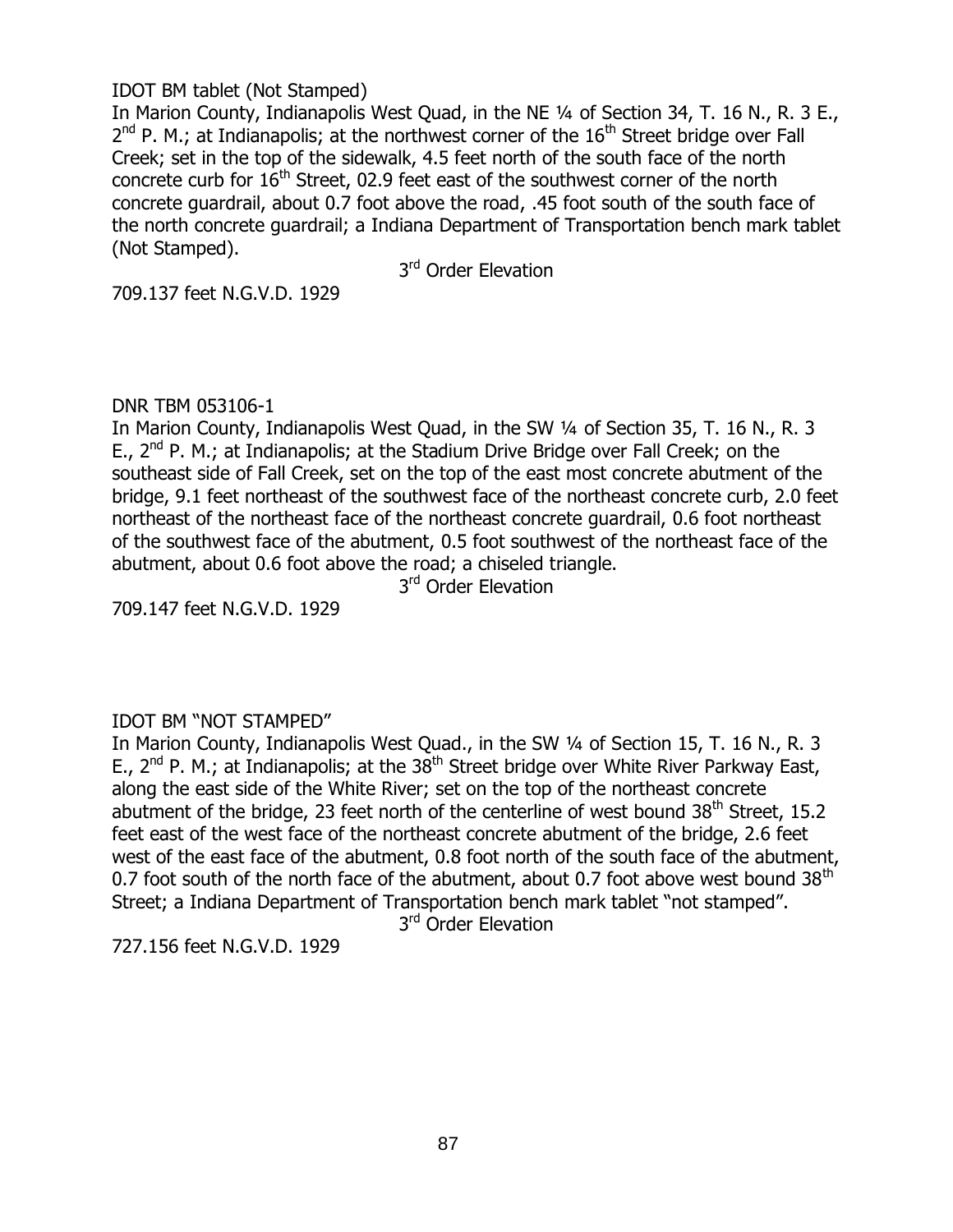DNR TBM IMA 1, 2007

In Marion County, Indianapolis West Quad., in the SE ¼ of Section 15, T. 16 N., R. 3 E.,  $2^{nd}$  P. M.; at Indianapolis; near the northeast corner of the "Indianapolis Museum of Art" outdoor park property, at the Michigan Road bridge over the White River; set on the top of the southwest concrete abutment of the bridge, 31 feet southwest of the centerline of Michigan Road, 16.0 feet southeast of the northwest face of the southwest concrete abutment, 0.8 foot northwest of the southeast face of the abutment, 0.7 foot southwest of the southwest face of the southwest concrete guardrail, 0.5 foot northeast of the southwest face of the abutment, about level with the sidewalk; a cut triangle. 3<sup>rd</sup> Order Elevation

701.45 feet N.G.V.D. 1929

### DNR TBM LECK 107, 2007

In Marion County, Carmel Quad., in the NE  $\frac{1}{4}$  of Section 25, T. 17 N., R. 2 E., 2<sup>nd</sup> P. M.; near the 79<sup>th</sup> Street bridge over Little Eagle Creek, at a railroad concrete culvert over Little Eagle Creek; set on the top of the northeast concrete abutment of the railroad culvert bridge, about 75 feet south of the centerline of 79<sup>th</sup> Street, 22.3 feet east of the east face of the east rail of the railroad tracks, 1.2 feet east of the east face of the east concrete headwall, 0.9 foot north of the south face of the northeast concrete abutment, 0.8 foot south of the north face of the abutment, about 1.3 feet below the top of the headwall; a domed steel rivet.

GPS ELEVATION

853.59 feet N.G.V.D. 1929

### DNR TBM LECK 106, 2007

In Marion County, Carmel Quad., in the NW  $\frac{1}{4}$  of Section 30, T. 17 N., R. 3 E., 2<sup>nd</sup> P. M.; at the north most of the three New Augusta Road bridges over Little Eagle Creek; set on the top of the northwest concrete wingwall of the bridge, 17 feet west of the centerline of New Augusta Road, 1.1 feet southwest of the northeast face of the wingwall, 0.7 foot west of the west face of the west concrete curb of the bridge, 0.5 foot northeast of the southwest face of the wingwall, about level with the road; a cut triangle.

GPS ELEVATION

845.09 feet N.G.V.D. 1929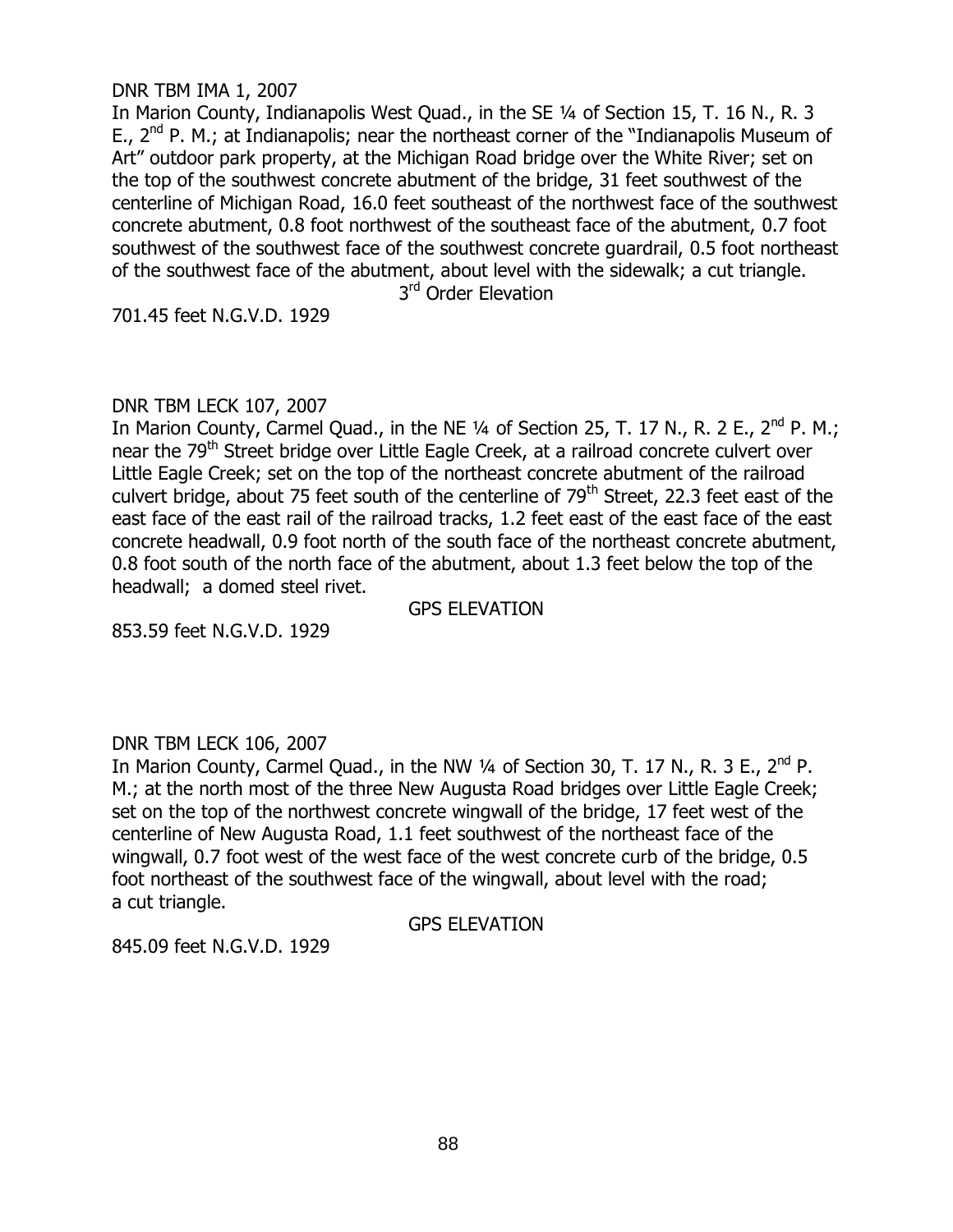#### DNR TBM LECK 105, 2007

In Marion County, Carmel Quad., in the NW 1/4 of Section 30, T. 17 N., R. 3 E., 2<sup>nd</sup> P. M.; at the middle of the three New Augusta Road bridges over Little Eagle Creek; set on the top of the south end of the west concrete headwall of the bridge, 16 feet west of the centerline of New Augusta Road, 39.8 feet south of the northwest corner of the west concrete headwall, 0.7 foot north of the southwest corner of the headwall, 0.35 foot west of the east face of the headwall, 0.55 foot east of the west face of the headwall, about 0.5 foot above the road; a cut square.

GPS ELEVATION

842.98 feet N.G.V.D. 1929

#### DNR TBM LECK 104, 2007

In Marion County, Carmel Quad., in the SW  $\frac{1}{4}$  of Section 30, T. 17 N., R. 3 E., 2<sup>nd</sup> P. M.; at the south most of the three New Augusta Road bridges over Little Eagle Creek; set on the top of the south end of the east concrete headwall of the bridge; 14 feet east of the centerline of New Augusta Road, 46.3 feet south of the north face of the headwall, 0.5 feet north of the south face of the headwall, 0.8 foot east of the west face of the headwall, 0.2 foot west of the east face of the headwall, about 0.5 foot above the road;

a cut triangle.

GPS ELEVATION

830.37 feet N.G.V.D. 1929

### DNR TBM LECK 103, 2007

In Marion County, Carmel Quad., in the SW  $\frac{1}{4}$  of Section 30, T. 17 N., R. 3 E., 2<sup>nd</sup> P. M.; at the  $71<sup>st</sup>$  Street Bridge over Little Eagle Creek; set on the top of the southwest concrete abutment of the bridge, 24 feet south of the centerline of  $71<sup>st</sup>$  Street, 12.3 feet west of the east face of the southwest concrete abutment, 0.7 foot east of the west face of the abutment, 0.4 foot north of the south face of the abutment, 0.8 foot south of the south face of the south concrete guardrail, about level with  $71<sup>st</sup>$  Street; a cut triangle.

GPS ELEVATION

830.80 feet N.G.V.D. 1929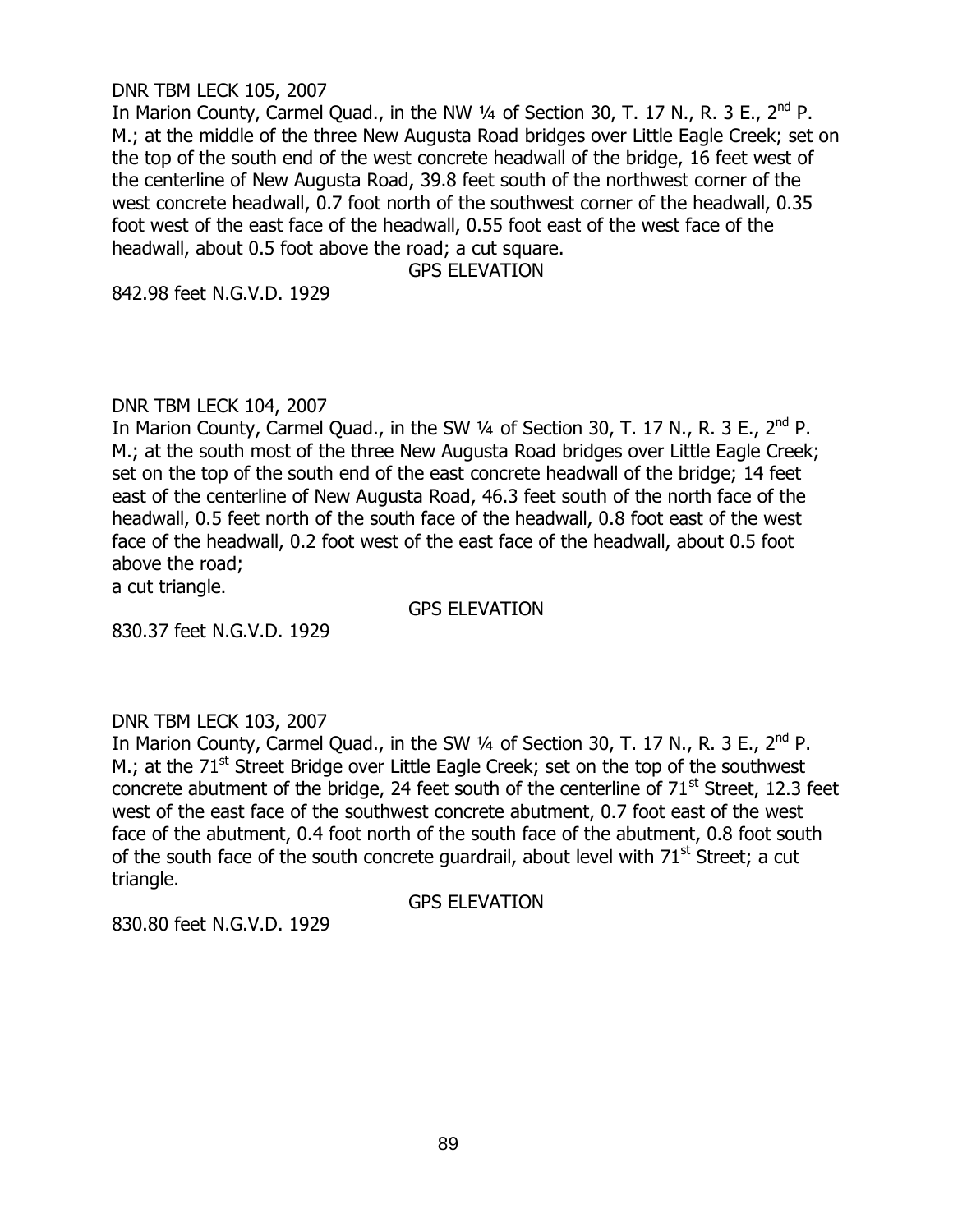#### DNR TBM LECK 102, 2007

In Marion County, Indianapolis West Quad., in the SW 1/4 of Section 17, T. 16 N., R. 3 E.,  $2^{nd}$  P. M.; at the south bound Interstate 65 Bridge over Little Eagle Creek; set on the top of south most corner of the concrete bridge deck, 1.7 feet southwest of the southwest face of the southwest concrete guardrail of the southeast bound lanes of I 65, 1.0 foot northwest of the south most corner of the concrete bridge deck, 0.35 foot northeast of the southwest face of the bridge deck, about level with I 65; a cut triangle.

GPS ELEVATION

759.57 feet N.G.V.D. 1929

# DNR TBM LECK 101, 2007

In Marion County, Indianapolis West Quad., in the SW ¼ of Section 17, T. 16 N., R. 3 E.,  $2^{nd}$  P. M.; at the  $38^{th}$  Street Bridge over Little Eagle Creek; set on the top of the northwest concrete retaining wall of the bridge, 62.2 feet north of the centerline of the concrete median between west and east bound 38<sup>th</sup> Street, 10.7 feet west of the northwest corner of the north concrete guardrail of the bridge, 8 feet west of the center of power pole # 276-398-A, 3.6 feet east of the west face of the northwest concrete retaining wall, 0.5 foot south of the north face of the retaining wall, 0.5 foot north of the south face of the wall, about level with the road; a cut triangle.

GPS ELEVATION

757.03 feet N.G.V.D. 1929

### DNR TBM LECK 108, 2007

In Marion County, Indianapolis West Quad., in the NW 1/4 of Section 20, T. 16 N., R. 3 E.,  $2^{nd}$  P. M.; at Indianapolis; in a strip mall located in the southeast  $\frac{1}{4}$  of the intersection of West 38<sup>th</sup> Street and Little Eagle Creek, at the Main Strip Mall Road Bridge over Little Eagle Creek; set on the top of the southeast concrete abutment of the bridge, 15 feet east of the centerline of Mall Road, 2.0 feet north of the south face of the abutment, 11.5 feet northwest of the center of a lamp post on top of a concrete pedestal, 3.0 feet south of the north face of the abutment, 0.3 foot west of the east face of the abutment, 0.9 foot east of the west face of the abutment, about level with the road; a cut triangle.

### GPS ELEVATION

753.93 feet N.G.V.D. 1929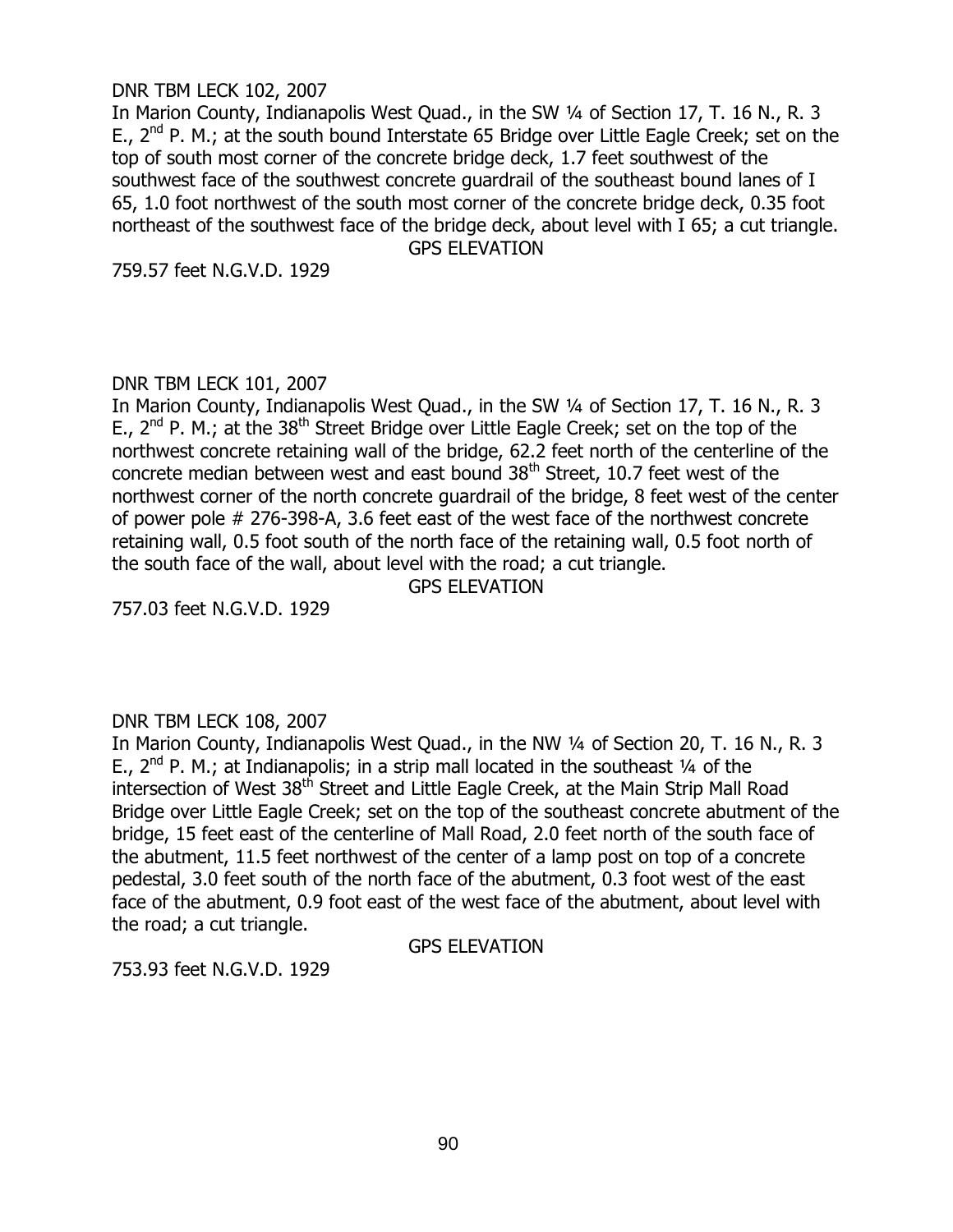#### DNR TBM LECK 109, 2007

In Marion County, Indianapolis West Quad., in the SE ¼ of Section 20, T. 16 N., R. 3 E.,  $2^{nd}$  P. M.; at Indianapolis; at the  $30^{th}$  Street Bridge over Little Eagle Creek; set on the west end of the north concrete and aluminum rail guardrail of the bridge, 32 feet north of the centerline of  $30<sup>th</sup>$  Street, 4.9 feet west of the west end of the aluminum guardrail mounted on the north concrete guardrail, 1.6 feet west of an expansion joint, 17.0 feet east of the west end of the concrete guardrail, 0.4 foot north of the south face of the concrete guardrail, 0.4 foot south of the north face of the concrete guardrail, about 3 feet above the sidewalk; a cut triangle.

3<sup>rd</sup> Order Elevation

744.518 feet N.G.V.D. 1929

### DNR TBM LECK 113, 2007

In Marion County, Indianapolis West Quad., in the NW 1/4 of Section 29, T. 16 N., R. 3 E.,  $2^{nd}$  P. M.; at Indianapolis; near the northeast corner of the Speedway Race Track; set on a railroad bridge over Little Eagle Creek; set on the top of the northwest concrete abutment of the bridge, 6.5 feet north of the south face of the abutment, 4.4 feet west of the west face of the west rail of the railroad tracks, 3.1 feet south of the north face of the abutment, 1.5 feet west of the east face of the abutment, about 1.8 feet below the tracks, 1.1 feet south of the south face of a wooden brace timber for the railroad tracks, 0.4 foot east of the west face of the abutment; a chiseled triangle.

3<sup>rd</sup> Order Elevation

735.700 feet N.G.V.D. 1929

# DNR TBM LECK 110, 2007

In Marion County, Indianapolis West Quad., in the NW 1/4 of Section 32, T. 16 N., R. 3 E.,  $2^{nd}$  P. M.; at Indianapolis; at the West  $10^{th}$  Street bridge over Little Eagle Creek; set on the top of the northeast concrete abutment of the bridge, 39 feet north of the centerline of  $10<sup>th</sup>$  Street, 8.0 feet west of the east end of the northeast concrete abutment, 0.7 foot north of the north face of the north concrete guardrail, 0.4 foot east of the west face of the abutment, 0.5 foot south of the north face of the abutment, about level with the sidewalk; a cut triangle.

3<sup>rd</sup> Order Elevation

725.55 feet N.G.V.D. 1929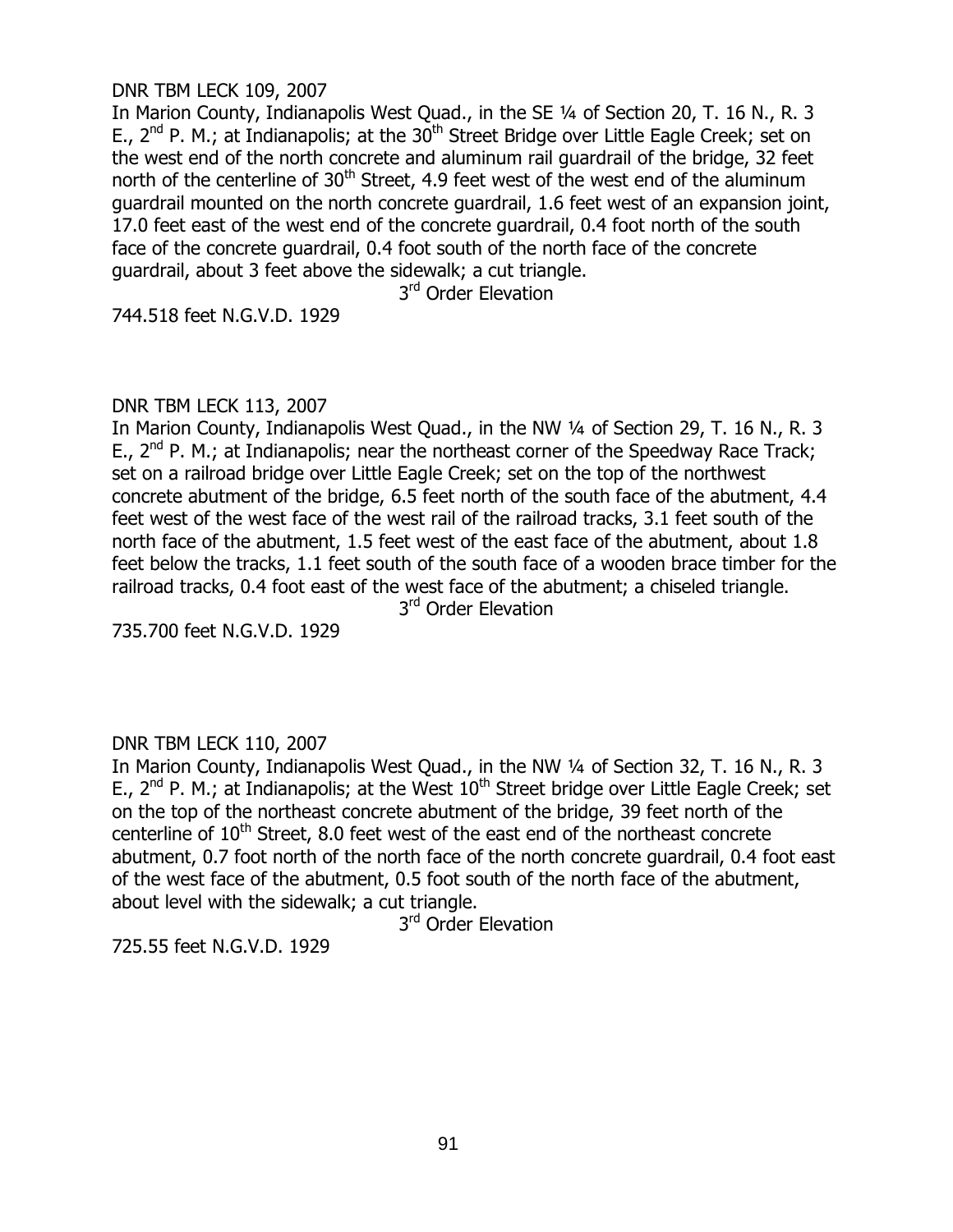#### DNR TBM LECK 100, 2003

In Marion County, Indianapolis West Quad., in the NW 1/4 of Section 5, T. 15 N., R. 3 E., 2<sup>nd</sup> P. M.; at Indianapolis; at a small private bridge (Allison Transmission Plant) over Little Eagle Creek; set on the top of the northwest concrete abutment of the bridge, about 100 feet upstream of the Holt Road Bridge over Little Eagle Creek, 13.9 feet southwest of the northeast end of the northwest concrete abutment, 14 feet southwest of the centerline of the road, 0.65 foot northeast of the southwest end of the abutment, 0.55 foot southeast of the northwest face of the abutment, 1.2 feet northeast of an end post for a chain link fence, about level with the road.

3<sup>rd</sup> Order Elevation

718.19 feet N.G.V.D. 1929

# DNR TBM LECK 111, 2007

In Marion County, Indianapolis West Quad., in the NE 1/4 of Section 5, T. 15 N., R. 3 E., 2<sup>nd</sup> P. M.; at Indianapolis; at the Michigan Street Bridge over Little Eagle Creek; set on the top of southeast concrete abutment of the bridge, 42 feet south of the centerline of Michigan Street, 5.7 feet south of the south face of the south concrete guardrail of the bridge, 1.5 feet east of the west face of the abutment, 1.1 feet west of the east face of the abutment, 0.8 foot north of the south end of the abutment, 0.9 foot below the top of the sidewalk; a cut triangle.

3<sup>rd</sup> Order Elevation

714.40 feet N.G.V.D. 1929

### DNR TBM LECK 112, 2007

In Marion County, Indianapolis West Quad., in the NW 1/4 of Section 9, T. 15 N., R. 3 E., 2<sup>nd</sup> P. M.; at Indianapolis; at the West Washington Street Bridge over Little Eagle Creek; set on the top of the east end of south concrete headwall of the bridge, 9.5 feet south of the north face of the south concrete curb of Washington Street, 0.4 foot west of the east face the headwall, 0.3 foot north of the south face of the headwall; a cut triangle.

3<sup>rd</sup> Order Elevation

706.39 feet N.G.V.D. 1929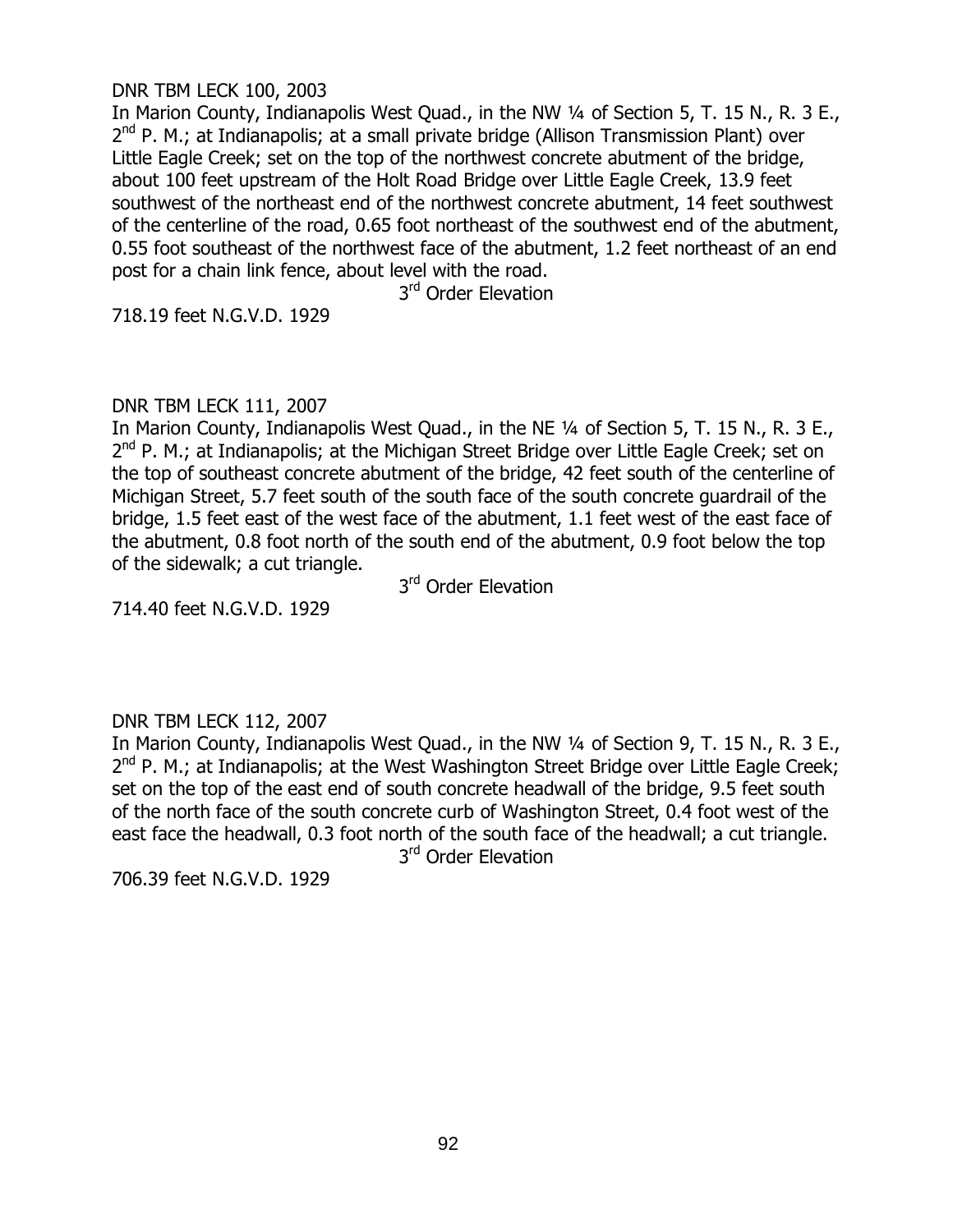#### DNR TBM IND 1, 2007

In Marion County, Cumberland Quad., in the NE  $\frac{1}{4}$  of Section 16, T. 16 N., R. 5 E., 2<sup>nd</sup> P. M.; at Indianapolis; at the East  $42<sup>nd</sup>$  Street bridge over Indian Creek; , et on the top of the northwest corner of the northwest concrete abutment of the bridge, 16 feet north of the centerline of  $42<sup>nd</sup>$  Street, 5.9 feet west of the east face of the concrete abutment, 0.2 foot south of the north face of the abutment, 0.2 foot east of the west face of the abutment; two cut lines forming a square.

3<sup>rd</sup> Order Elevation

833.59 feet N.G.V.D. 1929

### DNR TBM IND 2, 2007

In Marion County, Cumberland Quad., in the SE  $\frac{1}{4}$  of Section 9, T. 16 N., R. 5 E., 2<sup>nd</sup> P. M.; at Indianapolis; at the East  $46<sup>th</sup>$  Street bridge over Indian Creek; set on the top of the northwest concrete abutment of the bridge, 15 feet north of the centerline of the bridge, 1.5 feet north of the south face of the abutment, 0.8 foot east of the west face of the abutment, 0.5 foot south of the north face of the abutment, 1.3 feet west of the east face of the north concrete guardrail, about 0.7 foot above the road; a cut triangle. 3<sup>rd</sup> Order Elevation

833.31 feet N.G.V.D. 1929

DNR TBM IND 3, 2007

In Marion County, Cumberland Quad., in the NE 1/4 of Section 9, T. 16 N., R. 5 E., 2<sup>nd</sup> P. M.; at Indianapolis; at the East  $52^{nd}$  Street bridge over Indian Creek; set in the top of the west end of the north concrete sidewalk of the bridge, at the east end of the metal guardrail, 19 feet north of the centerline of East  $52<sup>nd</sup>$  Street, 12.8 feet east of the west end of the concrete sidewalk, 4.9 feet north of the south face of the sidewalk, about 0.7 foot above the road, 0.9 foot south of the south face of the north concrete guardrail of the bridge, 2.2 feet east of the west end of the guardrail; a cut triangle.

3<sup>rd</sup> Order Elevation

829.95 feet N.G.V.D. 1929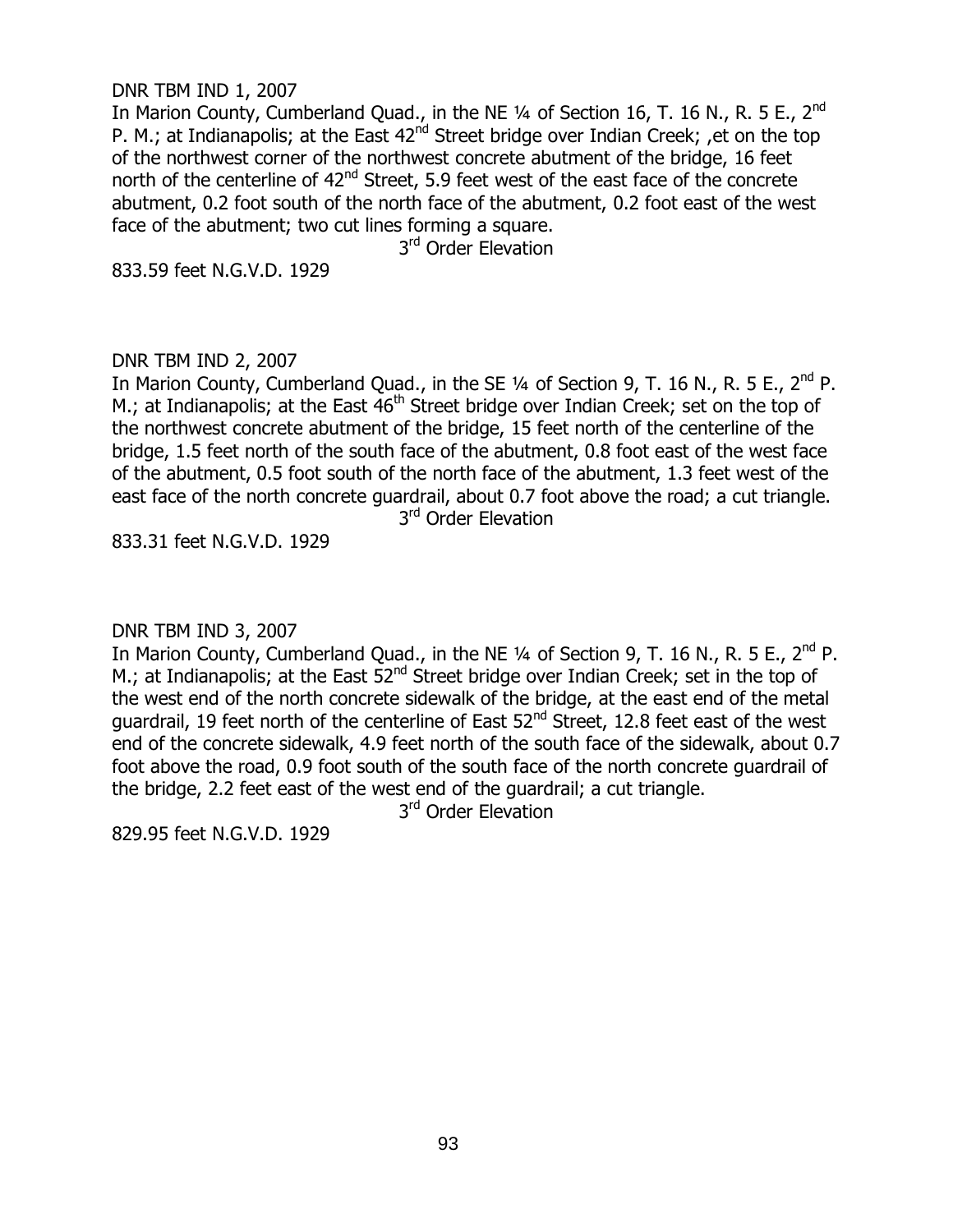#### DNR TBM IND 4, 2007

In Marion County, Cumberland Quad., in the NE  $\frac{1}{4}$  of Section 9, T. 16 N., R. 5 E., 2<sup>nd</sup> P. M.; at Indianapolis; at the German Church Road bridge over Indian Creek; set in the top of the southwest concrete wingwall of the bridge, 13.5 feet west of the centerline of German Church Road, 0.8 foot west of the west face of the west concrete guardrail of the bridge, 1.2 feet northwest of the southwest corner of the concrete base of the west concrete guardrail, 0.6 foot south of the north face of the wingwall, about 0.1 foot above the road; a one-inch diameter stainless steel benchmark tablet.

3<sup>rd</sup> Order Elevation

826.03 feet N.G.V.D. 1929

#### DNR TBM IND 5, 2007

In Marion County, Cumberland Quad., in the SW 1/4 of Section 3, T. 16 N., R. 5 E., 2<sup>nd</sup> P. M.; at Indianapolis; at the East  $56<sup>th</sup>$  Street bridge over Indian Creek; set in the top of the east end of the concrete base of the north concrete and steel guardrail of the bridge, 14.0 feet north of the centerline of East  $56<sup>th</sup>$  Street, 0.55 foot northwest of the southeast corner of the base of the guardrail, 0.5 foot west of the east end of the base of the guardrail, 0.4 foot north of the south face of the base of the guardrail, about 0.7 foot above the asphalt road; a four-inch diameter domed bench mark tablet with no stamping or markings.

3<sup>rd</sup> Order Elevation

826.20 feet N.G.V.D. 1929

### DNR TBM IND 6, 2007

In Marion County, Cumberland Quad., in the NW  $\frac{1}{4}$  of Section 3, T. 16 N., R. 5 E., 2<sup>nd</sup> P. M.; at Indianapolis; at the State Road 67 / U. S. 36 (Pendleton Pike Road) bridge over Indian Creek; set in the top of the southwest end of the concrete base of the northwest concrete guardrail of the bridge, 25.5 feet northwest of the centerline of the southwest bound lanes of Pendleton Pike Road, 11.3 feet northwest of the southeast face of the concrete sidewalk of the bridge, about 0.8 foot above the concrete road, 0.5 foot west of the west face of the concrete guardrail, 0.5 foot south of the north face of the concrete guardrail base; a cut triangle.

3<sup>rd</sup> Order Elevation

822.30 feet N.G.V.D. 1929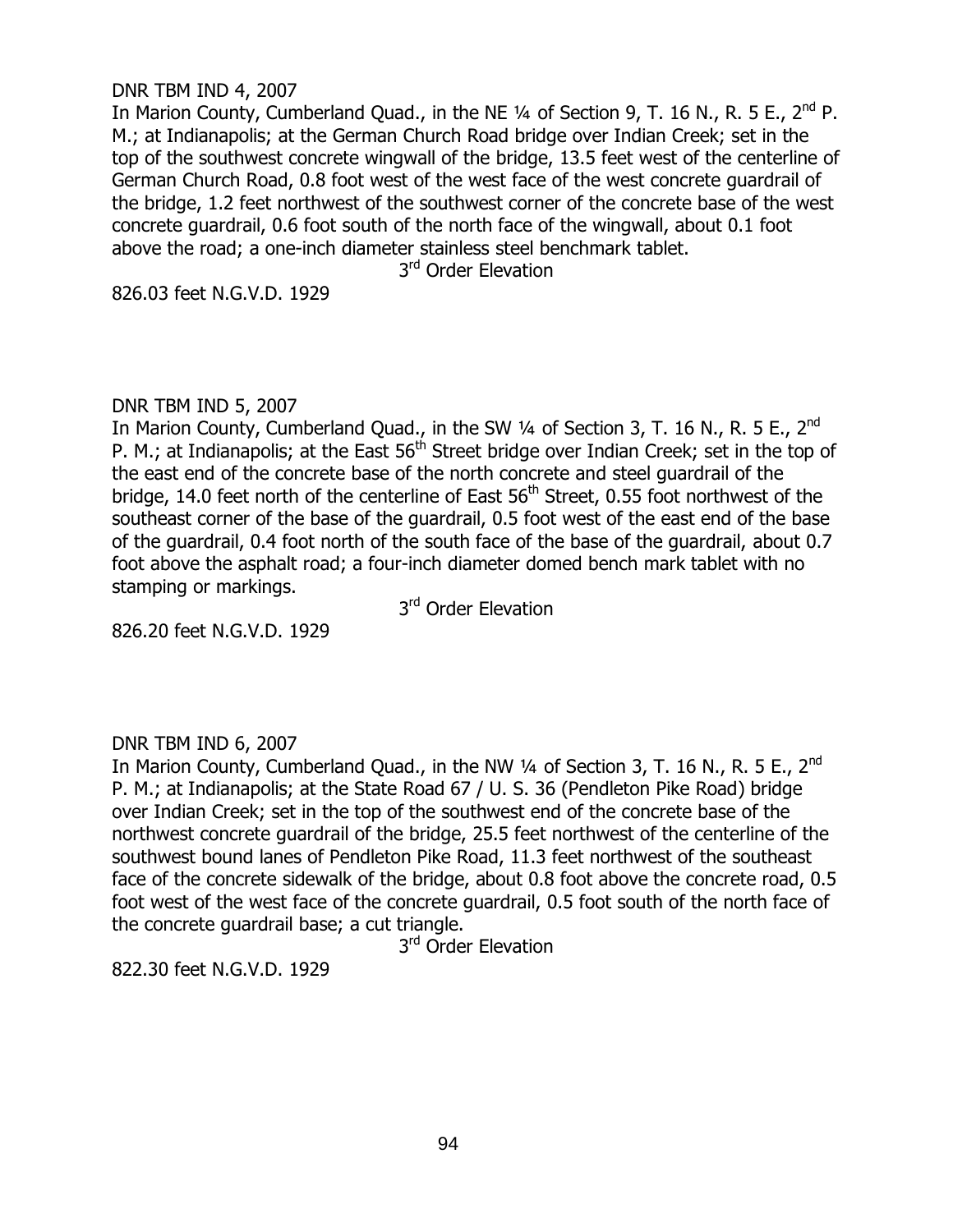#### DNR TBM IND 7, 2007

In Marion County, Cumberland Quad., in the SW 1/4 of Section 33, T. 17 N., R. 5 E., 2<sup>nd</sup> P. M.; at Indianapolis; at the railroad bridge over Indian Creek; set on the southeast corner of the north concrete headwall of the railroad bridge, 10.5 feet north of the north most rail of the railroad tracks, 0.3 foot north of the south face of the concrete base, 0.3 foot west of the east face of the concrete base, 1.5 feet south of the southeast corner of the concrete headwall, about 4 feet below the tracks; a cut triangle. 3<sup>rd</sup> Order Elevation

833.165 feet N.G.V.D. 1929

### DNR TBM IND 8, 2007

In Marion County, Cumberland Quad., in the SW 1/4 of Section 33, T. 17 N., R. 5 E., 2<sup>nd</sup> P. M.; at Indianapolis; at the East 63<sup>rd</sup> Street bridge over Indian Creek; set on the top of the southeast concrete abutment of the bridge,17 feet south of the centerline of East  $63<sup>rd</sup>$  Street, 0.7 foot east of the west end of the concrete abutment, 0.5 foot north of the south face of the abutment, 0.5 foot south of the north face of the abutment, about 0.8 foot above the road; a cut triangle.

3<sup>rd</sup> Order Elevation

813.63 feet N.G.V.D. 1929

DNR TBM IND 9, 2007

In Marion County, McCordsville Quad., in the SW 1/4 of Section 28, T. 17 N., R. 5 E., 2<sup>nd</sup> P. M.; at Indianapolis; about 0.4 miles northeast of Indian Lake, at the Sunnyside Road bridge over Indian Creek; set on the top of the southeast end of the southwest concrete guardrail of the bridge, 13.5 feet southwest of the centerline line of Sunnyside Road, 0.7 foot southeast of the northwest face of a jog in the southwest concrete guardrail, 0.6 foot northwest of the southeast face of a jog in the southwest concrete guardrail, about 2.7 above the road; a cut triangle.

3<sup>rd</sup> Order Elevation

789.95 feet N.G.V.D. 1929

### DNR TBM SD 1, 1990

In Marion County, Maywood Quad., in the NW  $\frac{1}{4}$  of Section 20, T. 15 N., R. 3 E., 2<sup>nd</sup> P. M.; at Indianapolis; near the Bradbury Avenue bridge over State Ditch; set in the west side of utility pole # 5598-B, 25 feet south of the centerline of Bradbury Avenue, 15 feet southeast of the southeast bridge abutment, 1 foot north of the northwest fence corner, 1.6 feet above the ground; a railroad spike driven through an aluminum tag, stamped "IDNR TBM SD 1 1990".

3<sup>rd</sup> Order Elevation

703.77 feet N.G.V.D. 1929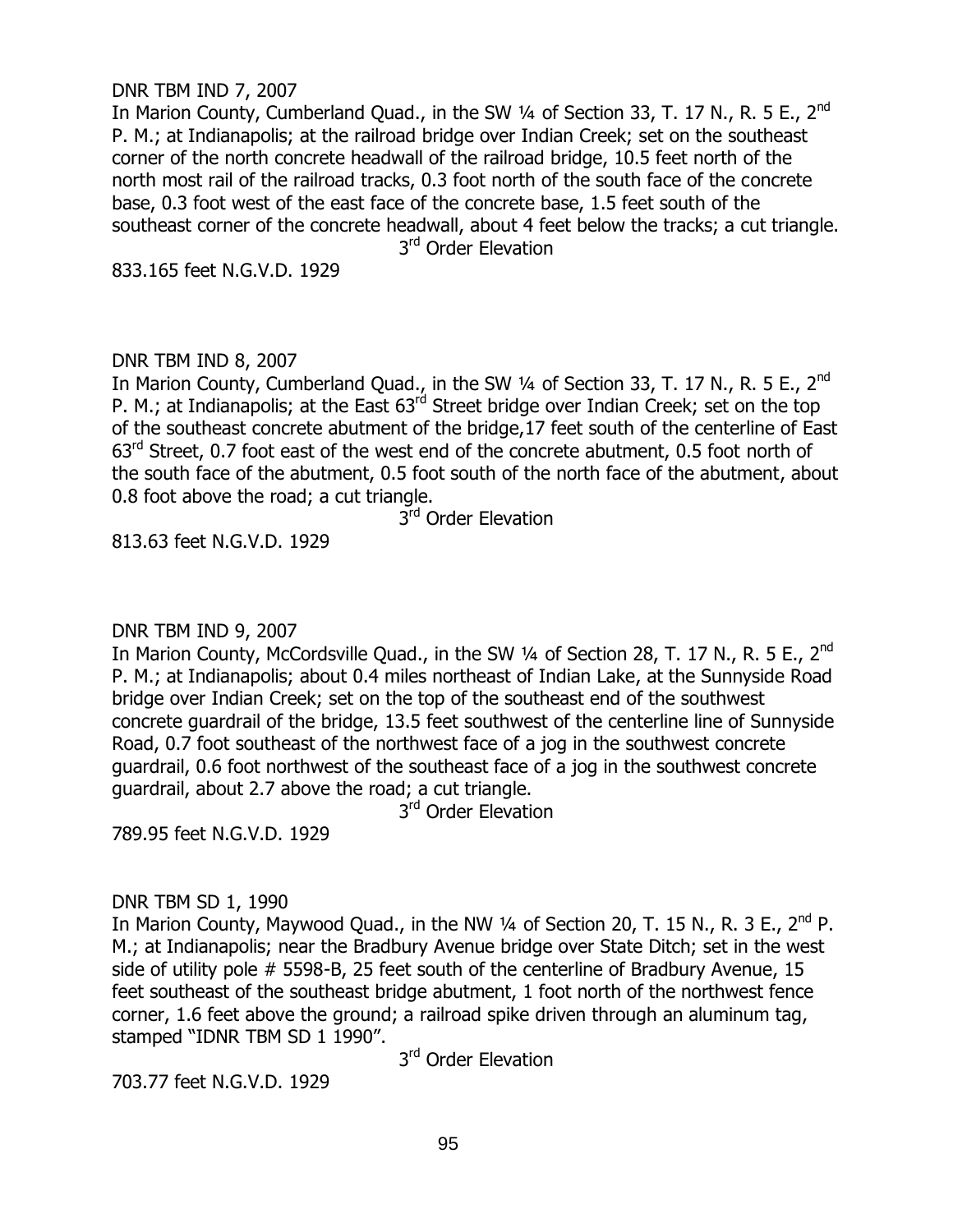DNR TBM SD 2, 1990

In Marion County, Maywood Quad., in the NW  $\frac{1}{4}$  of Section 29, T. 15 N., R. 3 E., 2<sup>nd</sup> P. M.; at Indianapolis; near the Troy Avenue bridge over State Ditch; set in the east side of utility pole # 56362, 18 feet south of the centerline of Troy Avenue, 17 feet southwest of the southwest bridge abutment, about 0.5 foot above the ground; a railroad spike driven through an aluminum tag, stamped "IDNR TBM SD 2 1990".

3<sup>rd</sup> Order Elevation

701.24 feet N.G.V.D. 1929

# DNR TBM SD 3, 1990

In Marion County, Maywood Quad., in the NE 1/4 of Section 31, T. 15 N., R. 3 E., 2<sup>nd</sup> P. M.; at Indianapolis; near the Superior Road bridge over State Ditch; set in the north side of utility pole # 5-657, 23.5 feet south of the centerline of Superior Road, 10 feet southwest of the southwest bridge abutment, 2 feet northeast of a fence corner post, about 1 foot above the ground; a railroad spike driven through an aluminum tag, stamped "IDNR TBM SD 3 1990".

3<sup>rd</sup> Order Elevation

679.81 feet N.G.V.D. 1929

# DNR TBM SD 4, 1990

In Marion County, Maywood Quad., in the SE  $\frac{1}{4}$  of Section 30, T. 15 N., R. 3 E., 2<sup>nd</sup> P. M.; at Indianapolis; near State Ditch, behind the residence at 4309 Standish Drive; set in the south side of utility pole # M 88 SPP 340, 79 feet southeast of the southeast corner of 4309 Standish Drive, 205 feet southwest from the center of a man hole cover in Standish Drive circle, about 1 foot above the ground; a railroad spike driven through an aluminum tag, stamped "IDNR TBM SD 4 1990".

3<sup>rd</sup> Order Elevation

686.99 feet N.G.V.D. 1929

### DNR TBM MARIONCO 1, 2008

In Marion County, Maywood Ouad., in the SW  $\frac{1}{4}$  of Section 24, T. 14 N., R. 3 E., 2<sup>nd</sup> P. M.; at Indianapolis; at the State Road 135 (Meridian Street) (Three Notch Road) bridge over Buffalo Creek; set in the top of the north end of the east concrete guardrail of the bridge, 19.5 feet east of the centerline of the north bound lanes of the road, 6.4 feet south of the north end of the guardrail, 3.6 feet above the top of the east concrete sidewalk of the bridge, 0.5 foot east of the west face of the guardrail, 0.5 foot west of the east west face of the guardrail; a cut cross.

Revised 2nd Order Elevation 2014

| 729.375 feet N.G.V.D. 1929 | 222.314 meters N.G.V.D. 1929 |
|----------------------------|------------------------------|
| 728.955 feet N.A.V.D. 1988 | 222.186 meters N.A.V.D. 1988 |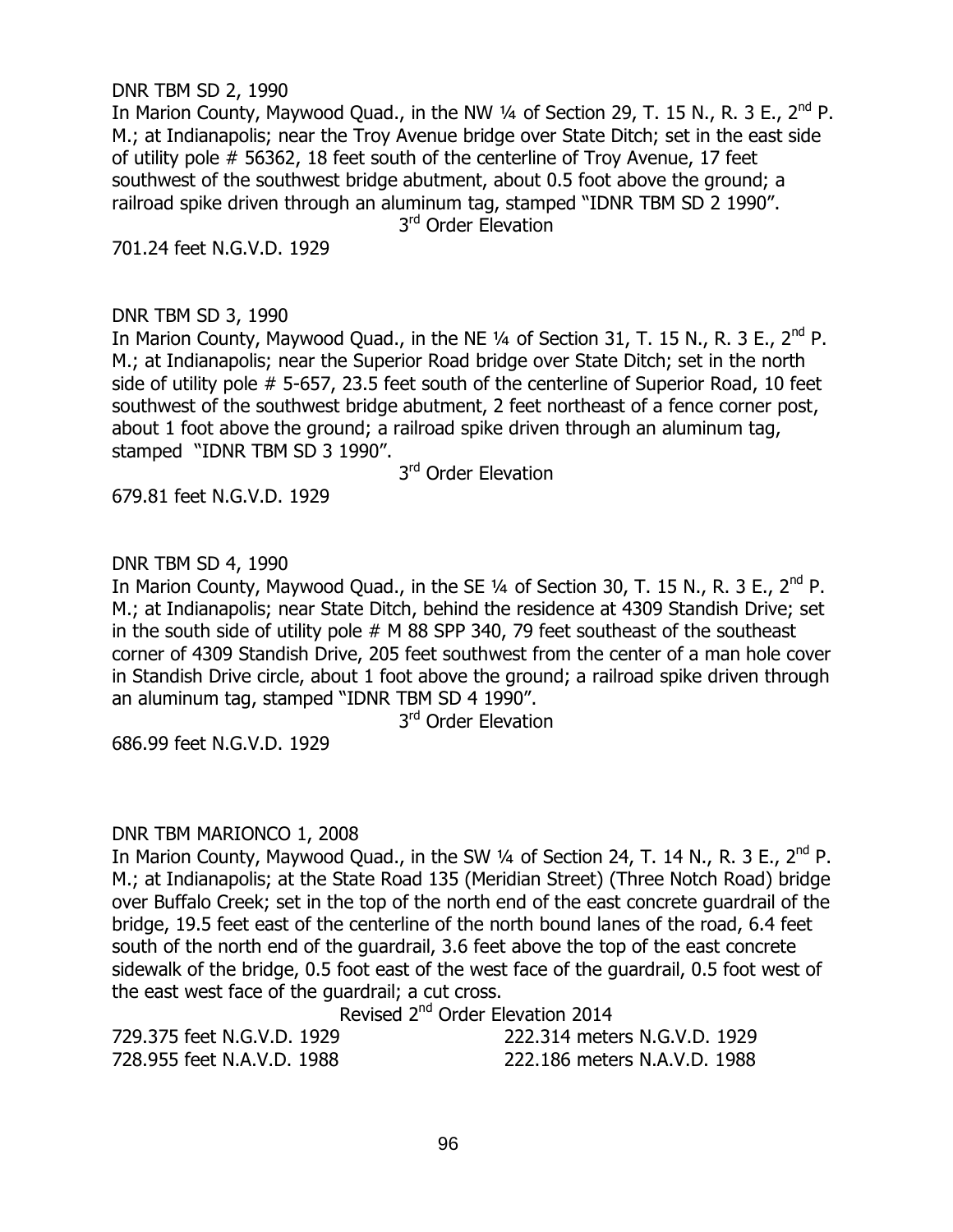### MARION COUNTY SURVEYOR BM 5049

In Marion County, Maywood Quad., in the SW  $\frac{1}{4}$  of Section 24, T. 14 N., R. 3 E., 2<sup>nd</sup> P. M.; at Indianapolis; at the State Road 135 (Meridian Street) (Three Notch Road) bridge over Buffalo Creek; set in the top of the southwest corner of the west concrete sidewalk of the bridge, 1.8 feet northeast of the southeast corner of the west concrete guardrail of the bridge, 1.3 feet east of the west face of the concrete guardrail base, 1.2 feet north of the expansion joint, 0.7 foot above the road; a Marion County Surveyor bench mark tablet, stamped "5049".

Revised 2<sup>nd</sup> Order Elevation 2014

| 221.447 meters N.G.V.D. 1929 | 726.532 feet N.G.V.D. 1929 |
|------------------------------|----------------------------|
| 221.319 meters N.A.V.D. 1988 | 726.112 feet N.A.V.D. 1988 |

#### IDOT BM MAR G 395

In Marion County, Zionsville Quad, in the East  $1/2$  of Section 28, T.17 N., R. 2 E., 2<sup>nd</sup> P.M.; at Indianapolis; in the northeast corner of the south bound I-65 bridge over Eagle Creek; set in the top of the concrete abutment, 20.0 feet east of centerline of south bound I-65, 10.4 feet north of south end of concrete abutment, 1.1 feet south of the north end of the concrete abutment, 0.5 foot west of the east face of the concrete abutment, 0.6 foot east of the east face of the east guardrail; a Indiana Department of Transportation bench mark tablet, stamped "G 395".

3<sup>rd</sup> Order Elevation

806.377 feet N.G.V.D. 1929

### MARION COUNTY SURVEYOR BM 5015

In Marion County, Beech Grove Quad, in the SW  $\frac{1}{4}$  Sec. 9, T 14 N., R. 4 E., 2<sup>nd</sup> PM.; at Indianapolis; at the (east most of two) Southport Road Bridge over Little Buck Creek; set in the north concrete sidewalk of the bridge, about 16.5 feet north of the centerline of westbound Southport Road, 1.7 foot north of the south face and 2.1 feet south of the north face of the concrete sidewalk, 1.0 foot east of the west end of the sidewalk and about 0.9 foot above the bridge deck, a Marion County Surveyor bench mark tablet, stamped "5015".

Revised 2<sup>nd</sup> Order Elevation 2014

786.158 feet N.G.V.D. 1929 239.621 meters N.G.V.D. 1929 785.765 feet N.A.V.D. 1988 239.502 meters N.A.V.D. 1988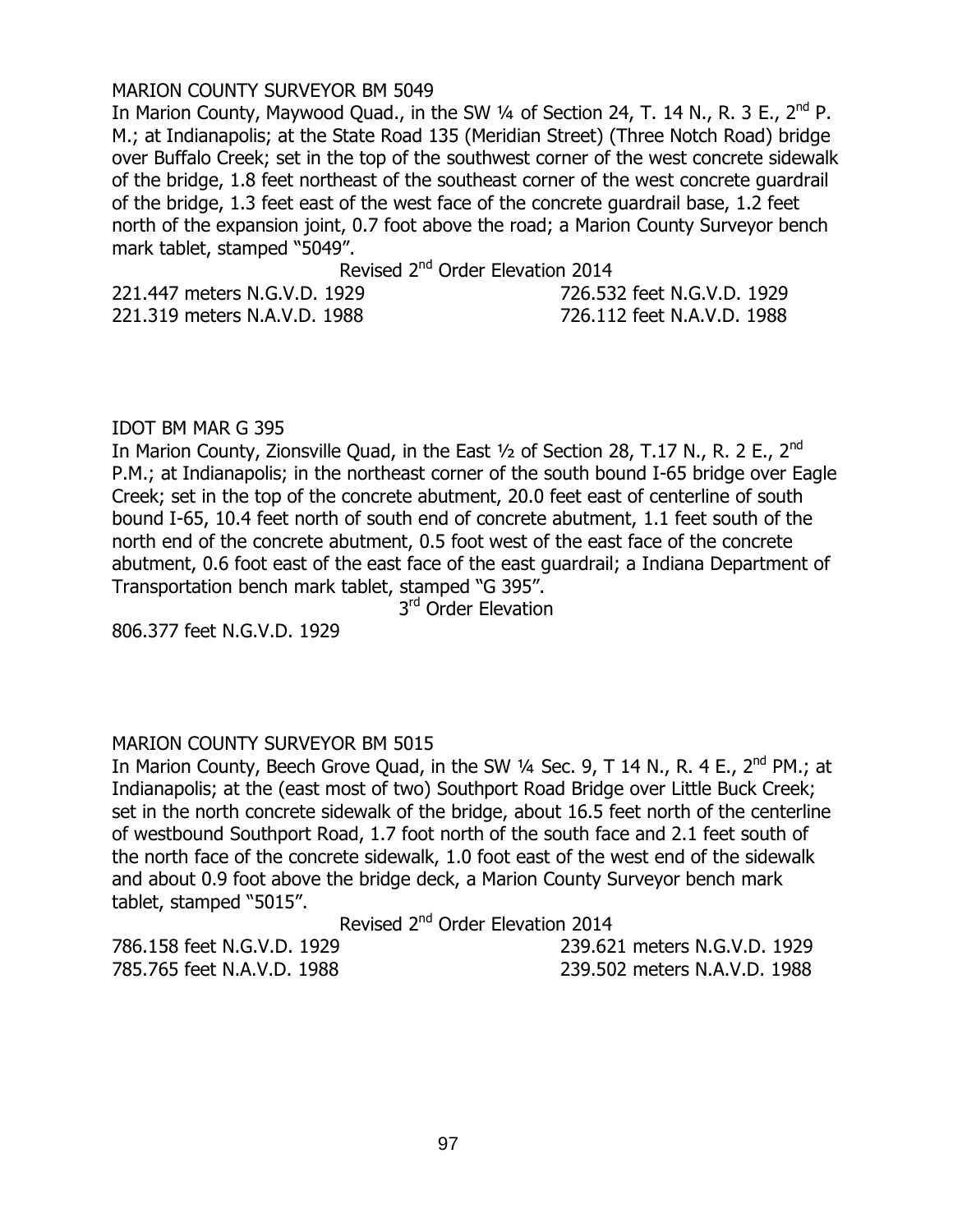#### DNR TBM MARIONCO 2, 2009

In Marion County, Beech Grove Quad, in the SW  $\frac{1}{4}$  Sec. 9, T. 14 N., R. 4 E., 2<sup>nd</sup> P.M.; at Indianapolis; at the (west most of two) Southport Road Bridge over Little Buck Creek; 21.0 feet north of the centerline of westbound Southport Road, 0.2 foot south of the north face of the north concrete headwall, 0.2 foot west of the east end of the north concrete headwall, about 0.5 foot below the road; a chiseled cross.

Revised 2<sup>nd</sup> Order Elevation 2014

776.592 feet N.G.V.D. 1929 236.706 meters N.G.V.D. 1929 776.199 feet N.A.V.D. 1988 236.586 meters N.A.V.D. 1988

#### DNR TBM MARIONCO 3, 2008

In Marion County, Beech Grove Quad, in the SE  $1/4$  Sec. 7, T 14 N, R. 4 E.,  $2^{nd}$  P.M.; at the Derbyshire Street Bridge over Little Buck Creek, 18.5 feet east of the centerline of the road, 1.1 foot north of the south face of the guardrail base, 0.6 foot west of the west face of the east guardrail, 0.3 foot east of the west face of the concrete curb guardrail base, a chiseled triangle.

3<sup>rd</sup> Order Elevation

758.364 feet N.G.V.D. 1929 757.986 feet N.A.V.D. 1988

## DNR TBM MARIONCO 4, 2009

In Marion County, Beech Grove Quad, in the SE  $1/4$  Sec. 7, T. 14 N., R. 4 E.,  $2^{nd}$  P.M.; at Indianapolis; at the McFarland Road Bridge over Little Buck Creek; 16.0 feet east of the centerline of the road, 2.8 feet south of the north end and 0.5 foot east of the east face of the east concrete guardrail, 0.4 foot north of the south face and 0.4 foot west of the east face of the northeast concrete abutment, about level with the road; a chiseled triangle.

3<sup>rd</sup> Order Elevation

767.512 feet N.G.V.D. 1929 767.134 feet N.A.V.D. 1988

### DNR TBM MARIONCO 5, 2009

In Marion County, Maywood Quad, in the SE  $\frac{1}{4}$  of Sec. 7, T. 14 N., R. 4 E.,  $2^{nd}$  P.M.; at Southport; at the Madison Avenue Bridge over Little Buck Creek; 29.0 feet east of the centerline of the concrete median for Madison Avenue, 3.4 feet east of the west face of the curb, 0.5 foot west of the west face of the east concrete guardrail, 0.5 foot north of the south expansion joint of the bridge, about 1.0 foot above the road; a chiseled triangle.

3<sup>rd</sup> Order Elevation

752.859 feet N.G.V.D. 1929 752.481 feet N.A.V.D. 1988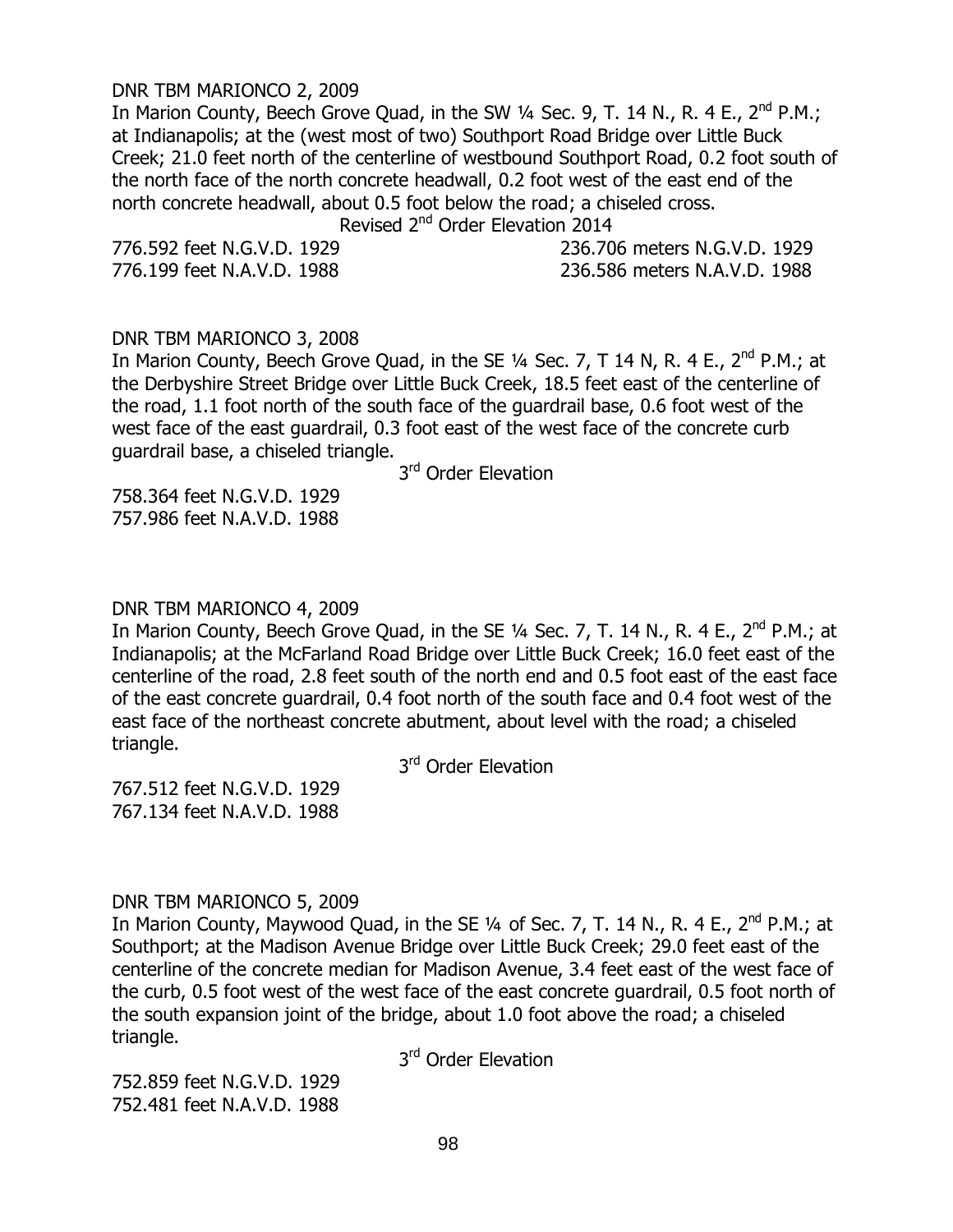#### DNR TBM MARIONCO 6, 2009

In Marion County, Maywood Quad, in the NW  $\frac{1}{4}$  Sec. 20, T. 15 N., R. 3 E., 2<sup>nd</sup> P.M.; at Indianapolis; at the Ironton Avenue bridge over State Ditch; set in the southeast corner of the bridge, in the top of the concrete curb/base for the aluminum guardrail, 17.0 feet south of the centerline of the road, 1.7 feet west of the east end of the concrete curb/base, 0.4 foot north of the south face of the concrete curb/base, 0.9 foot south of the north face of the concrete curb/base, 0.8 foot above the road; a chiseled triangle.

3<sup>rd</sup> Order Elevation

701.58 feet N.G.V.D. 1929

### DNR TBM MARIONCO 7, 2009

In Marion County, Maywood Quad, in the NW 1/4 of Sec 20, T. 15 N., R. 3 E., 2<sup>nd</sup> P.M.: at Indianapolis; at the Farnsworth street bridge over State Ditch, set in top of the northeast corner of bridge in top of the concrete guardrail; 21.0 feet north of the centerline of the road; 2.6 feet west of east end of concrete guardrail; 3.4 feet above the ground; 0.8 foot north of the south face of concrete guardrail; 0.7 foot south of the north face of concrete guardrail; a chiseled triangle.

3<sup>rd</sup> Order Elevation

705.11 feet N.G.V.D. 1929

### IDOT BM "UNSTAMPED"

In Marion County, Maywood Quad, in the NE 1/4 of Sec. 31, T. 15 N., R. 3 E., 2<sup>nd</sup> P.M.; at Maywood; at the Superior Avenue bridge over State Ditch; set in the northeast corner of the bridge, in the top of the concrete bridge abutment, 19.0 feet north of the centerline of the road; 1.0 foot north of the guardrail; 0.5 foot east of the west edge of the concrete abutment; 0.5 foot west of the east edge of the concrete abutment; a Indiana Department of Transportation bench mark tablet "unstamped".

3<sup>rd</sup> Order Elevation

682.47 feet N.G.V.D. 1929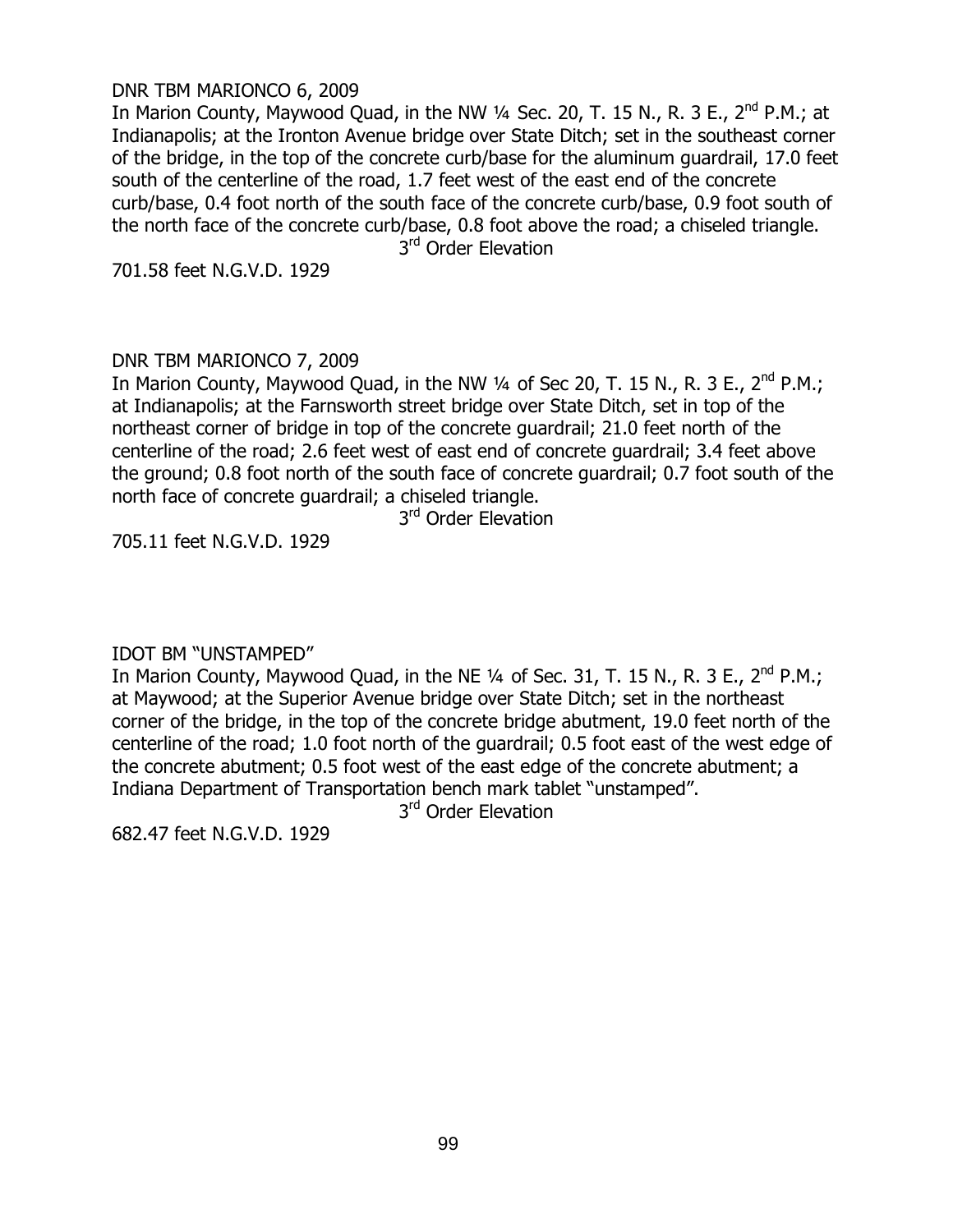## DNR TBM BC 1, 1991

In Marion County, Acton Quad., in the SE  $\frac{1}{4}$  of Section 22, T. 14 N., R. 5 E., 2<sup>nd</sup> P. M.; about 1 mile south of Acton; at the Maze Road bridge over Buck Creek; set in the top of the southeast concrete retaining wall of the bridge, 20 feet south of the centerline of Maze Road, 0.6 foot east of the west end of the retaining wall, 1.2 feet below the sidewalk; a chiseled triangle

3<sup>rd</sup> Order

776.24 feet N.G.V.D. 1929

# DNR TBM BC 2, 1991

In Marion County, Acton Quad., in the NE  $\frac{1}{4}$  of Section 22, T. 14 N., R. 5 E., 2<sup>nd</sup> P. M.; about 0.5 mile south of Acton; at the Railroad bridge over Buck Creek; set in the top of the southeast concrete abutment of the bridge, 6.8 feet northeast of the northeast rail of the tracks, 0.8 foot below the rails; the head of a steel bolt set in concrete.

3<sup>rd</sup> Order

786.26 feet N.G.V.D. 1929

# DNR TBM BC 3, 1991

In Marion County, Acton Quad., in the SE  $\frac{1}{4}$  of Section 21, T. 15 N., R. 5 E., 2<sup>nd</sup> P. M.; about 4.5 mile north of Acton; near the Troy Avenue bridge over Buck Creek; on the west bank of Buck Creek, at the residence at 10740 Troy Avenue; set in the south side of utility pole # 11740, 16 feet north of the centerline of Troy Avenue, 26 feet east of the centerline of driveway to residence, 1.0 foot above the ground; a railroad spike driven through an aluminum tag, stamped "IDNR TBM BC 3 1991".

3<sup>rd</sup> Order

816.33 feet N.G.V.D. 1929

DNR TBM BC 4, 1991

In Marion County, Acton Ouad., in the NW  $\frac{1}{4}$  of Section 22, T. 15 N., R. 5 E., 2<sup>nd</sup> P. M.; about 4.5 mile northwest of New Palestine; at the U. S. 52 bridge over Buck Creek; set on the top of the northeast concrete wingwall of the bridge, 20 feet north of the centerline of U. S. 52, 0.7 foot southwest of the northeast end of the wingwall, about 0.7 foot above the road; a chiseled triangle.

3<sup>rd</sup> Order

812.72 feet N.G.V.D. 1929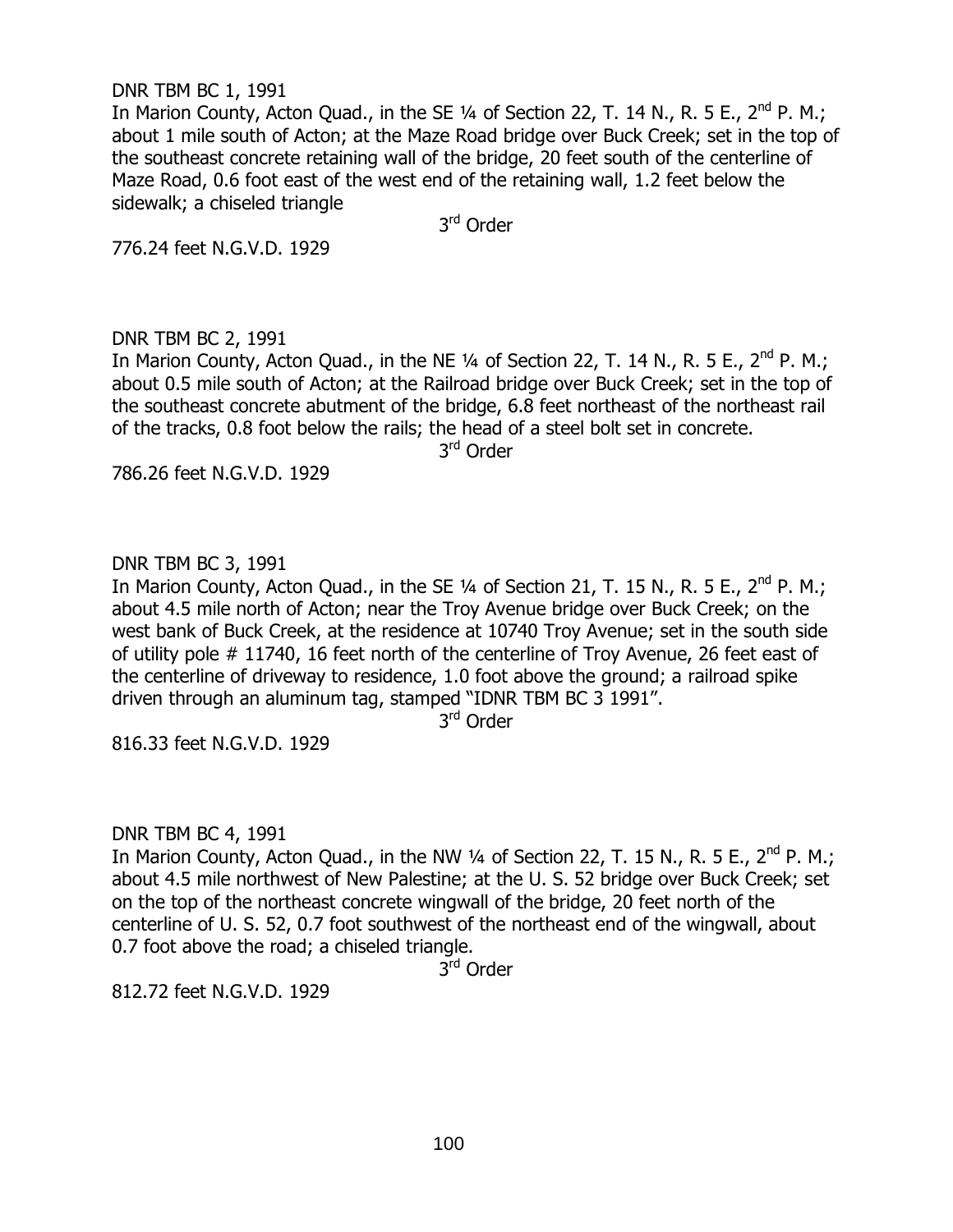### DNR TBM BC 5, 1991

In Marion County, Cumberland Quad., in the NE  $\frac{1}{4}$  of Section 15, T. 15 N., R. 5 E., 2<sup>nd</sup> P. M.; about 1.5 mile south of Cumberland; at the East Prospect Street bridge over Buck Creek; set on the top of the southeast concrete bridge abutment, 17.5 feet south of the centerline of Prospect Street, 1.5 feet above the bridge seat, about level with the road; a chiseled triangle.

3<sup>rd</sup> Order

819.08 feet N.G.V.D. 1929

### DNR TBM BC 6, 1991

In Marion County, Cumberland Quad., in the NW 1/4 of Section 10, T. 15 N., R. 5 E., 2<sup>nd</sup> P. M.; at Indianapolis; at the Muessing Road bridge over Buck Creek; set on the top of the south end of the east concrete curbing of the bridge, 13.5 feet east of the centerline of the road, about 0.7 foot above the road; a chiseled square.

3<sup>rd</sup> Order

824.99 feet N.G.V.D. 1929

IDOH BM HAN G 39

In Marion County, Cumberland Quad., in the NW  $\frac{1}{4}$  of Section 2, T. 15 N., R. 5 E., 2<sup>nd</sup> P. M.; at Cumberland; at the U. S. 40 bridge over Buck Creek; set in the top of the south concrete guardrail of the bridge, 32 feet south of the centerline of U. S. 40, 12 feet east of the west end of the guardrail, about 2.8 feet above the road; a Indiana Department of Highways bench mark tablet, stamped "HAN G 39" ?

(Note: Tablet is difficult to read)

3<sup>rd</sup> Order

838.89 feet N.G.V.D. 1929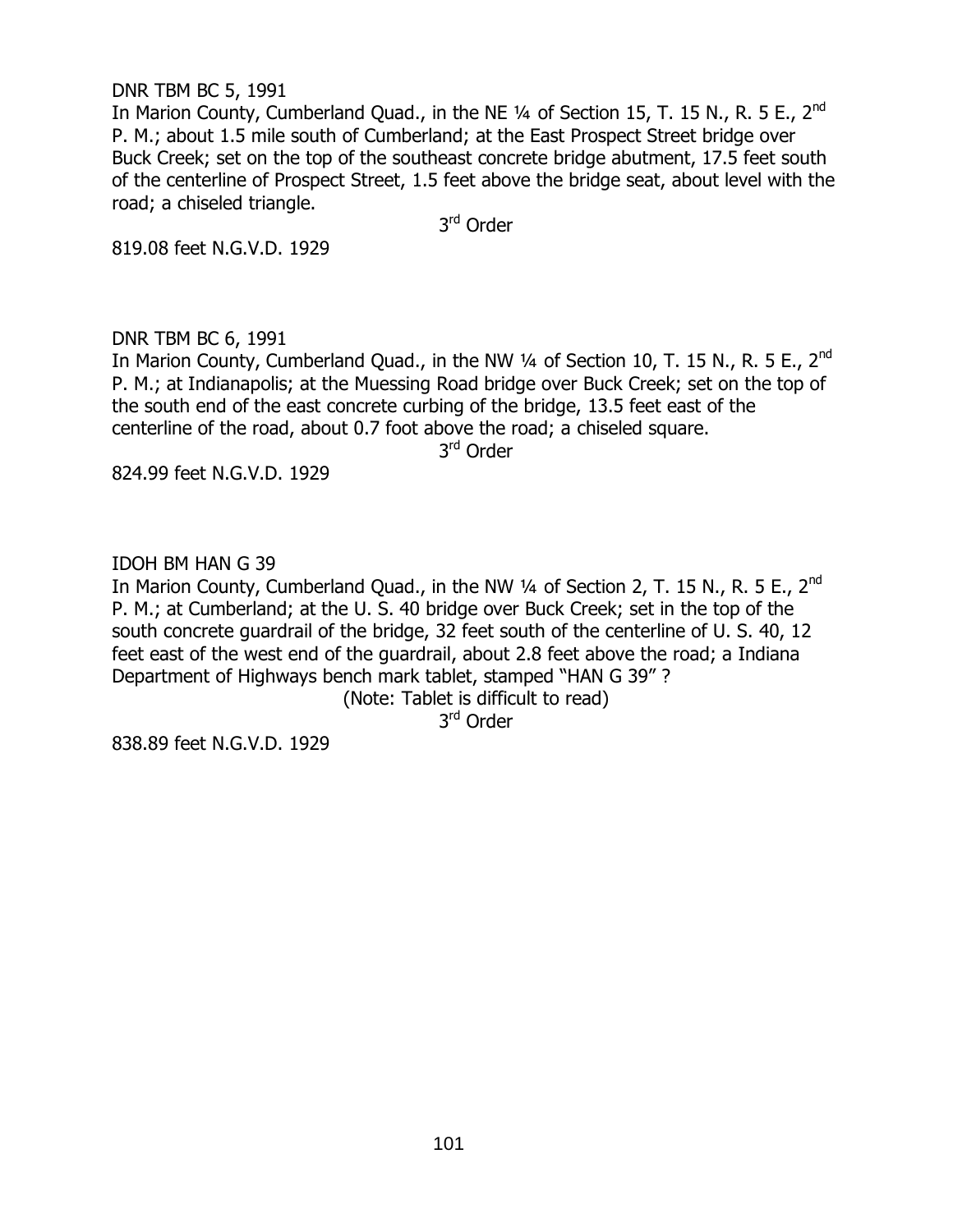### SHCOI BM MAR G 81

In Marion County, Acton Quad., in the NE  $1/4$  of Section 21, T. 15 N., R. 5 E. 2<sup>nd</sup> P. M.: about 1.0 miles west of Julietta; at the U. S. 52 bridge over Grassy Creek; set on the top of the northwest concrete abutment of the bridge, 18.6 feet north of the centerline of the road, 2.0 feet southeast of the northwest end of the abutment, 1.05 feet north of the north face of the concrete guardrail of the bridge, 2.0 feet northeast of the west end of the guardrail; a State Highway Commission of Indiana bench mark tablet, stamped "MAR G 81".

3<sup>rd</sup> Order Elevation

813.250 feet N.G.V.D. 1929

# DNR TBM MARIONCO 108, 2009

In Marion County, Acton Quad., in the SE 1/4 of Section 16, T. 15 N., R. 5 E. 2<sup>nd</sup> P. M.; about 1.0 miles west of Julietta; at a railroad bridge over Grassy Creek; about 1000 feet northwest of the U. S. 52 bridge over Grassy Creek; set on the top of the southeast concrete abutment of the railroad bridge, 13 feet south of the centerline of the railroad tracks, 2.7 feet east of the west face of the abutment, about 1.7 feet below the rails, 0.8 foot north of the south face of the abutment, 0.5 foot west of the east face of the abutment; a chiseled triangle.

3<sup>rd</sup> Order Elevation

815.950 feet N.G.V.D. 1929

DNR TBM MARIONCO 109, 2009

In Marion County, Acton Quad., in the NE 1/4 of Section 21, T. 15 N., R. 5 E., 2<sup>nd</sup> P. M.; about 1 mile southwest of Burge Terrace; in the southwest ¼ of the intersection of State Road 52 and German Church Road; set on the top of the north most anchor bolt for a "STOP" light signal post, 39 feet south of the centerline of State Road 52, 22 feet west of the extended centerline of German Church Road, 19 feet northwest of power pole # 65 T 32/621 D, about 0.8 foot above a concrete pad; a cut line.

3<sup>rd</sup> Order Elevation

810.92 feet N.G.V.D. 1929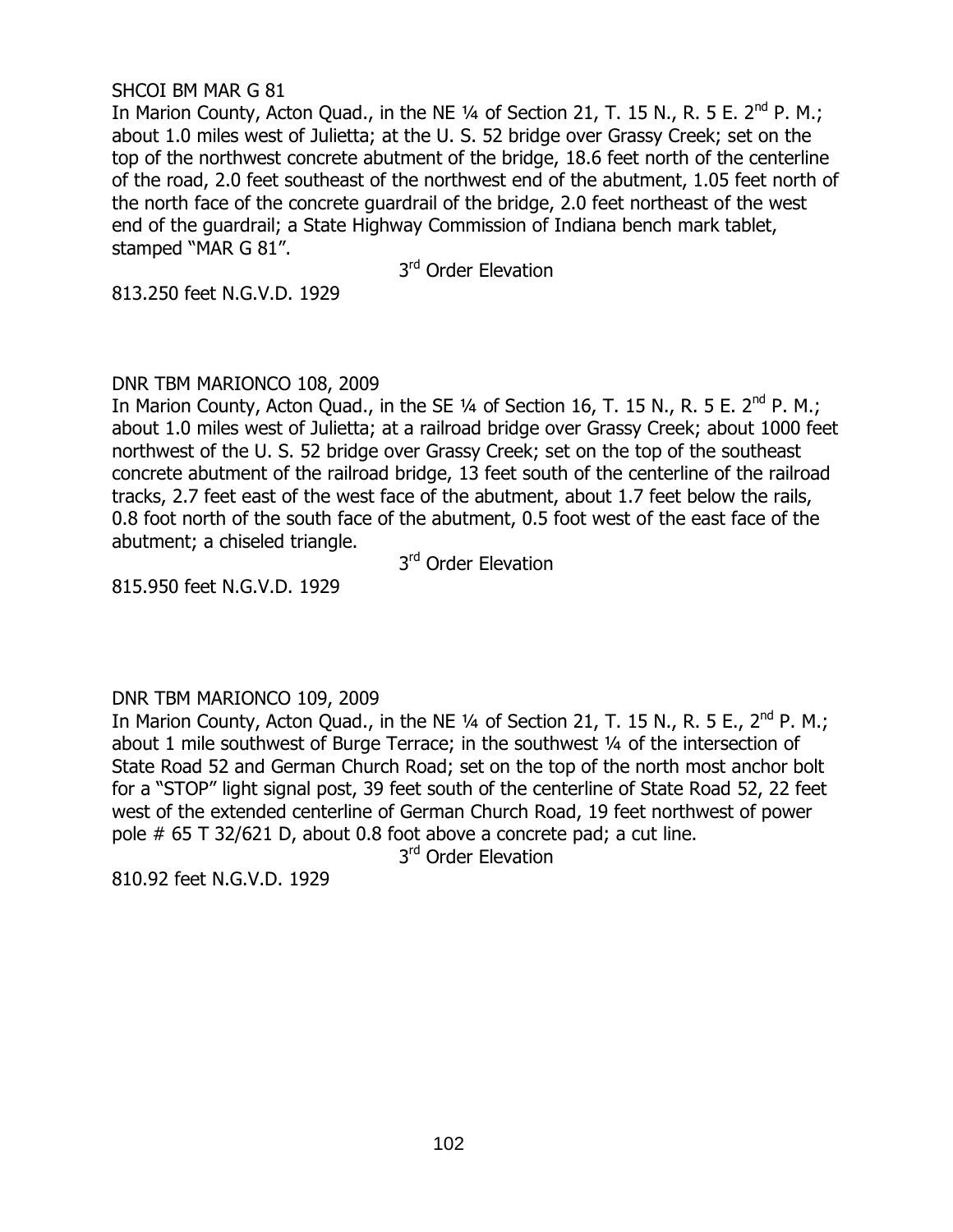## DNR TBM MARIONCO 110, 2009

In Marion County, Cumberland Quad., in the SE  $\frac{1}{4}$  of Section 9, T. 15 N., R. 5 E. 2<sup>nd</sup> P. M.; about 1.5 miles south of Cumberland; in the northwest 1/4 of the intersection of German Church Road and Prospect Street; set in the west side of power pole # 309 / 581D, 58 feet west of the centerline of German Church Road, 20 feet north of the centerline of Prospect Street, about 1.1 feet above the ground; a railroad spike driven through an aluminum tag, stamped "IDNR TBM MARIONCO 10 2009"

3<sup>rd</sup> Order

840.46 feet N.G.V.D. 1929

# MARION COUNTY BM 7000

In Marion County, Cumberland Quad., in the S  $1/2$  of Section 9, T. 15 N., R. 5 E., 2<sup>nd</sup> P. M.; about 1.6 miles southwest of Cumberland; in the northwest corner of the Prospect Street bridge over Grassy Creek; set on the top of the west end of the north concrete curb of the guardrail of the bridge, 14 feet north of the centerline of Prospect Street, 1.0 foot east of the west end of the concrete curb, 0.45 foot north of the south face of the curb, 1.45 feet south of the north face of the curb, about 0.6 foot above the road; a MARION COUNTY bench mark tablet, stamped "7000"

3<sup>rd</sup> Order

820.89 feet N.G.V.D. 1929

# IDOT BM "Not Stamped"

In Marion County, Cumberland Quad., in the SW  $\frac{1}{4}$  of Section 4, T. 15 N., R. 5 E., 2<sup>nd</sup> P. M.; about a mile west of Cumberland; in the northwest corner of the U. S. 40 bridge over Grassy Creek; set in the concrete sidewalk of the bridge, 19.2 feet east of the southwest corner of the north guardrail, 5.9 feet north of the south edge of the sidewalk curb, 1.1 feet west of the expansion joint, 1.0 feet south of the south face of the concrete guardrail, about 0.7 foot above the road; a Indiana Department of Transportation bench mark tablet, "Not Stamped"

3<sup>rd</sup> Order

826.48 feet N.G.V.D. 1929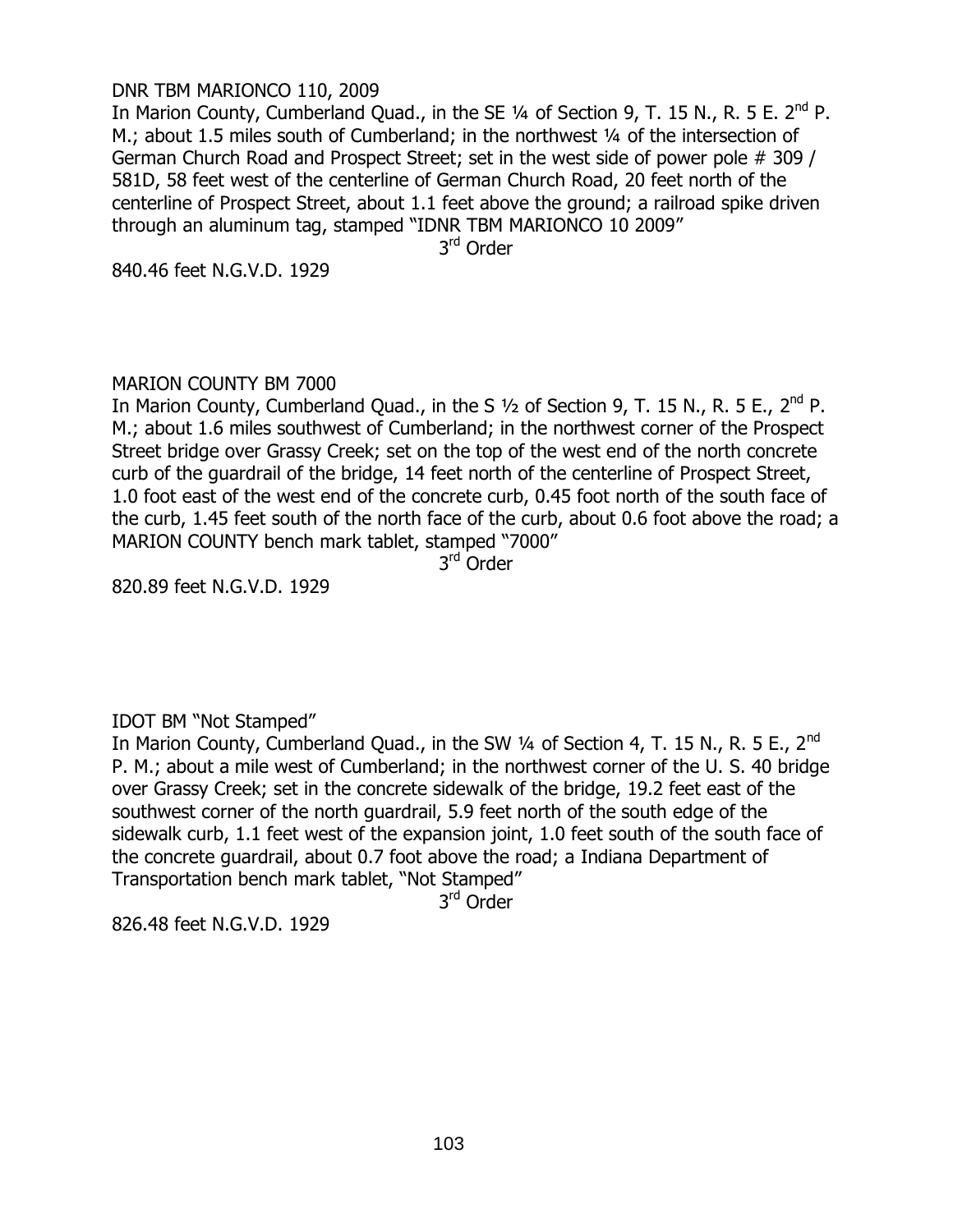## DNR TBM MARIONCO 111, 2009

In Marion County, Cumberland Quad., in the SW  $\frac{1}{4}$  of Section 4, T. 15 N., R. 5 E., 2<sup>nd</sup> P. M.; about a mile west of Cumberland; near the northwest corner of an abandoned railroad bridge over Grassy Creek, near the southeast corner of the "Office Depot" building; set on the top of the west most flange bolt of a fire hydrant, 56.5 feet southeast of the southeast corner of the Office Depot building, 2.0 feet south of a barricade post, 16.4 feet west – northwest of the southwest corner of a curb, 4.85 feet north of a fence corner post, about 2 feet above the ground; a cut "X".

(Note: also found a cut "X" on the northeast flange bolt)

3<sup>rd</sup> Order

831.06 feet N.G.V.D. 1929

# DNR TBM MARIONCO 112, 2009

In Marion County, Cumberland Quad., in the SW 1/4 of Section 33, T. 16 N., R. 5 E., 2<sup>nd</sup> P. M.; about 1.2 miles northwest of Cumberland; at the  $10<sup>th</sup>$  Street bridge over Grassy Creek; set in the northwest concrete abutment of the bridge, 6.1 feet north of the south face of the concrete curb, 6.3 feet west of the east end of the abutment, 0.2 feet east of the west end of the abutment, 0.15 feet south of the north face of the abutment, 0.85 feet north of the south face of the abutment, about 0.7 feet above the road; a chiseled square.

3<sup>rd</sup> Order

833.61 feet N.G.V.D. 1929

# DNR TBM MARIONCO 113, 2009

In Marion County, Cumberland Quad., in the NE  $\frac{1}{4}$  of Section 4, T. 15 N., R. 5 E., 2<sup>nd</sup> P. M.; at Indianapolis; in the southwest  $\frac{1}{4}$  of the intersection of  $10^{\text{th}}$  Street and German Church Road; set on the top of the northeast anchor bolt of the "stop light" metal support pole, 41 feet south of the yellow stripe on  $10<sup>th</sup>$  street, 32 feet west of the yellow stripe on German Church Road, 3.4 feet south of the center of a man hole cover, 9.6 feet north of the northeast corner of a stone fence; a cut "X".

(Note: There is also a cut "X" on top of the northwest anchor bolt.

3<sup>rd</sup> Order

861.89 feet N.G.V.D. 1929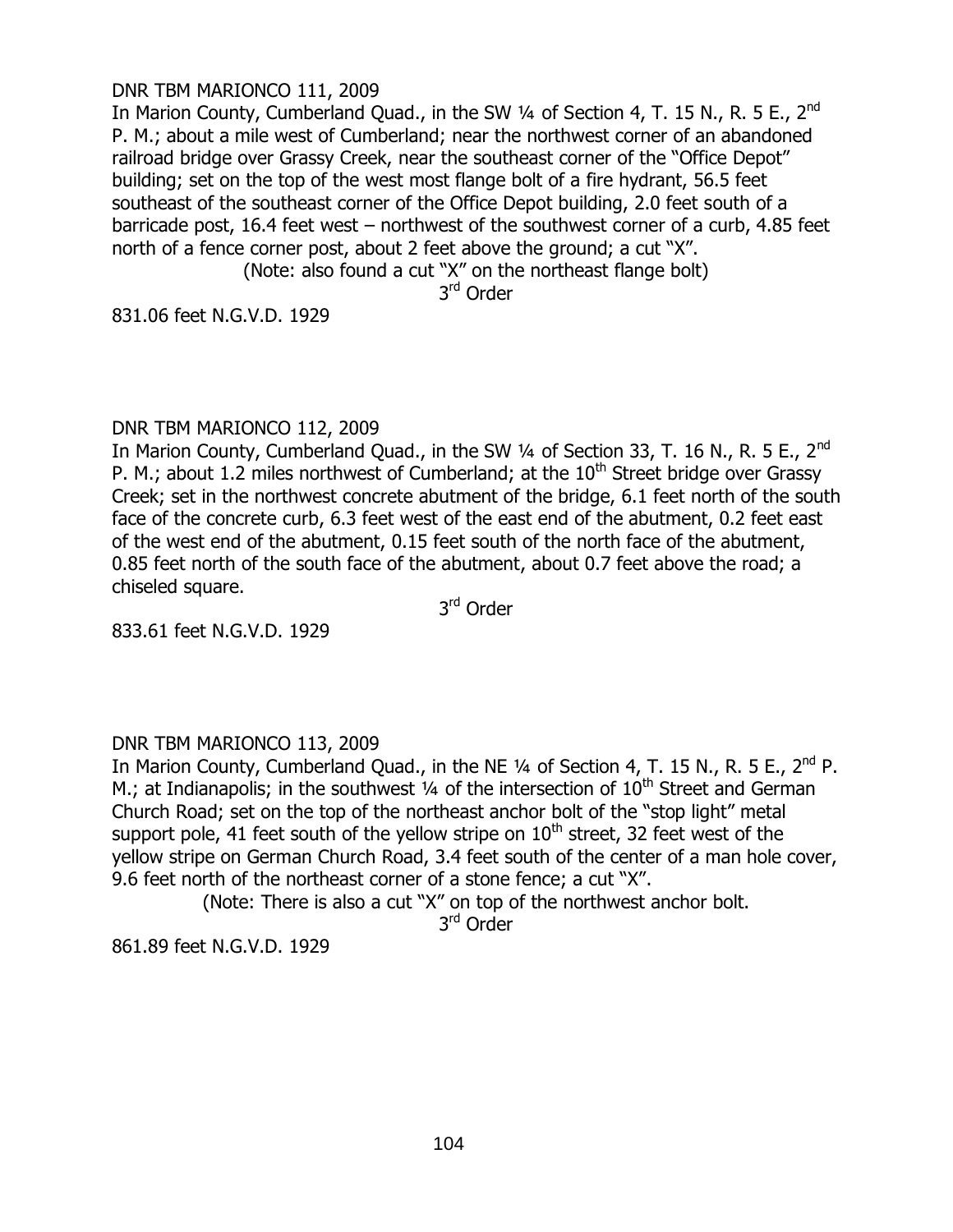## DNR TBM MARIONCO 114, 2009

In Marion County, Cumberland Quad., in the NE  $\frac{1}{4}$  of section 33, T. 16 N., R. 5 E., 2<sup>nd</sup> P. M.; at Indianapolis; in the southwest  $\frac{1}{4}$  of the intersection of 21<sup>st</sup> Street and German Church Road; set on the top of the east most anchor bolt of the "stop light" metal support pole, 15.3 feet northwest of a large power pole, 10.5 feet west of the center of a fire hydrant, 7.4 feet southeast of the center of a manhole cover, 7.5 feet northeast of the southeast corner of a chrome traffic control box; a cut "X".

3<sup>rd</sup> Order

838.94 feet N.G.V.D. 1929

# DNR TBM MARIONCO 115, 2009

In Marion County, Cumberland Quad., in the SE 1/4 of Section 28, T. 16 N., R. 5 E., 2<sup>nd</sup> P. M.; at Indianapolis; in the northeast corner of the 21<sup>st</sup> Street bridge over Grassy Creek; set in top of the east end of the north concrete guardrail of the bridge, 18.5 feet north of the centerline of 21<sup>st</sup> Street, 5.2 feet west of the east end of the north concrete guardrail, 0.35 feet south of the north face of the guardrail, 0.35 feet north of the south face of the guardrail, about 2.6 feet above the bridge deck; a cut triangle.

3<sup>rd</sup> Order

831.51 feet N.G.V.D. 1929

# DNR TBM MARIONCO 116, 2009

In Marion County, Cumberland Quad., in the NE 1/4 of Section 28, T. 16 N., R. 5 E.,2<sup>nd</sup> P. M.; at Indianapolis; in the northwest corner of the  $25<sup>th</sup>$  Street bridge over Grassy Creek; set on the top of the west end of the north concrete curb of the bridge, 14 feet north of the centerline of 25<sup>th</sup> Street, 0.7 foot east of the west end of the curb, 0.3 foot south of the north face of the curb, 0.5 foot north of the south face of the curb, about level with the road; a cut triangle.

3<sup>rd</sup> Order

832.36 feet N.G.V.D. 1929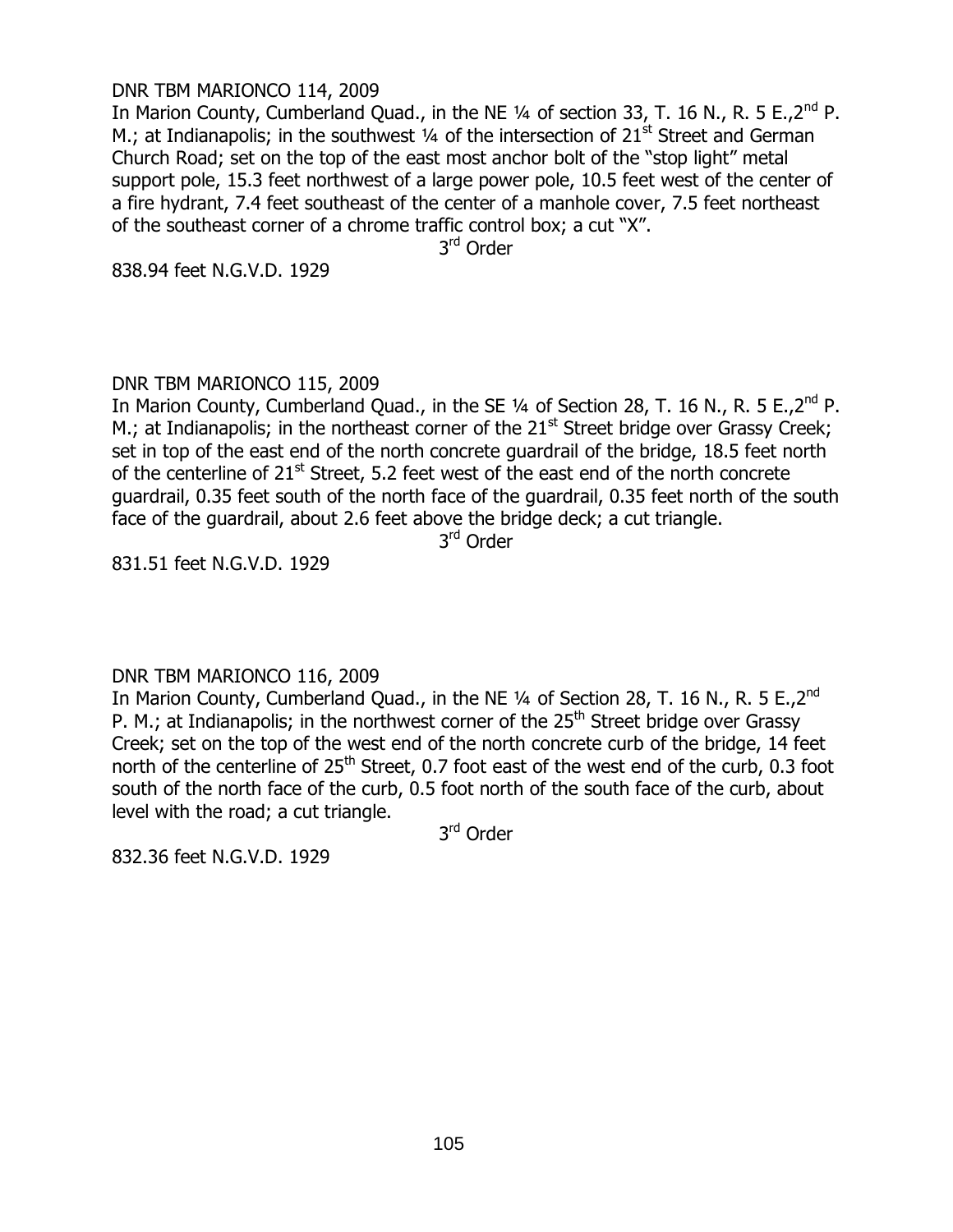#### DNR TBM MARIONCO 11, 2009

In Marion County, Beech Grove Quad, in the NW  $\frac{1}{4}$  Sec. 21, T. 14 N., R. 4 E., 2<sup>nd</sup> P.M.; at Indianapolis; at the intersection of Sherman Drive and Stop 11 Road, in the southeast ¼ of the intersection; set in the top of the north corner of the concrete base of a metal utility box, 56.5 feet east of the centerline of north bound Sherman Drive, 30.5 feet south of the centerline of east bound Stop 11 Road, 8.0 feet southeast of a metal signal light pole, 0.9 foot above the ground; a cut line forming a triangle.

Revised 2<sup>nd</sup> Order Elevation 2014

799.885 feet N.G.V.D. 1929 243.797 meters N.G.V.D. 1929 799.462 feet N.A.V.D. 1988 243.677 meters N.A.V.D. 1988

#### DNR TBM MARIONCO 12, 2010

In Marion County, Beech Grove Quad, in the NW  $\frac{1}{4}$  Sec. 15, T. 14 N., R. 4 E., 2<sup>nd</sup> P.M.; about 1.5 miles east of Southport; at the intersection of Southport Road and Rampart Drive, in the southwest ¼ of the intersection; set in the top of the concrete base of the metal high tension transmission power line tower, 155.0 feet west of the centerline of the concrete median of Rampart Drive, 59.0 feet south of the south edge of pavement of the right-turn-only lane of east bound Southport Road, 0.8 foot above the ground, 0.8 foot below the top of the metal base of the tower, 0.6 foot northeast of the northeast face of the metal base of the tower; a cut triangle.

Revised 2<sup>nd</sup> Order Elevation 2014

826.331 feet N.G.V.D. 1929 251.866 meters N.G.V.D. 1929 825.941 feet N.A.V.D. 1988 251.747 meters N.A.V.D. 1988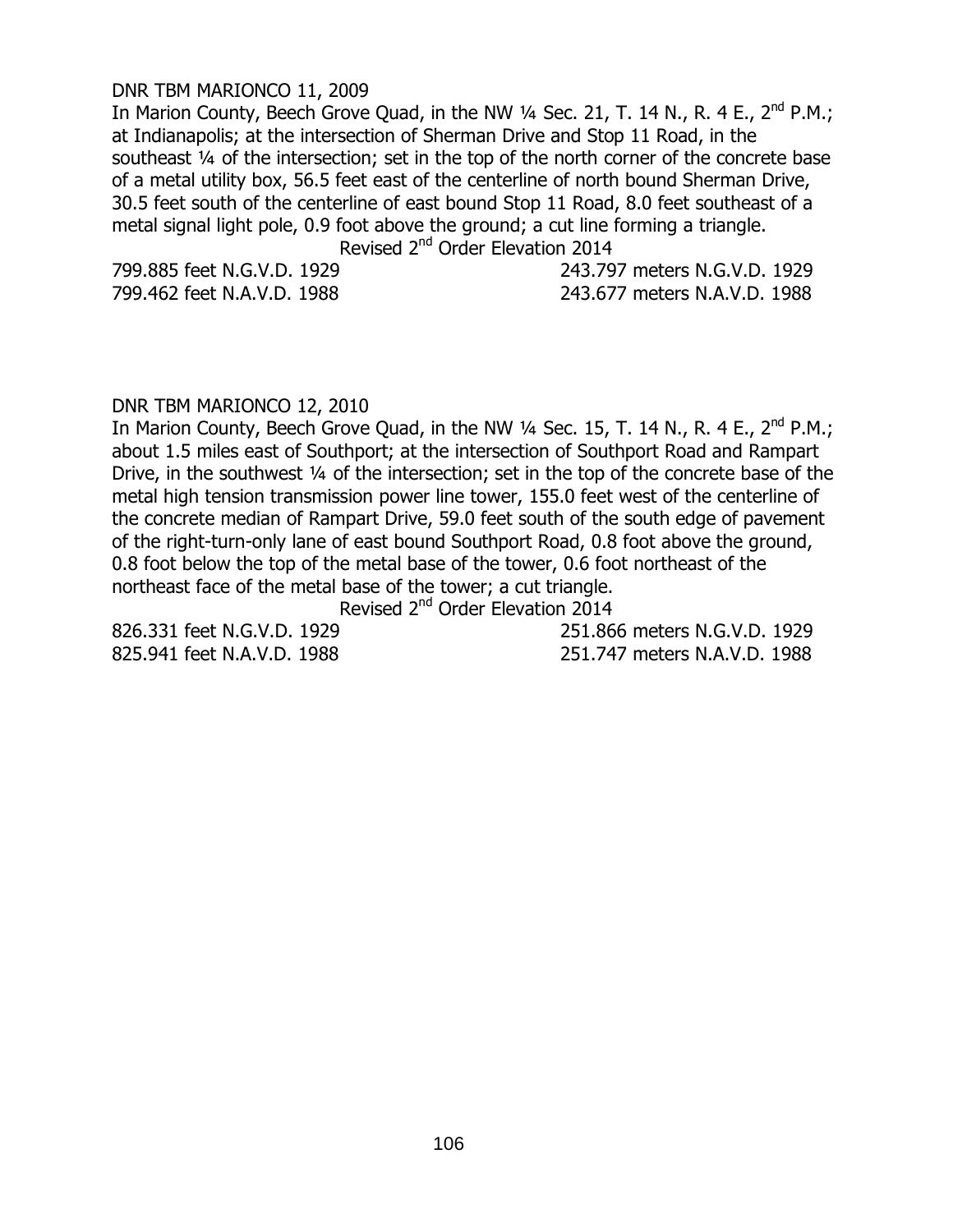#### DNR TBM MARIONCO 13, 2010

In Marion County, Beech Grove Quad, in the SW  $\frac{1}{4}$  Sec. 11, T. 14 N., R. 4 E.,  $2^{nd}$  P.M.; about 2.5 miles east of Southport; at the Southport Road bridge over Bunker Creek; set in the top of the east end of the north concrete wheelguard/base of the north metal guardrail of the bridge, 77.7 feet east of the west end of the wheelguard, 16.5 feet north of the centerline of the road, 3.0 feet west of the east end of the wheelguard, 1.8 feet below the top of the metal guardrail, 0.7 foot above the road, 0.5 foot south of the north face of the wheelguard, 0.45 foot north of the south face of the wheelguard; a two-inch round blank metal disk, stamped "3060".

Revised 2<sup>nd</sup> Order Elevation 2014

819.148 feet N.G.V.D. 1929 249.677 meters N.G.V.D. 1929 818.761 feet N.A.V.D. 1988 249.559 meters N.A.V.D. 1988

#### DNR TBM MARIONCO 14, 2010

In Marion County, Beech Grove Quad, in the SE  $\frac{1}{4}$  Sec. 11, T. 14 N., R. 4 E., 2<sup>nd</sup> P.M.; about 3.0 miles east of Southport; at the intersection of Shelbyville Road and Southport Road; set in the top of the northwest end of the northeast concrete wingwall of a small concrete bridge over Bunker Creek and under the intersection, 18.0 feet northeast of the centerline of Shelbyville Road, 7.4 feet northwest of the northwest end of the concrete guardrail of the bridge, 3.0 feet below the top of the guardrail, 0.9 foot southeast of the northwest end of the wingwall, 0.5 foot southwest of the northeast face of the wingwall; a cut square.

Revised 2nd Order Elevation 2014

839.168 feet N.G.V.D. 1929 255.779 meters N.G.V.D. 1929 838.782 feet N.A.V.D. 1988 255.661 meters N.A.V.D. 1988

### DNR TBM MARIONCO 15, 2010

In Marion County, Beech Grove Quad, in the NE  $\frac{1}{4}$  Sec. 13, T. 14 N., R. 4 E., 2<sup>nd</sup> P.M.; about 2.3 miles south-southwest of Wanamaker; at the Southport Road bridge over Wildcat Run; set in the top of the southwest concrete wingwall of the bridge, 15.5 feet south of the centerline of the road, 8.0 feet northeast of the southwest end of the wingwall, 2.9 feet below the top of the metal guardrail of the bridge, 1.1 feet west of the east face of the wingwall, 0.9 foot southeast of the southwest corner of the wheelguard/base of the guardrail/bridge deck, 0.8 foot south of the south face of the wheelguard/base of the guardrail/bridge deck; a cut square.

Revised 2<sup>nd</sup> Order Elevation 2014

840.987 feet N.G.V.D. 1929 256.333 meters N.G.V.D. 1929 840.605 feet N.A.V.D. 1988 256.217 meters N.A.V.D. 1988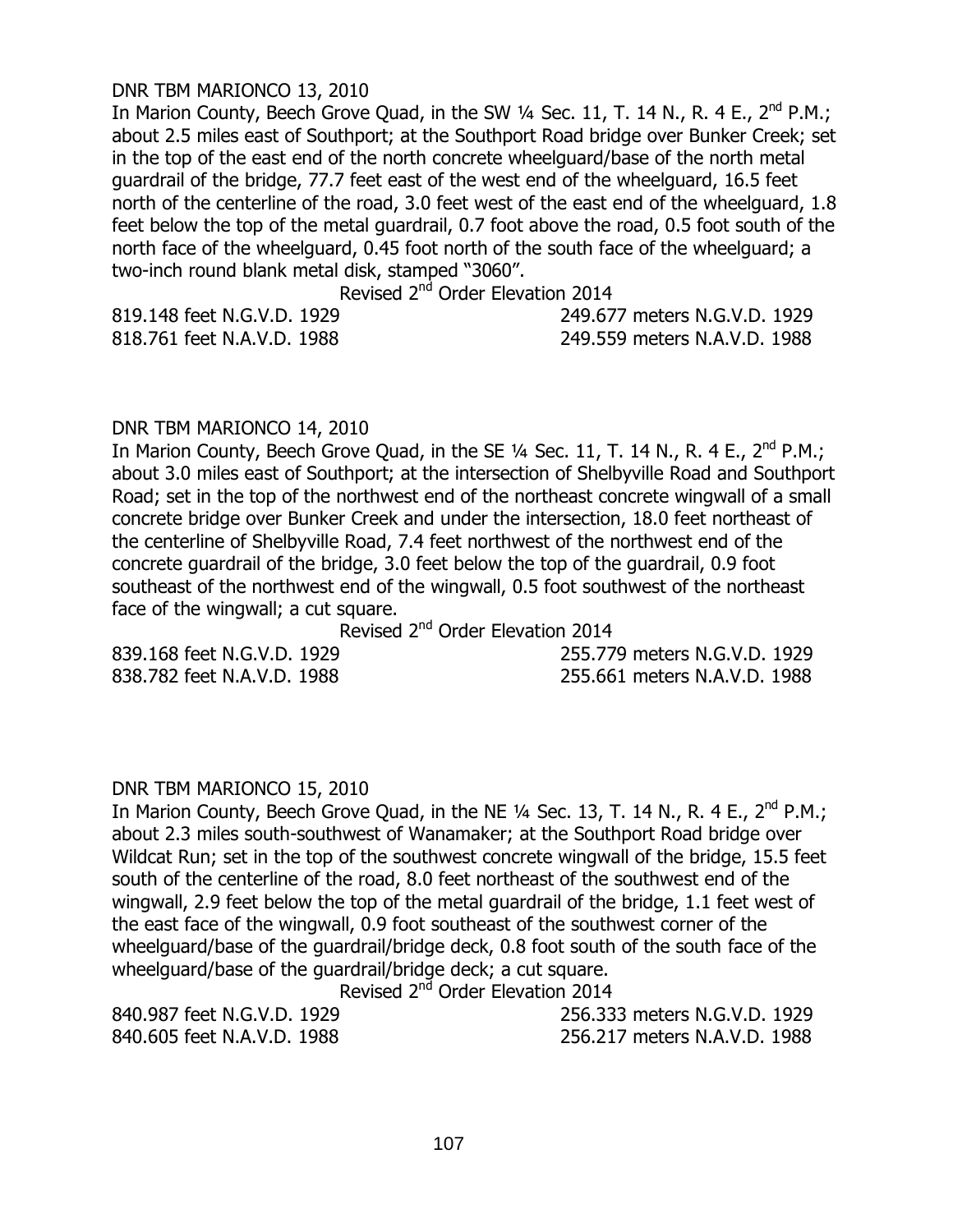# DNR TBM MARIONCO 16, 2010

In Marion County, Beech Grove Quad, in the SE  $\frac{1}{4}$  Sec. 12, T. 14 N., R. 4 E., 2<sup>nd</sup> P.M.; about 2.3 miles south-southwest of Wanamaker; at the Southport Road bridge over Wildcat Run; set in the top of the center of the north concrete wheelguard/base of the guardrail/bridge deck, 15.0 feet north of the centerline of the road, 9.8 feet west of the east end of the wheelguard/base of the guardrail/bridge deck, 8.2 feet east of the west end of the wheelguard/base of the guardrail/bridge deck, 2.1 feet below the top of the metal guardrail of the bridge, 0.6 foot south of the north face of the wheelguard/base of the guardrail/bridge deck, 0.3 foot north of the south face of the wheelguard/base of the guardrail/bridge deck; a cut square.

Revised 2nd Order Elevation 2014

841.785 feet N.G.V.D. 1929 256.576 meters N.G.V.D. 1929 841.402 feet N.A.V.D. 1988 256.460 meters N.A.V.D. 1988

# DNR TBM MARIONCO 17, 2010

In Marion County, Beech Grove Quad, in the SW 1/4 Sec. 7, T. 14 N., R. 5 E., 2<sup>nd</sup> P.M.; about 2.0 miles south of Wanamaker; at the intersection Southport Road and Franklin Road, in the northwest 1/4 of the intersection; set in the top of the concrete headwall of a culvert under the roads, 24.0 feet north of the centerline of Southport Road, 19.5 feet west of the centerline of Franklin Road, 6.8 feet northeast of the southwest end of the headwall, 1.15 feet southwest of the northeast end of the headwall, 1.0 foot northwest of the southeast face of the headwall, 0.8 foot southeast of the northwest face of the headwall, about level with the roads; a cut triangle.

Revised 2nd Order Elevation 2014

833.953 feet N.G.V.D. 1929 254.189 meters N.G.V.D. 1929 833.572 feet N.A.V.D. 1988 254.073 meters N.A.V.D. 1988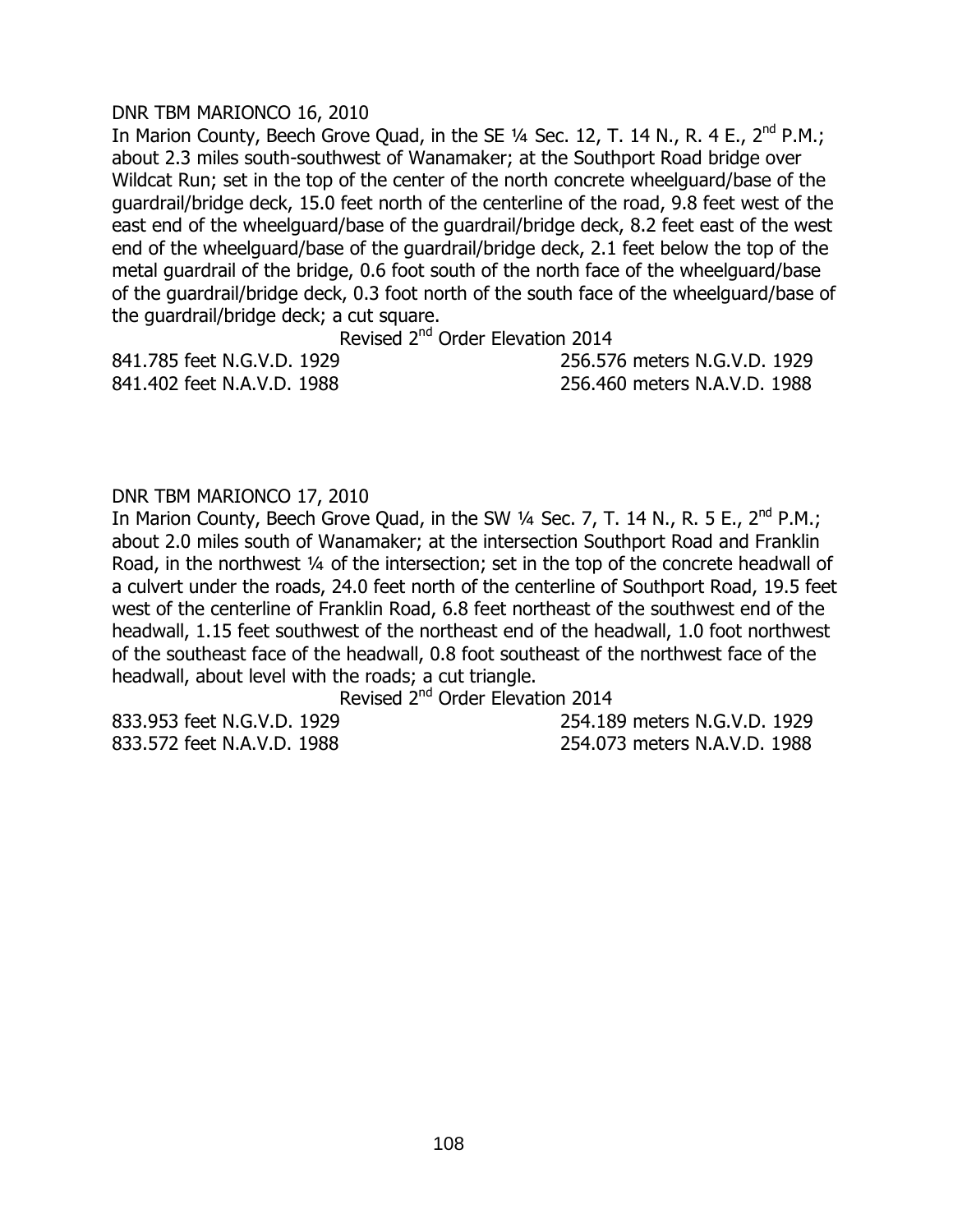# DNR TBM MARIONCO 18, 2010

In Marion County, Beech Grove Quad, in the SE  $\frac{1}{4}$  Sec. 7, T. 14 N., R. 5 E., 2<sup>nd</sup> P.M.; about 2.0 miles south of Wanamaker; about 0.5 mile east along Southport Road from its intersection with Franklin Road to the South Creek Elementary School Entrance Road, thence north along the entrance road to a bridge over Raybourn Ditch; set in the top of the north end of the east concrete headwall of the bridge, 42.0 feet southeast of a metal light pole with a concrete base, 26.0 feet east of the centerline of the entrance road, 12.0 feet north of the south end of the concrete headwall, 10.4 feet east of a metal guardrail, 1.9 feet south of the north end of the headwall, 1.0 foot above the ground, 0.4 foot east of the west face of the headwall, 0.4 foot west of the east face of the headwall; a cut triangle.

Revised 2<sup>nd</sup> Order Elevation 2014

826.472 feet N.G.V.D. 1929 251.909 meters N.G.V.D. 1929 826.092 feet N.A.V.D. 1988 251.793 meters N.A.V.D. 1988

# DNR TBM MARIONCO 19, 2010

In Marion County, Beech Grove Quad, in the SW  $\frac{1}{4}$  Sec. 8, T. 14 N., R. 5 E., 2<sup>nd</sup> P.M.; about 2.0 miles south of Wanamaker; at the Southport Road bridge over Raybourn Ditch; set in the top of the west end of the north concrete headwall of the bridge, 32.0 feet north of the centerline of the road, 12.3 feet southeast of the northwest end of the northwest concrete wingwall of the bridge, 11.2 feet west of the east end of the headwall, 1.6 feet east of the west end of the headwall, 0.9 foot above the ground, 0.8 foot above the road, 0.45 foot south of the north face of the headwall, 0.4 foot north of the south face of the headwall; a cut triangle.

Revised 2nd Order Elevation 2014

823.113 feet N.G.V.D. 1929 250.885 meters N.G.V.D. 1929 822.733 feet N.A.V.D. 1988 250.769 meters N.A.V.D. 1988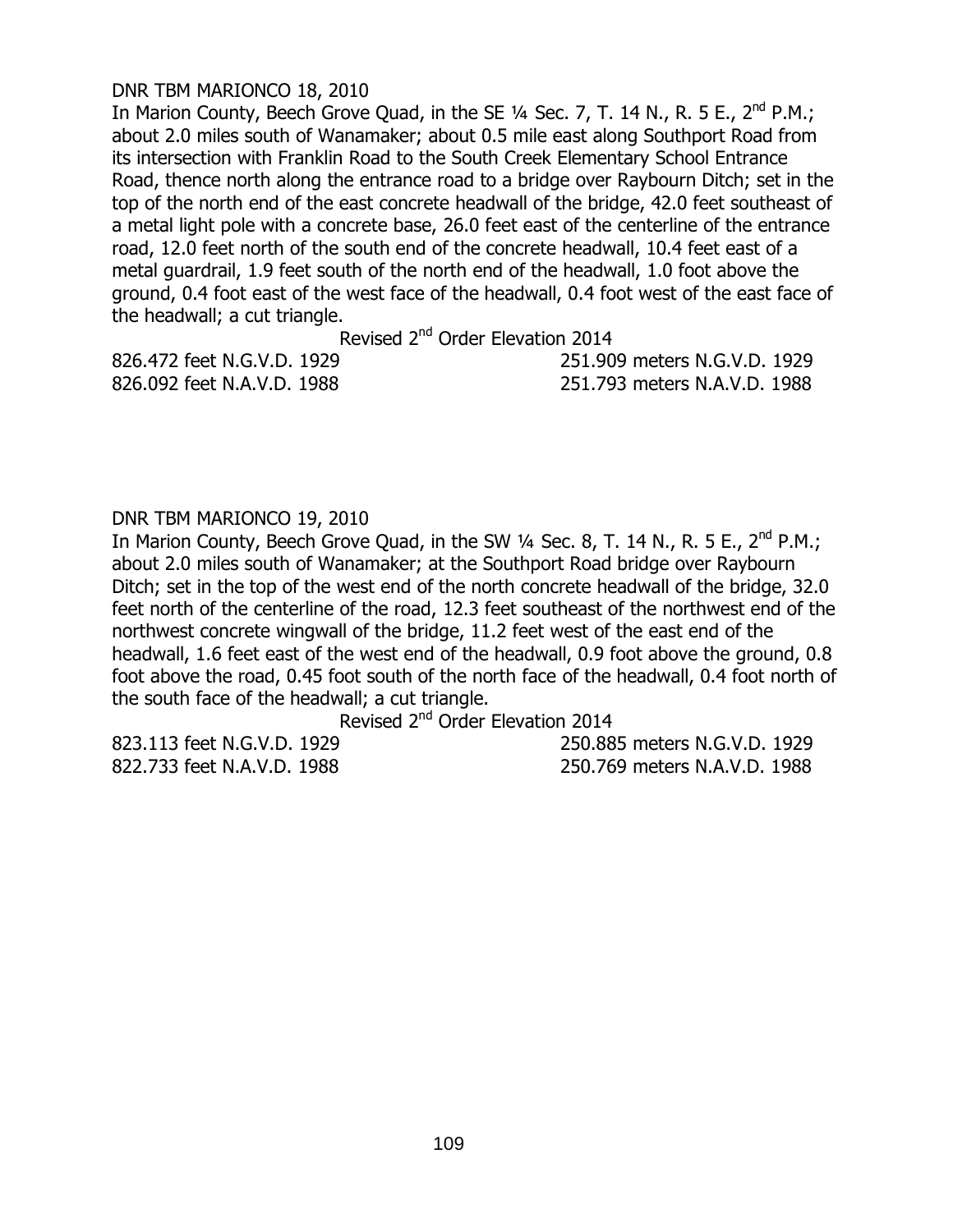## DNR TBM MARIONCO 20, 2010

In Marion County, Fishers Quad., in the NE  $\frac{1}{4}$  of Sec. 25, T. 17 N., R. 4 E., 2<sup>nd</sup> P.M.; at Indianapolis; at the Lantern Road bridge over Mud Creek; set in the southwest corner of the south concrete guardrail base/curb of the bridge, 14.5 feet south of the centerline of Lantern Road, 2.0 feet east of the southeast corner of a wood guardrail support post, 0.9 foot west of the south west corner of a steel "I" beam guardrail post, 0.9 foot above the concrete bridge deck; two chiseled lines forming a rectangle.

3<sup>rd</sup> Order Elevation

766.72 feet N.G.V.D. 1929

# DNR TBM MARIONCO 21, 2010

In Marion County, Beech Grove Quad, in the NE 1/4 Sec. 17, T. 14 N., R. 5 E., 2<sup>nd</sup> P.M.; about 1.25 miles northwest of Acton; at the intersection Southport Road and Hickory Road, in the southwest ¼ of the intersection; set in the top of the southwest corner of the concrete base of a metal drop inlet, 37.0 feet west of the centerline of Hickory Road south of Southport Road, 21.0 feet northwest of powerpole # 69/771 BB, 17.5 feet south of the centerline of Southport Road; a cut line forming a triangle.

Revised 2nd Order Elevation 2014

813.477 feet N.G.V.D. 1929 247.948 meters N.G.V.D. 1929 813.097 feet N.A.V.D. 1988 247.832 meters N.A.V.D. 1988

#### DNR TBM MARIONCO 22, 2011

In Marion County, Acton Quad., in the NE 1/4 of Sec. 8, T.14 N, R.5 E., 2<sup>nd</sup> P.M.; about 1.8 miles northwest of Acton; at the Hickory Road bridge over Wildcat Brook; set in the top of the south end of the concrete base of the east concrete and metal guardrail of the bridge, 17.5 feet east of the centerline of the road, 4.3 feet east of the west edge of the concrete sidewalk of the bridge, 1.9 feet below the top of the concrete and metal guardrail, 1.1 feet above the top of the concrete sidewalk, 0.5 foot east of the west face of the concrete base of the guardrail, 0.5 foot west of the east face of the concrete base of the guardrail, 0.2 foot north of the south end of the guardrail base; a chiseled cross.

Revised 2<sup>nd</sup> Order Elevation 2014

816.303 feet N.G.V.D. 1929 248.810 meters N.G.V.D. 1929 815.925 feet N.A.V.D. 1988 248.695 meters N.A.V.D. 1988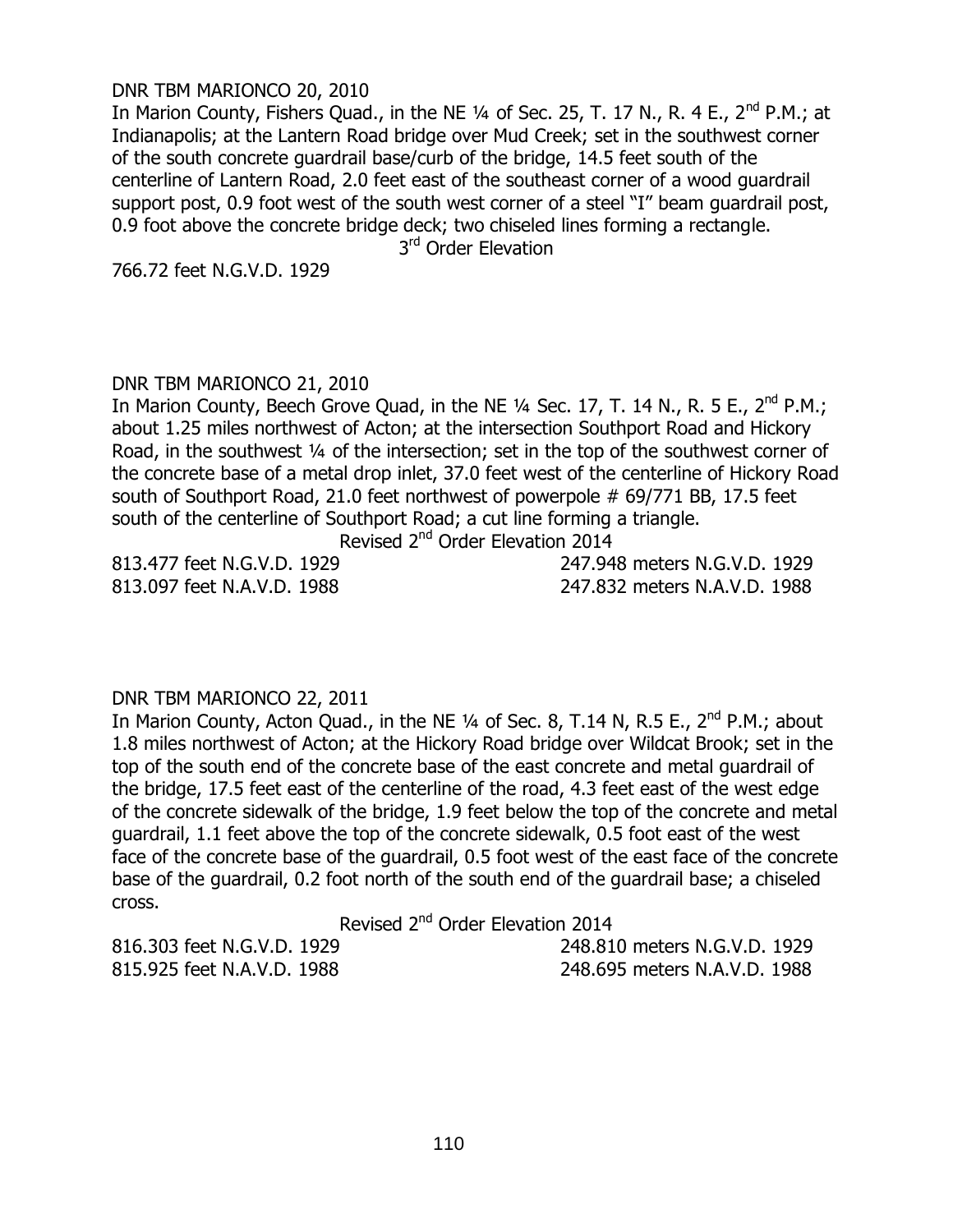## DNR TBM MARIONCO 23, 2011

In Marion County, Acton Quad., in the NE 1/4 of Sec. 8, T.14 N, R.5 E., 2<sup>nd</sup> P.M.; about 2.0 miles northwest of Acton; at the Edgewood Road (Stop 8 Road) bridge over Hunter Ditch; set in the top of the east end of the concrete base of the south concrete and metal guardrail of the bridge, 16.0 feet south of the centerline of the road, 4.2 feet south of the north edge of the concrete sidewalk of the bridge, 1.8 feet below the top of the concrete and metal guardrail, 1.1 feet above the top of the concrete sidewalk, 0.5 foot south of the north face of the concrete base of the guardrail, 0.5 foot south of the north face of the concrete base of the guardrail, 0.25 foot west of the east end of the guardrail base; three chiseled lines forming a 0.3 foot X 0.3 foot square.

Revised 2nd Order Elevation 2014

820.910 feet N.G.V.D. 1929 250.214 meters N.G.V.D. 1929 820.534 feet N.A.V.D. 1988 250.099 meters N.A.V.D. 1988

# DNR TBM MARIONCO 24, 2011

In Marion County, Maywood Quad, in the SW 1/4 of Sec. 21, T. 14 N., R. 3 E., 2<sup>nd</sup> P.M.; at Indianapolis; at the Morgantown Road bridge over Pleasant Run Creek; set in the top of the south end of the west concrete and metal guardrail of the bridge; a chiseled triangle.

2<sup>nd</sup> Order Elevation

685.467 feet N.G.V.D. 1929 208.931 meters N.G.V.D. 1929 685.047 feet N.A.V.D. 1988 208.803 meters N.A.V.D. 1988

# DNR TBM TRIANGLE 1989

In Marion County, Beech Grove Quad, in the SE  $1/4$  Sec. 21, T. 14 N., R. 4 E., 2<sup>nd</sup> P.M.: at Indianapolis; at the Sherman Drive Bridge over Little Buck Creek; set in the top of the north end of the east concrete guardrail of the bridge, 21.2 feet north of the south end of the guardrail, 13.5 feet east of the centerline of the road, 2.5 feet above the road, 1.25 feet south of the north end of the guardrail, 0.5 foot east of the west face of the guardrail, 0.5 foot west of the east face of the guardrail; a chiseled triangle Revised 2nd Order Elevation 2014

795.279 feet N.G.V.D. 1929 242.401 meters N.G.V.D. 1929 794.881 feet N.A.V.D. 1988 242.280 meters N.A.V.D. 1988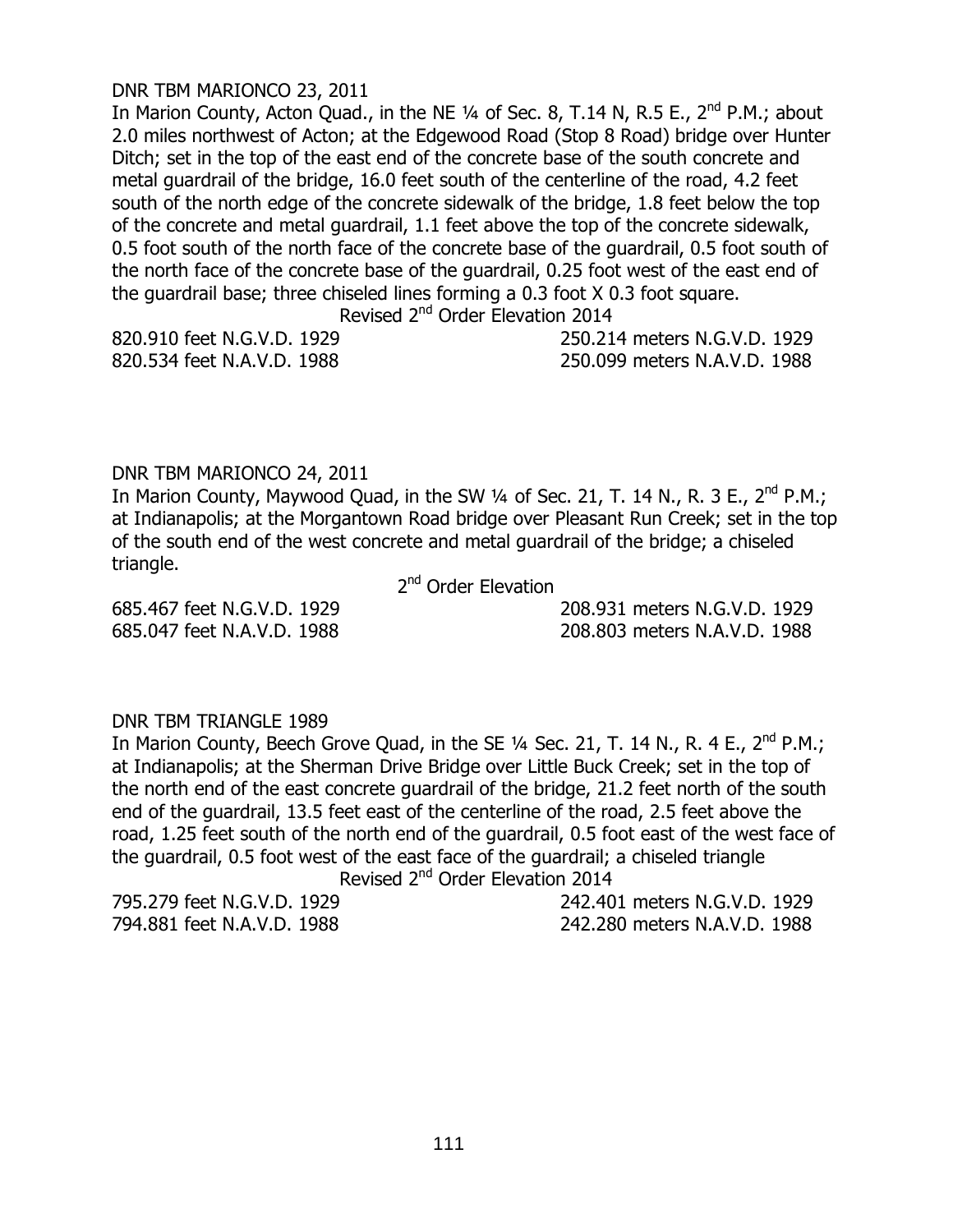#### IDOT BM unstamped

In Marion County, Acton Quad., in the SE  $\frac{1}{4}$  of Sec. 32, T.15 N, R.5 E., 2<sup>nd</sup> P.M.; about 3.0 miles northwest of Acton; at the Thompson Road bridge over I 74/US 421; set in the top of the west end of the north concrete guardrail of the bridge, 15.1 feet west of a expansion joint in the guardrail, 14.5 feet north of the centerline of the road, 0.6 foot east of the west end of the guardrail, 0.4 foot south of the north face of the guardrail, 0.4 foot north of the south face of the guardrail; a Indiana Department of Transportation bench mark tablet, unstamped.

Revised 2<sup>nd</sup> Order Elevation 2014

| 839.028 feet N.G.V.D. 1929 | 255.736 meters N.G.V.D. 1929 |
|----------------------------|------------------------------|
| 838.657 feet N.A.V.D. 1988 | 255.623 meters N.A.V.D. 1988 |

#### MARION COUNTY IMAGIS 47

In Marion County, Beech Grove Quad., in the North  $\frac{1}{2}$  of Sec. 7, T. 14 N., R. 5 E., 2<sup>nd</sup> P.M.; about 1.5 miles south-southwest of Wanamaker; at the intersection of Edgewood Avenue and Franklin Road, in the southeast ¼ of the intersection; set in the top of a concrete post, 11.1 feet north of a power pole

Revised 2nd Order Elevation 2014

845.708 feet N.A.V.D. 1988 257.772 meters N.A.V.D. 1988

846.088 feet N.G.V.D. 1929 257.888 meters N.G.V.D. 1929

# MARION COUNTY IMAGIS 56

In Marion County, Maywood Quad., in the SW  $\frac{1}{4}$  of Sec. 13, T. 14 N., R. 3 E., 2<sup>nd</sup> P.M.; at Indianapolis; at the intersection of Stop 11 Road and East Street, in the northeast 1/4 of the intersection; set in the top of a concrete post,

Revised 2nd Order Elevation 2014

746.720 feet N.G.V.D. 1929 227.601 meters N.G.V.D. 1929 746.300 feet N.A.V.D. 1988 227.473 meters N.A.V.D. 1988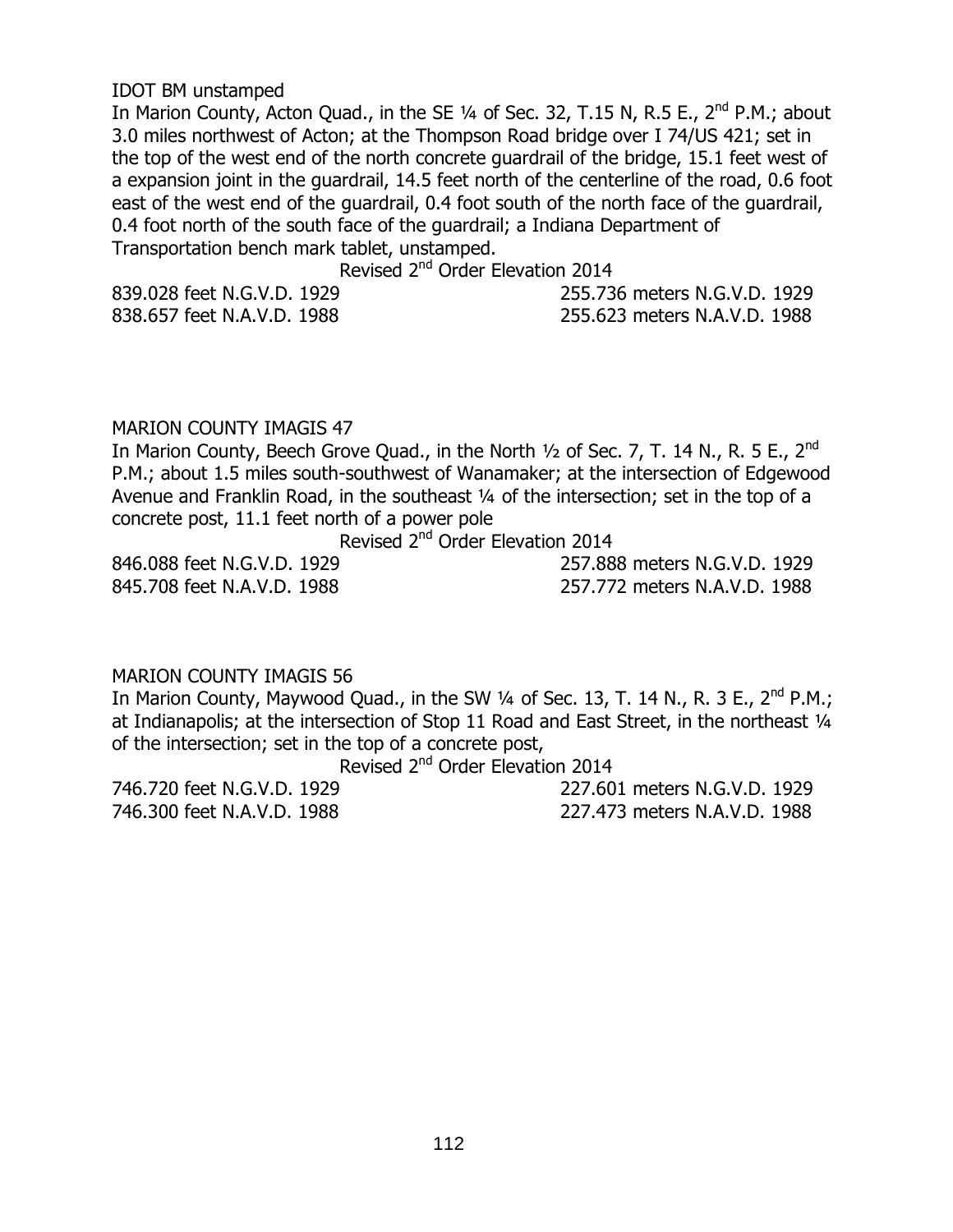#### SHCOI BM MAR G 275

In Marion County, Beech Grove Quad., in the SE 1/4 of Sec. 9, T. 14 N., R. 4 E., 2<sup>nd</sup> P.M.; about 1.0 mile east of Southport; at the east bound Southport Road bridge over I 65; set in the top of the east end of the southwest concrete abutment of the bridge, 24.0 feet south of the centerline of the east bound lanes of Southport Road, 16.5 feet east of the west end of the abutment, 2.2 feet below the top of the concrete guardrail of the bridge, 1.4 feet west of the east end of the abutment, 0.8 foot south of the south face of the concrete guardrail, 0.7 foot north of the south face of the abutment; a State Highway Commission of Indiana bench mark tablet, stamped "MAR G 275".

Revised 2nd Order Elevation 2014

| 818.247 feet N.G.V.D. 1929 | 249.402 meters N.G.V.D. 1929 |
|----------------------------|------------------------------|
| 817.855 feet N.A.V.D. 1988 | 249.283 meters N.A.V.D. 1988 |

#### IDOT BM (LYNHURST SE)

In Marion County, Clermont Quad., in the NW  $\frac{1}{4}$  of Section 6, T. 15 N., R. 3 E., 2<sup>nd</sup> P. M.; at Indianapolis; at the Lynhurst Drive Bridge over Eagle Creek; set in the southeast corner of the bridge, in the concrete guardrail base, 28.5 feet east of the centerline of Lynhurst Drive, 0.45 foot east of the east face of the concrete guardrail, 3.0 feet north of the southeast corner of the east concrete guardrail, 0.45 foot south of the north face of the concrete guardrail base, 0.4 foot west of the east face of the concrete guardrail base, 3.5 feet below the top of the concrete guardrail, about level with the concrete sidewalk; a Indiana Department of Transportation Bench Mark tablet (Not Stamped)

2<sup>nd</sup> Order

729.445 feet N.A.V.D. 1988

# IDOT BM (LYNHURST NW)

In Marion County, Clermont Quad., in the NE  $\frac{1}{4}$  of Section 1, T. 15 N., R. 2 E., 2<sup>nd</sup> P. M.; at Indianapolis; at the Lynhurst Drive Bridge over Eagle Creek; set in the northwest corner of the bridge, in the concrete guardrail base, 28.5 feet west of the centerline of Lynhurst Drive, 0.45 foot west of the west face of the concrete guardrail, 3.1 feet south of the northwest corner of the west concrete guardrail, 0.5 foot north of the south face of the concrete guardrail base, 0.4 foot east of the west face of the concrete guardrail base, 3.5 feet below the top of the concrete guardrail, about level with the concrete sidewalk; a Indiana Department of Transportation Bench Mark tablet (Not Stamped)

3<sup>rd</sup> Order

729.28 feet N.A.V.D. 1988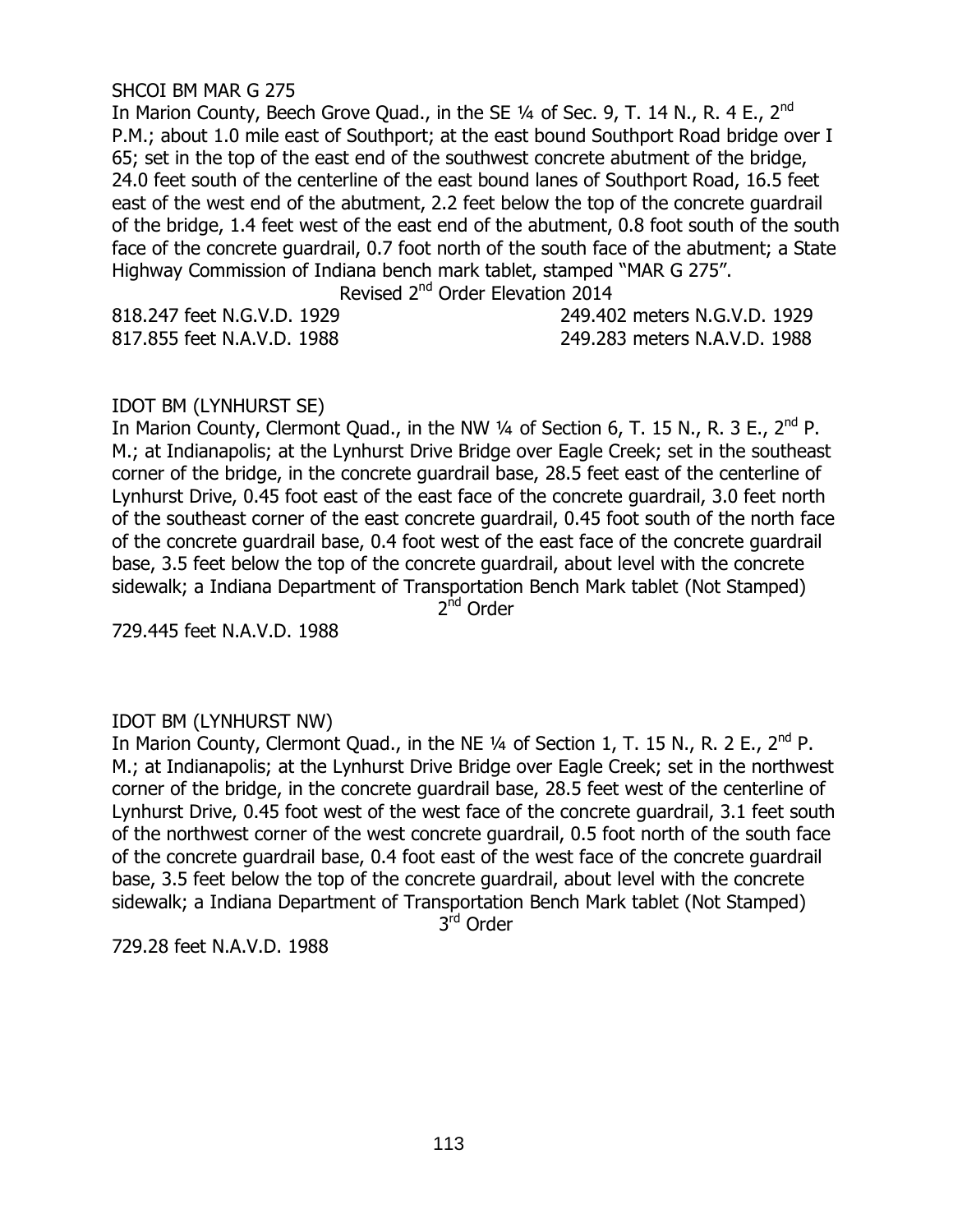# 114

USC&GS BM P 245, 1947 In Marion County, Acton Quad., in the NW  $\frac{1}{4}$  of Sec. 16, T.14 N, R.5 E., 2<sup>nd</sup> P.M.: about 0.7 mile northwest of Acton; about 0.4 mile southeast along Southport Road from its intersection with Conrail Railroad; set in the top of a concrete post, 152.0 feet northwest of the extended centerline of the asphalt drive at #10502 Southport Road, 84.0 feet northwest of the top of a fire hydrant, 83.0 feet west of and across Southport Road from power pole # 3/771 C, 46.0 feet southeast of the extended centerline of the gravel drive at # 10410 Southport Road, 32.0 feet northeast of the northeast rail of the Conrail tracks, 29.0 feet southwest of the centerline of Southport Road, about 6 feet below the level of the rails, 1.2 feet southwest of a metal witness post, about 0.4 foot above the ground; a U.S. Coast and Geodetic Survey bench mark tablet, stamped "P245 1947". 2  $2<sup>nd</sup>$  Order Elevation 804.621 feet N.G.V.D. 1929 245.249 meters N.G.V.D. 1929 804.241 feet N.A.V.D. 1988 245.133 meters N.A.V.D. 1988

MARION COUNTY SURVEYOR BM (86<sup>th</sup> Street) In Marion County, Fishers Quad., in the NW 1/4 of section 20, T. 17 N., R.4 E., 2<sup>nd</sup> P. M.; at Indianapolis; at the east bound  $86<sup>th</sup>$  Street ( $82<sup>nd</sup>$  Street) steel truss bridge over the White River; set on the right upstream concrete abutment of the bridge, 17.5 feet north of the centerline of the east bound 86<sup>th</sup> Street bridge, 4.1 feet east of the west end of the concrete abutment, 1.6 feet north of the north face of the concrete guardrail, 1.8 feet south of the north face of the concrete abutment, about level with the road; a MARION COUNTY SURVEYOR Bench Mark tablet (Not Stamped). GPS Elevation

729.30 feet N.A.V.D. 1988

738.20 feet N.A.V.D. 1988

3<sup>rd</sup> Order

USGS RM # 11 In Marion County, Clermont Quad., in the NE  $\frac{1}{4}$  of Section 1, T. 15 N., R. 2 E., 2<sup>nd</sup> P. M.; at Indianapolis; at the Lynhurst Drive Bridge over Eagle Creek; set in the southwest corner of the bridge, in the concrete guardrail base, on the northwest corner, 29 feet west of the centerline of Lynhurst Drive, 3.5 feet below the top of the concrete guardrail, 3.4 feet north of the southwest corner of the west concrete guardrail, 0.65 foot west of the west face of the concrete guardrail, 0.2 foot south of the north face of the concrete guardrail base, 0.15 foot east of the west face of the concrete guardrail base, about level with the concrete sidewalk; two cut lines forming a square.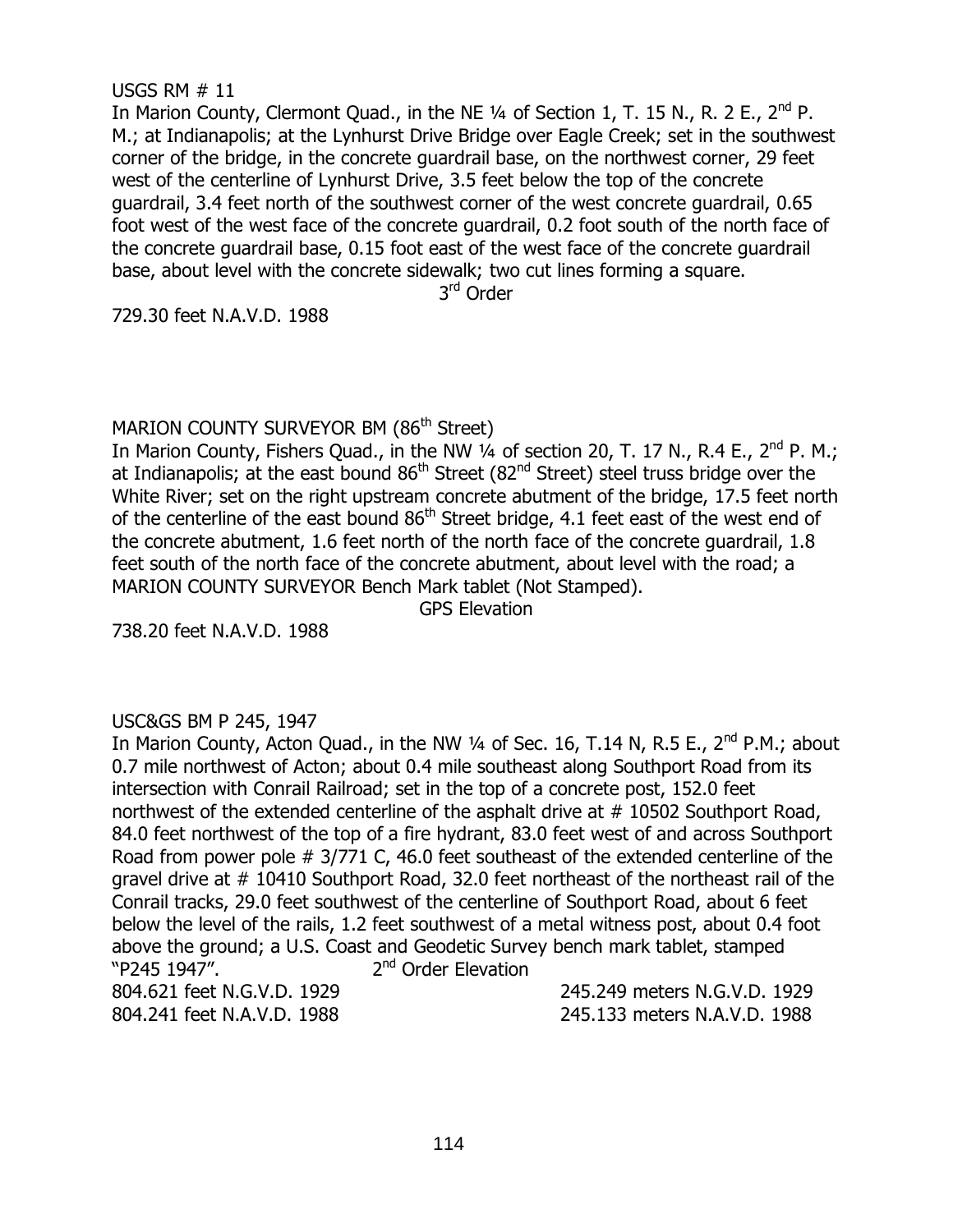#### MARION COUNTY SURVEYOR BM 5014

In Marion County, Beech Grove Quad, in the SW  $\frac{1}{4}$  Sec. 8, T 14 N., R. 4 E., 2<sup>nd</sup> P.M.; at Indianapolis; at the McFarland Road Bridge over Little Buck Creek; set in the south end of the west concrete guardrail of the bridge, about feet west of the centerline of McFarland Road; a Marion County Surveyor bench mark tablet, stamped "5014". 2

2<sup>nd</sup> Order Elevation

770.872 feet N.G.V.D. 1929 234.962 meters N.G.V.D. 1929 770.494 feet N.A.V.D. 1988 234.847 meters N.A.V.D. 1988

NGS BM R 355 1986

In Marion County, Acton Quad., Set in the NE  $\frac{1}{4}$  of section 5, T. 14 N., R. 5 E., 2<sup>nd</sup> P. M. About 1.5 miles southeast of Wanamaker, IN. Set under Thompson Road Bridge at the I-74 southeast bound lanes, Set on the southwest face of the southeast most concrete column in the median between the southeast and northwest bound lanes of I 74. 43 feet southwest of the centerline of the northwest bound lanes, 41.3 feet northeast of the centerline of the southeast bound lanes, about 6.6 feet above the ground, 1.1 feet northeast of the southwest edge of the column, 0.8 feet southwest of the northeast face of the column.

 2 2<sup>nd</sup> Order Elevation

| 820.401 feet N.G.V.D. 1929 | 250.059 meters N.G.V.D. 1929 |
|----------------------------|------------------------------|
| 820.031 feet N.A.V.D. 1988 | 249.946 meters N.A.V.D. 1988 |

# SHCOI 1 BM (Not Stamped)

In Marion County, Maywood Quad., set in the SW ¼ of section 22, T.14 N., R. 3 E., 2<sup>nd</sup> P. M. About 4.5 miles southwest of Southport. Set at the Marion and Johnson County Line bridge over Pleasant Run Creek. Set on top of the west end of the north concrete guardrail base. 14 feet north of the centerline of County Line Road, 1.4 feet south of the north face of the guardrail base, 0.4 feet east of the west end of the guardrail base, about 0.6 feet above the road. A SHCOI BM tablet (not stamped) 2

 $2<sup>nd</sup>$  Order Elevation

683.811 feet N.G.V.D. 1929 208.426 meters N.G.V.D. 1929 683.391 feet N.A.V.D. 1988 208.298 meters N.A.V.D. 1988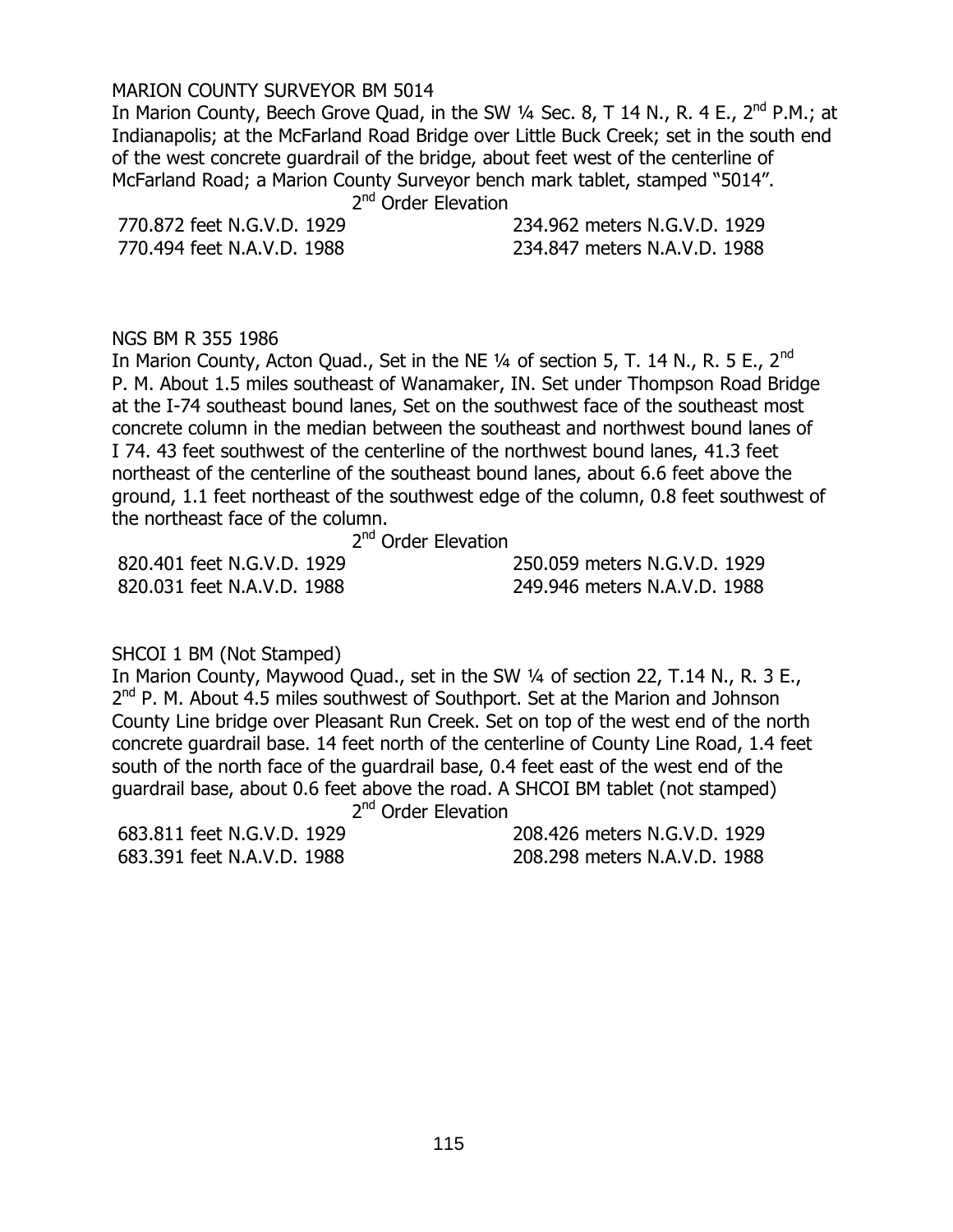#### SHCOI BM MAR G42

In Marion County, Maywood Quad., Set in the SE ¼ of section 21, T. 14 N., R. 3 E., 2<sup>nd</sup> P. M. About 4.5 miles southwest of Southport. Starting from the intersection of Wicker Road and Bluff Road; thence 0.1 mile southwest along Bluff Road to an abandoned bridge. Set in the southwest concrete guardrail base. 3.7 feet north of the south end of the concrete guardrail base, 3.1 feet south of a Maple tree growing into the bridge, 0.25 feet east of the west edge of the concrete guardrail base, 0.2 west of the west face of the concrete guardrail, about 0.7 feet above Bluff Road.

 2 2<sup>nd</sup> Order Elevation

674.262 feet N.G.V.D. 1929 205.516 meters N.G.V.D. 1929 673.842 feet N.A.V.D. 1988 205.388 meters N.A.V.D. 1988

#### SHCOI BM MAR G265

In Marion County, Maywood Quad., Set in the SE ¼ of section 21, T. 14 N., R. 3 E., 2<sup>nd</sup> P. M. About 4.5 miles southwest of Southport. Starting from the intersection of County Line Road (Marion and Johnson County); thence 0.4 mile northwest along S. R. 37 to the Pleasant Run bridge. Set in the southwest concrete abutment of the south bound S. R. 37 bridge over Pleasant Run. 3.5 feet north of the south end of the concrete abutment, 5.5 feet south of the north end of the abutment, 0.6 feet east of the west edge of the concrete abutment, 0.5 west of the east face of the concrete abutment, about level south bound S. R. 37.

 2 2<sup>nd</sup> Order Elevation

674.715feet N.G.V.D. 1929 205.654 meters N.G.V.D. 1929 674.296 feet N.A.V.D. 1988 205.526 meters N.A.V.D. 1988

# NGS BM R 245 1947

In Marion County, Beech Grove Quad., Set near the NE corner of the NE ¼ section 7, T. 14 N., R. 5 E. 2<sup>nd</sup> P. M. About 0.4 miles East of Franklin High School. About 2.8 miles northwest of Acton along the railroad tracks. Set in the southwest ¼ of the intersection of Edgewood Avenue and the railroad tracks. 37.5 feet southwest of the southwest rail of the railroad tracks, 46 feet south of the centerline of Edgewood Ave. 1 foot below the tracks, Set in top of a concrete post. An USC&GS BM tablet stamped "R 245 1947" 2

 $2<sup>nd</sup>$  Order Elevation

840.183 feet N.G.V.D. 1929 256.088 meters N.G.V.D. 1929 839.804 feet N.A.V.D. 1988 255.973 meters N.A.V.D. 1988